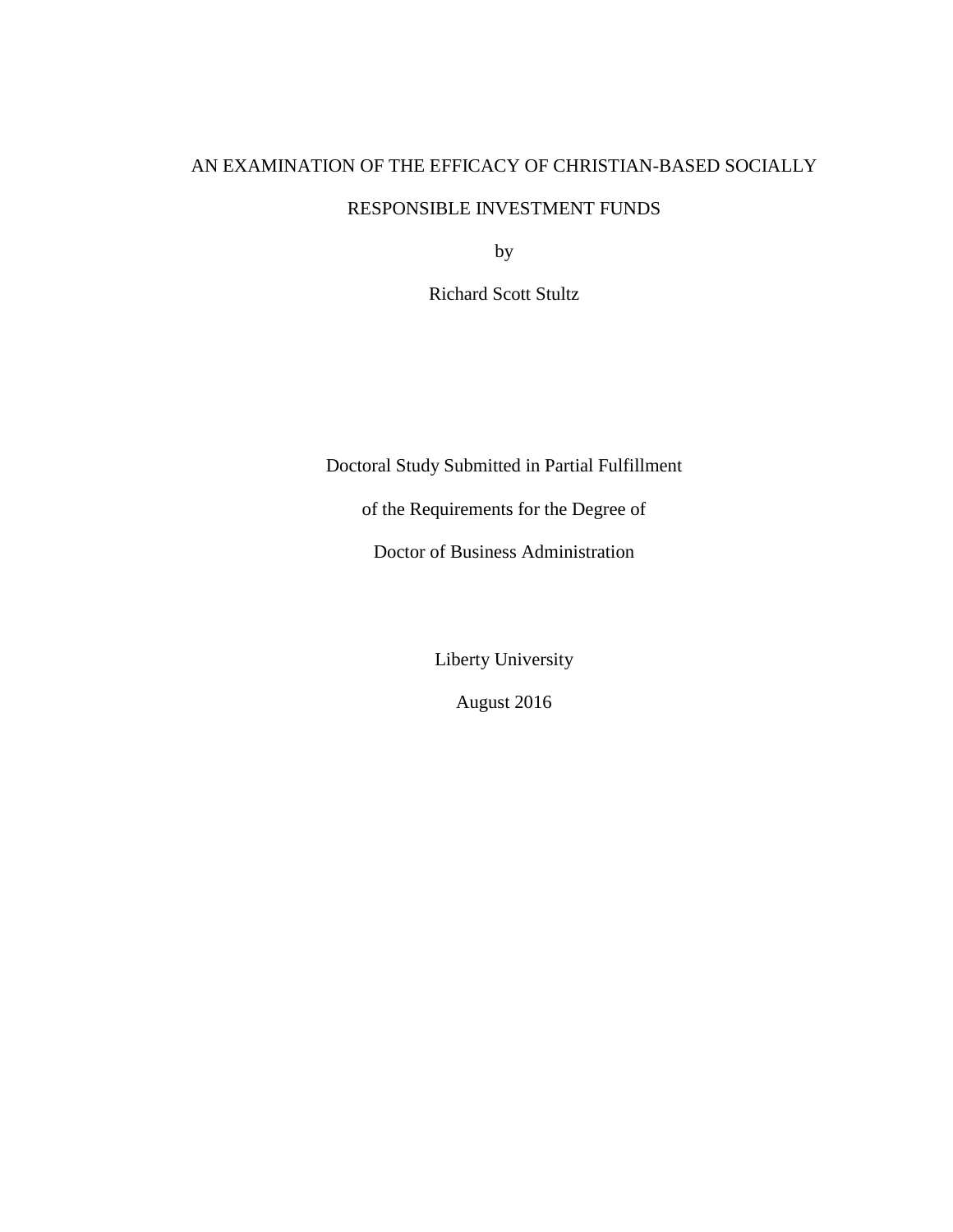**Abstract** 

This applied doctoral research project examined the efficacy of Christian-based socially responsible investment funds. The researcher performed quantitative analysis of the riskadjusted yields of the funds as compared to the S&P 500 Index as well as other types of socially responsible investment funds to accomplish this task. The timeframe for the study was 1995 to 2015. An examination of the differences in the performance of funds within the Christian-based category was also completed. Overall, the Christian-based funds underperformed the S&P 500 Index. The difference was statistically significant at the  $\alpha$  = .10 level for each time period (i.e., 1-, 3-, 5-, 10-, 15-, and 20-years) examined. In addition, the Christian-based funds experienced mixed results when compared to other types of socially responsible investment funds. Finally, the researcher identified topperforming Christian-based socially responsible investment funds during the study period. These results point to variability within the body of Christian-based funds that would-be investors should carefully consider. Not all investment options are equal. It is important to consider these differences before making investment decisions. The findings of this project are useful to those considering investments in Christian-based socially responsible investment funds. They are also useful for financial professionals (e.g., accountants, advisors, brokers, etc.) who are assisting their clients to make informed investment decisions.

*Keywords*: Christian-based, biblically-based, socially responsible, investment funds, SRI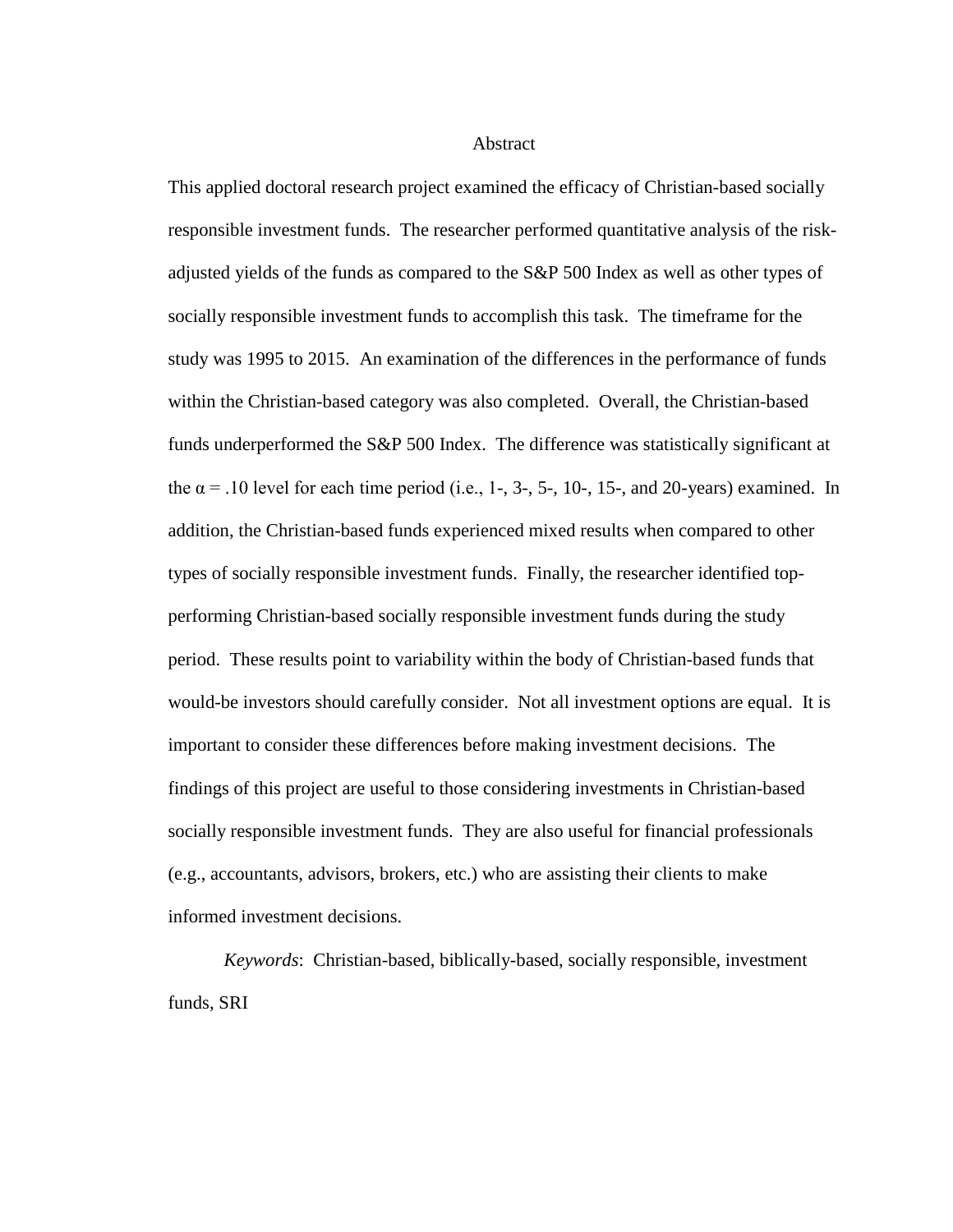# AN EXAMINATION OF THE EFFICACY OF CHRISTIAN-BASED SOCIALLY

## RESPONSIBLE INVESTMENT FUNDS

by

Richard Scott Stultz

Doctoral Study Submitted in Partial Fulfillment

of the Requirements for the Degree of

Doctor of Business Administration

Liberty University

August 2016

\_\_\_\_\_\_\_\_\_\_\_\_\_\_\_\_\_\_\_\_\_\_\_\_\_\_\_\_\_\_\_\_\_\_\_\_\_\_\_\_\_\_\_\_\_\_\_\_\_\_\_ Dr. Melanie Hicks, Applied Doctoral Research Project Chair

\_\_\_\_\_\_\_\_\_\_\_\_\_\_\_\_\_\_\_\_\_\_\_\_\_\_\_\_\_\_\_\_\_\_\_\_\_\_\_\_\_\_\_\_\_\_\_\_\_\_\_

\_\_\_\_\_\_\_\_\_\_\_\_\_\_\_\_\_\_\_\_\_\_\_\_\_\_\_\_\_\_\_\_\_\_\_\_\_\_\_\_\_\_\_\_\_\_\_\_\_\_\_

\_\_\_\_\_\_\_\_\_\_\_\_\_\_\_\_\_\_\_\_\_\_\_\_\_\_\_\_\_\_\_\_\_\_\_\_\_\_\_\_\_\_\_\_\_\_\_\_\_\_\_

Dr. Gene Sullivan, Applied Doctoral Research Project Committee Member

Dr. Gene Sullivan, DBA Director

Dr. Scott Hicks, Dean, School of Business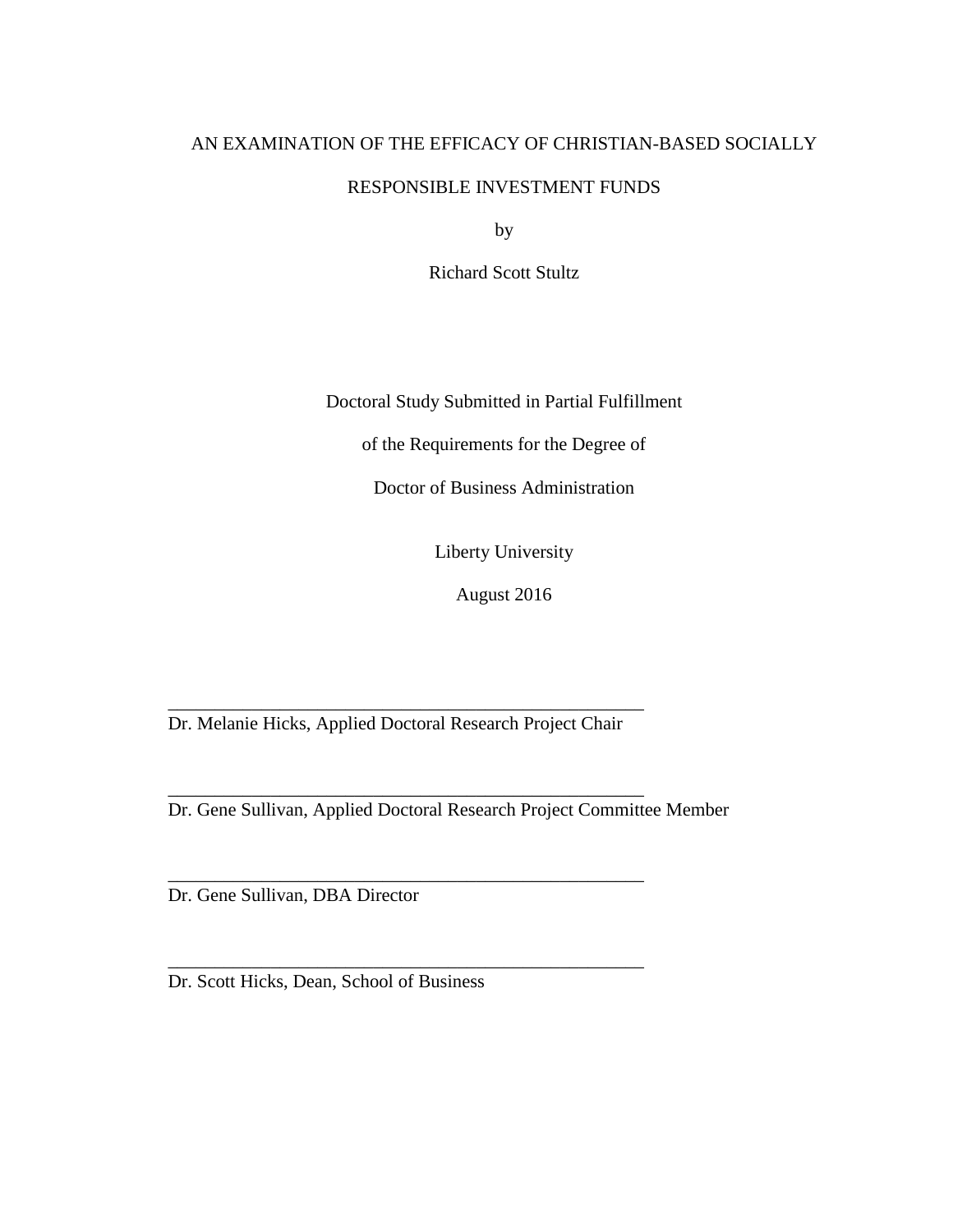# Dedication

*Soli Deo Gloria*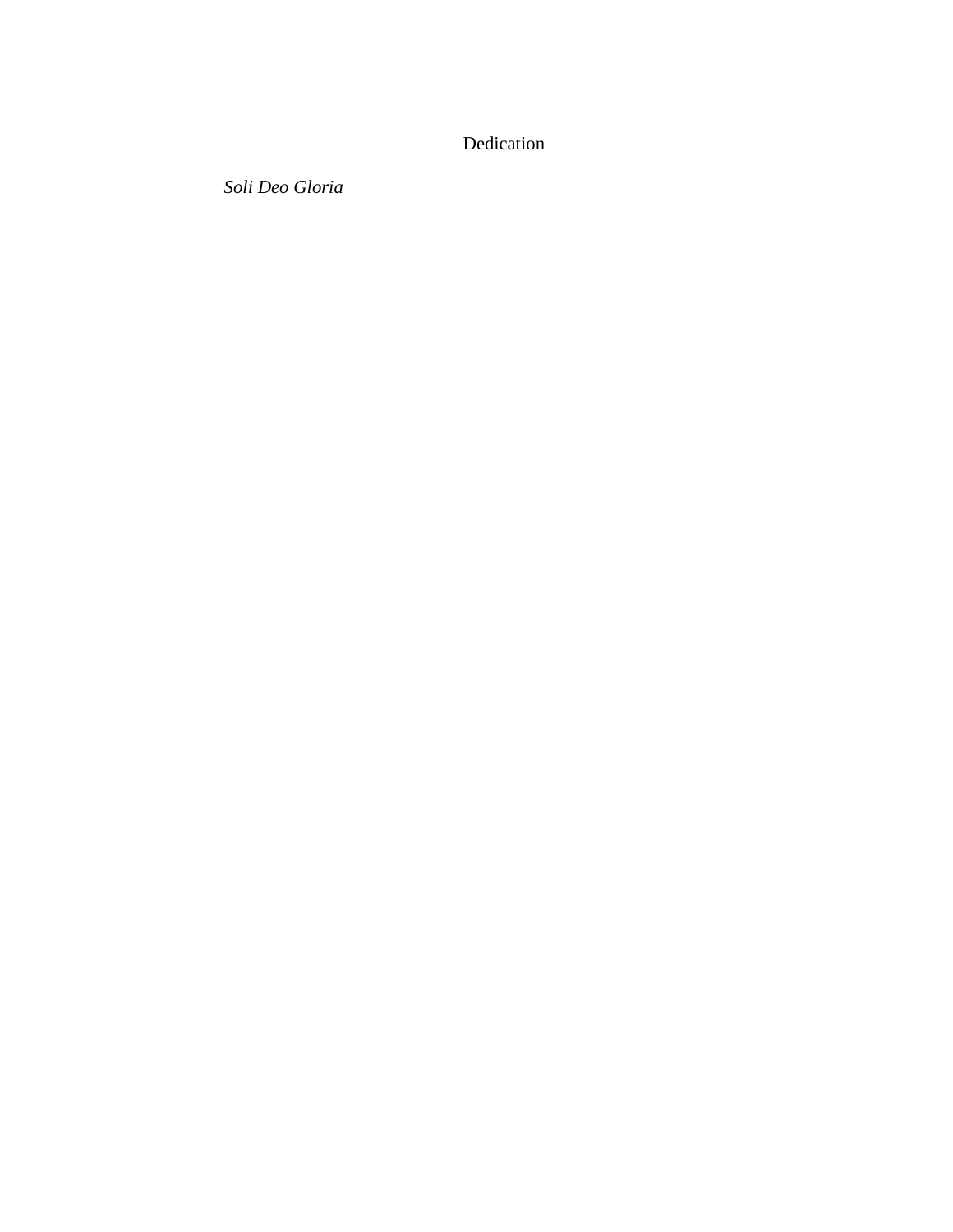#### Acknowledgments

It would not be possible to list the names and contributions of each person who helped me as I worked to complete this applied doctoral research project. However, a few individuals and groups have been invaluable to me. I will briefly thank them below.

First, I would like to thank my committee chair, Dr. Melanie Hicks for her guidance and assistance with the project. I would also like to thank Dr. Gene Sullivan who provided additional insight and assistance to me. This accomplishment would not have been possible without your help. I also want to thank all of the DBA faculty members and administrators at Liberty University. You have been a great source of guidance and inspiration during the DBA program at Liberty University.

Next, I would like to thank my family. I sacrificed hundreds of hours of time I could have spent with you to work on this project. Merely saying thank you seems so inadequate. Thank you to my mother, Joan Stultz, for your prayers and encouragement. Also, thank you to my brother, Dr. Kenneth Stultz, for your words of wisdom and guidance. Finally, thank you to my wife, Dr. Sherry Stultz. You have been a source of strength and encouragement to me throughout my studies at Liberty University. You have helped me in more ways than I could ever mention. Thank you all!

Finally, I want to thank my Lord and Savior Jesus Christ. When discouraged or troubled, I have held to the words of St. Paul that "I can do all things through Him who gives me strength" (Philippians 4:13, NIV). I know God put me in the doctoral program at Liberty University, and I look forward to what He has in store for me in the future.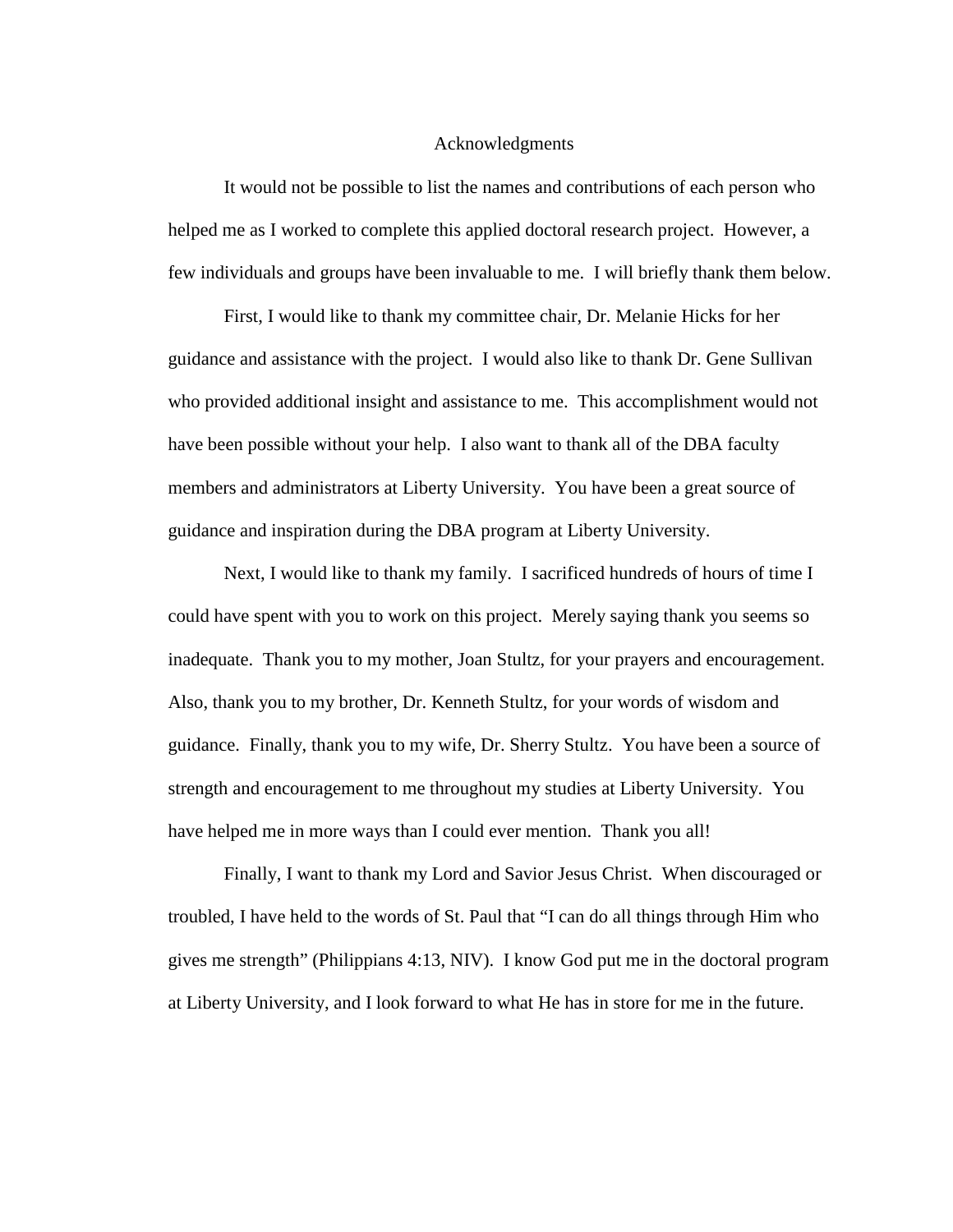# Table of Contents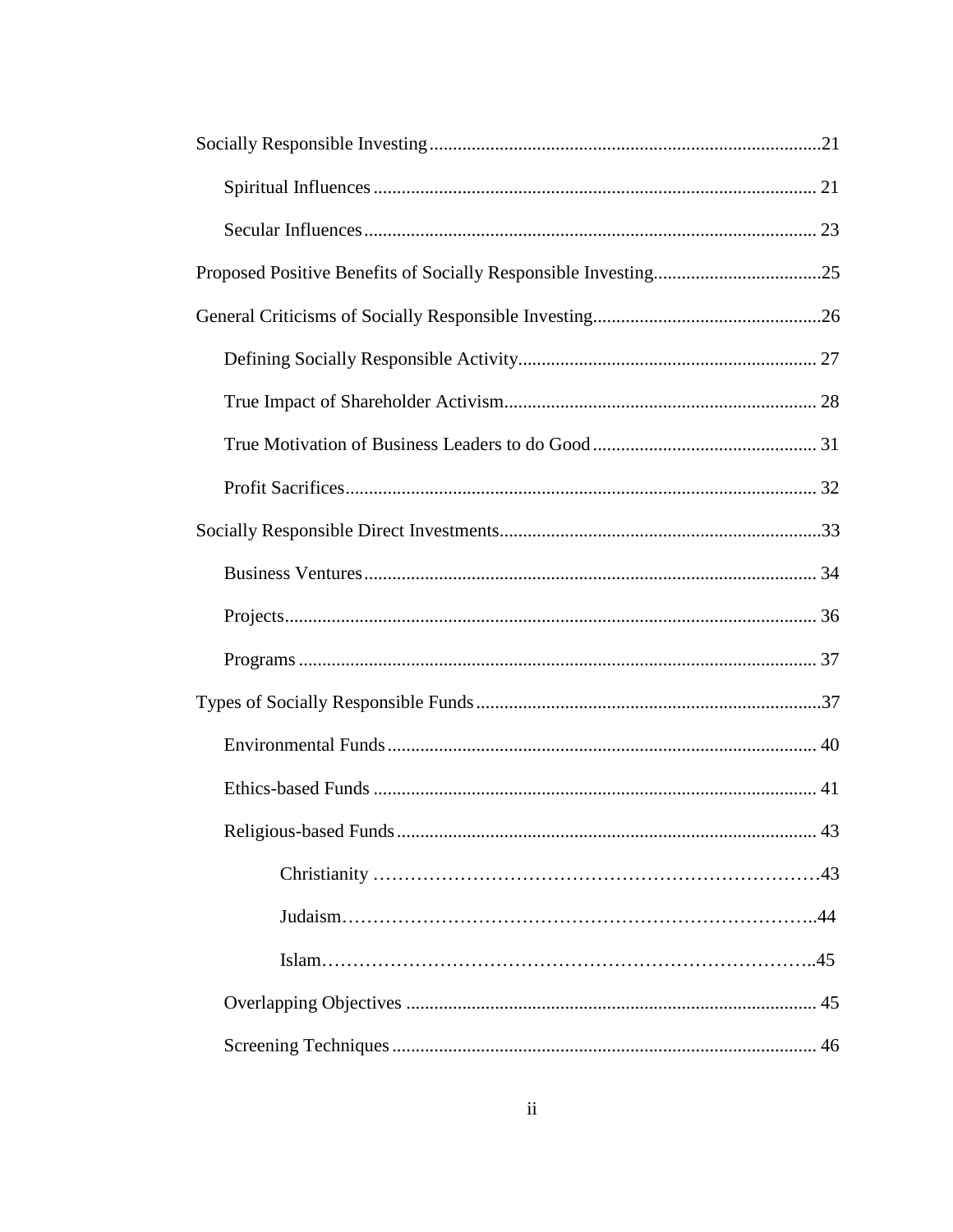| Results with No Difference for All Socially Responsible Mutual Funds 64 |  |
|-------------------------------------------------------------------------|--|
|                                                                         |  |
|                                                                         |  |
|                                                                         |  |
|                                                                         |  |
|                                                                         |  |
|                                                                         |  |
|                                                                         |  |
|                                                                         |  |
|                                                                         |  |
|                                                                         |  |
|                                                                         |  |
|                                                                         |  |
|                                                                         |  |
|                                                                         |  |
|                                                                         |  |
|                                                                         |  |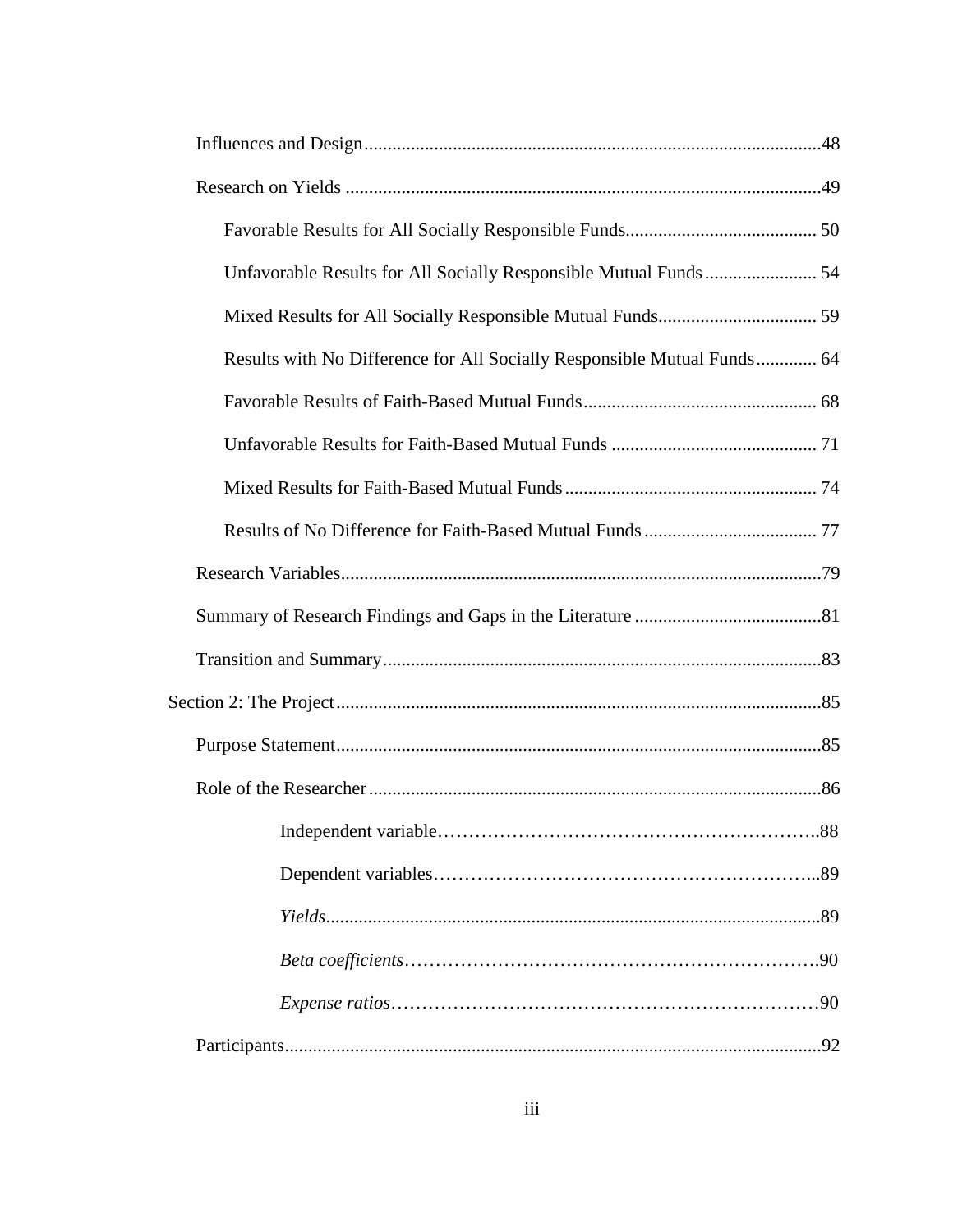| Section 3: Application to Professional Practice and Implications for Change108 |  |
|--------------------------------------------------------------------------------|--|
|                                                                                |  |
|                                                                                |  |
|                                                                                |  |
|                                                                                |  |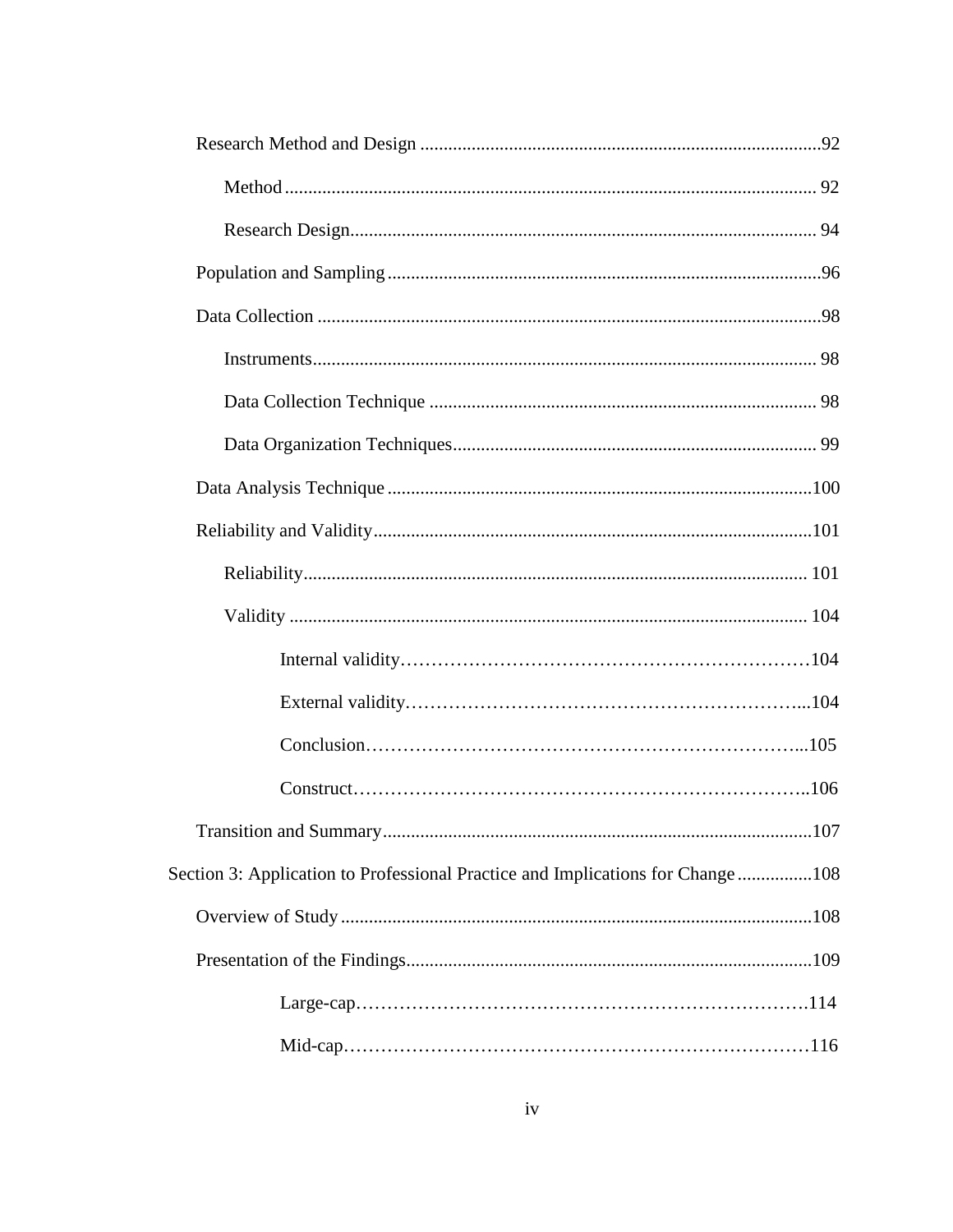| Appendix A: Christian-Based Socially Responsible Investment Funds Used165 |  |
|---------------------------------------------------------------------------|--|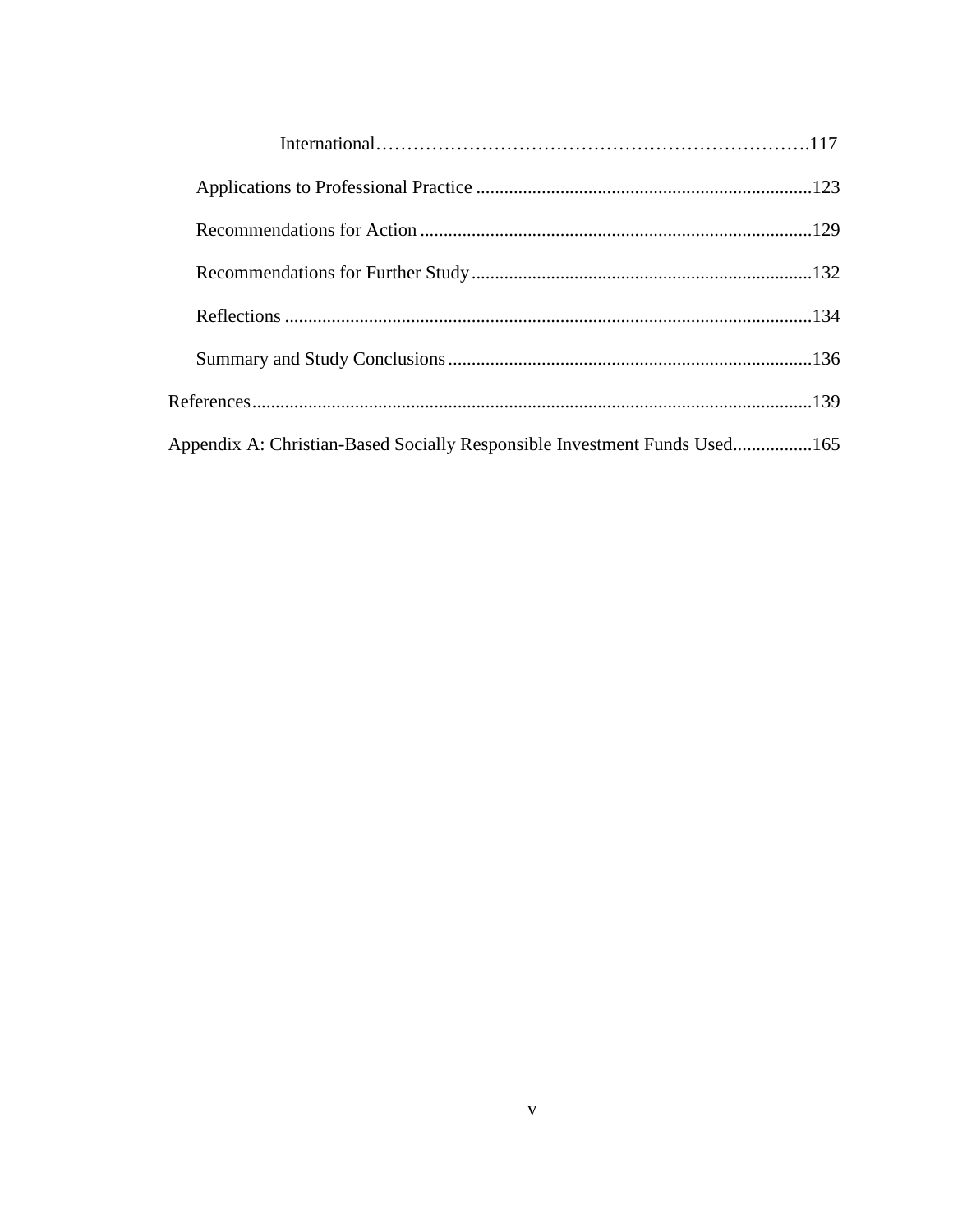# List of Tables

| Table 1. Risk-Adjusted Yields of Christian-Based Funds v. S&P 500 Yields for the   |
|------------------------------------------------------------------------------------|
|                                                                                    |
| Table 2. Christian-Based Large-Cap Funds v. Large-Cap Socially Responsible         |
|                                                                                    |
| Table 3. Christian-Based Mid-Cap Funds v. Mid-Cap Socially Responsible Benchmark   |
|                                                                                    |
| Table 4. Christian-Based International Funds v. International Socially Responsible |
|                                                                                    |
| Table 5. Top-Performing Christian-Based Funds for the One-Year Period Ending       |
|                                                                                    |
| Table 6. Top-Performing Christian-Based Funds for the Three-Year Period Ending     |
|                                                                                    |
| Table 7. Top-Performing Christian-Based Funds for the Five-Year Period Ending      |
|                                                                                    |
| Table 8. Top-Performing Christian-Based Funds for the Ten-Year Period Ending       |
|                                                                                    |
| Table 9. Top-Performing Christian-Based Funds for the Fifteen-Year Period Ending   |
|                                                                                    |
| Table 10. Top-Performing Christian-Based Funds for the Twenty-Year Period Ending   |
|                                                                                    |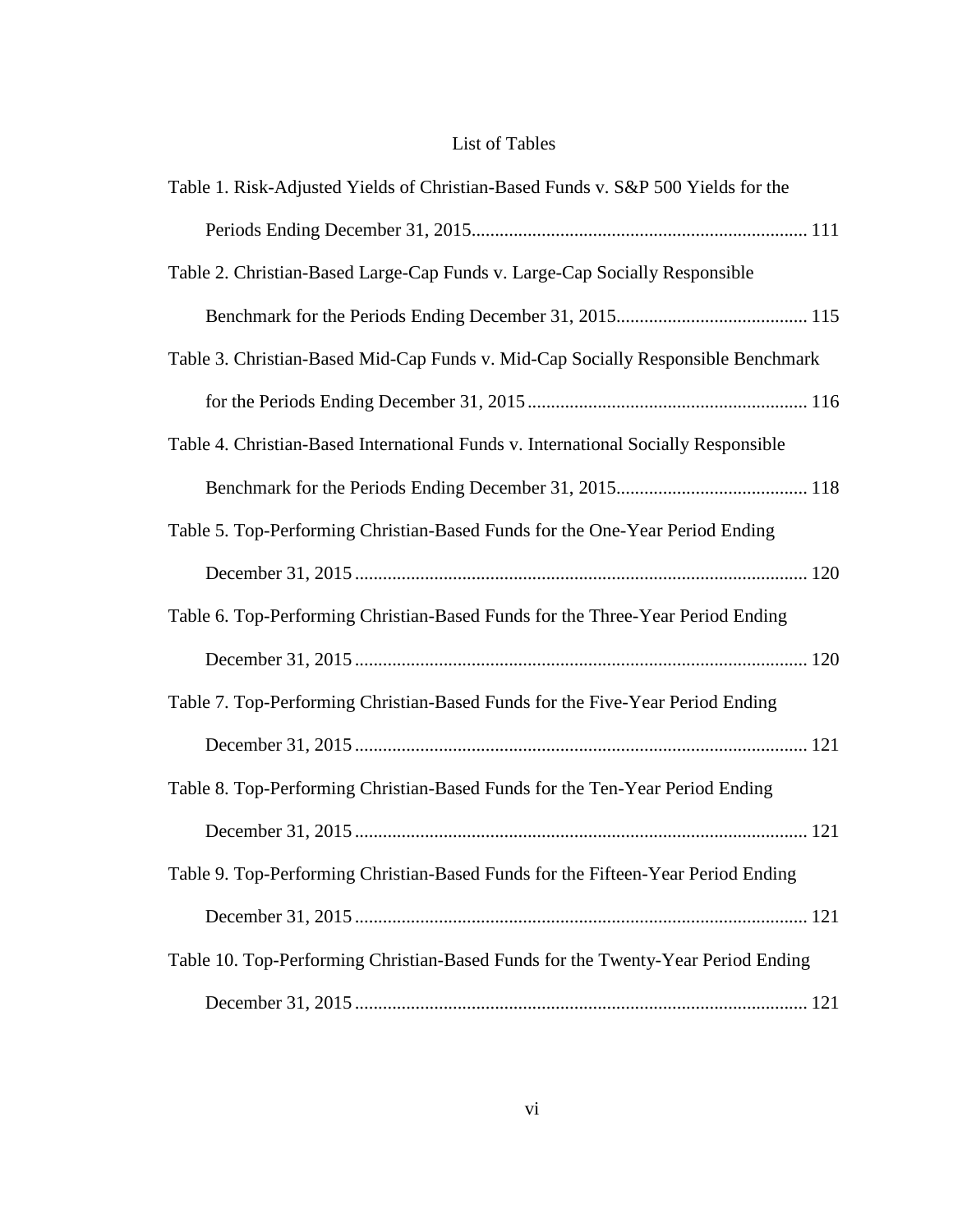#### Section 1: Foundation of the Study

The effective management of financial resources is essential for the survival of businesses (Garrison, Noreen, & Brewer, 2015). The manner in which organizations generate revenues are and spend money is must be aligned with the strategic objectives of the organization or the individual making the investment decisions. The misalignment of these items can have a significant negative effect on the long-term viability of an organization or of an individual (Elgazzar, Tipi, Hubbard, & Leach, 2012; Slager & Koedijk, 2007).

In addition, a Christian should evaluate investment decisions using the teachings of his or her faith (Domini, 2001; Louche, Arenas, & van Cranenburgh, 2012). Various writers have suggested that Christians should invest their resources in a biblically correct manner that will help their communities to flourish (Hardy, 1990; Van Duzer, 2010). Christian-based socially responsible investment funds have been recommended as a method of achieving this investment goal (Kathman, 2012). There has not been a substantial amount of scholarly research on the use of Christian-based socially responsible investment funds (Beer, Estes, & Deshayes, 2014; Boasson, Boasson, & Cheng, 2006). Without a body of scholarly research examining the efficacy of Christianbased socially responsible investment funds, it is difficult for investors to make informed decisions regarding these types of funds. The researcher designed this applied doctoral research project to add to the current body of research regarding those types of investments.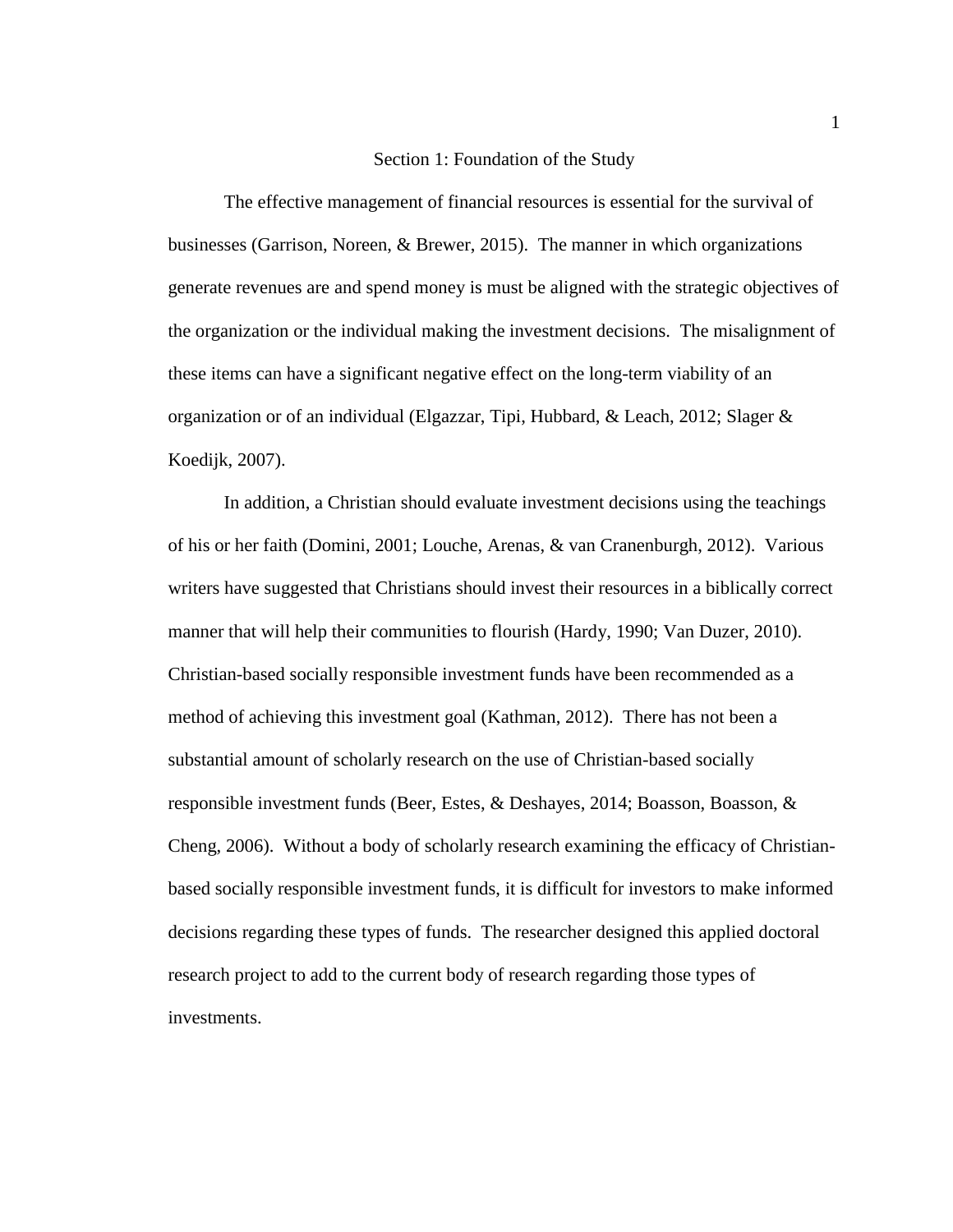#### **Background of the Problem**

Socially responsible mutual funds are a growing element of the total body of mutual fund investment options. Socially responsible mutual funds focus on investment options that meet certain screening criteria such as environmental, social, or religious goals (Viviers & Eccles, 2012). Fund managers for socially responsible investment funds use screening methods such as negative screening and positive screening to determine the stocks to purchase for the funds (Viviers  $\&$  Eccles, 2012). These types of funds now represent nearly 10% of the total money invested in American mutual funds (Blanchett, 2010; Kempf & Osthoff, 2007).

Christian-based socially responsible funds represent one of the subcategories of socially responsible mutual funds. The managers of Christian-based investment funds focus on choosing investments aligned with Christian teachings and principles. They do not consider companies that do not meet the selected criteria for inclusion in the funds.

Most of the scholarly research on socially responsible investments has taken one of two paths: (a) include all faith-based funds under the umbrella of socially responsible investments or (b) examine all faith-based funds together to look for differences between them (Adler & Kritzman, 2008; Blanchett, 2010; Camejo, 2002). Within those divergent methodologies, different results have been found. For example, some researchers have concluded that socially responsible investment funds provide a higher yield for investors than benchmark funds (Camejo, 2002; Harrington, 1992), while others have concluded that the funds yield lower overall returns (Adler & Kritzman, 2008; Minor, 2007). A third group of researchers concluded that there was no statistically significant difference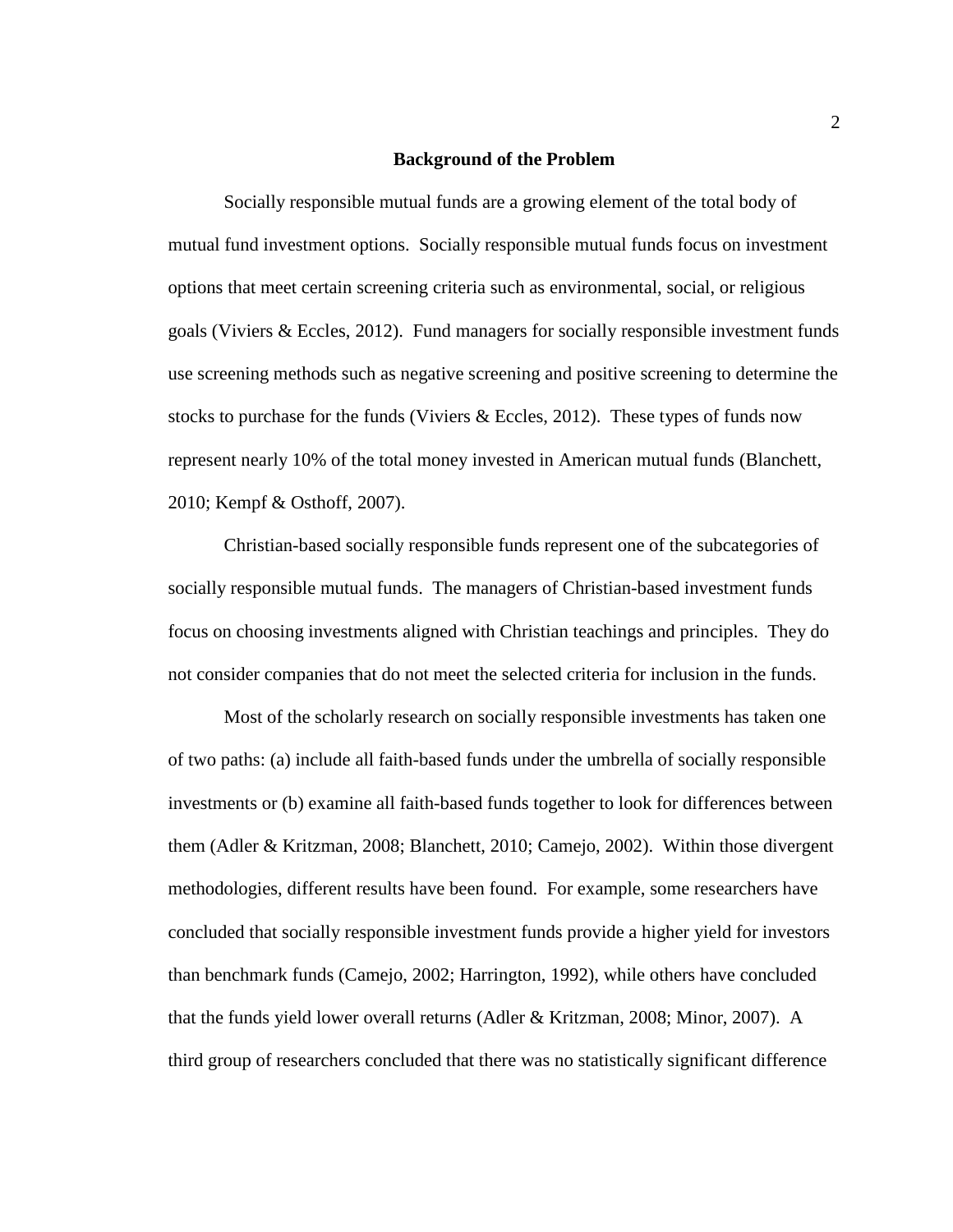between the yields of socially responsible investment funds and their benchmark funds (Blanchett, 2010; Mallett & Michelson, 2010). Each of those researchers took the first approach and included faith-based funds under the umbrella definition of all socially responsible investments.

Fewer researchers have chosen to examine only faith-based mutual funds. Some researchers examined the returns of all faith-based funds and found that they underperformed other types of socially responsible investments as well as their nondelineated benchmark averages (Adams & Ahmed, 2013; Ferruz, Muñoz, & Vargas, 2012). In addition, Adams and Ahmed (2013) found Islamic-based funds outperformed Christian-based funds. However, Beer, Estes, and Deshayes (2014) found faith-based funds performed better than their benchmark averages during the financial meltdown that began around 2008. Finally, Spohn (2009) found there was no statistically significant different between the returns of faith-based funds and their benchmark funds.

The current body of literature regarding the efficacy of faith-based socially responsible investment funds is inconclusive. In addition, there is not a substantial body of research that focuses specifically on Christian-based funds (i.e., those classified by Morningstar as Catholic, Protestant, or Evangelical) (Kathman, 2012). It is important to provide Christians seeking to invest in a manner that is consistent with their beliefs with sufficient data to determine the efficacy of investing in Christian-based socially responsible mutual funds.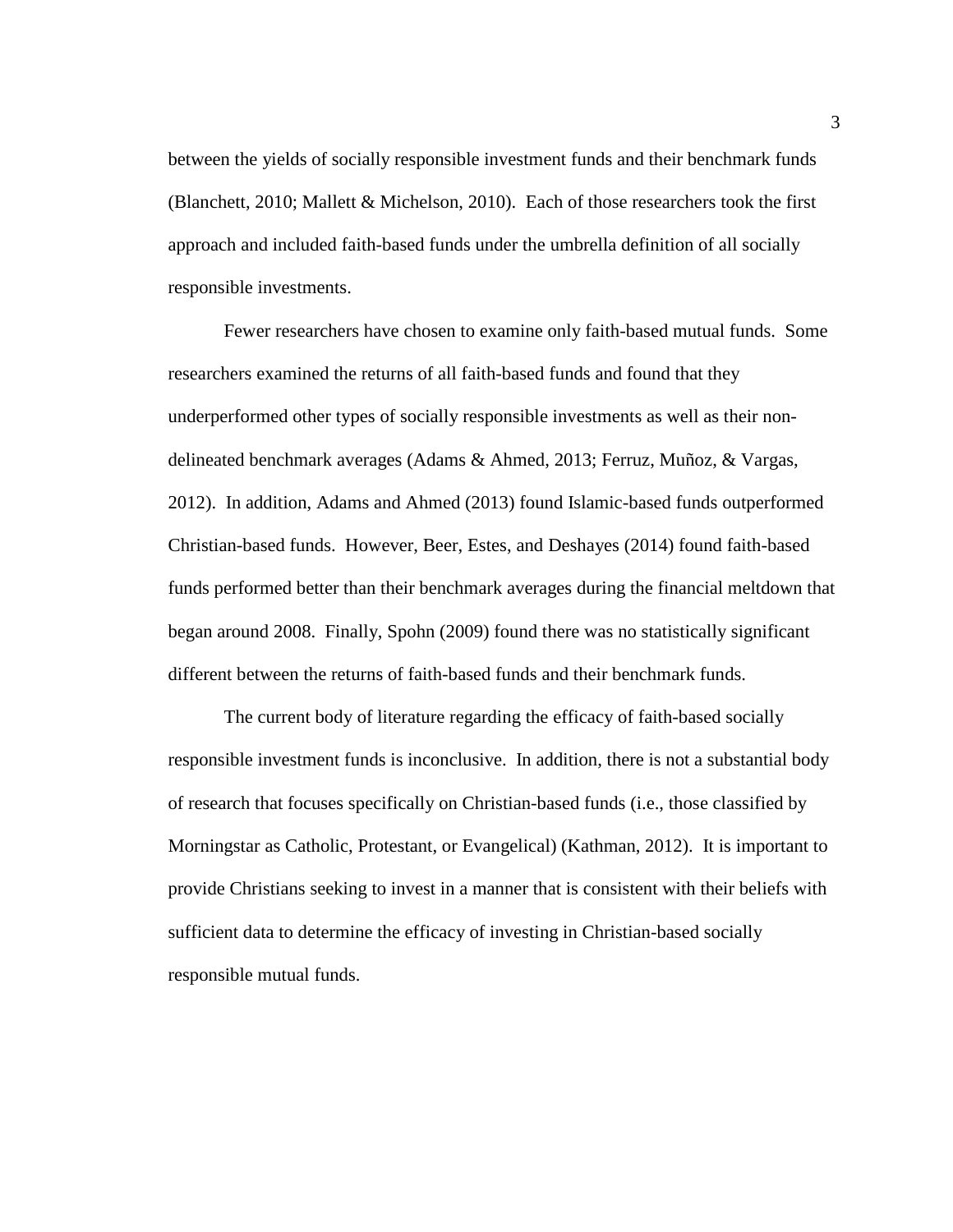#### **Problem Statement**

The problem addressed by this applied doctoral research project is the need for clarity regarding the efficacy of using Christian-based socially responsible investment funds. The current body of literature yielded mixed results regarding the efficacy of these types of funds, and most of the current studies group Christian-based funds under the umbrella term of faith-based funds for analysis (Kathman, 2012). Researchers who have recently examined these types of funds have concluded that they have underperformed (Adams & Ahmed, 2013), outperformed (Beer et al., 2014), or matched (Spohn, 2009) other investment fund options.

The uncertainty surrounding the efficacy of choosing Christian-based socially responsible funds makes it difficult to determine if an investor's strategic investing objectives can be best-achieved by employing them. The researcher designed this study to address the need for clarity regarding the efficacy of Christian-based socially responsible mutual funds. It specifically focuses on the risk-adjusted performance of Christian-based mutual funds.

#### **Purpose Statement**

The purpose of this descriptive quantitative study was to examine the financial performance of Christian-based socially responsible investment funds in order to provide clarity regarding the efficacy of those types of funds. Investors have shown an increased desire to invest in a way that supports their beliefs (Porter, 2013). Christian-based mutual funds offer an opportunity to take advantage of the benefits of a mutual fund while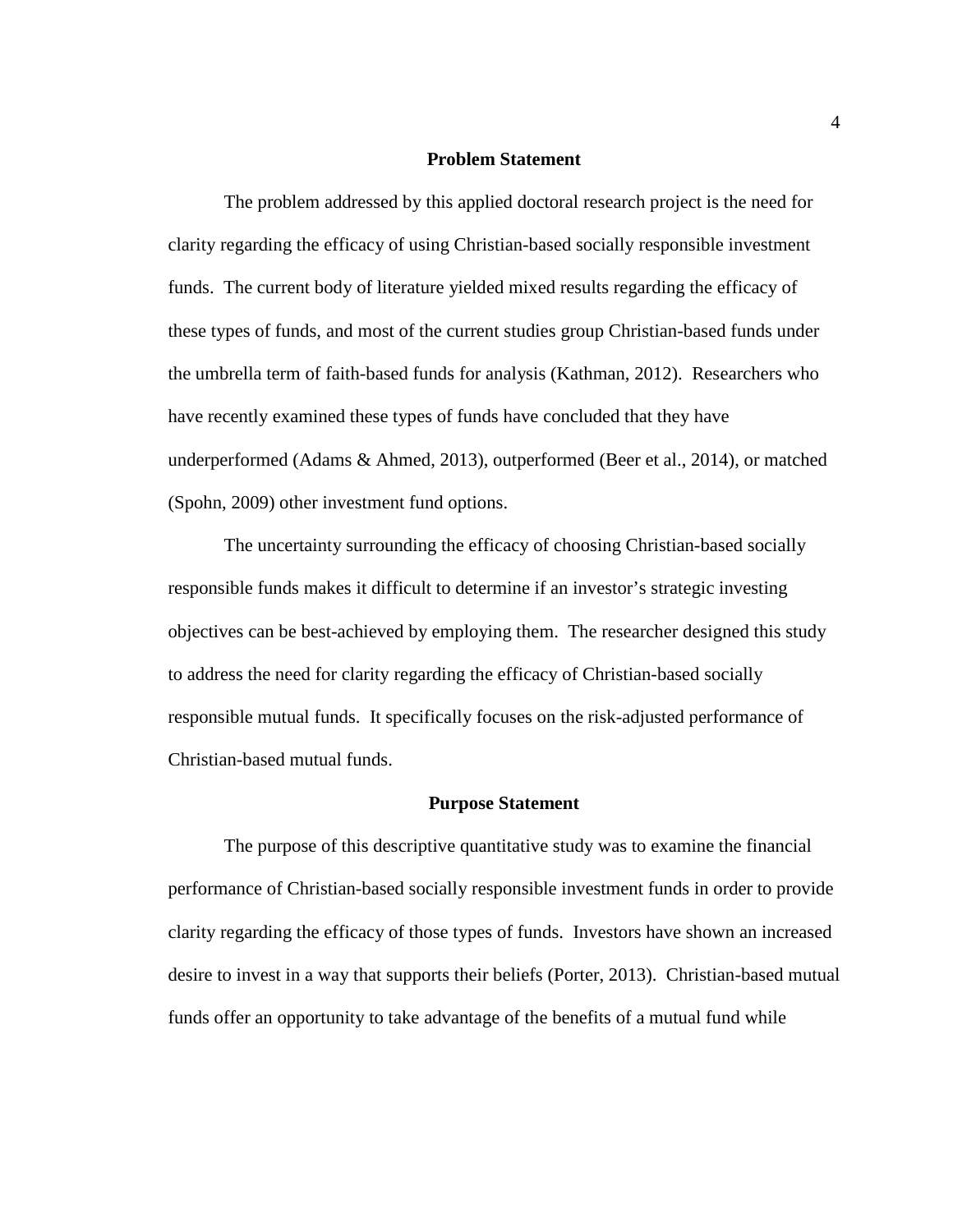honoring one's religious beliefs. However, investors must also be good stewards over the resources they have been given.

This study assisted those investors, and their advisors, by providing a comparative analysis of the financial performance of Christian-based socially responsible investment funds. The researcher examined these types of funds by measuring the risk-adjusted yields and expense ratios of the funds and comparing them to those of benchmark funds without a socially responsible investment focus. In addition, the performance of the Christian-based socially responsible funds was compared to that of other types of socially responsible funds (i.e., environmental funds and corporate governance funds).

#### **Nature of the Study**

The researcher selected the quantitative method of data analysis for this study because it provided a better analysis of the performance of the different groups of funds (Creswell, 2008; Yilmaz, 2013). The qualitative method might assist the researcher to determine the values or attitudes of the investors (Creswell, 2008; Stake, 2010). However, that type of analysis does not address the research questions of the study. It is also beyond the scope of the study. In addition, the use of a mixed-method study design would have been inappropriate. The data collected and analyzed in this study would not lend itself to the concurrent or sequential designs common in mixed-method research because it was quantitative in nature (Driscoll, Appiah-Yeboah, Salib, & Rupert, 2007). Adding qualitative elements to the study would have obfuscated the data analysis and would not have contributed to answering the research questions of the project.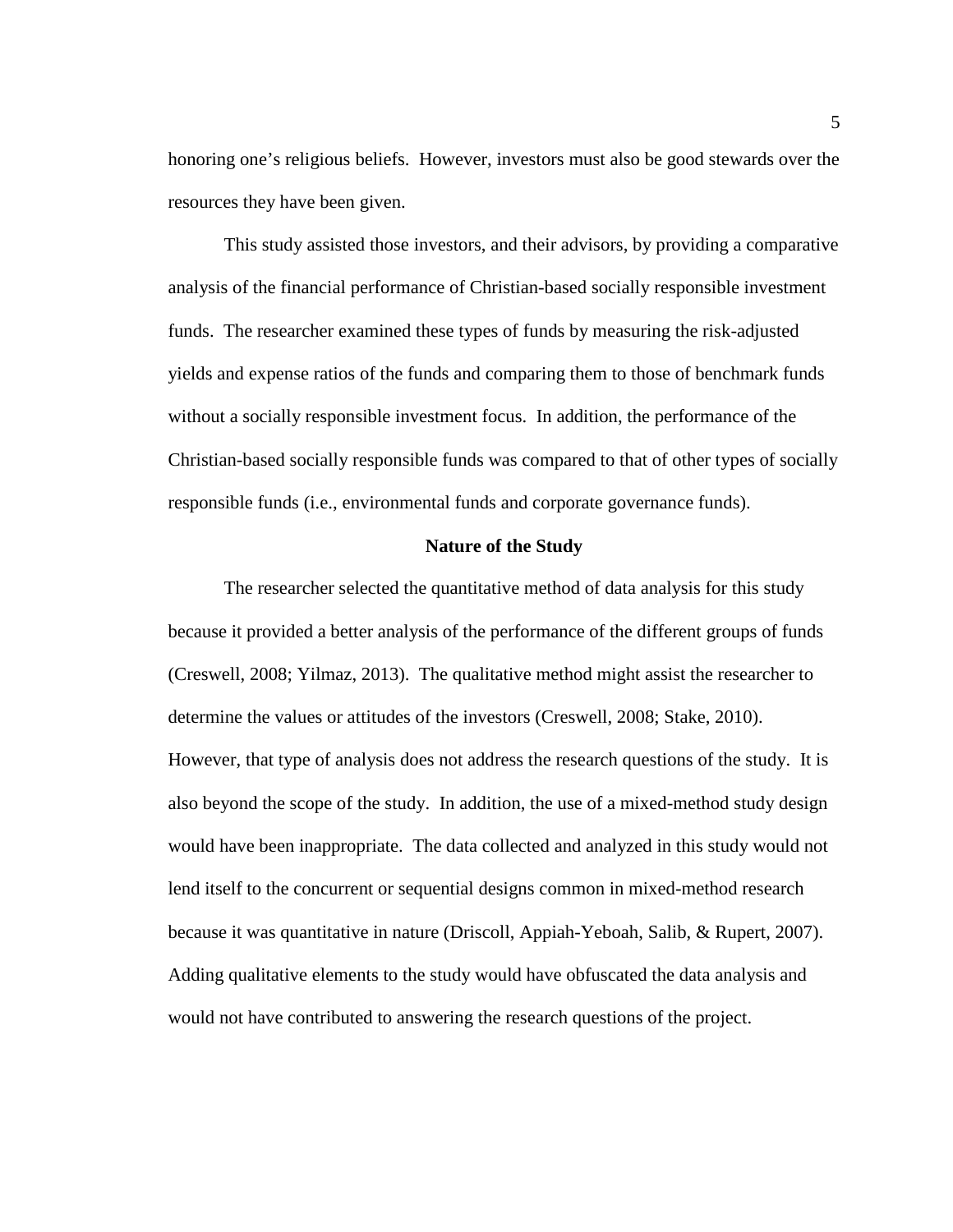The projected used an observational descriptive quantitative research design. The researcher selected this method over other methods of quantitative research because this study did not provide a specific intervention and because more than one group was being examined. Other quantitative methods rejected were: (a) correlational, (b) experimental, and (c) quasi-experimental.

A correlational quantitative research design seeks "to describe the relationship among variables rather than to infer cause and effect relationships" (Lappe, 2010, p. 81). This study was designed to examine the impact of the investment focus of a fund has on the fund's relative financial performance. Therefore, the correlational design was not appropriate.

Experimental research requires the researcher to establish two equivalent groups (i.e., experimental and control) and then introduce an experimental procedure to one of the groups to determine its effectiveness (Abbott, 2013). This method requires random assignment of participants to one of the two groups, and it requires the researcher to attempt to control for external factors that could affect study outcomes (Creswell, 2008). The researcher rejected the use of the experimental design because this study did not attempt to introduce an experimental procedure. Instead, it used historical data to analyze fund performance.

Quasi-experimental research is similar to the experimental design in that it seeks to test the effectiveness of an experimental procedure using control and experimental groups (Creswell, 2008). However, quasi-experimental designs often do not have randomly assigned groups. Instead, they generally employ naturally occurring groups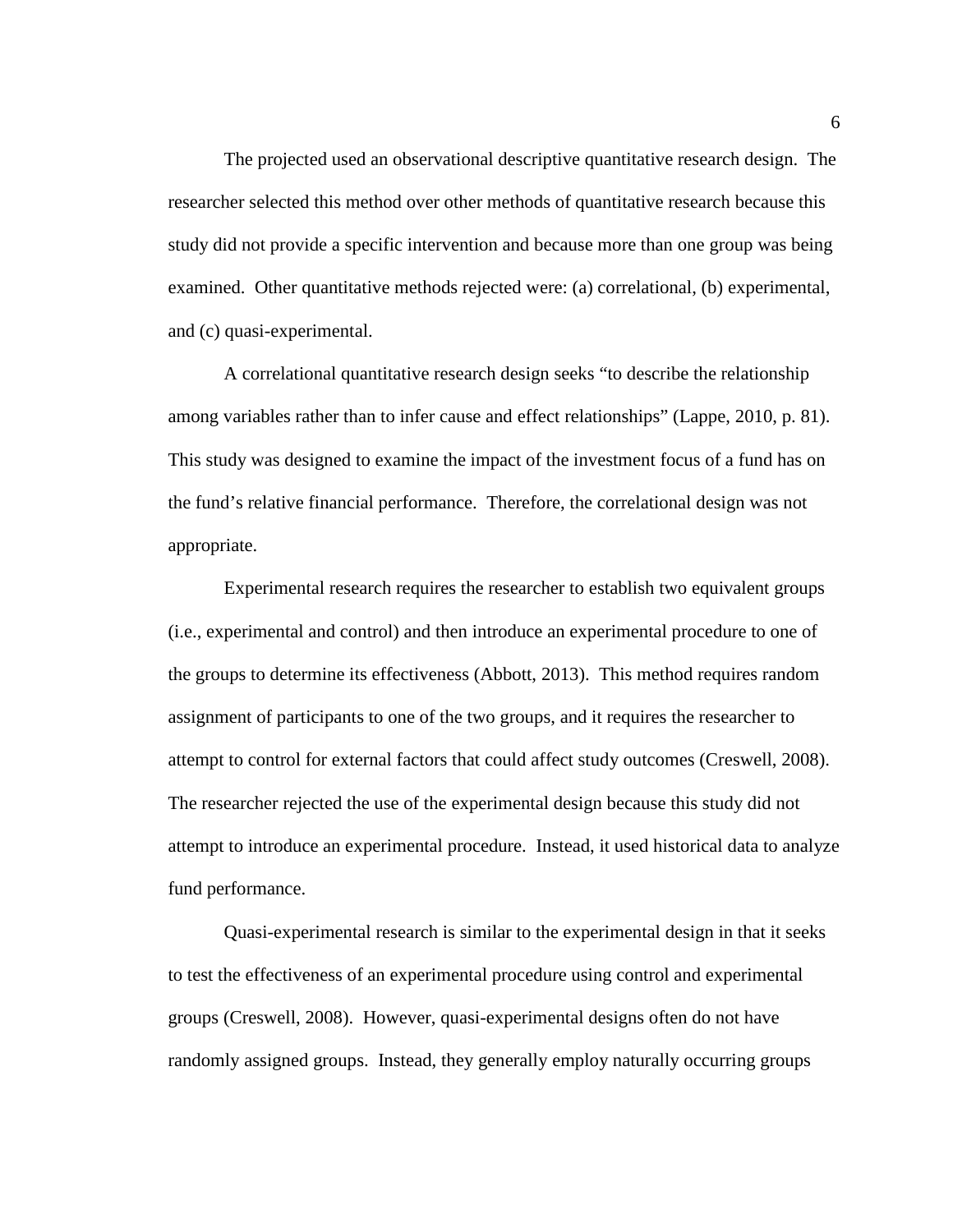such as students in a classroom (Abbott, 2013). The groups for this study were naturally occurring, but the researcher did not introduce an experimental procedure. Therefore, the use of the quasi-experimental design was not advisable.

Observational descriptive quantitative analysis was the primary method of research utilized by the researchers in the studies in the current body of literature regarding socially responsible investment funds. For example, BinMahfouz and Hassan (2013) employed to evaluate Islamic-based investing. Frahm, Wikern, and Wiechers (2012) also used it evaluate different investment strategies to optimize portfolio return.

Each of the groups in the study contained annual yields, beta levels, and expense ratios. The researcher analyzed those cardinal values for statistical significance within the design of this observational descriptive quantitative analysis. The goal of this type of research is to explain trends in the existing (i.e., historical) data and to determine differences between two or more groups (Creswell, 2008).

#### **Research Questions**

The research designed the project to answer three research questions. The first research question was: Are the risk-adjusted yields of Christian-based socially responsible investment funds equivalent to benchmark funds that do not have a specific socially responsible investing agenda? The researcher accomplished this by examining the risk-adjusted yields of the funds over time. The time frame for the analysis was 20 years. The study examined the performance of the funds between 1995 and 2015. This 20-year period included times of economic expansion as well as economic recession. This assisted in the examination of the robustness of the investment options.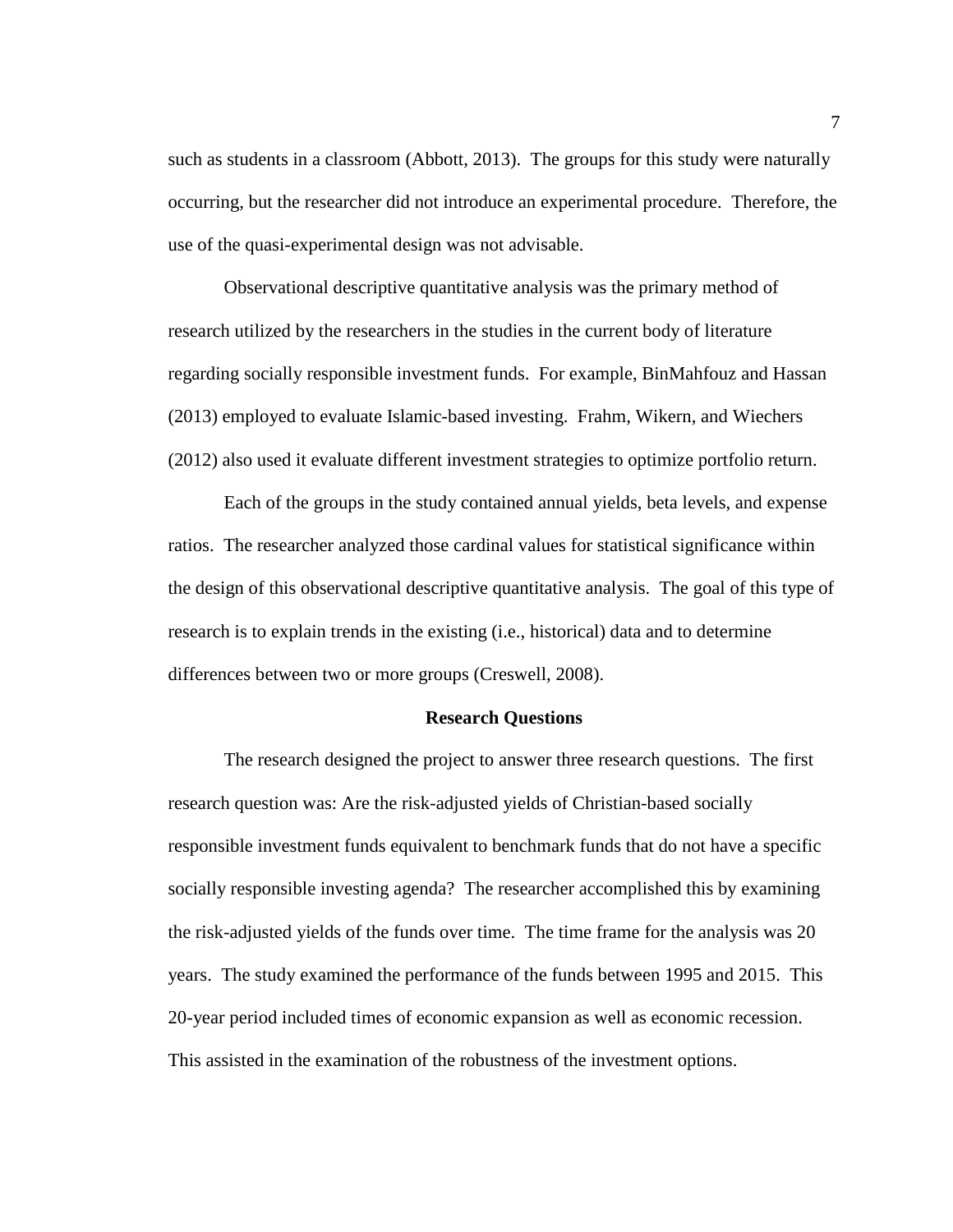The second research question was: Are the risk-adjusted yields of Christian-based socially responsible investment funds equivalent to other types of socially responsible investment funds that are not Christian-based funds? Christian-based investment funds are only a part of the total body of socially responsible investment funds available to investors. Much of the research on socially responsible investment funds has grouped all of the funds together for analysis (Adler & Kritzman, 2008; Blanchett, 2010; Mallett & Michelson, 2010). However, it is important to distinguish the performance of Christianbased investment funds and those with other types of focuses (e.g., environmental, social, and so on).

The third research question was: Are any specific Christian-based socially responsible investment funds better financial investments than others? The researcher measured this based on the risk-adjusted yields of the Christian-based socially responsible investment funds during the period of the study. It was plausible that some Christian-based funds in the same category (e.g., small cap domestic) will outperform others. Noting any significant differences in performance is helpful to would-be investors.

The researcher included all socially responsible investment funds that were classified as Christian-based by the Morningstar classification system in this analysis. Some of those funds may not be well known. However, they were included in the study because of the alignment of their investment objectives with Christian values. A list of the funds included in the study is located in Appendix A.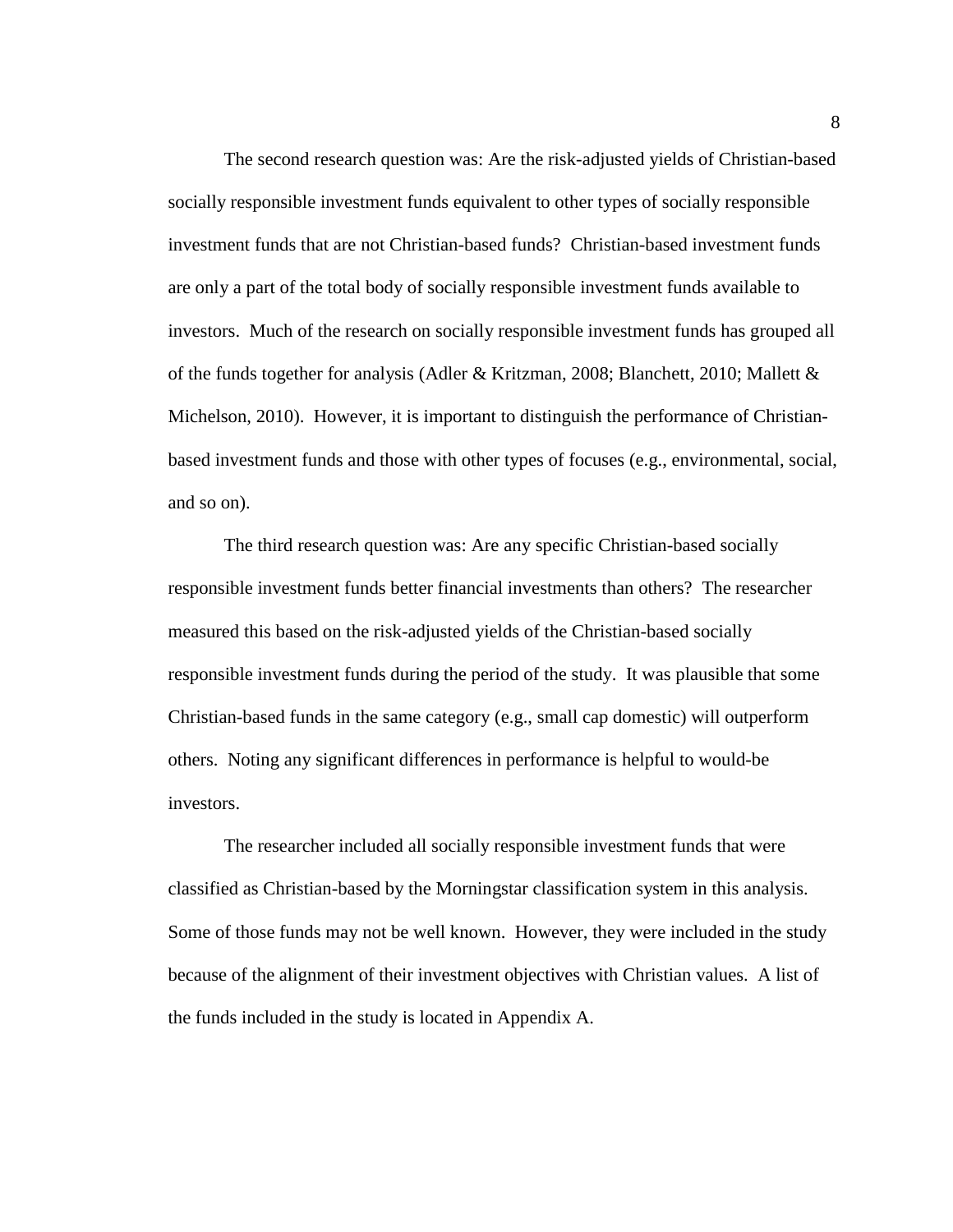#### **Hypotheses**

H01: There is no statistically significant difference between the risk-adjusted yields of Christian-based socially responsible investment funds and benchmark funds that do not have a specific socially responsible investing agenda.

HA1: There is a statistically significant difference between the risk-adjusted yields of Christian-based socially responsible investment funds and their benchmark funds.

H02: There is no statistically significant difference between the risk-adjusted yields of Christian-based socially responsible investment funds and other types of socially responsible funds.

HA2: There is a statistically significant difference between the risk-adjusted yields of Christian-based socially responsible investment funds and other types of socially responsible investment funds.

H03: There is no specific Christian-based socially responsible investment fund that performs better than other types of Christian-based socially responsible investment funds as measured by their risk-adjusted yields.

HA3: There is a specific Christian-based socially responsible investment fund that performs better than other types of Christian-based socially responsible investment funds as measured by their risk-adjusted yields.

#### **Theoretical Framework**

The theoretical framework of a study helps to explain the lens through which the researcher is focusing his or her attention (Creswell, 2008). The researcher based the theoretical framework for this descriptive quantitative study on two theories from the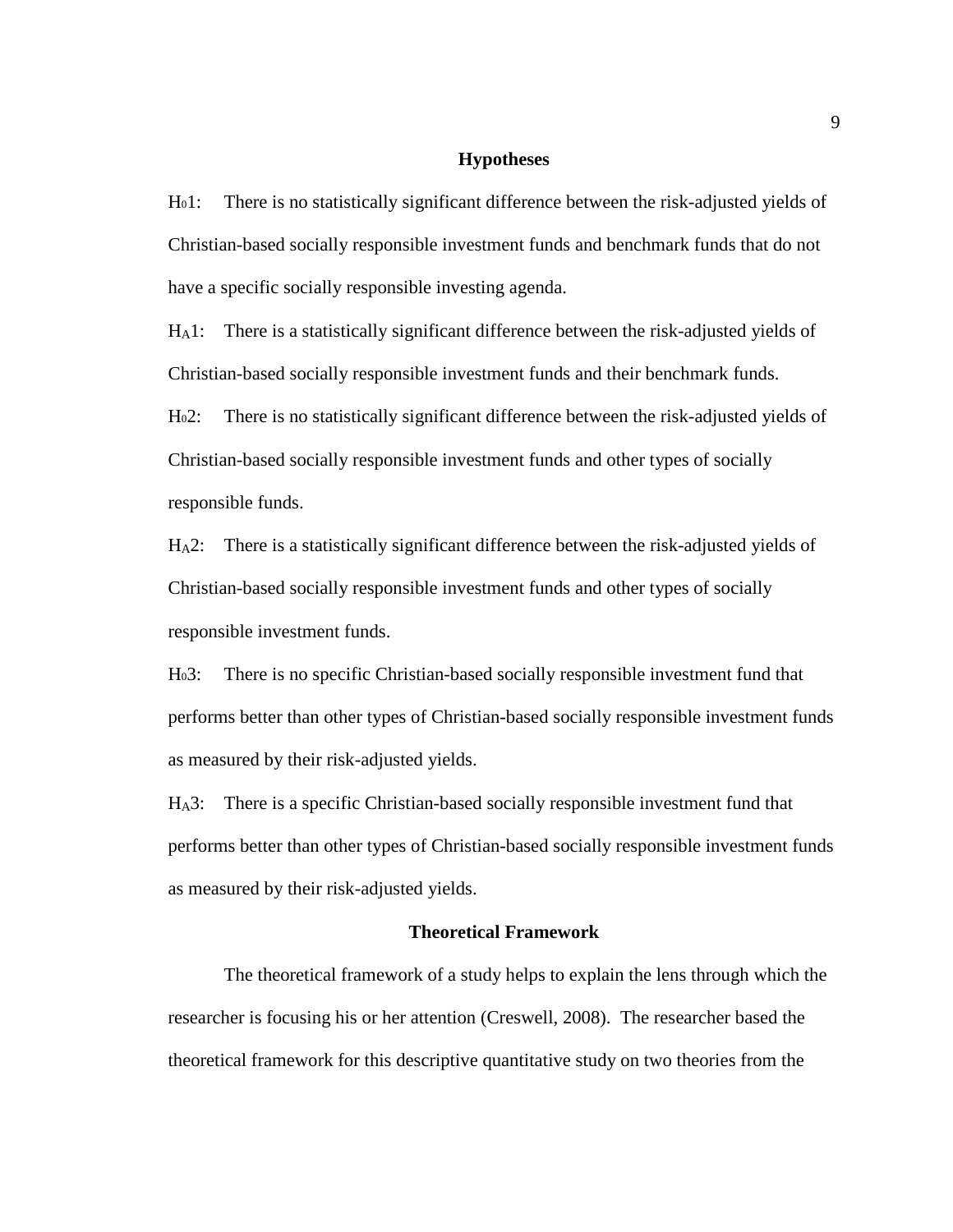current body of literature: (a) agency theory and (b) modern portfolio theory. Agency theory is based on the work of researchers such as Eisenhardt (1989), Jensen and Meckling (1976), and Ross (1973). Modern portfolio theory focuses primarily on the work of Markowitz (1952).

#### **Agency Theory**

There are two primary parties in an agency arrangement: (a) the principal and (b) the agent. The principal will make an agreement with the agent wherein the agent agrees to act on behalf of the principal in a given matter (Shapiro, 2005). There are three primary types of risks involved in agency relationships: (a) goal asymmetry, (b) risk asymmetry, and (c) information asymmetry (Tan & Lee, 2015). These risks weaken the agency relationship because of the perception that each of the parties will seek his or her best interest. However, the agent can significantly reduce the risks when he or she chooses to focus on meeting the desires and interest of the principal (Tan & Lee, 2005).

The types of agency arrangements will vary from one situation to the next (Miller & Sardais, 2011). However, the primary design of a principal and agent remains unchanged in each one. For the purpose of this applied doctoral research project, the principal in the agency relationship is the client. The agent is either the accountant or financial advisor of the client.

The agent should work to serve the needs and interests of the client. The agent of a Christian client who wishes to invest in Christian-based socially responsible investment funds must balance the dualistic needs of the client when providing guidance. For example, the client will want to maximize his or her return on investment within a given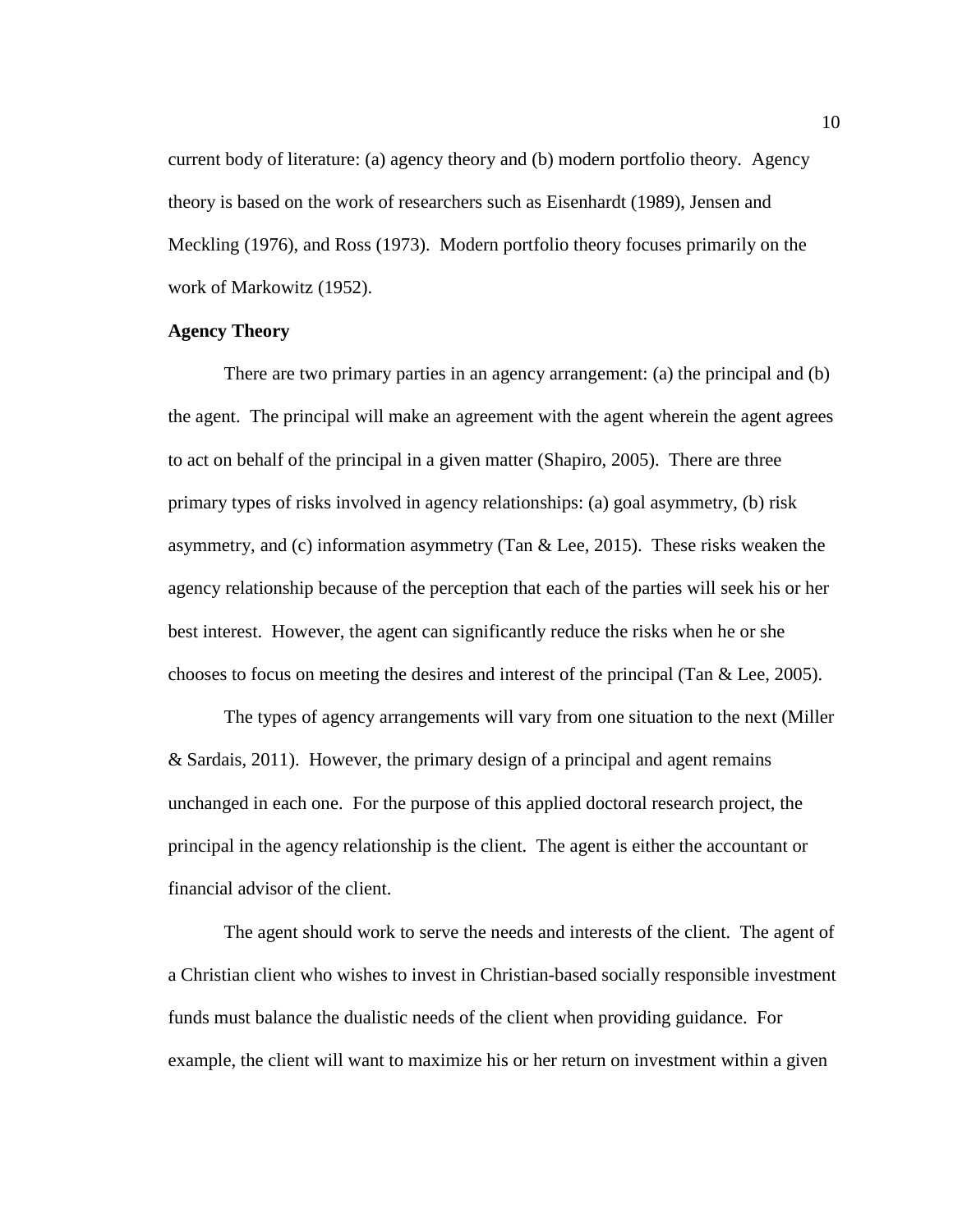set of risk parameters. However, the client will also want to invest in companies that represent his or her religious beliefs and interests. The agent must attempt to balance the needs of his or her client to help the client to make informed decisions. In the event the goals of the client conflict, the agent should provide relevant data for the client to choose which path he or she wishes to follow.

#### **Modern Portfolio Theory**

The concept of the modern portfolio theory was first developed by Markowitz (1952). Modern portfolio theory recognizes that most investors do not hold only one type of investment or mutual fund (Shipway, 2009). Instead, they attempt to balance the risk in their portfolios by selecting a number of diversified funds that will help to achieve the goals of the investor while limiting risk to a tolerable level (Miccolis & Goodman, 2012). This process has been called "a mathematical interpretation of the old adage 'don't put all your eggs in one basket' (Shipway, 2009, p. 67).

Modern portfolio theory contains two basic assumptions. First, it assumes that investors want to achieve a rate of return that is commensurate with the risk involved in their portfolio (Elton, Gruber, Brown, & Goetzmann, 2014). For example, investors expect there to be risk involved in an investment in another company. However, the investors will seek to achieve a higher return on their investment if he or she determines the target for the investment is riskier. In addition, modern portfolio theory assumes that, when faced with two alternatives with equal possible returns, investors will select the option with the lower amount of perceived risk (Elton et al., 2014). For example, if an investor is presented with two options that are both expected to yield a 5% return, the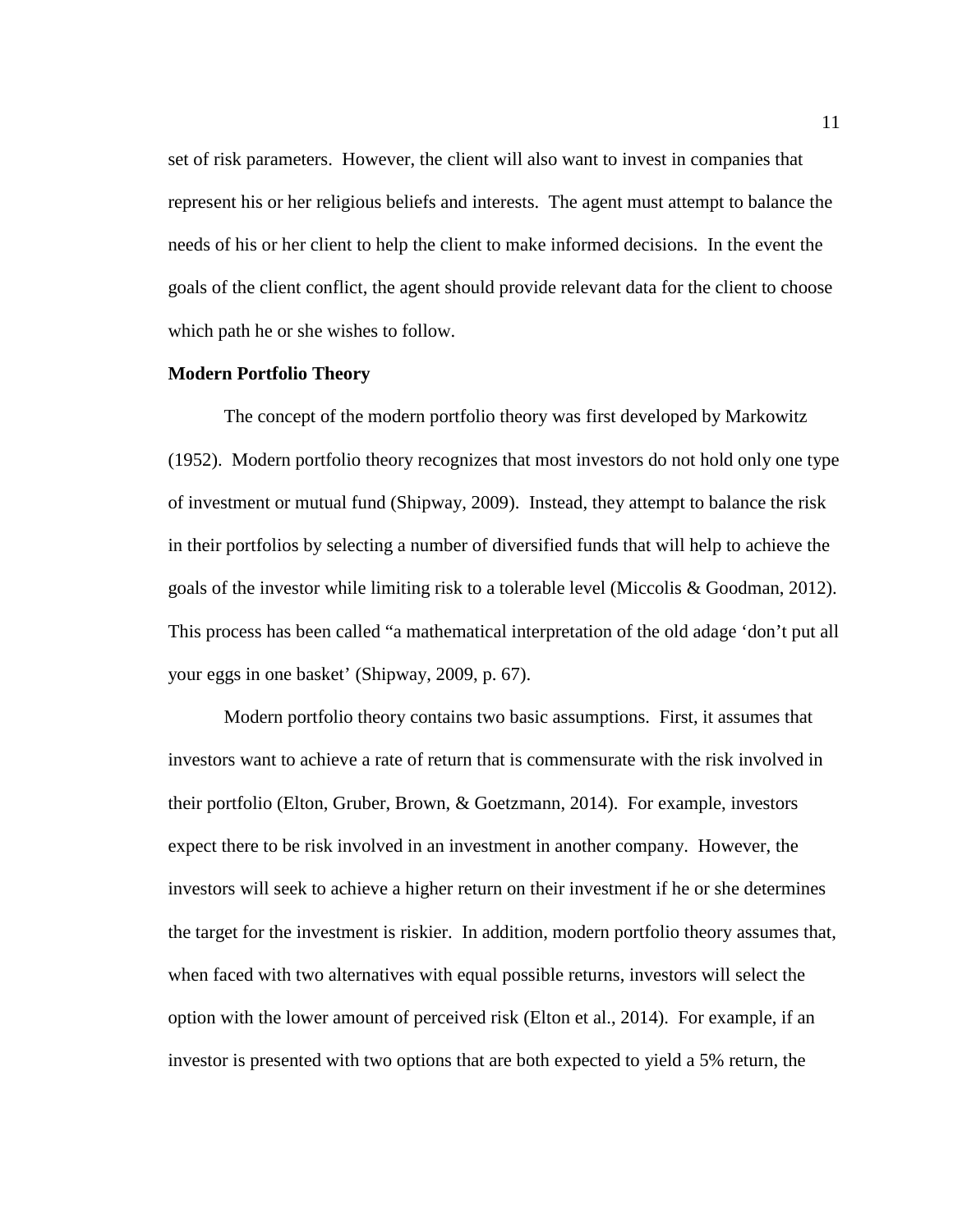investor will select the option with the lower perceived level of risk. Since the projected returns are equal, it is logical to choose the option with the lower level of risk.

Investors and portfolio managers must consider the level of risk inherent in their investment choices (Miccolis & Goodman, 2012). Christian investors also consider additional criteria beyond risk and return when choosing their investments. However, the investor should fully consider the risks of choosing Christian-based socially responsible investment funds when making investment decisions.

Employing modern portfolio theory could help the investor to make financial decisions that are likely to achieve his or her goals while limiting risk to a tolerable level. Considering the level of risk involved in an investment decision will generally lead to better investment choices (Elton et al., 2014). In addition, the financial advisor who fails to assist his or her client to examine this risk would be in breach of his or her responsibility under the agency theory.

The combination of agency theory and modern portfolio theory provide the theoretical support for this study. The financial advisor should act in a way that will assist his or her clients to achieve their investment goals. This includes examining the potential risks and returns of Christian-based socially responsible investment funds so the client is provided with the best information on which to base his or her investment decisions.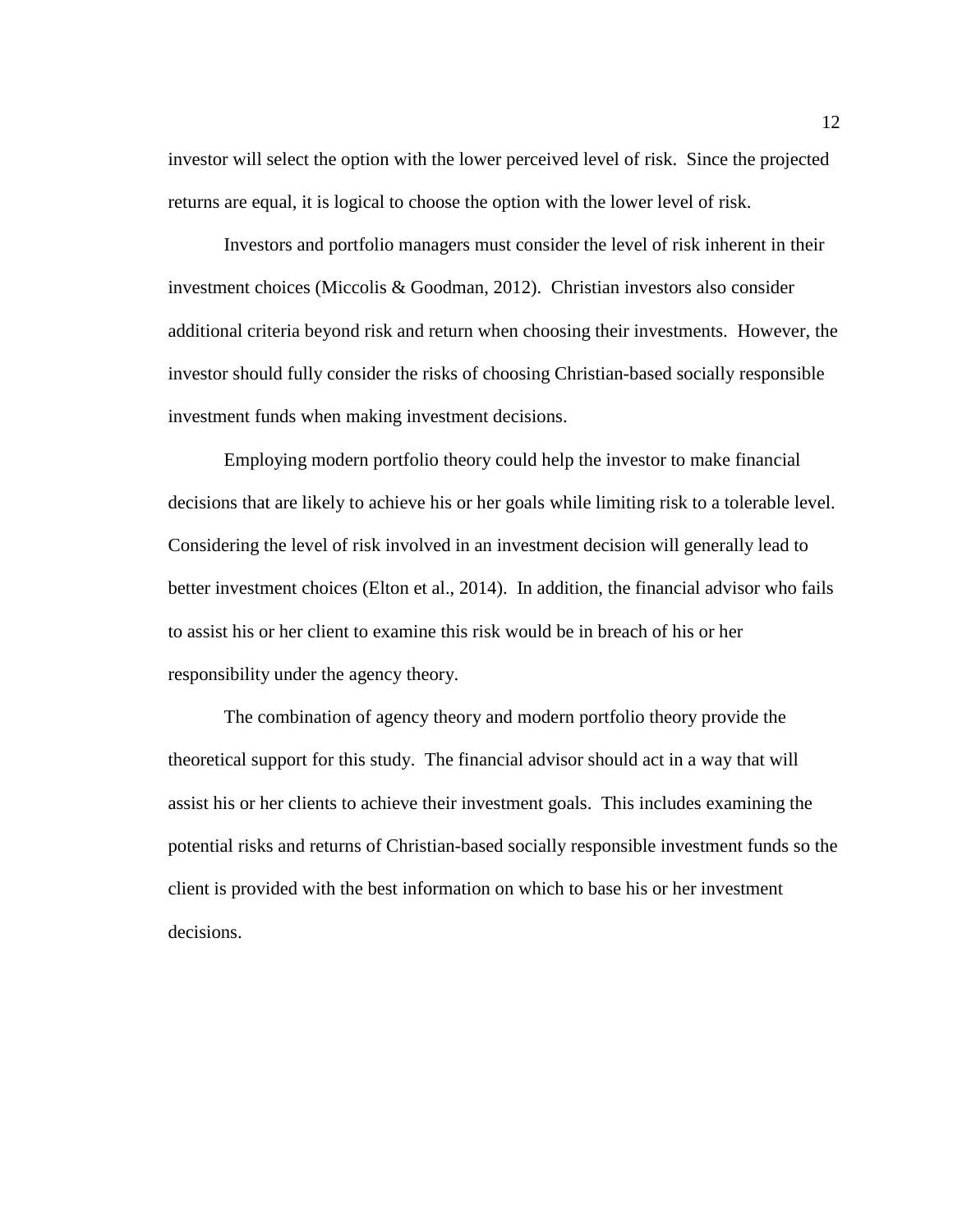#### **Definition of Terms**

The researcher used the following terms throughout the study. The definitions provided below were confined to this study. The use of these definitions in a different setting or in a broader context might lead to confusion.

*Christian:* For the purpose of this study, the researcher defined Christian broadly to include all faiths associated with one or more Christian denominations (i.e., Catholic, Protestant, and Evangelical) (Kathman, 2012). This is the way that Morningstar classifies Christian-based investment funds (Kathman, 2012). Using this definition will allow for the inclusion of a greater variety of Christian-based socially responsible investment funds.

*Risk-adjusted yield*: The risk-adjusted yield represents the yield of a particular fund that the researcher has adjusted to reflect the level of risk that accompanies the investment (Melicher & Norton, 2011). There are five methods of calculating the risk for a mutual fund: (a) the alpha level, (b) the beta level, (c) the R-squared ratio, (d) the Sharpe's ratio, and (e) the standard deviation (Vysniauskas & Rutkauskas, 2014). For this study, the researcher evaluated the risks using the beta ratio for each fund. The beta ratio is the most-commonly cited measurement of risk for mutual funds (Melicher & Norton, 2011; Nanigian, 2014), and its interpretation is easy to explain.

#### **Assumptions, Limitations, and Delimitations**

In the next section, the assumptions, limitations, and delimitations surrounding the study will be discussed. The recognition and discussion of these items is essential for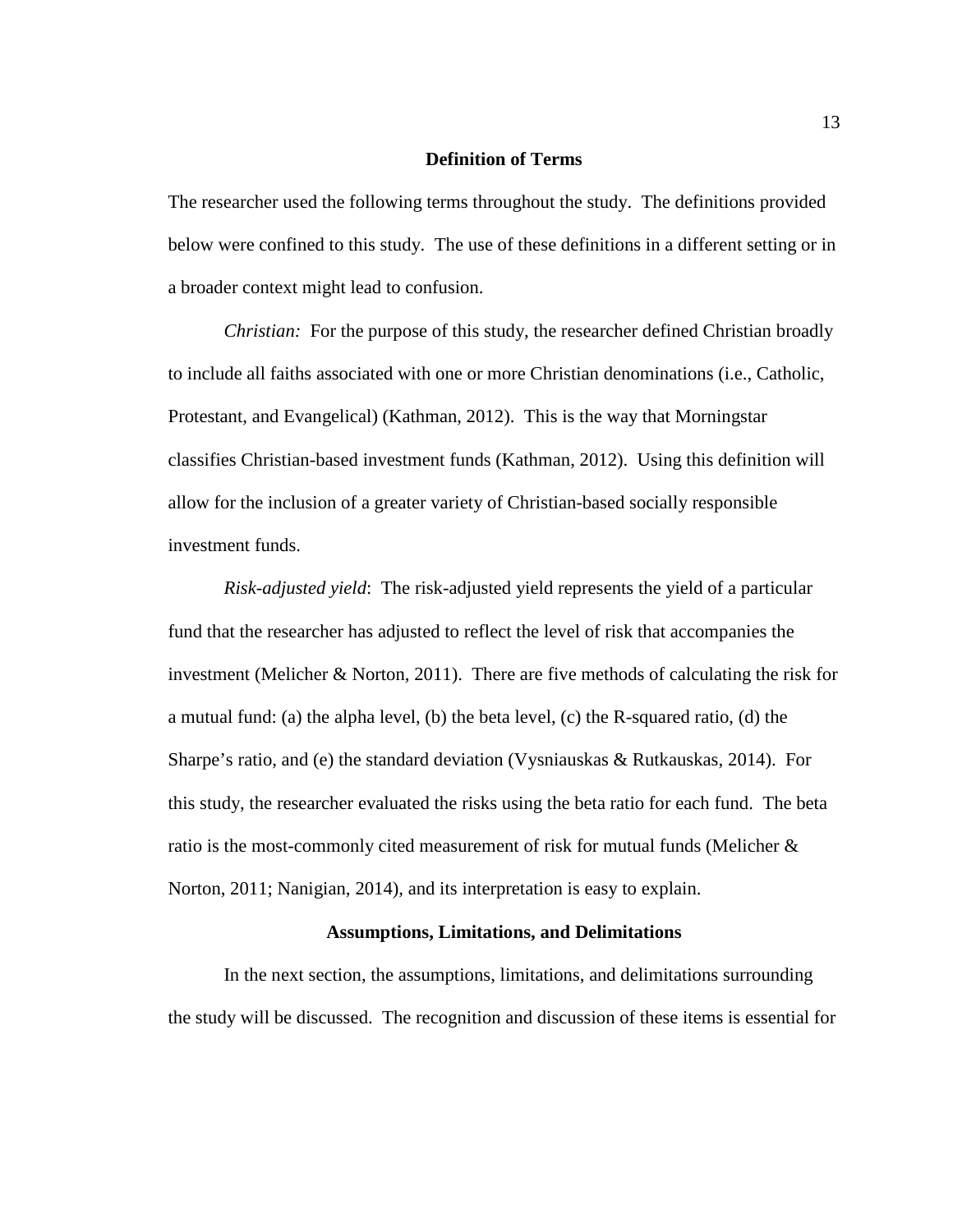providing readers with a balanced view of the study and its findings (Leedy & Ormrod, 2010). A general overview of each of the items will be provided.

#### **Assumptions**

The assumptions for the current study are that all of the data gathered will accurately represent the performance, expense ratios, and beta levels of each fund included in the study. The researcher gathered the data from a reputable source (i.e., Morningstar). Since the 1980s, the Morningstar rating system for investment products has been a reliable source for guidance (Hoovers, 2015). The Financial Industry Regulatory Authority (FINRA), an organization that is "dedicated to investor protection and market integrity through effective and efficient regulation of the securities industry" (FINRA, 2015a, para. 1), values the Morningstar ratings so much that it includes them as part of FINRA's investment analysis tools (FINRA, 2015b). Therefore, the researcher assumed the data provided by Morningstar for the statistical analysis was free of material errors that would have negatively affected the outcome of the study. If this assumption is not true, then there is a risk that the results of the statistical analysis will be incorrect. This could lead to misleading results. In order to mitigate this risk, the researcher used additional sites such as Yahoo Finance and *The Wall Street Journal* to confirm the ending prices for the funds in the study when possible. Researchers often use triangulation of data to provide greater assurance regarding the accuracy of study data (Stake, 2010).

## **Limitations**

The primary limitation of this study is that it relied on historical data to compare the funds. While this information is more reliable and less subject to misinterpretation,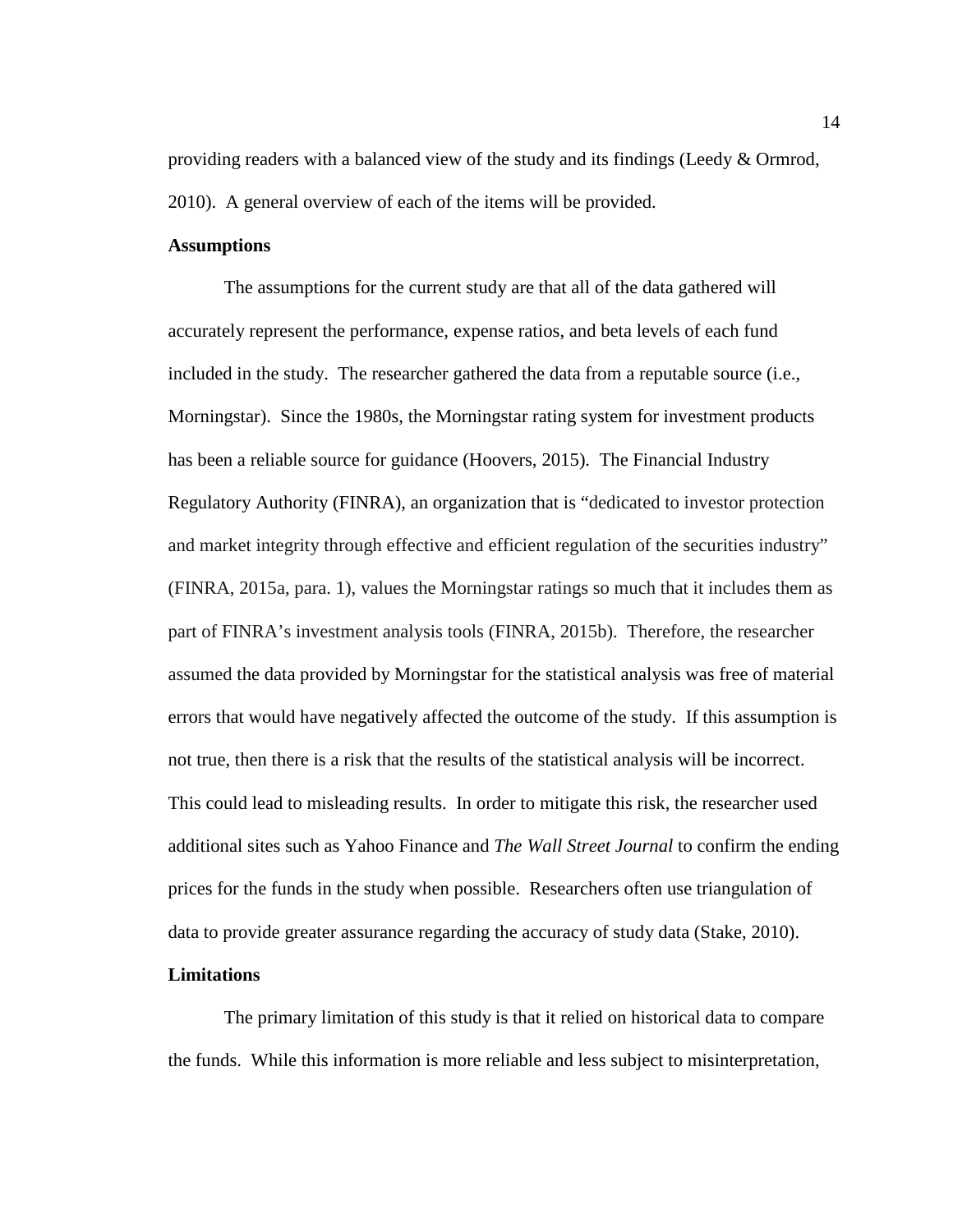historical data does not guarantee future returns. Would-be investors should also consider other economic conditions and market forces before making a final decision regarding the use of Christian-based socially responsible funds.

#### **Delimitations**

The researcher designed the study to answer specific research questions. Those questions focused the analysis on the risk-adjusted yields of Christian-based socially responsible investment funds. The researcher then compared the performance of those funds to those of other types of socially responsible investment funds as well as to benchmark funds. Other types of faith-based socially responsible funds (e.g., Islamic, Jewish, and so on) were not evaluated.

#### **Significance of the Study**

This study is significant in a number of ways. First, it will help to reduce the gap in the current body of research concerning Christian-based socially responsible investment funds. In addition, it is integrated with a number of biblical principles. Finally, the study is related to the researcher's field of study (i.e., accounting).

## **Reduction of Gaps**

The findings of this applied doctoral research project will help to fill a gap in the current body of literature regarding the efficacy of investing in Christian-based socially responsible investment funds to fulfill organizational and individual strategic investment objectives. Previous studies have yielded conflicting or inconclusive results. Some researchers (Blanchett, 2010; Camejo, 2002; Glassman, 2012) have concluded that those funds are a good investment alternative, while others state they are not a sound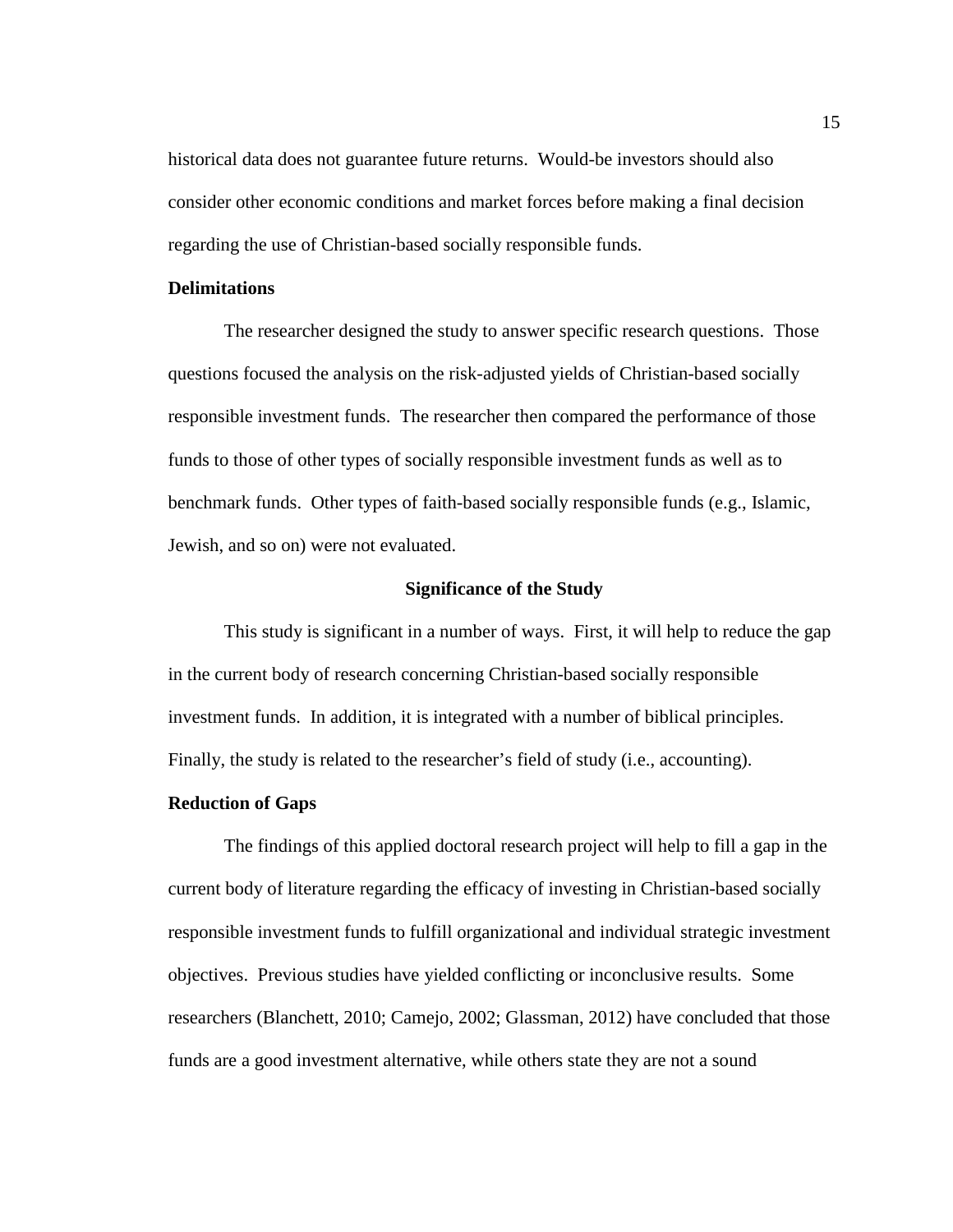investment (Adler & Kritzman, 2008; Chang & Witte, 2010; Farmen & van der Wijst, 2005). In addition, some researchers have determined these funds are too risky due to their negative and positive screening techniques (Colle & York, 2009; Farmen & van der Wijst, 2005), while others believe this is not an issue if the risk is properly managed (Kempf & Osthoff, 2007; Viviers & Eccles, 2012).

The research developed this study to fill a part of this gap in the research by focusing on the risk-adjusted yields of Christian-based socially responsible funds. This subset of the larger category of socially responsible investment funds does not have a large body of scholarly research regarding its efficacy. Anecdotal discussion of the advantages and disadvantages of choosing Christian-based investment funds is not sufficient to provide potential investors, or their financial advisors, with enough information to make informed decisions (Bollen, 2007; Williams, 1996).

The results of this project may assist businesses and individuals interested in pursuing socially responsible investing objectives. The use of socially responsible investment funds shows promise for small businesses and individual investors who wish to follow Christian principles while making an efficacious use of their financial resources (Camejo, 2002; Lyn & Zychowicz, 2010; Peifer, 2011). However, clarity regarding those types of funds is needed before an informed investment decision can be made.

## **Implications for Biblical Integration**

It is important to understand how investments made by individuals or organizations can be used to advance God's purpose on Earth. The strategic goals informing investment decisions of Christians should be well aligned with the teachings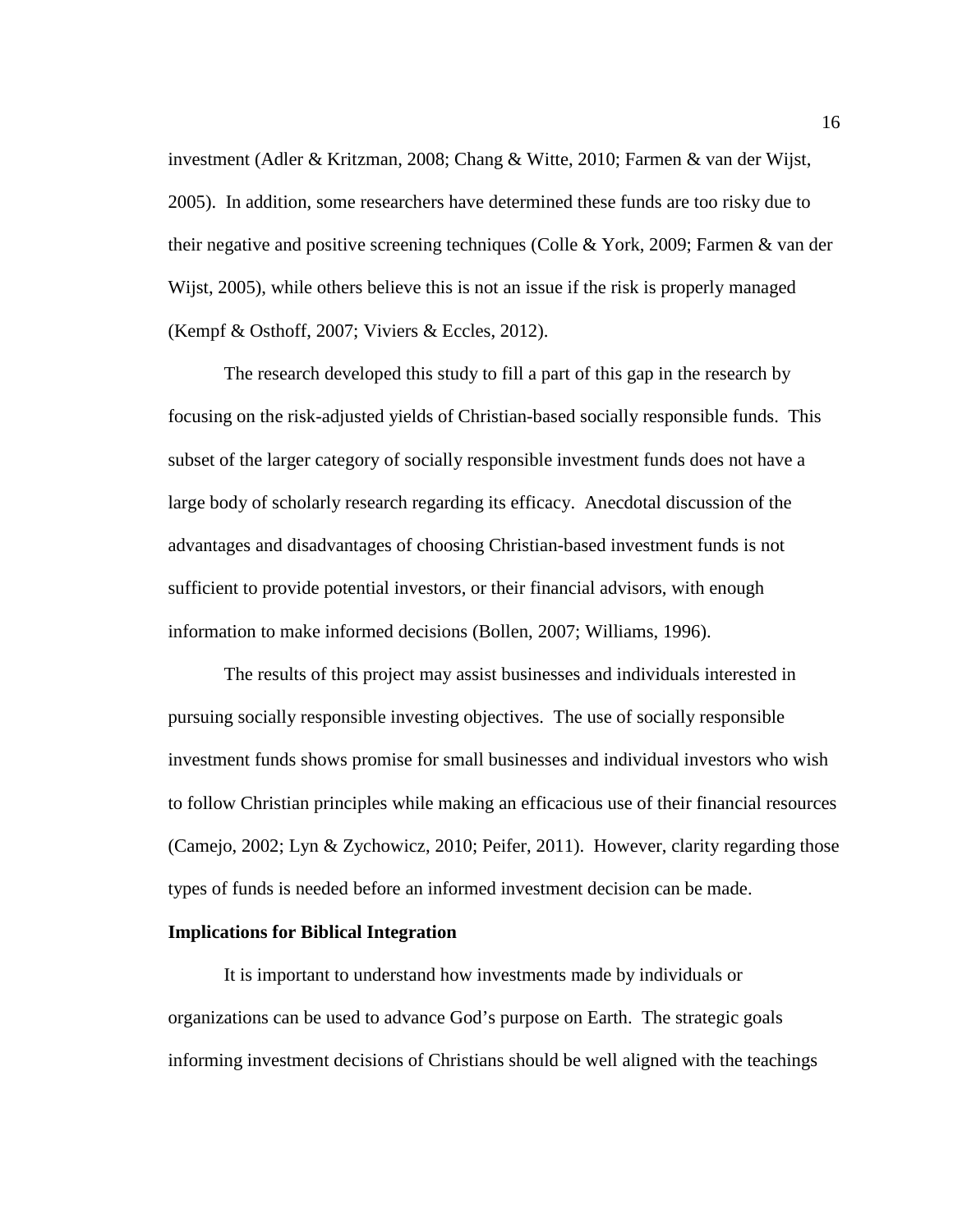found in the Bible. For example, in St. Paul's letter to the church at Colossae, he urged the believers to "whatever you do, work at it with all your heart, as working for the Lord, not for human masters" (Colossians 3:23, NIV). The work to which St. Paul was referring extends beyond that day-to-day labor of believers in their vocations. It also includes how Christians live their lives. For example, in another letter that was written by St. Paul to the church at Corinth, he admonished believers that "whether, then, you eat or drink or whatever you do, do all to the glory of God" (1 Corinthians 1:31, NLT).

The work of Christians includes how they invest the financial resources God has given to them. This may seem like a simple task, but the investor must be aware that there are threats to accomplishing this goal. Some of the threats may come from within an individual, an organization, or a family, but others may come from outside sources such as competitors, activist groups, or misleading information (Rudy & Johnson, 2013; Soule, 2012). Recognizing these threats will help the investor to prepare to deal with them effectively.

Van Duzer (2010) provided a framework to assist Christian business leaders and investors. According to the framework, a business leader should ask "how can I best deploy my resources to (1) enable this community to flourish, and (2) provide opportunities for my employees to engage in meaningful and creative work?" (Van Duzer, 2010, p. 152). In addition, the Christian investor should ask if the business under consideration for investment is following these principles.

Van Duzer's (2010) thesis is applicable to individual investors as well as business leaders. It provides the foundation for a broad discussion of the choice of investment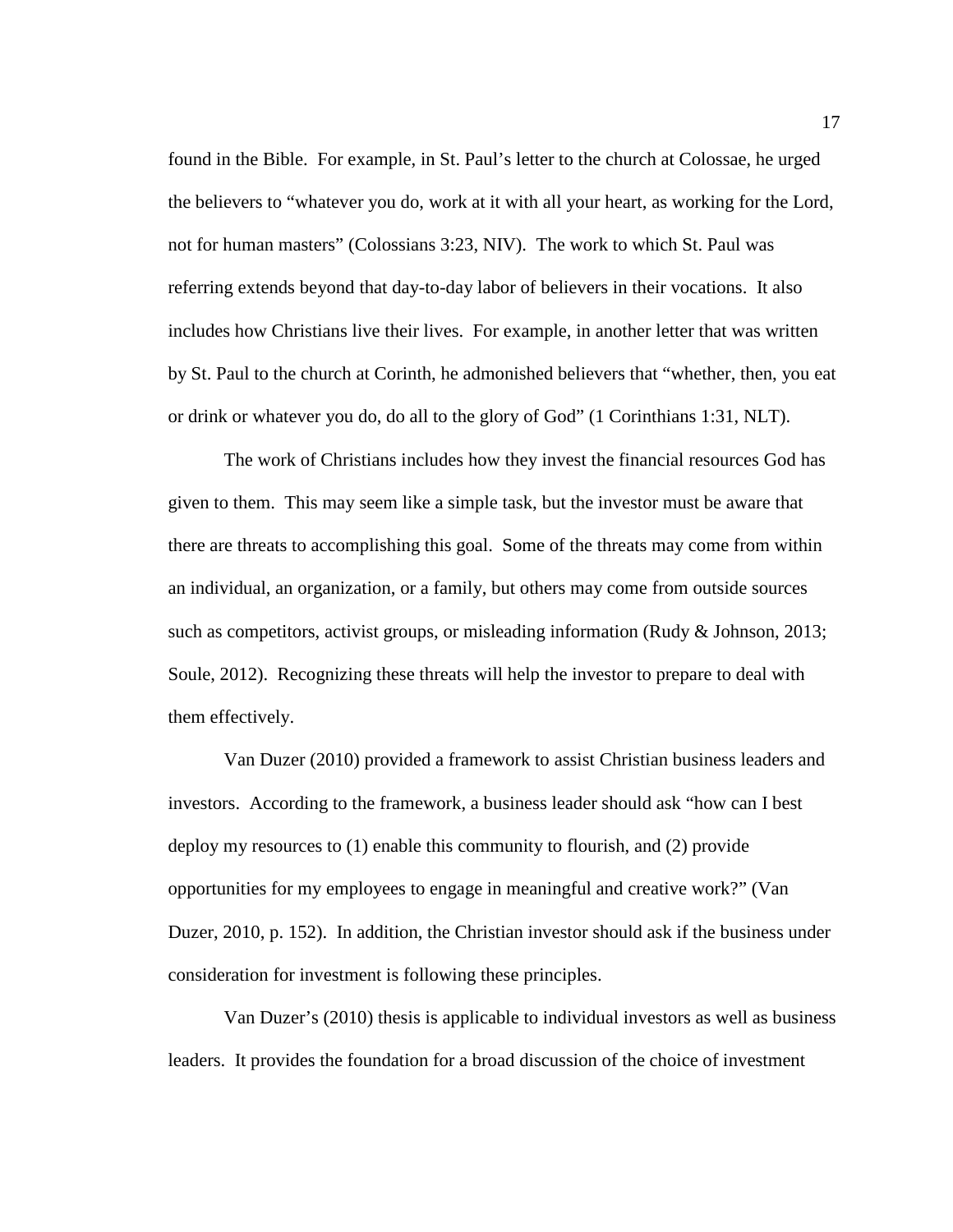options. For example, is the investment in Christian-based investment funds the best use of a Christian's financial resources? Are investments in those types of funds the best way to provide opportunities for the communities to flourish? Would it be better to invest one's funds in an investment vehicle without a specific agenda to maximize profits and then use those excess returns to help the local community?

These questions help to illustrate the need for the analysis that this study provided. Effective financial management, or stewardship, is discussed throughout the Bible. In Proverbs 3:9, the writer says, "honor the Lord with your wealth and with the first fruits of all your produce" (ESV). He then goes on to discuss the benefits that will accrue to those who were faithful in following this teaching.

In addition, while the types of investments chosen by the good and faithful servants in the parable of the talents (Matthew 25:14-30) were not defined as religiousoriented activities, it is clear that the Master was concerned that the servants had invested the funds wisely and earned a reasonable return on the money. This parable leads to the question of whether the Christian investor should limit personal investments to Christianbased investment funds or if it would be better stewardship of the resources to invest them in a broadly diversified portfolio that does not have a faith-based focus. This is an especially relevant question if the risk-adjusted yields of the Christian-based investment funds are not at least comparable to those of other types of investment funds.

Finally, Jesus taught about stewardship for the believer. He is quoted in Luke 14:28-30 saying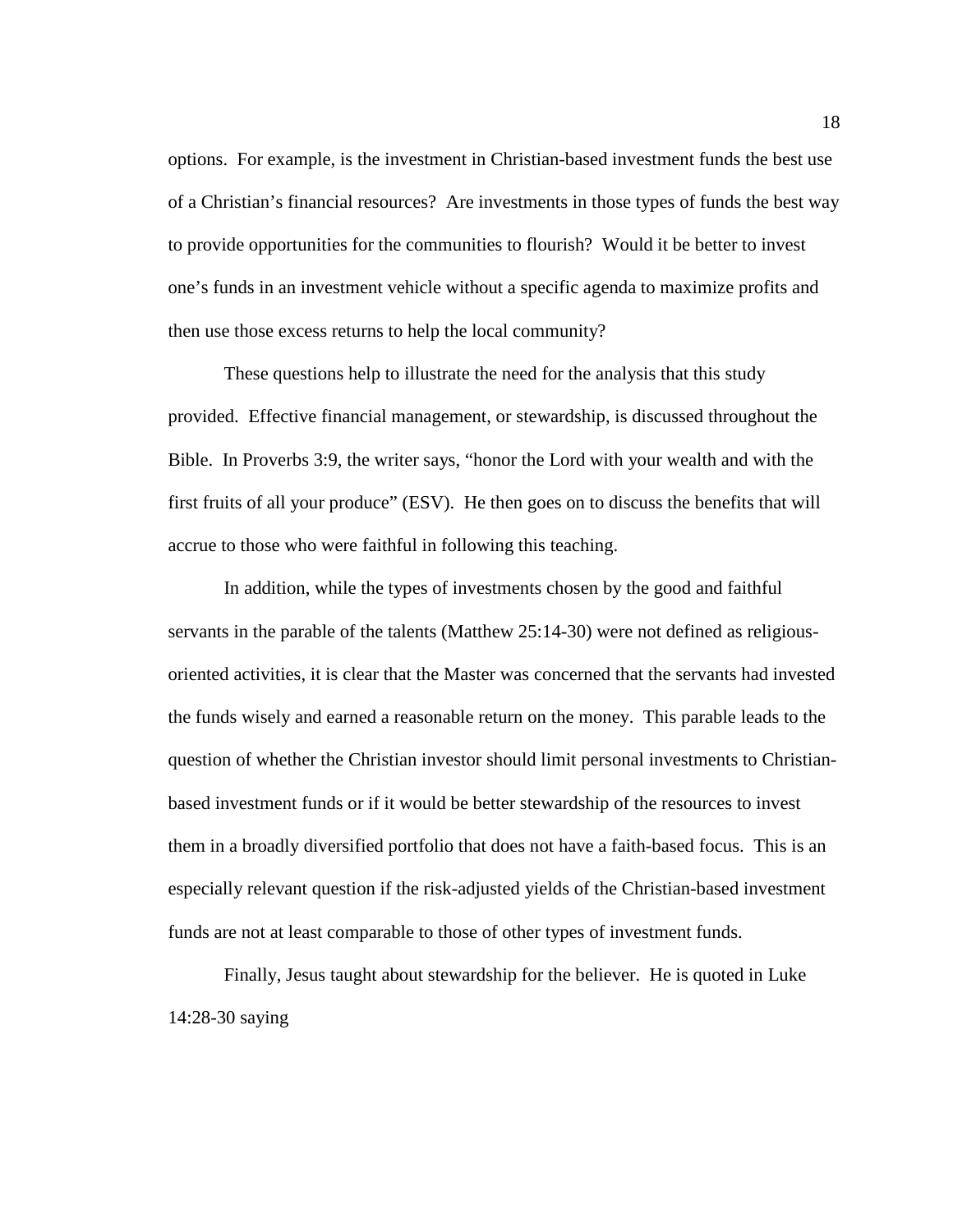Suppose one of you wants to build a tower. Won't you first sit down and estimate the cost to see if you have enough money to complete it? For if you lay the foundation and are not able to finish it, everyone who sees it will ridicule you, saying, 'this person began to build and wasn't able to finish' (NIV).

It is clear that Christ felt that believers should carefully plan their actions and investments. Investing in a mutual fund without first weighing the potential costs and benefits would be an example of poor stewardship that could lead to financial loss and humiliation.

#### **Relationship to Field of Study**

The subject of the comparative efficacy of Christian-based socially responsible investment funds is well aligned with the study of accounting. One of the functions performed by accountants is to assist clients in determining the best investment choices for excess financial resources (Garrison, Noreen, & Brewer, 2015). The accountant is often considered an expert on a wide range of financial issues (American Institute of Certified Public Accountants (AICPA), 2015), so he or she should make every effort to understand the options available to his or her clients.

When serving the planning and investing needs of Christians, the accountant will need to consider the unique requirements of his or her clients. This includes being prepared to discuss the relative efficacy of choosing different types of investment funds while also meeting his or her clients' desire of honoring the Creator. Christian-based socially responsible investment funds represent one of the options available to investors; however, they might not be the best option.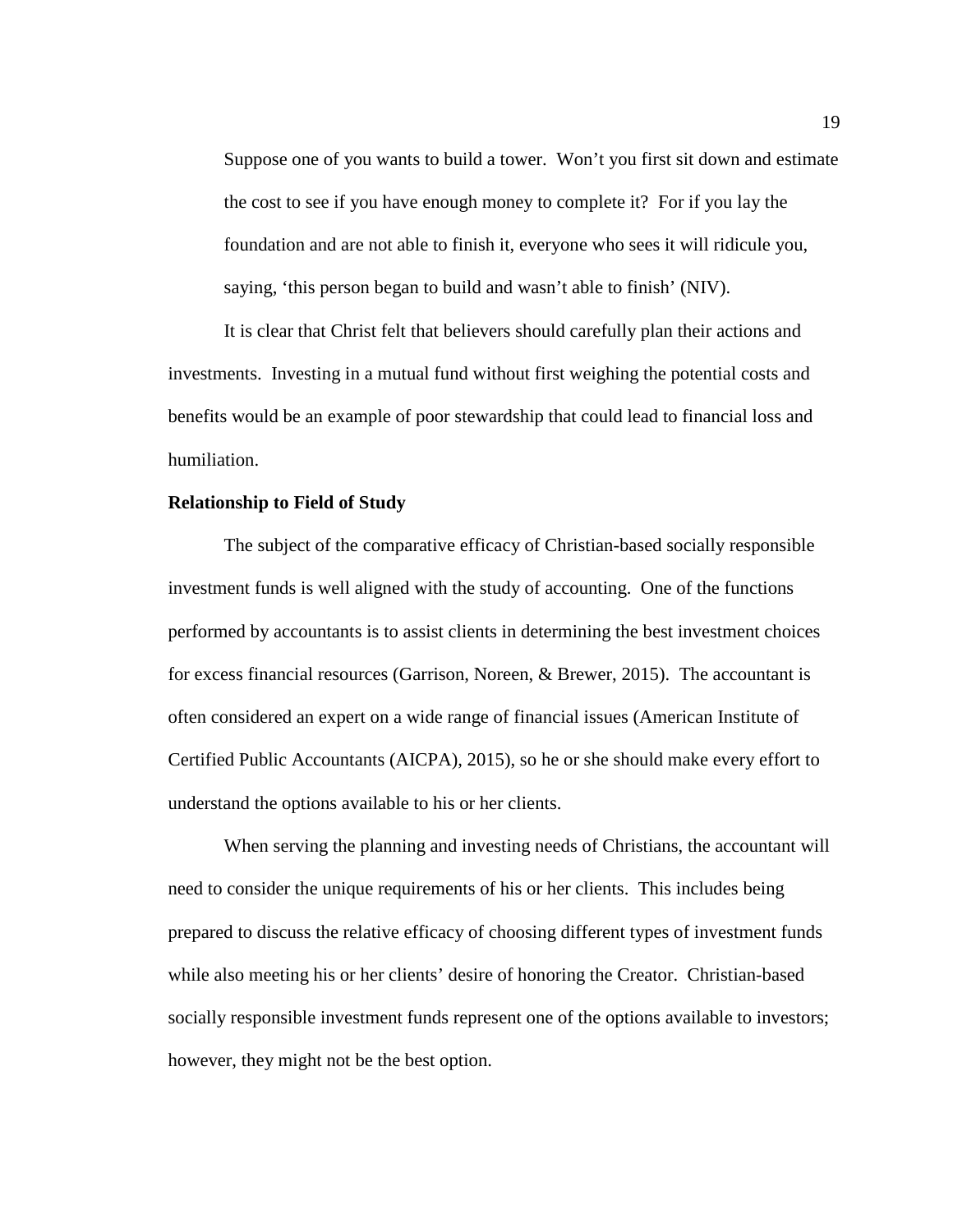Simply having a Christian moniker is not an indication of the efficacy of the fund. It is important for those advising potential investors to understand all of the advantages and disadvantages of a specific type of investment (Thiagarajan & Schachter, 2011). The clients will look to their accountants to assist them with making wise financial decisions, and the accountants need to be prepared to provide this important service.

Professional accountants who possess a Certified Public Accountant designation are bound by a code of ethics. The American Institute of Certified Public Accountants (AICPA) has established a Code of Professional Conduct for all members. The AICPA's Code of Professional Conduct states that members should offer a full range of services needed by their clients (AICPA, 2015). Part of fulfilling this obligation is to offer a range of services that help to meet the investment needs of an accountant's clients. Certified Financial Planners, stockbrokers, and other types of financial professions are bound by professional standards similar to those developed by the AICPA, so the results of this study will be beneficial to them as well.

## **A Review of the Professional and Academic Literature**

The researcher conducted a review of the literature to determine the types of research currently available and to determine the issues that were central to the theoretical framework of the project. The review was also performed to look for gaps in the research that the project could help to fill. The literature review helps to define key topics and concepts surrounding the study and to demonstrate where the study fits within the current body of research (Creswell, 2008). The literature review is divided into seven main areas: (a) an introduction to the concept of socially responsible investing, (b)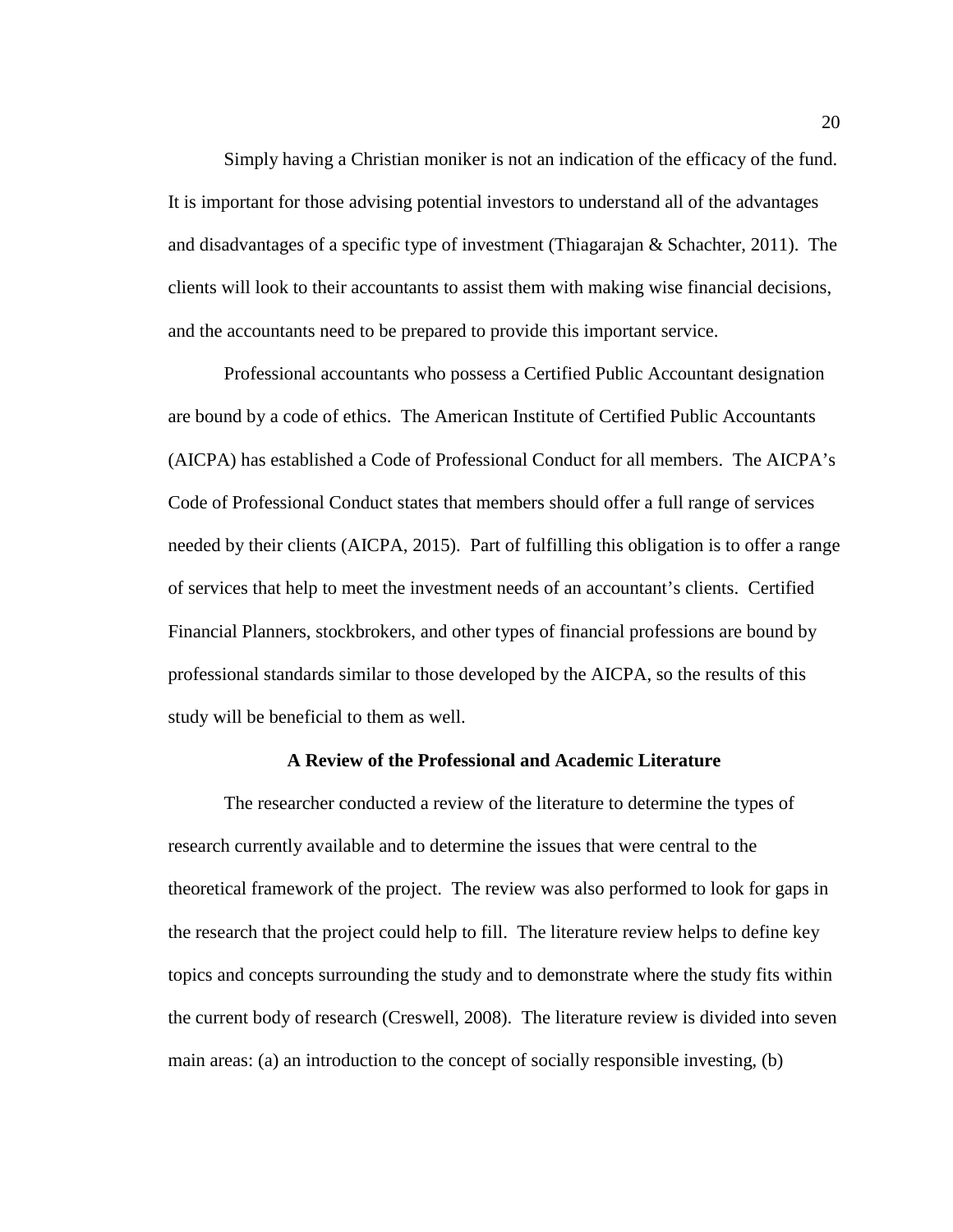analysis of the positive benefits of socially responsible investing, (c) discussion of the general criticisms of socially responsible investing, (d) socially responsible direct investments, (e) socially responsible investment funds, (f) research findings regarding socially responsible investment funds, and (g) gaps in the current body of research regarding socially responsible investment funds.

#### **Socially Responsible Investing**

The concept of socially responsible investing spans thousands of years to teachings found in sources such as the Bible and the Babylonian Talmud. It also has religious and secular roots. Socially responsible investing has been defined as "the philosophy and practice of making strategic investment decisions by integrating financial and non-financial considerations, including personal values, societal demands, environmental concerns, and corporate governance issues" (Cheah, Jamali, Johnson, & Sung, 2011, p. 305). From this definition it seems apparent that socially responsible investing has three basic tenets: (a) the investor should invest his or her funds wisely, (b) the investor should invest in a way that is aligned with his or her personal beliefs, and (c) the investor should consider the effect of his or her investment decisions on society (Berry & Junkus, 2013; Cheah et al., 2011). An examination of the spiritual and secular aspects of socially responsible investing will help to establish the foundational discussion of this popular topic.

## **Spiritual Influences**

Talmudic and Biblical writings encouraged Jewish and early Christian followers to use their resources in a manner that will help the believer to grow financially while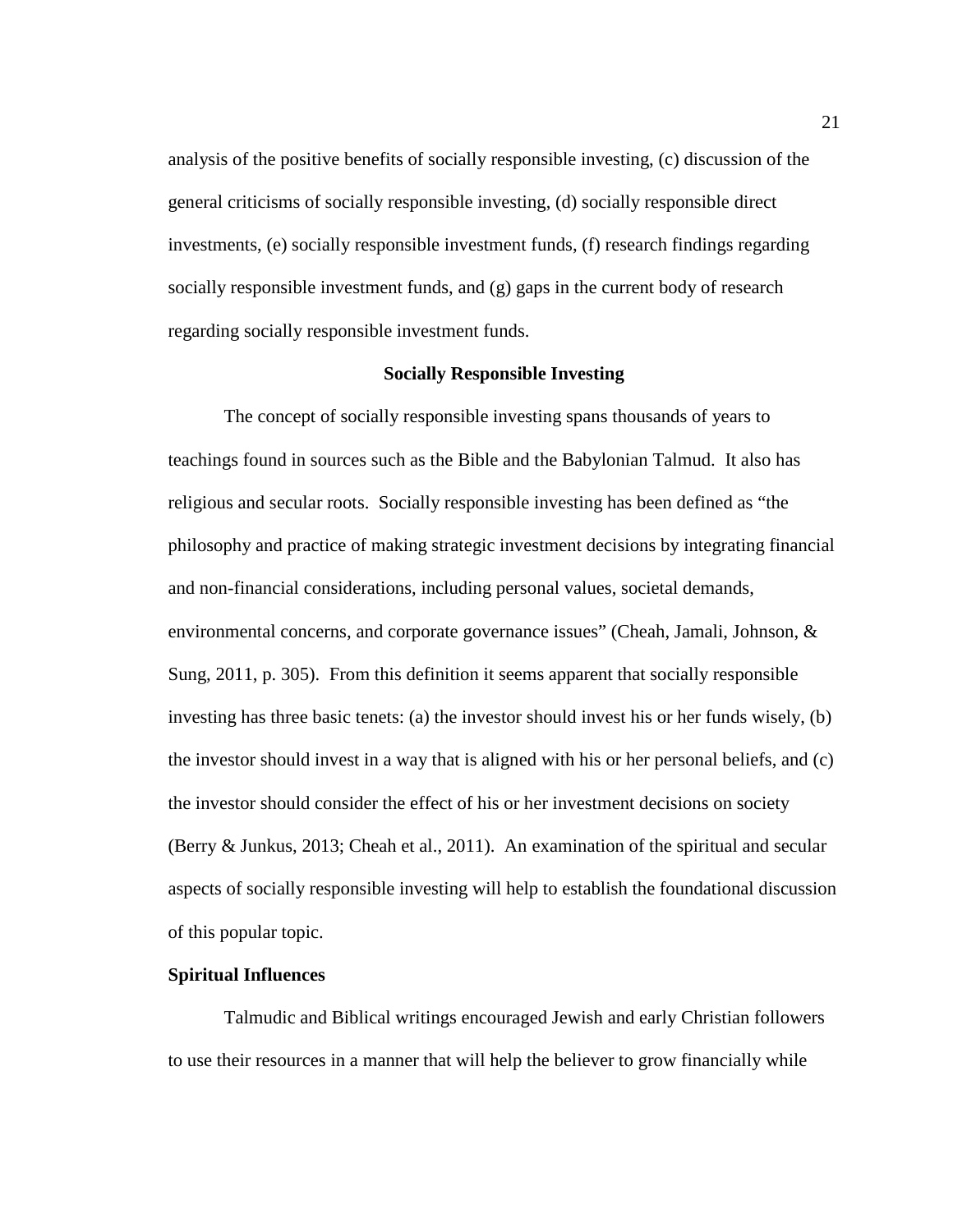also bringing glory to God. For example, the Babylonian Talmud encourages the safeguarding of money and the diversification of investments between different types of options such as land, merchandise, and savings (Rowling, 2012). Also, the account of Jacob, who divided his belongings between two different camps in case one camp was destroyed, is another example of diversification of assets found in the Bible (see Genesis 32:7-9). Finally, Jesus discussed the need to adequately plan personal expenditures when He spoke about not building a tower until the cost has first been considered (see Luke 14:28-30).

In addition to making wise investments, adherents are also encouraged to invest in a manner that will accomplish God's will. Mankind was created to be custodians over God's creation (Van Duzer, 2010). Part of that duty involves using the resources they are given in the most responsible manner possible. This is the reason that many religiousbased socially responsible investments use screening techniques to avoid investments in companies that produce alcohol, tobacco, or gambling (Lyn & Zychowicz, 2010). Those types of products do not typically align with the teachings found in the adherents' faiths.

Organized religious bodies later formalized the teachings about socially responsible investing. In the mid-1200s, the Catholic Church developed a set of statements of social thought and economics that discussed these concepts (Wishloff, 2009). In addition, other Protestant denominations, such as the Methodists and the Quakers, also developed investment principles in the 1700s to help them screen out investments that were not aligned with biblical teachings (Schueth, 2003).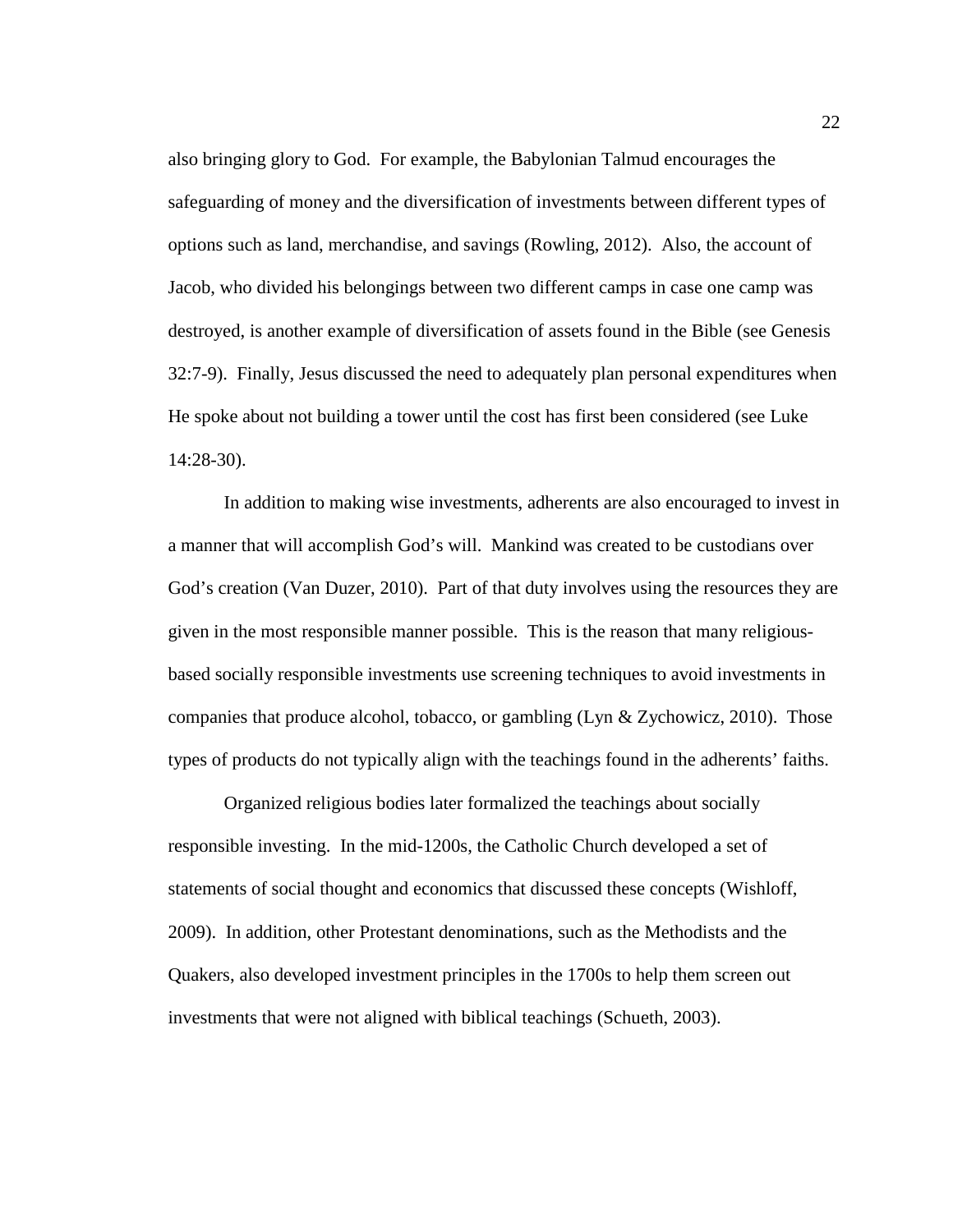#### **Secular Influences**

Religious teachings and practices helped to develop and reinforce the foundation for much of the modern socially responsible investing movement (Dania & Malhotra, 2013; Lyn & Zychowicz, 2010). However, secular activities also helped to shape the modern socially responsible investing paradigm. Many of those influences began in the 1960s, and they continue to affect modern society (Welker & Wood, 2011).

In the 1960s and 1970s, a variety of social movements shaped modern culture. The civil rights movement, anti-war protests, peace marches, and gender equality activities all happened during this time, and they all had an influence on the reasoning involved with socially responsible investing (Glac, 2014; Schueth, 2003). The philosophy of corporate social responsibility began to emerge in academic literature in the 1950s, but it was energized by the climate of the 1960s and 1970s (Marens, 2008). In addition, the excesses of the proceeding decades and various instances of corporate malfeasance ranging from Union Carbide to Enron brought many investors and business leaders to the point of re-considering their profit-only approach to investing (Abdelsalam, Fethi, Matallin, & Tortosa-Ausina, 2014; Welker & Wood, 2011).

Unlike the spiritual elements of the socially responsible investment movement, the secular segment focused on items such as environmental awareness, corporate transparency, and gender equality (Welker & Wood, 2011). The secular movement also helped to transform the mindset of many non-religious investors. Those investors might not have considered the implications of their investment choices without the cultural influences that developed because of the secular approach to socially responsible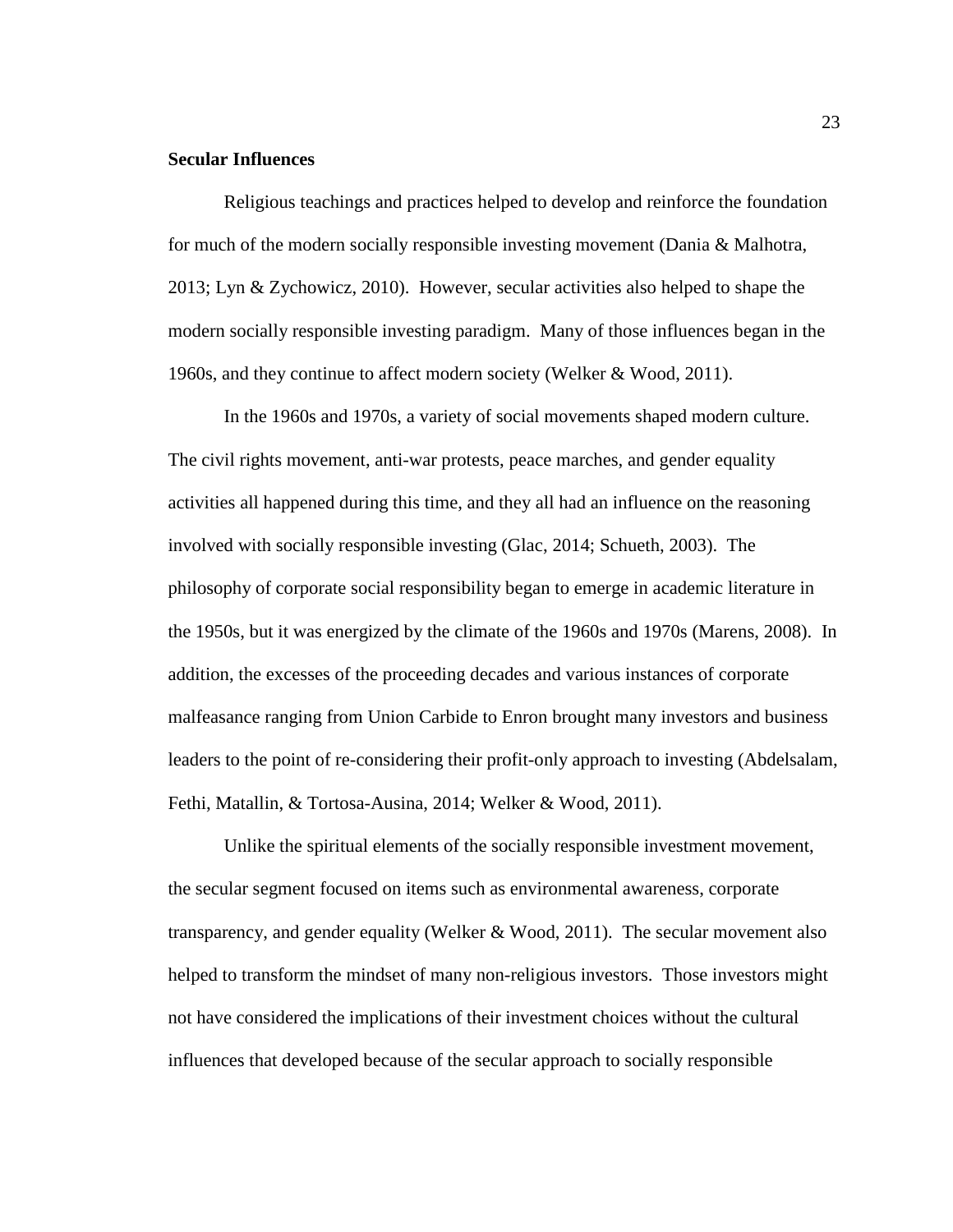investing. However, the movement to transform the existing culture helped to bring those investors to a place where they could appreciate the concept of investing in companies that supported specific causes (Welker & Wood, 2011).

Within this culture of increased accountability, increased social awareness, and increased spiritual sensitivity, socially responsible investment options, including direct investments and socially responsible mutual funds, were developed and marketed to a broad group of consumers and organizations (Cheah et al., 2011; Viviers & Eccles, 2012). Earlier versions of socially responsible investment funds had existed for several years before the 1970s (Schwartz, 2003). However, they were typically designed for a specific religious organization, and they were not part of the typical investment offerings made available to the general public (Schwartz, 2003; Schueth, 2003). In addition, direct investments in socially responsible activities have grown from government-funded programs to include many corporations, religious groups, and individuals (Bustamonte, 2015; Myrah & Odinsky-Zec, 2013).

The idea of socially responsible investments is at the heart of this research project. The first research question of the study centers on whether Christian-based socially responsible investment funds have equivalent performance to traditional investment vehicles. Socially responsible investments must not simply be different from other types of investment options. They must also provide investors with a reasonable return of their investments. This project helped to address these questions using the preceding discussion of the concepts underlying socially responsible investing as its foundation.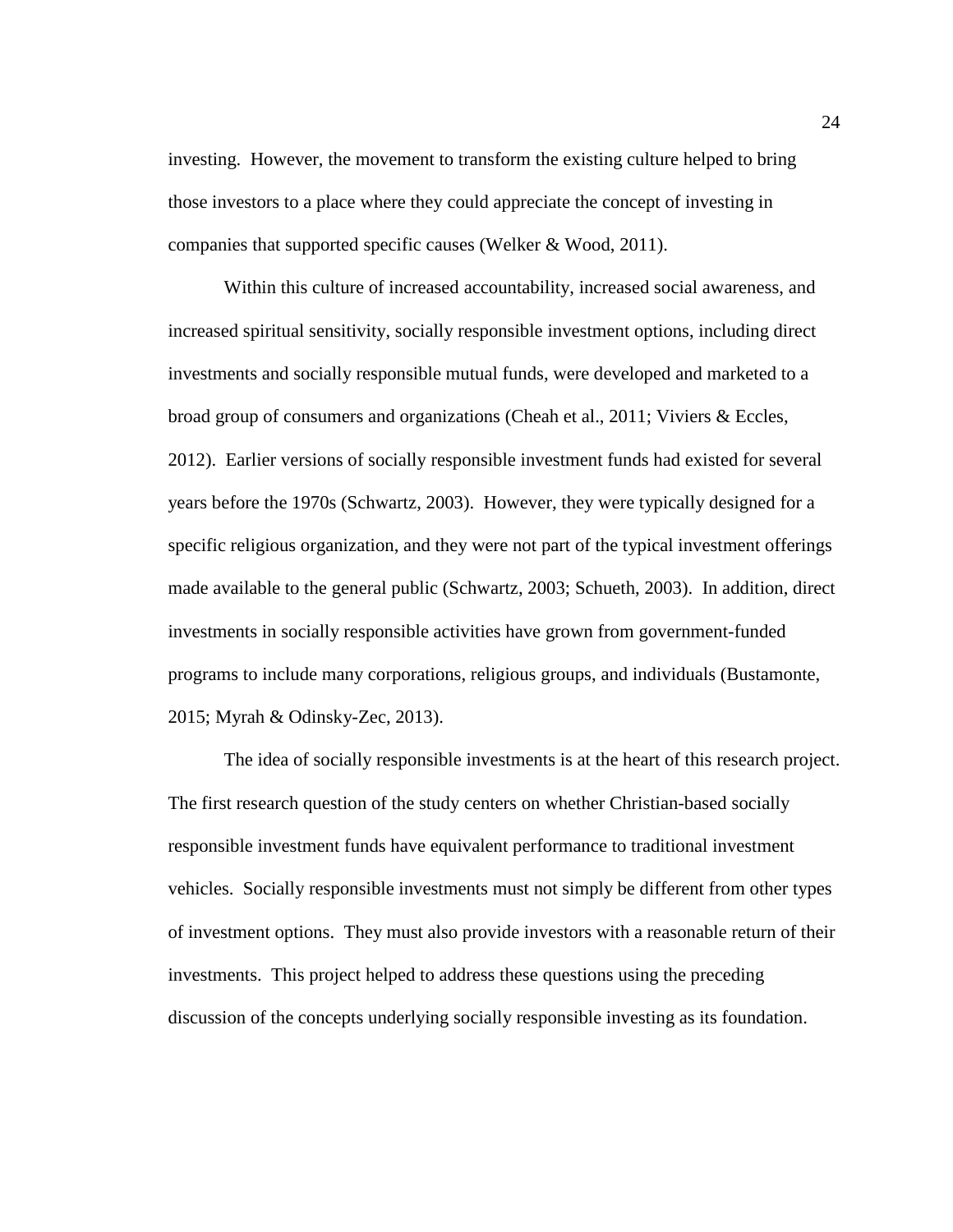#### **Proposed Positive Benefits of Socially Responsible Investing**

The primary benefit of socially responsible investing is that it allows the investor to reflect personal values when investing dollars (Cheah et al., 2011). Those projects, companies, and mutual funds that are aligned with the investor's beliefs will receive funding, and those that are misaligned with the investor's beliefs will be rejected. Ideally, this approach will advance the investor's agenda while also yielding a positive financial return (Escrig-Olmedo, Muñoz-Torres, & Fernandez-Izquierdo, 2013).

In addition, socially responsible investing can help to bring greater attention to a cause that investors support. Relying on business leaders or governmental officials to make changes that will benefit society may not be the best or fastest method of achieving those goals (Haughton & McManus, 2012). If business leaders follow the neoliberal model of economics, then they are likely to be more concerned with generating profitable returns instead of achieving social goals (Adegbite, Amaeshi, & Amao, 2012; Polanyi-Levitt, 2012). Furthermore, elected officials will often rely on opinion polls and social trends to shape their decisions (Barnes & Shafer, 2013).

However, using financial investments and the voices of the voters may help to advance the goals of those who pursue socially responsible objectives. For example, religious organizations and investors have submitted hundreds of proposals to corporations in the United States since 2006 that have attempted to alter corporate policies on a number of topics ranging from environmental concerns to employee rights (Chasan & Murphy, 2015). One-third of all proxy proposals presented to public corporations in 2014 were related to environmental and social issues (Weinstein, Martin,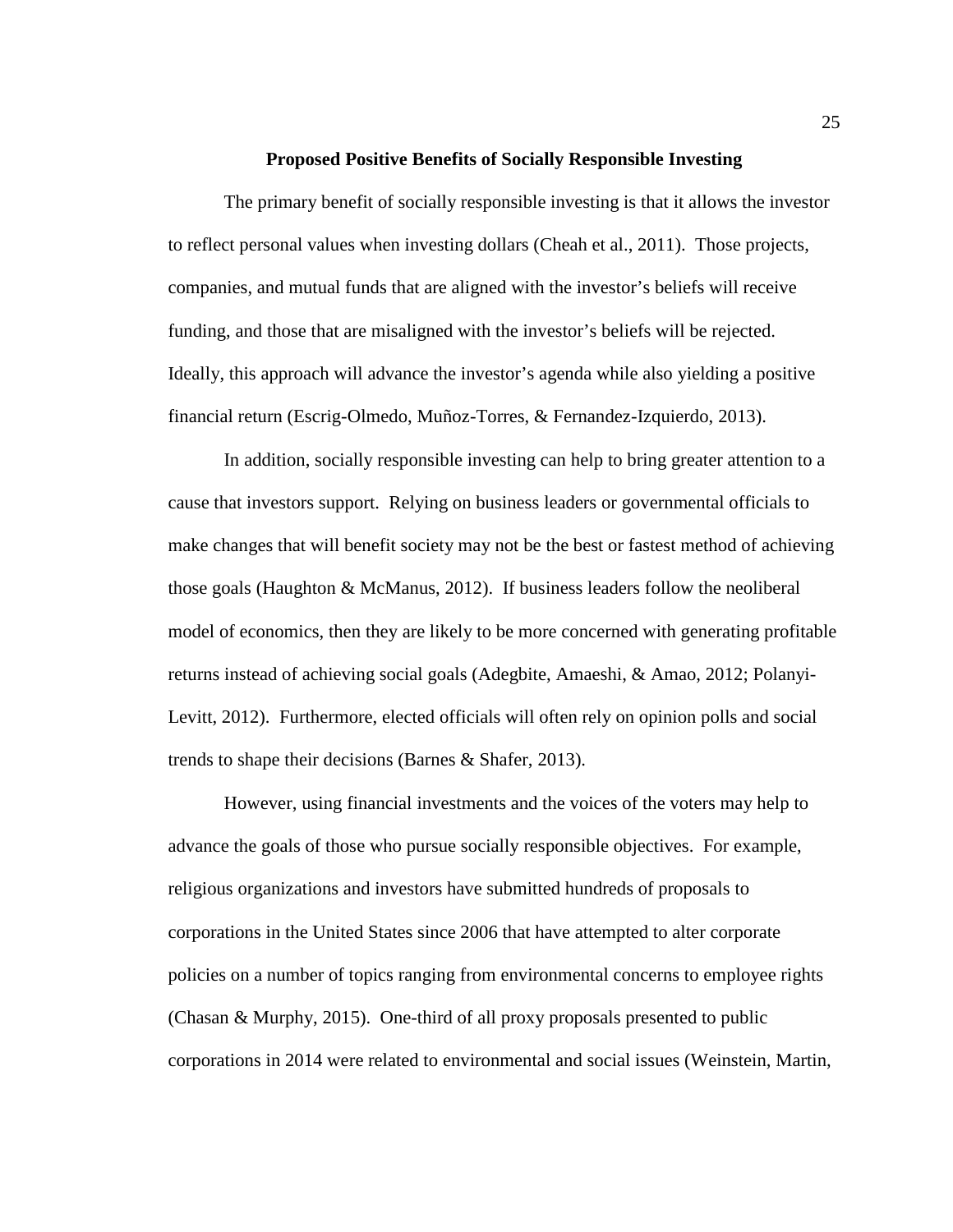& Meischeid, 2015). This trend of increased shareholder-sponsored proxies is expected to continue in future years (Chasan & Murphy, 2015; Weinstein et al., 2015).

The financial investing tendencies and investor activism surrounding socially responsible investing can have a significant impact on business decisions. These actions are rooted in either the spiritual or the secular roots of stewardship and activism that helped to develop the modern socially responsible investing movement. They can also attract the attention of elected officials who are developing legislation that will affect society.

These are generally viewed as some of the most prominent positive influences of socially responsible investing (Escrig-Olmedo et al., 2013; Weinstein et al., 2015). However, positive influences and community development cannot be the only consideration in investment decisions. The provision of a benefit to a local community or to society is a noble goal. It is also aligned with the teachings regarding the role of Christian business leaders discussed by Van Duzer (2010), Grudem (2003), and others. However, individuals and institutional investors must receive a reasonable return on their investments to justify the use of limited resources on these endeavors. The researcher developed the research questions of this project to assist potential investors and those who advise them to make informed decisions regarding socially responsible investments.

# **General Criticisms of Socially Responsible Investing**

Despite the suggested benefits of socially responsible investing, there are also a number of criticisms. These objections do not specifically oppose the concept of investing in a manner that supports one's views. However, the critics of socially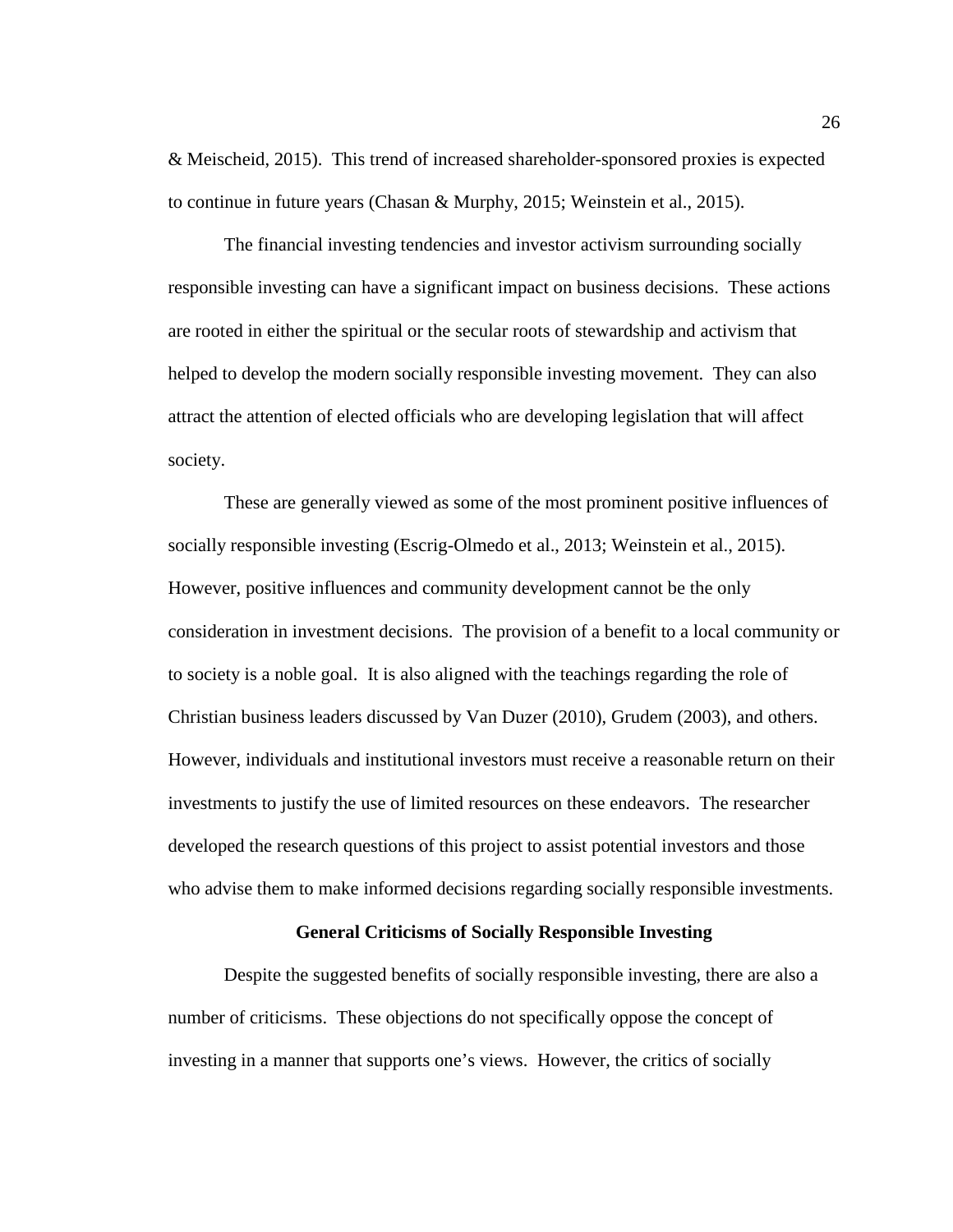responsible investing address some of the underlying issues surrounding the practice in a modern economy. Four of the main criticisms of socially responsible investing will be discussed here.

#### **Defining Socially Responsible Activity**

One of the criticisms of socially responsible investing is the definition of what constitutes being socially responsible (Berry  $\&$  Junkus, 2013). For example, is a firm socially responsible if it follows the letter of the law, or does it also need to follow the spirit of the law? In addition, who decides what items to include in the criteria for determining social responsibility? Finally, is a company considered socially responsible if it follows a set of standards for most of its actions, but fails to meet them in other areas? These types of questions tend to obfuscate the definition of socially responsible.

An example of this type of issue involves the process of corporate tax inversion. Tax inversion involves moving the home country of a business from its original location to one with a lower income tax rate (Hwang, 2015). This is generally accomplished by purchasing a company in another country and then moving the primary jurisdiction of the purchasing company to the jurisdiction of the newly purchased company (Turner, 2014). The first tax inversion by a company headquartered in the United States occurred in 1982. In that year, McDermott International, an oil and gas company headquartered in the United States, moved its headquarters to a subsidiary that it purchased in Ireland (Marian, 2015). The result was a significant reduction in the tax rates for the company (Hwang, 2015). Since 1982, over 75 companies located in the United States have moved their primary domicile to countries that have lower corporate tax rates (Hwang, 2015).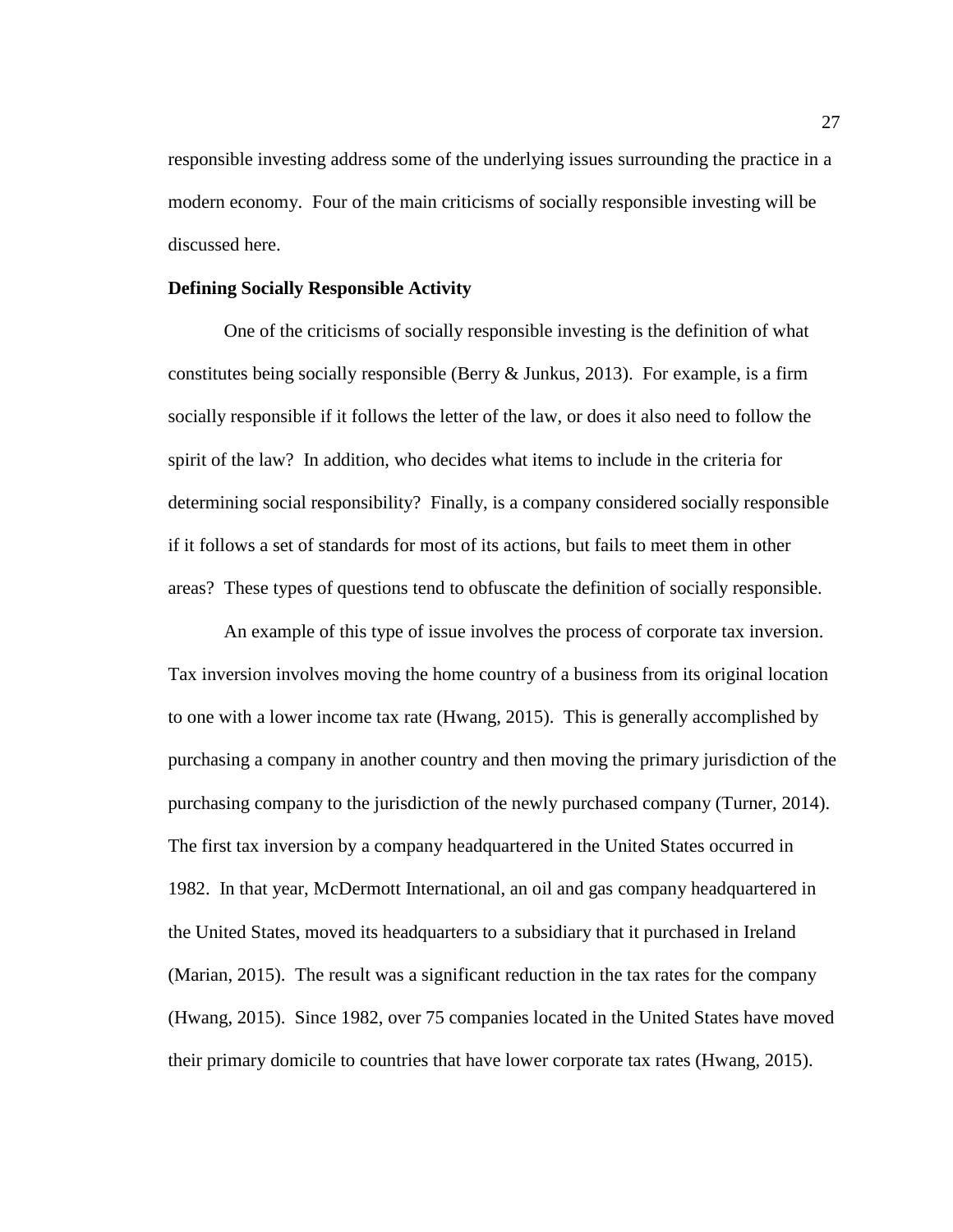A great amount of popular and scholarly literature gave the process of tax inversion a great amount of attention in the popular and scholarly literature in recent years. One of the issues behind the discussion has been the issue of whether the process is ethical (Doyle, Hughes, & Summers, 2013). The companies that practice inversion are not violating any laws. However, it has been argued that the process violates the spirit of the current tax code (Dowling, 2014; Lanis & Richardson, 2013). It could also be asserted that a company that practices tax avoidance techniques is refusing to pay its fair share of the costs of the benefits it enjoys in the region in which it operates (Dowling, 2014). These issues lead to the question of whether following a set of laws, such as the tax code, is sufficient to consider a company to be ethical. The same question can be asked about other actions such as marketing techniques and adherence to fair labor standards.

Finally, the culture in which a company operates can have an influence on what actions it views as ethical. For example, the process of being declared as socially responsible in some countries, such as China and Russia, is considerably different than in the United States (Kelova, Lamarche, & Magnin, 2014; Marquis & Qian, 2014). This makes it more difficult for would-be investors in the United States to determine if foreign enterprises were truly socially responsible investments.

## **True Impact of Shareholder Activism**

Another question surrounding the concept of socially responsible investing is the true impact of shareholder activism on institutional socially responsible investing decisions and on organizational behavior. Investors who are dissatisfied with the actions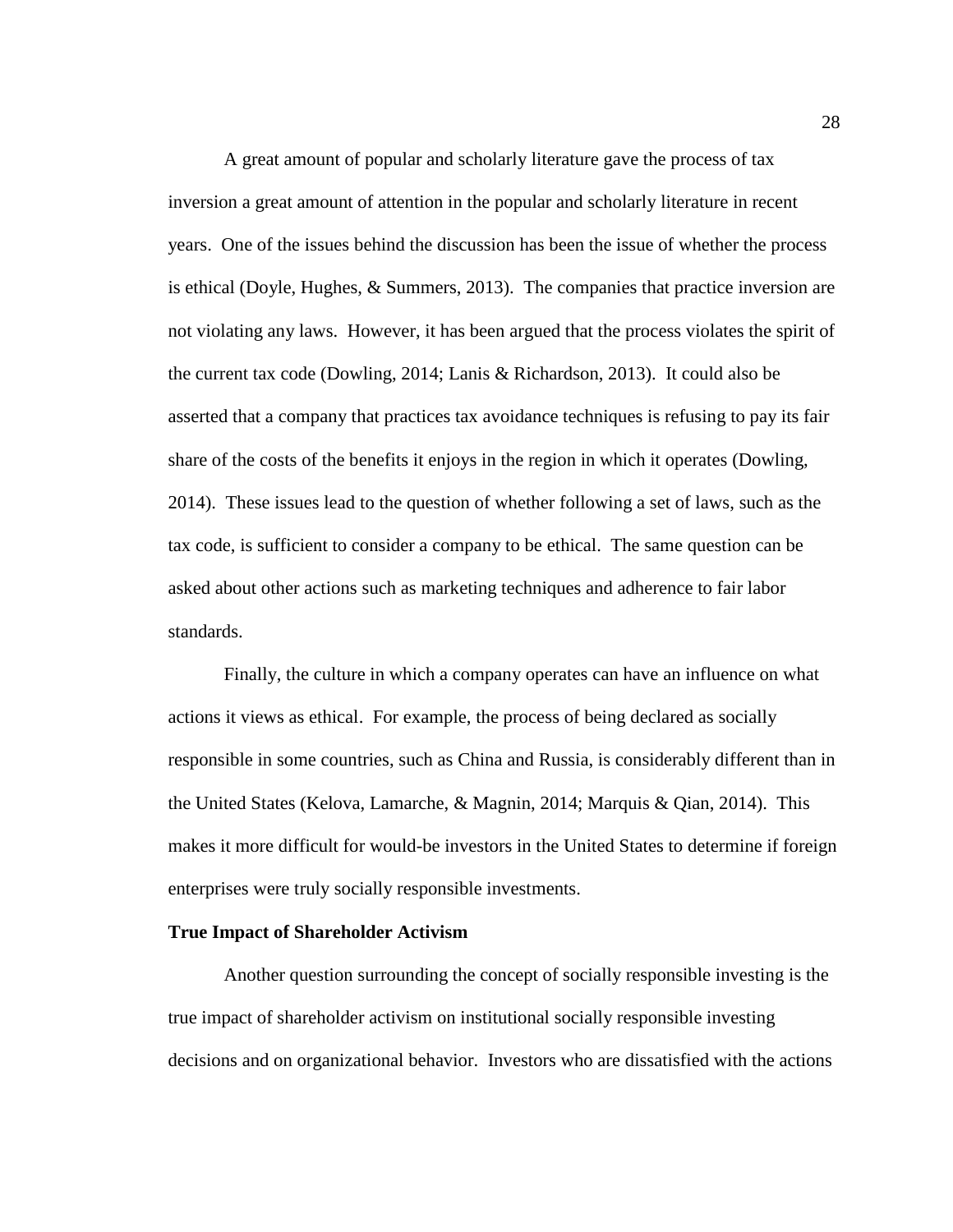of a company's leaders can take one of two paths: (a) divest their shares of the company and invest them elsewhere, or (b) voice their concerns to the leaders of the organization (Goodman, Louche, van Cranenburgh, & Arenas, 2014). Choosing either of these options represents shareholder activism. One form of activism is financial activism, and the other form is vocal, or proxy, activism (Goodman et al., 2015).

Most of the attention regarding shareholder activism is given to those who follow the second path (Goodman et al., 2015). However, either type of activism has the ability to influence corporate decisions. The question at the heart of the shareholder activism discussion is whether the actions by investors have a positive influence on the decisions of organizational leaders. Those who support increased shareholder activism will insist that it is an effective method of influencing the direction of publicly traded businesses (Adegbite et al., 2012; Malecki & Magnier, 2011; Weinstein et al., 2015), but a closer examination of shareholder activism is needed.

Shareholder activism is considered to be an essential element of a movement toward sustained corporate social responsibility (Uysal & Tsetsura, 2015). In addition, policies such as the directive issued by the European Union in 2007 to strengthen the rights and voices of shareholders of publicly-traded companies have emphasized the perceived need for an active shareholder voice in the corporate decision-making process (Malecki & Magnier, 2011). Furthermore, nearly one-third of shareholder proposals in 2014 were related to socially responsible items such as environmental and societal issues (Weinstein et al., 2015).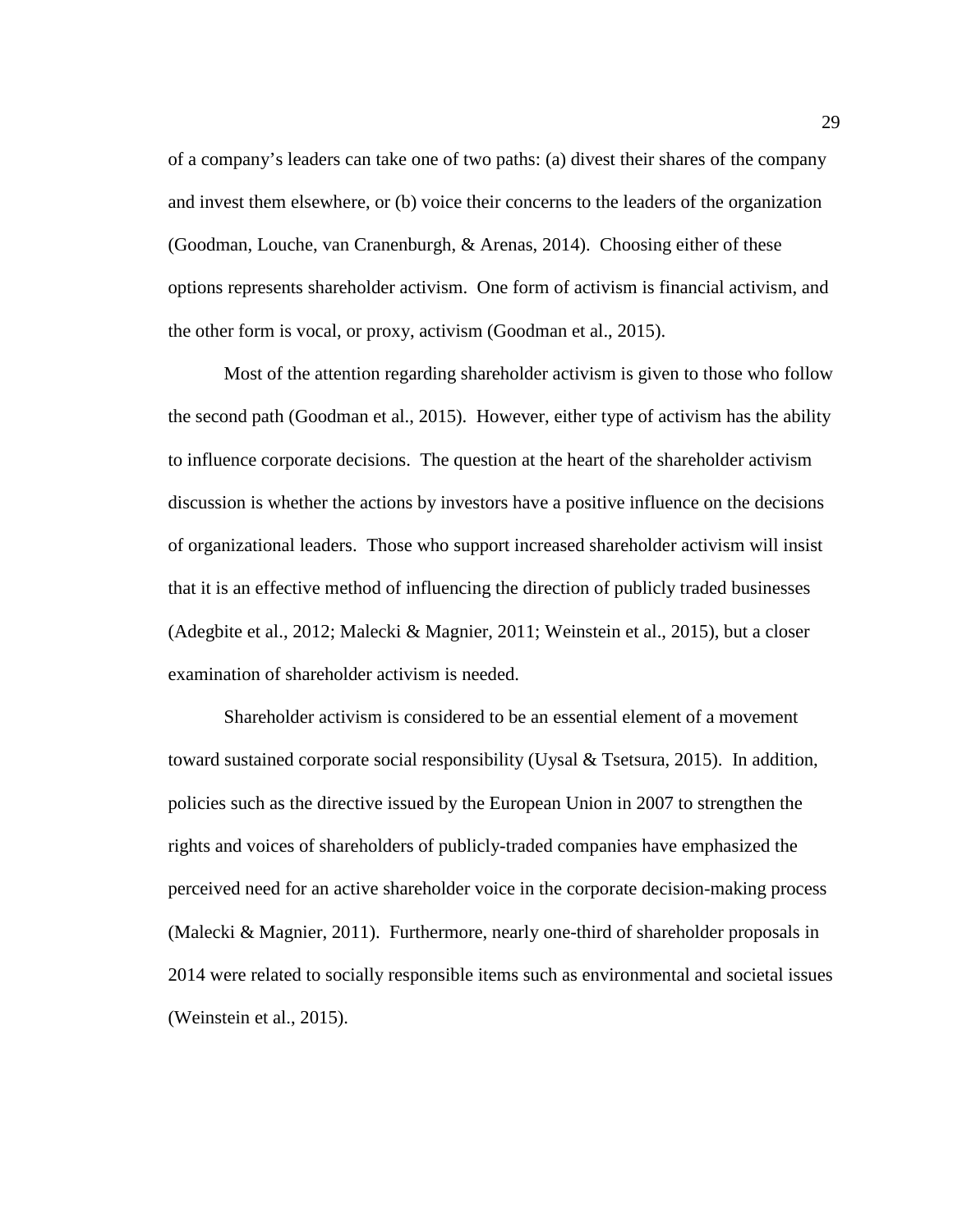Given this apparent increase in shareholder activism, it could be hypothesized that efforts by shareholders were having a positive impact on the direction of many publicly traded companies. However, the support for shareholder activism is not unanimous. Three general criticisms of this assumption are in the literature.

The first criticism addresses true effectiveness of shareholder proxies. Simply presenting a proxy does not guarantee that it their acceptance. Most of the successful shareholder proxies presented to corporate boards focused on transparency in areas such as executive compensation instead of limiting certain types of corporate activities or products (Weinstein et al., 2015). While those items may help to achieve some shareholder desires, they are unlikely to change the decision matrix of the organizational leaders.

In addition, it has been asserted that most corporate shareholders were so alienated from their investments that they were unaware of any contradictions between their values and those of the leaders of the companies they own (Welker & Wood, 2011). Essentially, a shareholder who holds stock in a company through a mutual fund or other investment vehicle is unaware, either by choice or by chance, of the companies in which they have invested (Bailey, Kumar, & Ng, 2011). This detachment minimizes the grassroots element of the shareholder activism movement. Instead, it transforms much shareholder activism into another struggle between the leaders of the business with a handful of activists who are attempting to promote their own agendas under the guise of a broad-based movement (Weinstein et al., 2015; Welker & Wood, 2011).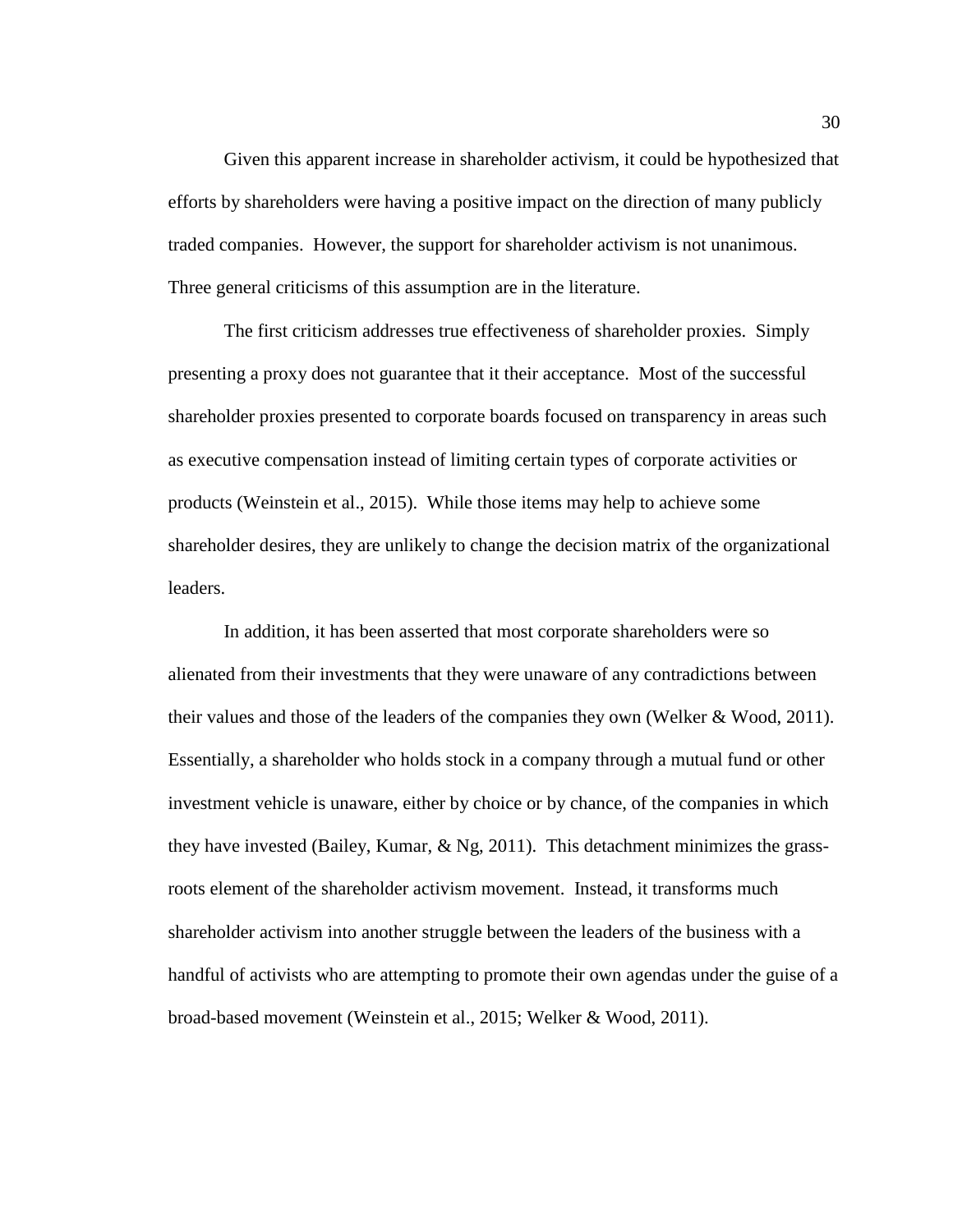Finally, a warning has been issued that increased shareholder activism might simply replace the self-enriching goals of management with the self-enriching goals of a few vocal activist investors (Goranova & Ryan, 2014). This is an extension of the argument that many investors were unaware of, or unconcerned about, the actions of the companies in which they have invested. This apathy can lead to a small minority of investors changing the direction of an organization in a way that is neither profitable nor socially responsible.

## **True Motivation of Business Leaders to do Good**

Another criticism of the socially responsible investing movement centers on the true motivation of business leaders. It has been suggested that prosocial or benevolent behavior by businesses is "rarely, if ever, purely selfless" (Lin-Healy & Small, 2013, p. 696). In other words, a business leader who chooses a socially responsible course of action is generally expecting some sort of reward from investors or customers.

In addition, the leader may choose to project the image of corporate social responsibility while conducting his or her business in a way that is contrary to that image. The public expression of concern for causes that are popular with socially responsible investors may simply be a method of placating investor concerns or attracting socially responsible customers (Amazeen, 2011). For example, a company may issue a statement that it wants to have a strong environmental record. The leaders may say this because they want to make their organization more appealing to investors and customers who are concerned with environmental issues. The company might even choose to plant trees or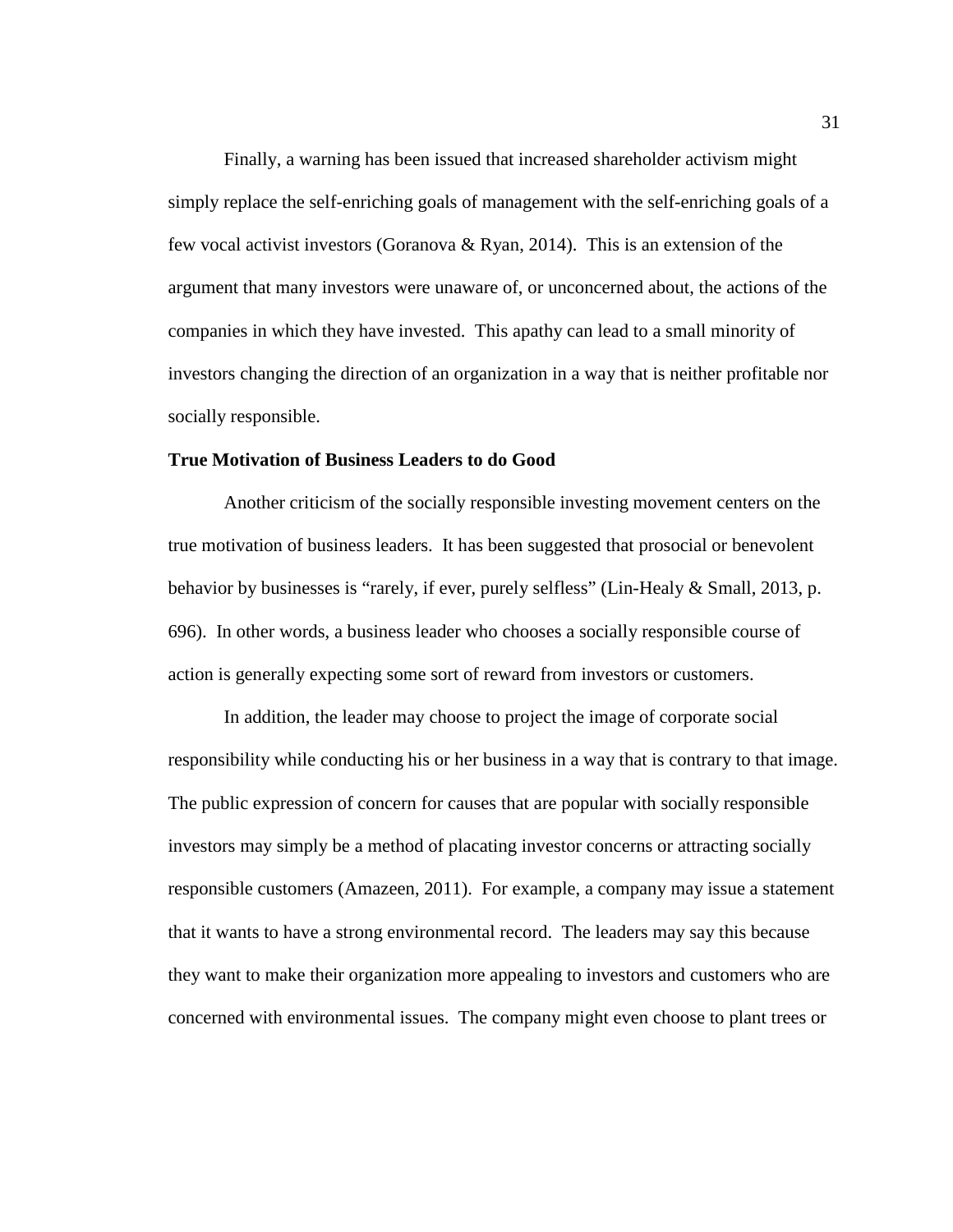make its buildings more energy efficient. However, the company's actions in other areas may actually be detrimental to the environment.

If the motivation behind these types of actions and announcements is only to attract investors or customers, then the efficacy of socially responsible investing is questionable. Instead of a true expression of concern for adhering to socially responsible principles and positive corporate behavior, the company's announcements and actions might simply be deceptive marketing campaigns that disguise true motivations. This has led some to be critical of the process of socially responsible investing (Amazeen, 2011; Lin-Healy & Small, 2013).

#### **Profit Sacrifices**

At the peak of the secular development of the concepts of corporate social responsibility and socially responsible investing, a Nobel Prize winning economist named Milton Friedman pushed back against the idea. Friedman (1970) stated that the goal of the profit-centered business is "to use its resources and engage in activities designed to increase its profits" (para. 33). He asserted that businesses did not exist to fulfill the social goals of their owners or managers. Instead, they should only focus on legally earning a profit for their owners (Wishloff, 2009).

Friedman's remarks echoed the sentiment of the neoliberal school of economic thought that was championed by well-known economists and philosophers such as Friedrich Hayek and Ludwig von Mises. Within this paradigm, the concept of a business acting to achieve an idealistic notion of the public good was foreign (Adegbite et al., 2012; Polany-Levitt, 2012). Instead, business owners should work to maximize the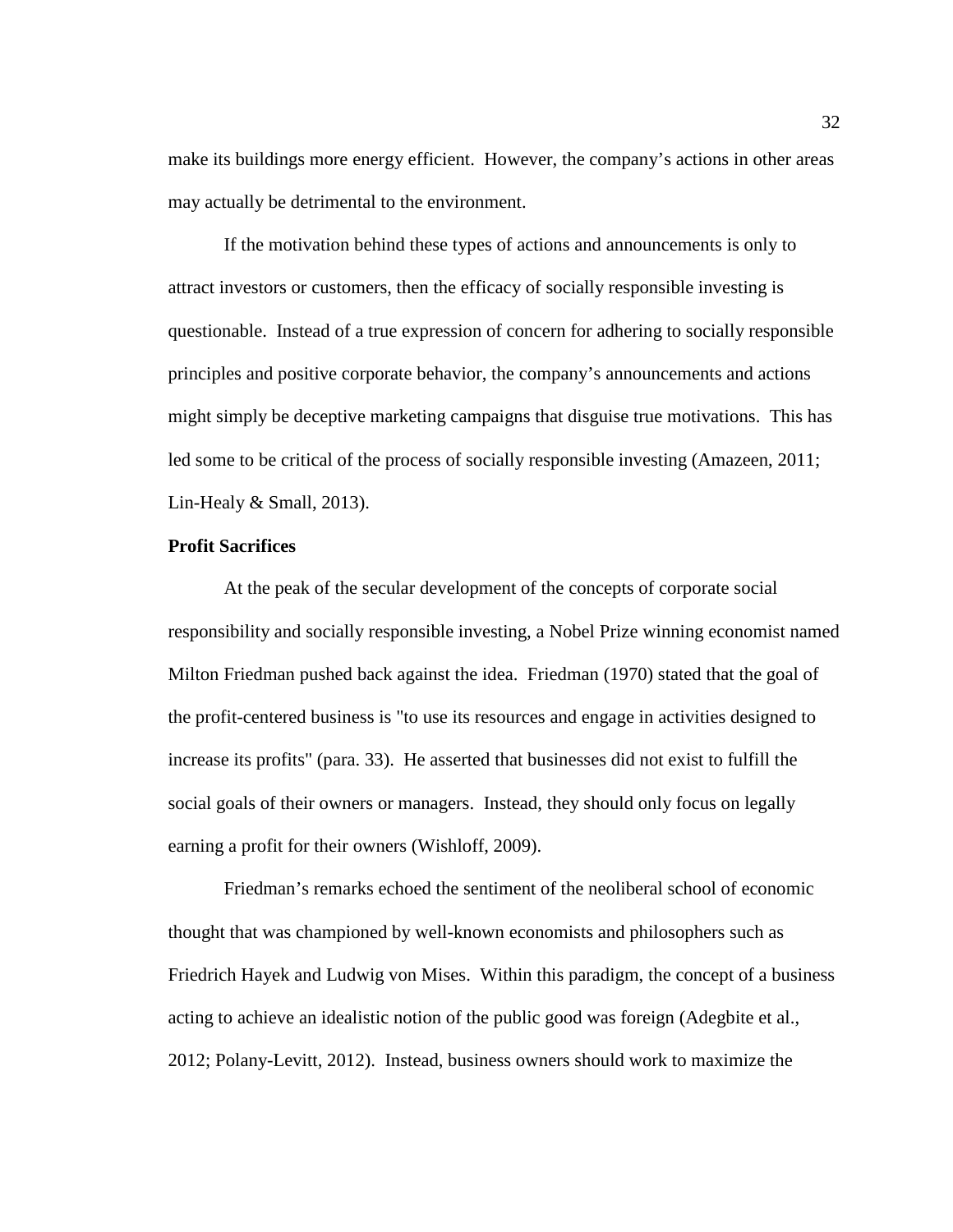profitability of their organizations and then the individual investors can use their share of those profits to achieve their own objectives.

This introduces the final criticism of the socially responsible investing movement. Is it ethical to use investors' money in a method that will not maximize profit? The neoliberal school of thought would assert that it is a violation of the fiduciary duty of the business leader to use investor money to achieve any objectives that were not aligned with the goal of profit maximization (Adegbite et al., 2012; Polany-Levitt, 2012). Under this assumption, the business leaders should work to maximize the return for their investors, and the investors can then use their share of the business profits to do the good works that they choose (Wishloff, 2009).

Potential investors should carefully consider each of the common criticisms against socially responsible investing before making an investment choice. The researcher developed the questions and related hypotheses of the project to assist with this critical analysis. No project could fully address each of these concerns. However, the researcher designed this project to provide a stepping-off point for this analysis.

# **Socially Responsible Direct Investments**

Investment decisions should be well aligned with strategic objectives (Elgazzar, Tipi, Hubbard, & Leach, 2012; Girardi, 2013). In addition, it has been suggested that investments made by Christians should also reflect the attitudes and teachings that are consistent with the life and teachings of Jesus (Van Duzer, 2010; Wishloff, 2009). With this in mind, some will turn to direct investments that are socially responsible. There are several types of investments that fall within this category. The primary types of direct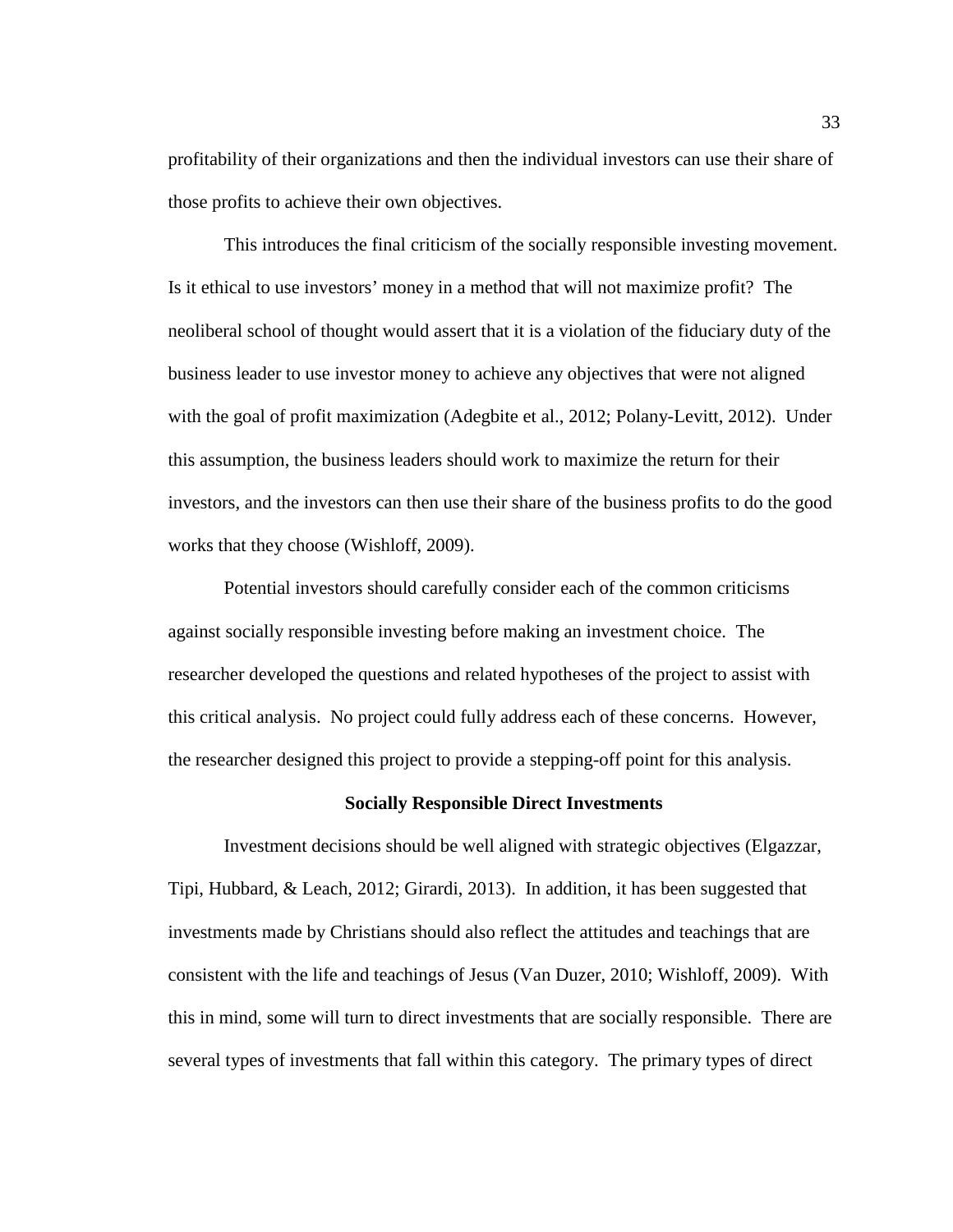investments include: (a) business ventures, (b) community improvement projects, and (c) economic development programs.

## **Business Ventures**

The central focus of most businesses is to earn a profit (Garrison et al., 2015). Therefore, decisions regarding investments in new lines or business, expansions of existing operations, or purchases of other entities will generally focus on quantitative measures such as return on investment, payback period, or net present value (Armeanu, Enciu, & Poanta, 2011; Chin, Wu, & Hsieh, 2013). However, it is possible for a business venture to be both profitable and beneficial to society.

Van Duzer (2010) asserted that Christian leaders should ask themselves "how can I best deploy my resources to (1) enable this community to flourish, and (2) provide opportunities for my employees to engage in meaningful and creative work?" (p. 152). When this union of profitability and benevolence is achieved, the project would assist the organization to achieve its strategic objectives of being financially and spiritually successful. Several researchers have discussed the socially responsible actions of business owners and the organizations that they lead when forming new ventures (Ahmad & Ramayah, 2012; Wang & Bansal, 2012).

Overall, the reviews of the business ventures with socially responsible goals have been positive (Myrah & Odinsky-Zec, 2013; Wang & Bansal, 2012). However, new business ventures with socially responsible goals in emerging markets seem to struggle more with balancing profitability and good works (Ahmad & Ramayah, 2012). When those two items collide, it appears that the owners have moved toward profitability so the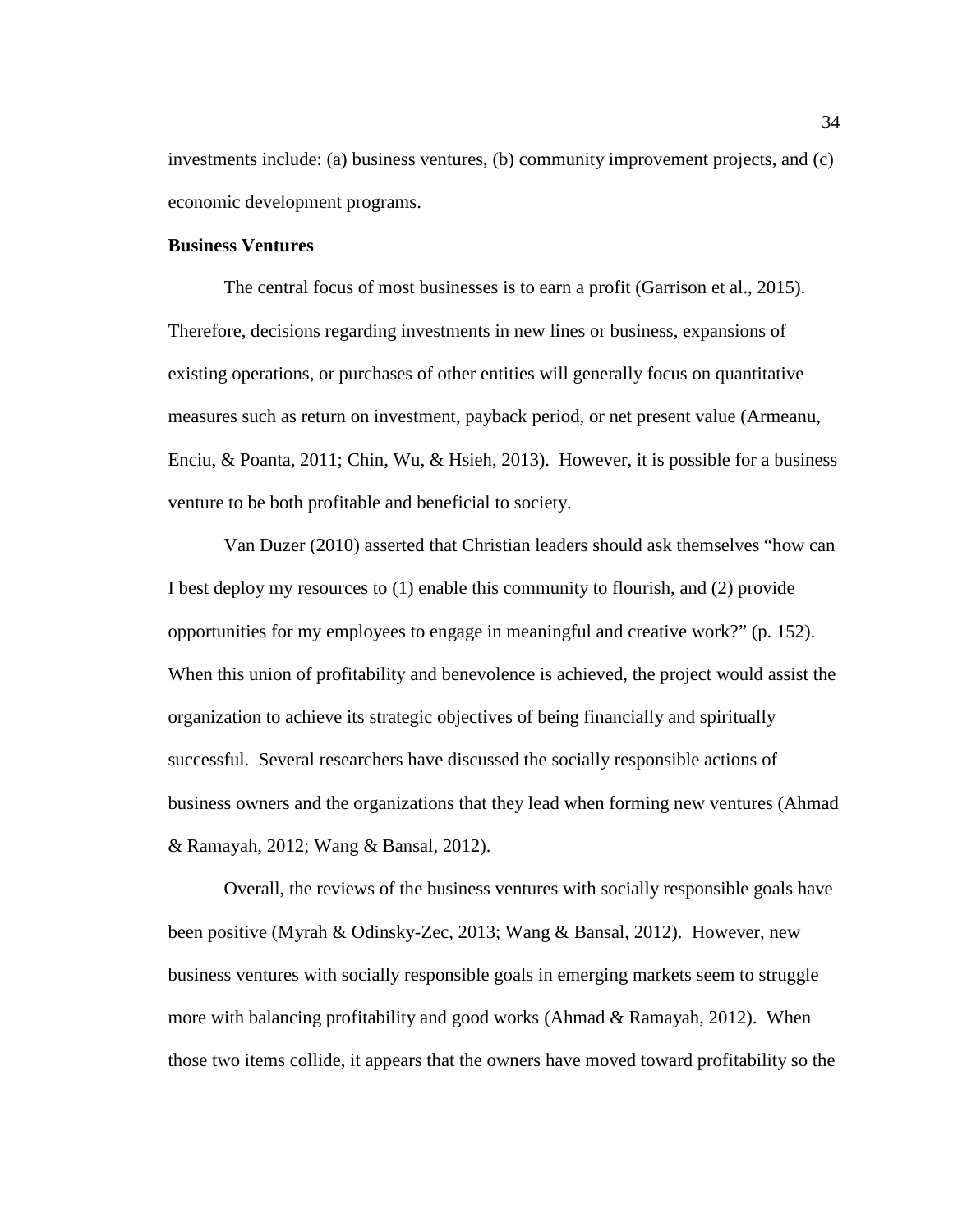business can remain open (Ahmad & Ramayah, 2012). Those leaders may hope to return to their original goal of profitability and good works, but they must become profitable if they are going to be able to continue.

Another issue concerning the social responsibility of business ventures is the way that the owners define social responsibility. For example, is a firm that develops new military technology providing a socially responsible product? From the perspective of defending the country and those who cannot defend themselves while reducing the overall cost of product development to the taxpayers, then it would seem that these organizations meet Van Duzer's (2010) criteria. However, some could argue that these products were not socially responsible because of their potentially negative uses.

There have been several joint ventures in the past 15 years that have produced these types of products. For example, the In-Q-Tel program was a joint venture between the US Central Intelligence Agency and various private Silicone Valley businesses (Reinert, 2013). The joint venture funded 37 startup companies from 2003 to 2012, and those companies helped to develop commercially-focused technologies such as wearable cameras, tracking devices, and encryption software (Reinert, 2013). Each of those items had both civilian and governmental applications. Another example was OnPoint Technologies. This partnership between the US Army and the RAND Corporation developed portable energy generating sources that could easily be carried by an individual (Chadwick, 2013). Those energy sources could be used by civilians in areas without easy access to electricity, but they could also be employed by soldiers on the field of combat.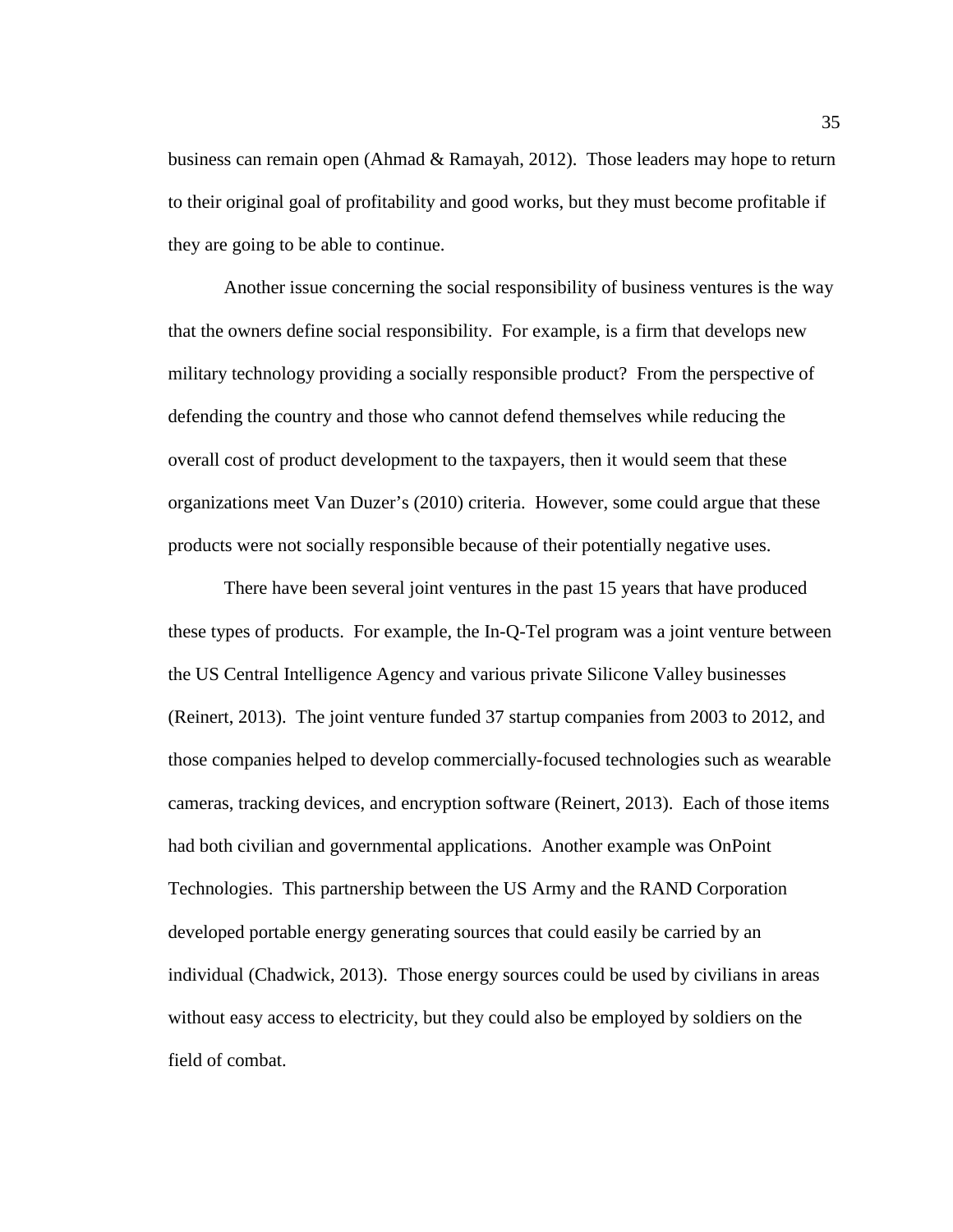In each of these examples, the business owners could state they were providing a good that was helping their communities either directly or indirectly. However, the items also had military applications that some investors or portfolio managers may find objectionable. Therefore, it is necessary to consider how the business owners define their socially responsible goals when examining the efficacy of these types of business ventures.

### **Projects**

A great deal of scholarly literature regarding strategic investment has dealt with those decisions made by for-profit organizations (Bustamonte, 2015; Hill, 2010). However, other types of organizations, such as not-for-profit and governmental organizations (NPGOs), also make these types of decisions (Chalmers & Balan-Vnuk, 2013; Clark, 2012). One type of investment commonly made by NPGOs is community development projects.

Community development projects provide expenditures for items such as playgrounds, community health and welfare programs, and engagement initiatives (Gqaji & Ptak, 2013; Ljunggren, Huang, & Johansson, 2014; Warren, Wyss, Shakarishvili, Atun, & Savigny, 2013). These projects do not have a direct financial benefit to the organization. However, they are still quite valuable to those receiving the services. In addition, they help to enhance the social capital in the area where they are employed (Labonne & Chase, 2011). Community development projects are also aligned with Van Duzer's (2010) central thesis that organizations should seek to help their community and employees to flourish.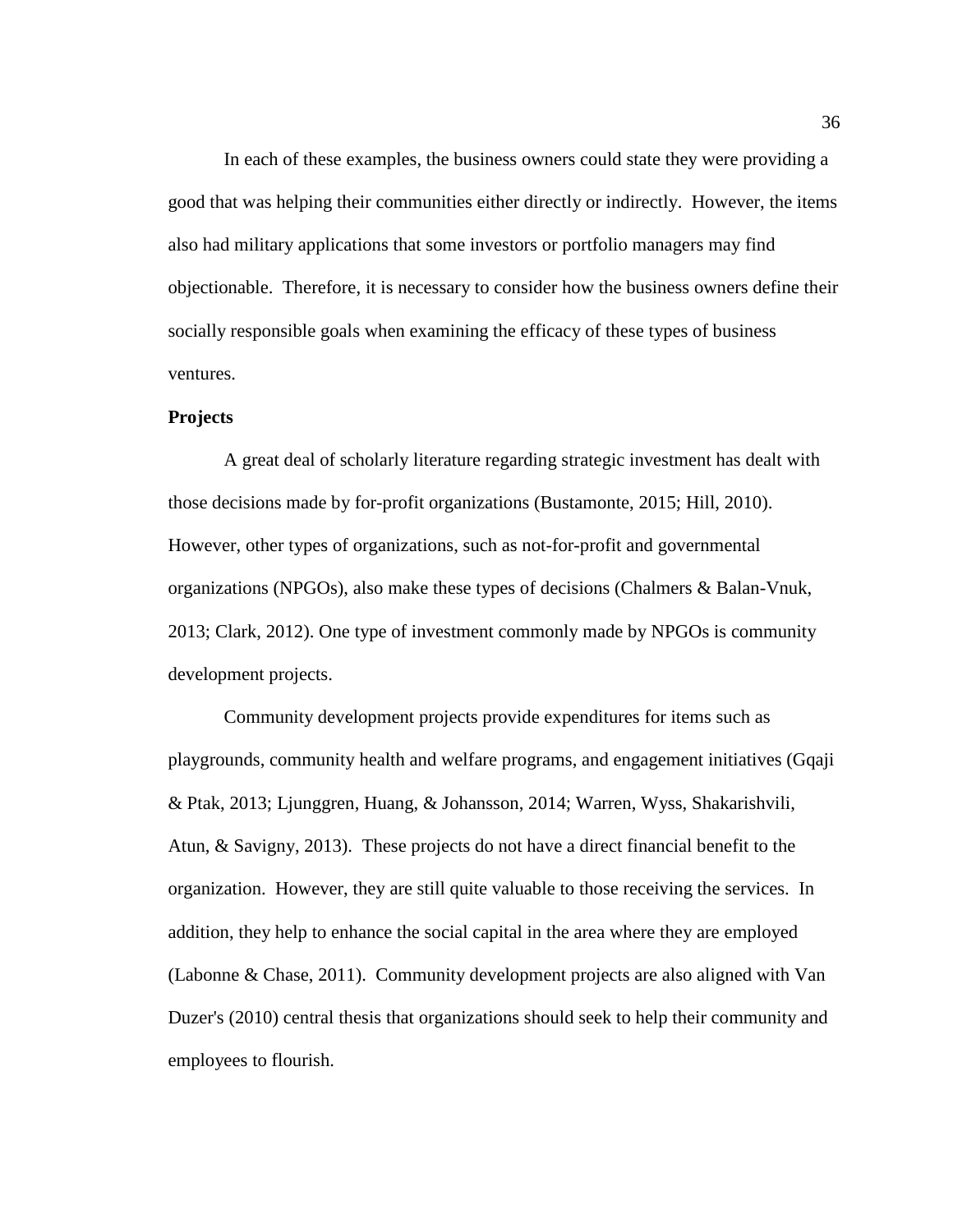#### **Programs**

Economic development programs are frequently funded by NPGOs (Carley, Lawrence, Brown, Nourafshan, & Benami, 2011; Vanderzaag, 2013). However, some businesses undertake them as well (Leisinger, 2007; Vanderzaag, 2013). Regardless of the source of the funds, these programs provide an influx of money into an area to develop it for business growth or financial revival (Brückner & Tuladhar, 2014).

The goals of economic development funds can be achieved by providing direct financial incentives to local businesses (Chowdhury & Mukhopadhaya, 2012: Corsetti, Meier, & Müller, 2012) or by addressing social concerns such as the health, equality, and education of those living and working in the communities (DeJaeghere & Wiger, 2013; Ricca, Prosnitz, Perry, Edward, Morrow, Ernst, & Ryan, 2011). An example of a socially responsible economic development project would be an initiative to train local residents to be effective business leaders and to provide them with microfinance loans to develop their organizations. Other types of programs might attempt to address issues such as pregnancy mortality rates or gender inequality in areas of employment training and education (DeJaeghere & Wiger, 2013; Ricca et al., 2011). In addition to meeting their primary goals, these types of programs are also well-aligned with Van Duzer's (2010) goals for the Christian leader and his or her organization.

## **Types of Socially Responsible Funds**

Successful direct investments in socially responsible ventures, projects, or programs require significant financial expenditures, managerial expertise, and time. However, not all organizations have the ability to fully-fund and lead these types of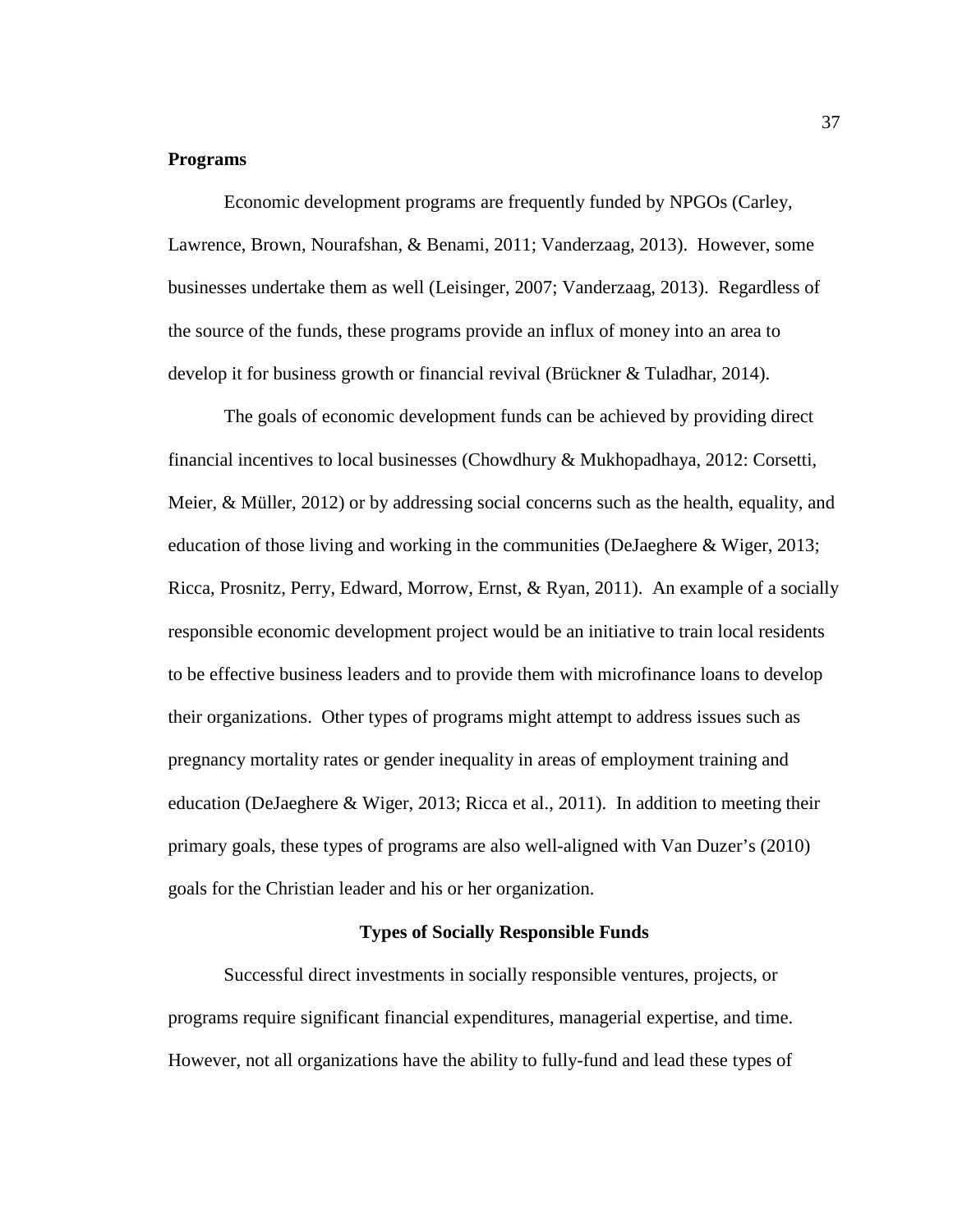projects. In addition, individual investors are often not in the position to plan or fund them. One way of addressing this issue is using socially responsible investment funds.

Those who provide socially responsible investment funds structure them like traditional mutual funds. They invest in companies that meet a certain set of investment criteria. Unlike traditional mutual funds, socially responsible investment funds only invest in those businesses that support the ideals of the individual investors (Fitzpatrick, Church, & Hasse, 2012; Renneboog, Hurst, & Zhang, 2011). Socially responsible investment funds allow investors to incorporate their social goals into the investment decision-making process (Ooi & Lajbcygier, 2013). This is accomplished by following an investment methodology of excluding the stocks of "otherwise attractive companies from an investor's portfolio because the companies are judged to be socially irresponsible, and including the securities of certain otherwise unattractive companies because they are judged to be behaving in a socially laudable way" (Langbein & Posner, 1980, p. 73).

The first formal socially responsible investment criteria in the United States were established in the 1700s. During that time, leaders with the Methodist and Quaker religious groups developed a set of screening criteria to avoid investing church money into businesses that participated in undesirable behaviors (Dossa & Kaeufer, 2014). The initial behavior that targeted by the church investors was the participation in slave trade (Schueth, 2003). The churches opposed this activity, and they did want to invest their money in companies that supported it. Later, other items such as military or war-related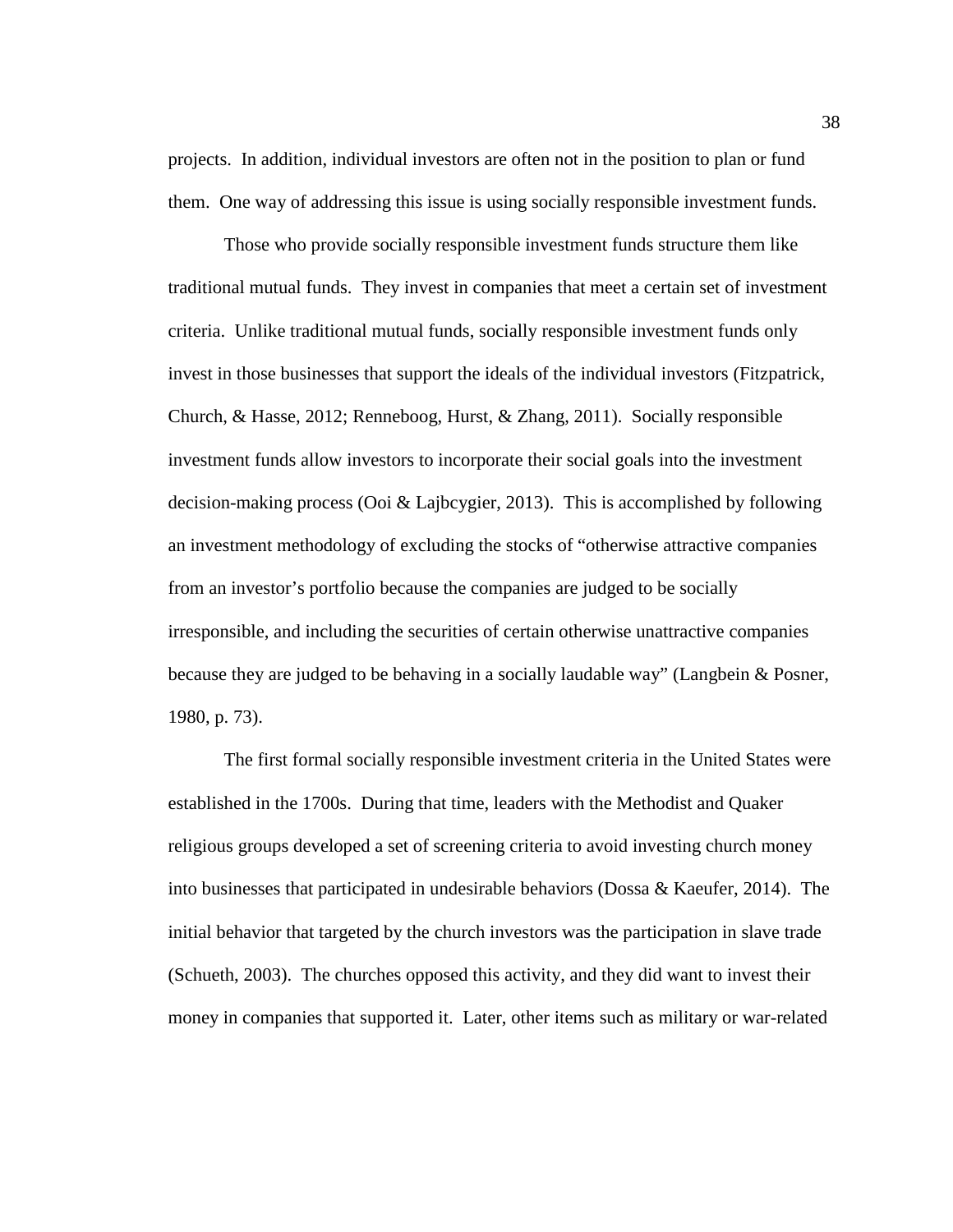products, tobacco, and alcohol became common screens for these types of organizations (Dossa & Kaeufer, 2014).

Individual investment advisors did not convert the original socially responsible investment criteria into a mutual fund commonly used today. Instead, those investment advisors would specifically tailor the portfolios of their clients to meet their unique screening characteristics (Dossa & Kaeufer, 2014; Schueth, 2003). However, many of the elements of these early investment criteria can be found in modern socially responsible investment funds (Viviers & Eccles, 2012). For example, most modern socially responsible investment funds utilize at least one of the following techniques attributed to the original socially responsible investing ideals from 300 years ago: (a) screening, (b) shareholder advocacy, and (c) community investing (Schueth, 2003).

Screening helps to make certain the companies selected for investment meet the portfolio's criteria (Viviers & Eccles, 2013). In addition, shareholder advocacy helps to ensure target companies are conducting themselves in a manner acceptable to the investors (Clinebell, 2013). Finally, focusing on businesses that invest at least part of the proceeds from their activities into the lives of their workers and the communities where they are located is an important consideration for many modern socially responsible investment funds (Schueth, 2003).

The use of socially responsible investment funds has grown drastically in the past 30 years (Hayes, 2005; Viviers & Eccles, 2012). Blanchett (2010) estimated that socially responsible investment funds comprised approximately one-tenth of all mutual fund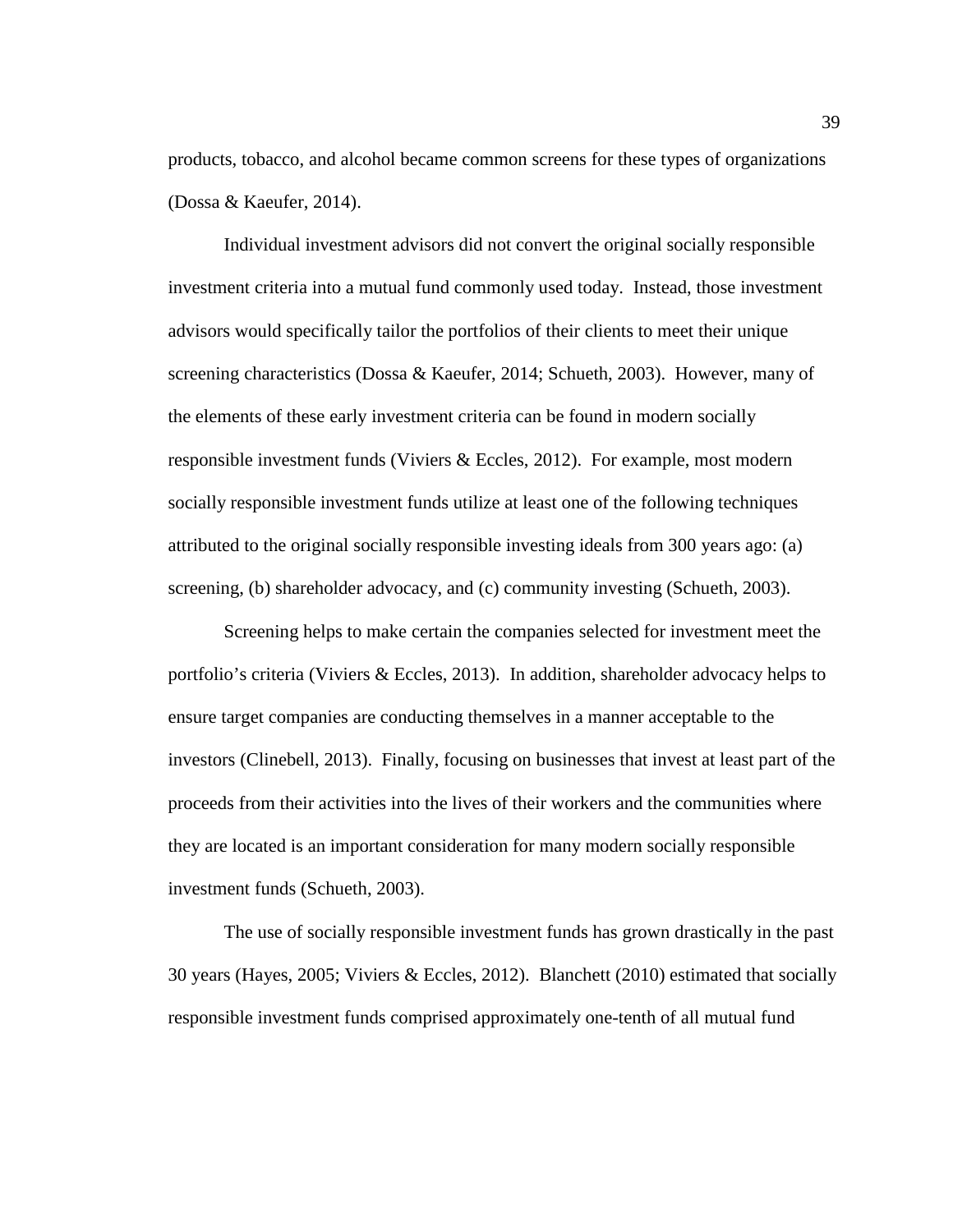investments in the United States. This means that socially responsible mutual funds now have around \$800 billion in total net assets (Blanchett, 2010; Climent & Soriano, 2011).

Minor (2007) asserted that 20% of investors now consider themselves to be socially responsible investors. In addition, socially responsible investment funds are especially attractive to those in the baby boomer generation (Okere, Latiff-Zaman, & Maloney, 2008). That category of investors can have a significant influence on the product offerings from the investment community and other types of businesses because of its size and financial strength (Benson & Connell, 2014).

Socially responsible investment funds are not homogeneous. Just as there are a variety of beliefs and ideals in the world, there are a many different types of socially responsible investment funds from which investors can choose. The three largest categories of socially responsible investment funds are: (a) environmental funds, (b) ethics-based funds, and (c) religious-based funds (Ito, Managi, & Matsuda, 2013).

Each fund will use a different set of criteria to choose companies for investment, but the basic methodology followed by the funds is the same. Professional fund managers utilize screening methods to determine which companies receive investments (Colle & York, 2009; Viviers & Eccles, 2012). A brief review of each type of socially responsible investment fund will assist in building the model for the project.

## **Environmental Funds**

Environmental investment funds or "green funds" (Mallett & Michelson, 2010, p. 395) focus on companies that have proven records of environmentally friendly investments and operations. Concern about environmental issues such as pollution,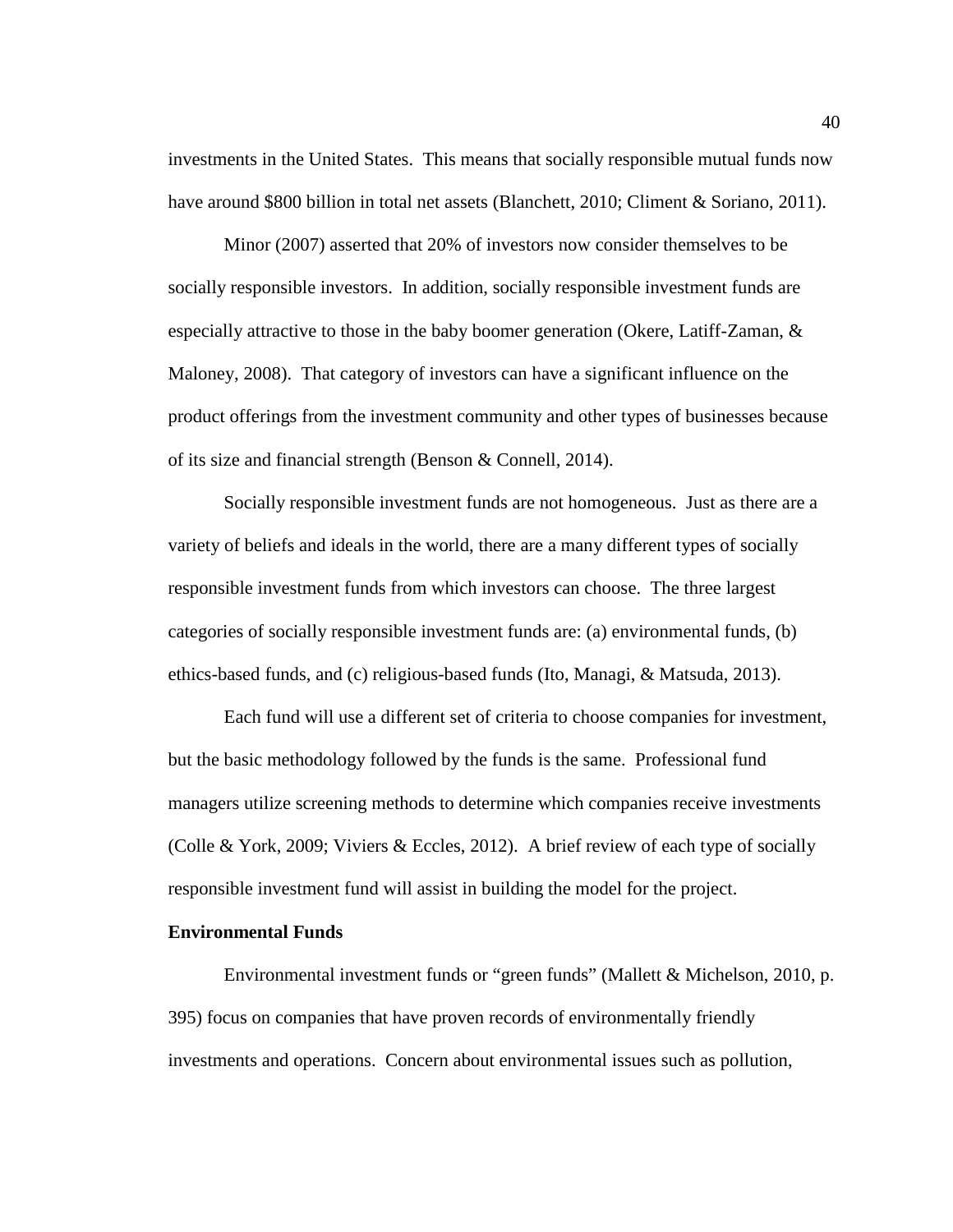deforestation, clean water, and climate change has grown in recent years (Muñoz, Vargas, & Marco, 2014). Among those factors, climate change has been recognized as the greatest environmental issue facing the global economy (Climent  $\&$  Soriano, 2011). Many of the socially responsible investment funds with environmental focus will closely examine the activities of a company to determine if those activities are contributing to the estimated causes of climate change (Sievänen, Rita, & Scholtens, 2013). Managers of environmental investment funds employ screening criteria to determine if a company's actions meet the threshold for investment. If a company meets the environmentally friendly criteria, then it will be considered for inclusion in the fund (Muñoz et al., 2014).

Companies such as timbering or coal mining businesses are not generally included in environmentally focused mutual funds because they do not meet the screening criteria of the fund managers (Muñoz et al., 2014). Investor preferences determine the specific environmental focus of the fund (Leverett, 2014). For example, the fund may have investment criteria that directs the fund manager to focus on making investments in companies that have favorable records on issues such as deforestation or global warming (Muñoz et al., 2014). However, these types of funds often seek to make investments in companies with limited environmental footprints and positive overall environmental responsibility (Dam & Heijdra, 2011).

## **Ethics-based Funds**

Funds that invest in ethics-based causes evaluate the actions of companies to determine if the organizations are being good corporate citizens. The concept of corporate social responsibility is a large element of ethics-based funds (Amazeen, 2011;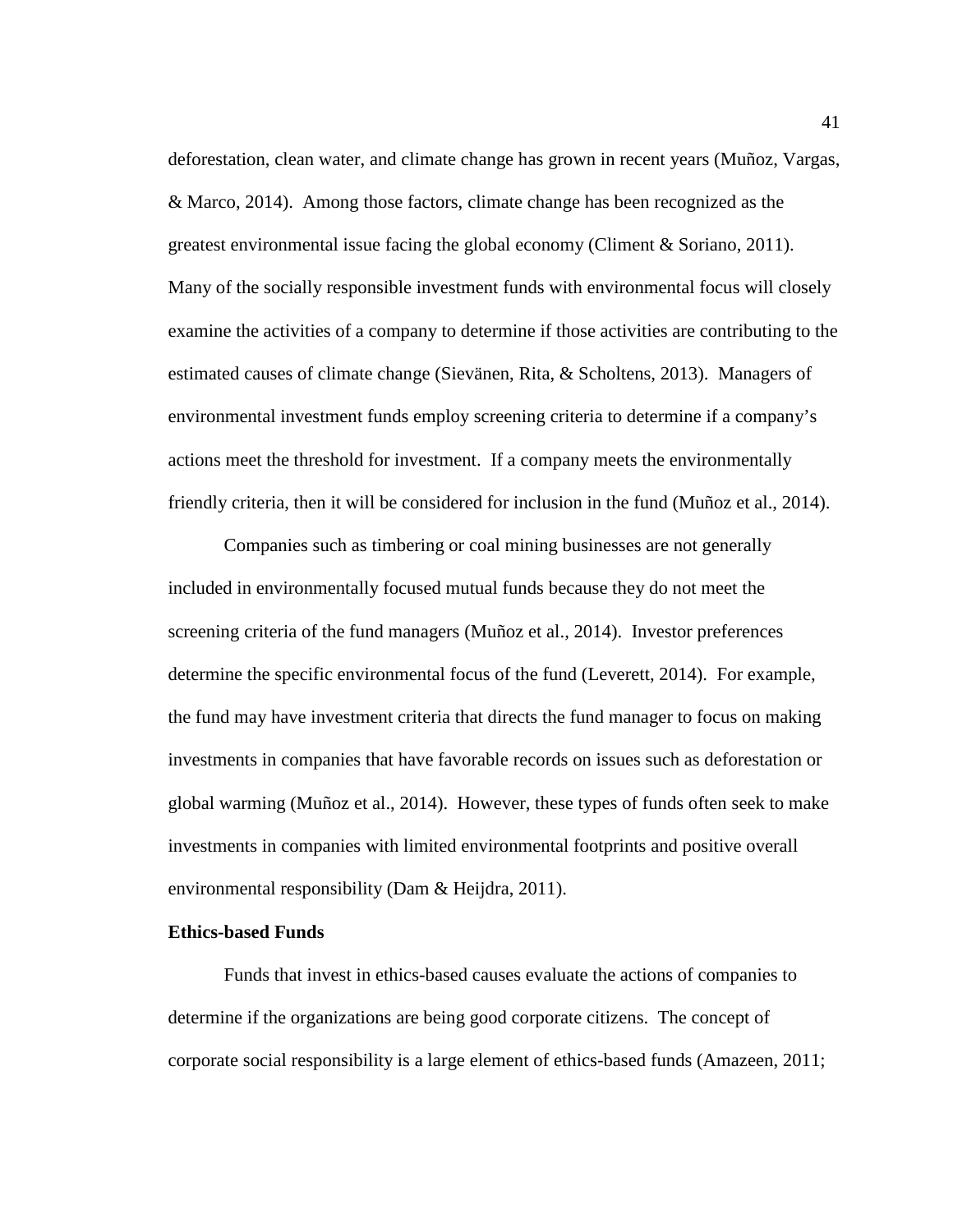Uysal & Tsetsura, 2015). This includes items such as employee treatment, corporate transparency, and pay disparity (Chasan & Murphy, 2015).

Investing in companies based on corporate social responsibility ratings and managerial actions was traditionally not a major investment market for mutual funds (Cabello, Ruiz, Perez-Gladish, & Mendez-Rodriguez, 2014). However, a number of examples of corporate mismanagement and managerial greed emerged during the financial crisis in the late 2000s. Companies such as Enron, Global Crossing, and Lehman Brothers became examples of how not to ethically manage an organization (Carroll, Lipartito, Post, Werhane, & Goodpaster, 2012). As a reaction against these items, the desire among consumers to invest in organizations that demonstrated positive corporate social responsibility has increased (Cabello et al., 2014).

Companies that have higher corporate social responsibility ratings are more likely to be included in the ethics-based funds (Malik, 2015). If fund managers decide the firms are behaving ethically and treat their employees well, then those companies will be candidates for inclusion (Amazeen, 2011; Cabello et al., 2014). The largest mutual fund with a focus on ethical activities is the Parnassus Core Equity Fund. This fund had nearly \$12 billion in net assets as of June 30, 2015 (Parnassus, 2015). The fund's managers screen out any companies with poor corporate social responsibility ratings as well as those that operate in key industries such as alcohol, tobacco, and nuclear power production, and the fund received a five-star rating from Morningstar (Morningstar, 2015).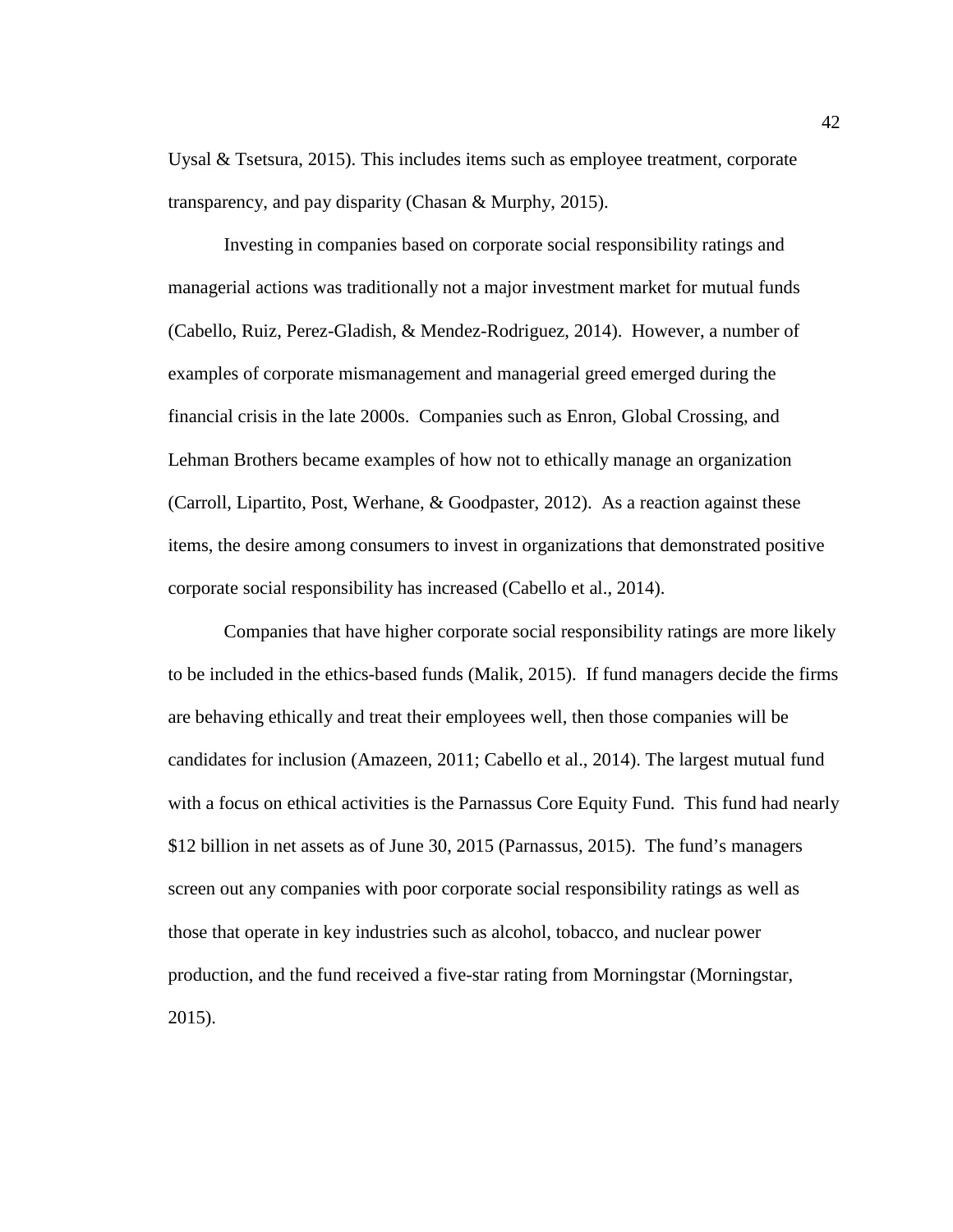### **Religious-based Funds**

The final category of socially responsible investment funds is religious-based funds. The practice of religion has been associated with the tendency to follow rules, honor commitments, and respect rules and laws (Anderson, 1988). Religious-based funds are an extension of these qualities into the investment arena. The screening criteria used by these funds are based on the religious beliefs that they are attempting to recognize. There are different types of religious-based mutual funds. However, the three largest religions represented by religious-based mutual funds in the United States are Christianity, Judaism, and Islam (Ferruz et al., 2012). These funds will not purchase stock in companies that violate the teachings of the specific religion. A closer examination of each of the subtypes of religious-based funds follows.

### **Christianity**

The term Christian is quite broad, and it includes a variety of denominations under this umbrella term. Morningstar classifies all Christian-based mutual funds within the same category (Kathman, 2012). The multitude of denominational teachings and approaches to Christian investing has the potential to make comparison of Christianbased investment funds difficult. For the purpose of this study, Christian was defined broadly to include all faiths associated with one or more Christian denominations (i.e., Catholic, Protestant, and Evangelical). These funds will generally use criteria based on their beliefs to screen companies for investment. The companies that provide goods or services that are inconsistent with the teachings of Christianity are excluded (Hood, Nofsinger, & Varma, 2014). Those companies that meet specific behavioral criteria are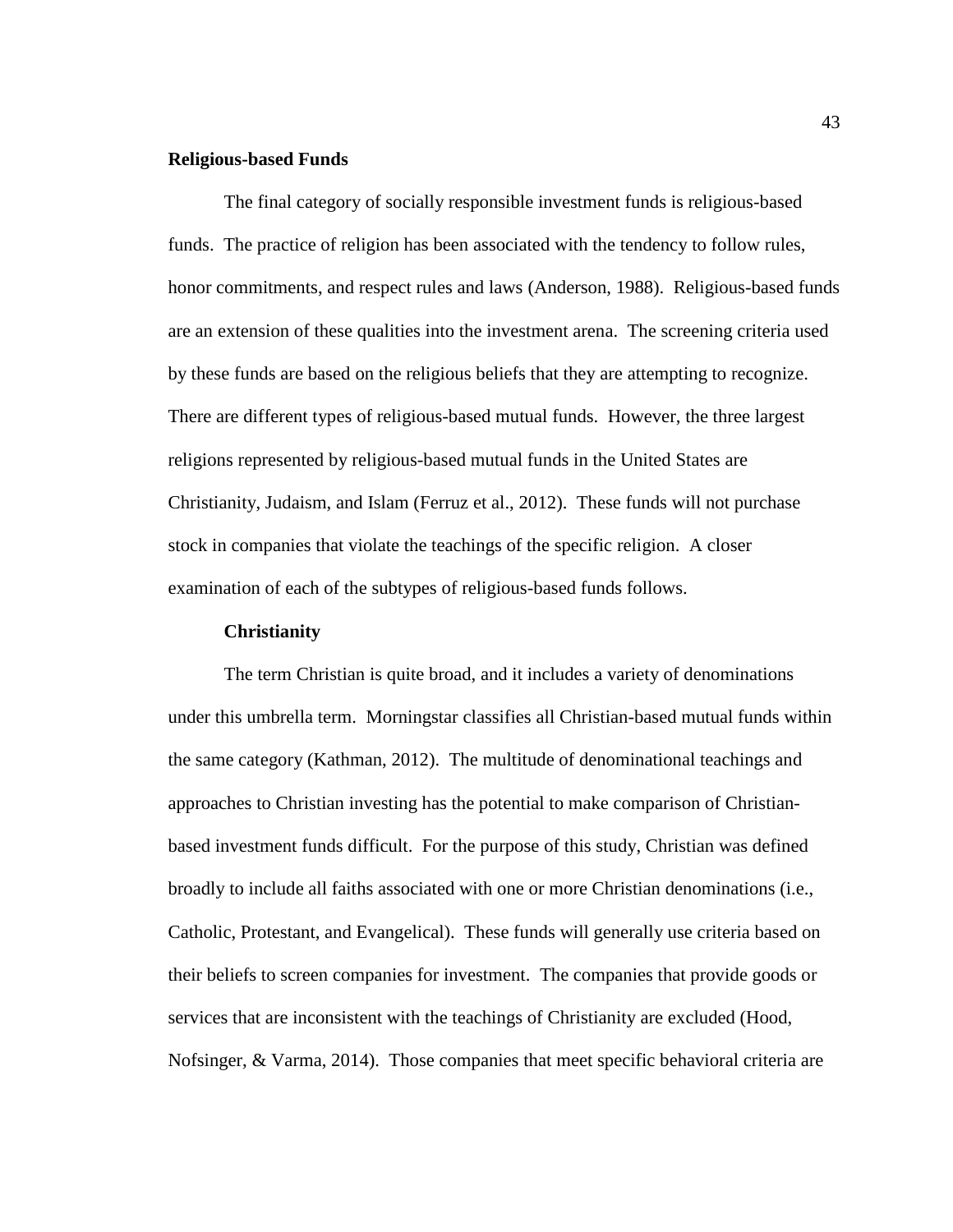included in the Christian-based funds (Hood et al., 2014). The largest Christian-based mutual funds are found in the fund families provided by the Ava Maria Mutual Funds Company and the GuideStone Funds Company (Ava Maria Mutual Funds Company, 2015; GuideStone Funds Company, 2015). Those funds seek to invest in companies that honor the teachings of the Christian faith while providing a favorable return for their investors.

**Judaism.** The Jewish beliefs on investing were established in the writings found in the Old Testament as well as the Babylonian Talmudic teachings (Rowling, 2012). Essentially, Jewish investment practices stress the importance of asset diversification following a "1/3, 1/3, 1/3 recommendation" (Newfeld, 2014, p. 1). This recommendation is that one-third of an investor's assets are invested in each of three areas: (a) land, (b) businesses, and (c) cash on hand or cash equivalents (Rowling, 2012). In order to achieve this goal, a Jewish investor would consider investing approximately two-thirds of his or her money in real-estate trusts (REITs) and stocks (Newfeld, 2014). The other one-third would be invested in cash or cash equivalent investments such as savings accounts, bonds, or certificates of deposit (Rowling, 2012). There are no specific requirements that Jewish-based funds pursue certain behavioral characteristics in their target companies. However, one of the largest Jewish-based investment funds is the AMIDEX35 Israel Mutual Fund. This fund invests exclusively in the 35 largest Israeliowned businesses that are traded on exchanges in either the United States or Israel (AMIDEX, 2015). The fund is not diversified between industries, and it does not have additional behavioral screens that are found in other religious-based socially responsible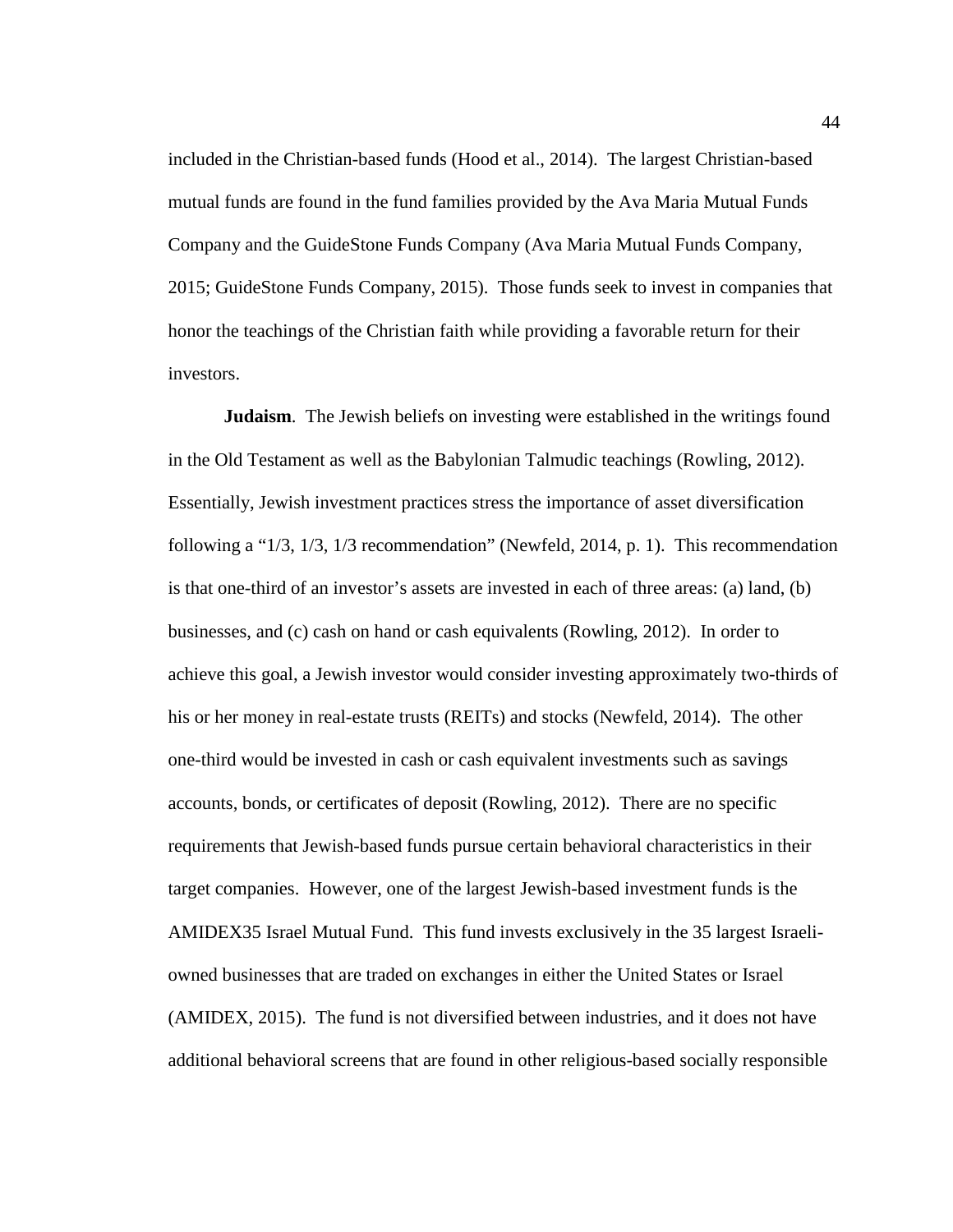investment funds. Instead, the AMIDEX35 Israel Mutual Fund allows Jewish investors to invest in Israeli-owned companies that are expected to earn a positive return while supporting Jewish industry (AMIDEX, 2015).

**Islam**. Islamic-based funds use screening techniques to ensure that the companies in which they invest do not violate the teachings of Islam. Examples of companies and industries that are generally avoided by Islamic-based funds are those in the financial markets and those that produce or sell pork products (Clarke, 2015). Islamic-based mutual funds have only existed since 1994. In that year, the International Fiqh Academy issued a decree that relaxed the Sharia constraints on investing by Muslims (Hayat & Kraeussl, 2011). Since that time, more than 800 Islamic-based mutual funds have been introduced worldwide. Worldwide, those funds contain over \$1 trillion in net assets (Abdelsalam et al., 2014). Islamic-based mutual funds are more prevalent outside of the United States because the domestic market for them has not yet reached a level of maturity (Abdelsalam et al., 2014), but they are continuing to grow each year. The family of mutual funds known as Amana Mutual Funds represent the oldest and largest group of Islamic-based mutual funds offered in the United States (Saturna Capital Corporation, 2015). Those funds have net assets of approximately \$3.5 billion as of September 30, 2015 (Saturna Capital Corporation, 2015).

## **Overlapping Objectives**

Socially responsible investment funds are not created, and do not exist, in a vacuum. Those funds interact with changes in the global market. The fund managers of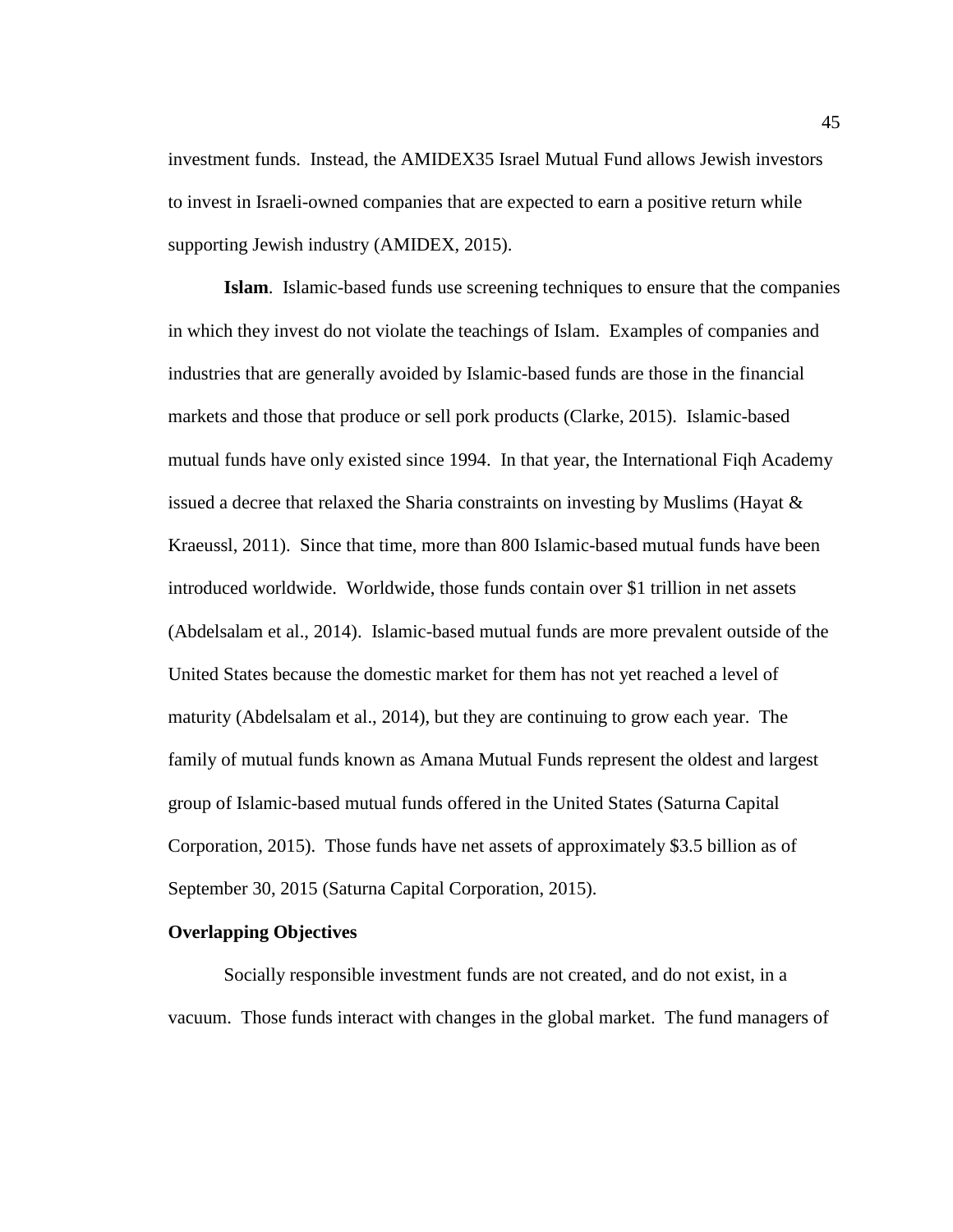those funds must also analyze the entrance and exit of companies to and from the equities market as they select the stocks in which they will invest (Child, 2015).

Therefore, it is possible that the objectives and holdings of different types of socially responsible investment funds can overlap. For example, environmental concerns can also be aligned with religious beliefs. In addition, ethics-based funds can have elements found in religious-based funds such as prohibitions against companies in industries such as gambling or pornography. Finally, it is conceivable that an ethicsbased fund would also be concerned about the environmental record of a company before making an investment decision. Investors should consider the possibility of overlapping objectives when analyzing socially responsible investment funds.

## **Screening Techniques**

Most of the managers of socially responsible investment funds utilize some sort of screening technique to choose the companies that are included in the funds. There are two basic screening methods used by the funds: (a) positive screening and (b) negative screening (Beer, Estes, & Deshayes, 2014). Positive screening involves selecting firms that meet a specific set of requirements. Negative screening is the process of excluding companies from investments due to items such as the products they provide and the services they offer. It has been suggested that the use of these types of screens have a negative effect on the overall performance of the funds that employ them (Capelle-Blancard & Monjon, 2014; Sanchez & Sotorrio, 2014). In addition, screened funds have ratios and fund sizes that are significantly different than funds that do not use screening filters. For example, Sanchez and Sotorrio (2014) found that investment funds using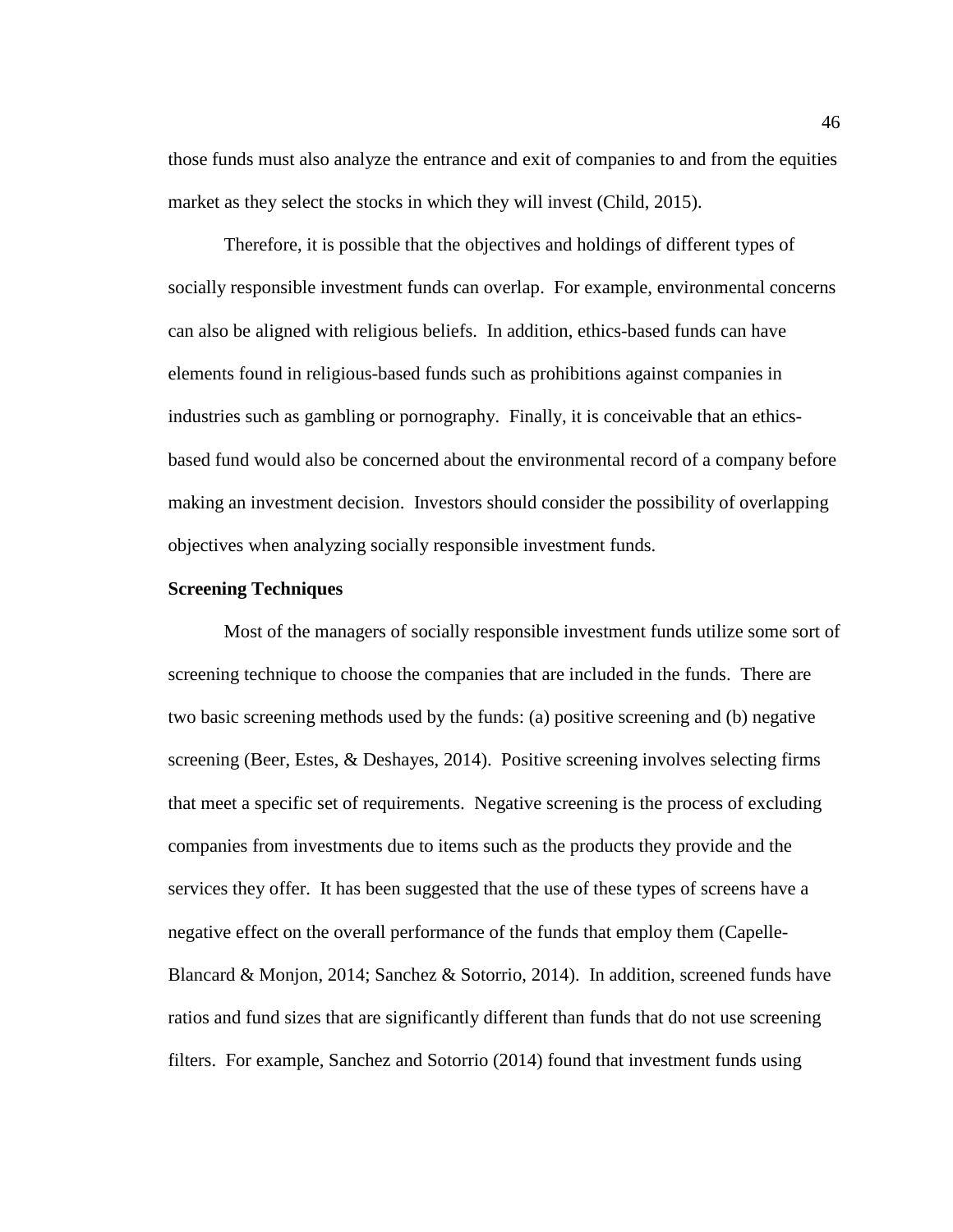positive or negative screening techniques had average expense ratios that were nearly 20% higher than unscreened funds. Other researchers have determined that screened funds generally have lower turnover ratios, are more volatile, and have smaller net assets than unscreened funds (Beer et al., 2014; Capelle-Blacard & Monjon, 2014).

The idea of using mutual funds to facilitate socially responsible investing has existed for over 30 years (Viviers & Eccles, 2012). Some consider socially responsible investment funds to be a narrow-minded and inefficient investment approach (Farmen  $\&$ van der Wijst, 2005). However, those types of funds have grown in popularity and acceptance over the past two decades (Adams & Ahmed, 2013; Blanchett, 2010).

This growth in the availability of socially responsible mutual funds led Dunfee (2003) to conclude that socially responsible investing "has the potential to become a mainstream phenomenon practiced by ordinary investors and reflected in the investment policies of retirement plans and mutual funds" (p. 252). With over \$200 billion dollars in holdings, socially responsible investment funds now represent a growing percentage of the total money invested in mutual funds (Blanchett, 2010). In response to investor demands for these types of products, a number of investment companies are providing several socially responsible investing options (Glassman, 2012).

Socially responsible investment funds have been the focus of considerable research. Most of the research focuses on: (a) the primary influences and internal workings of the funds or (b) the yields generated by the fund. Each of these elements is important to an understanding of the design and performance of socially responsible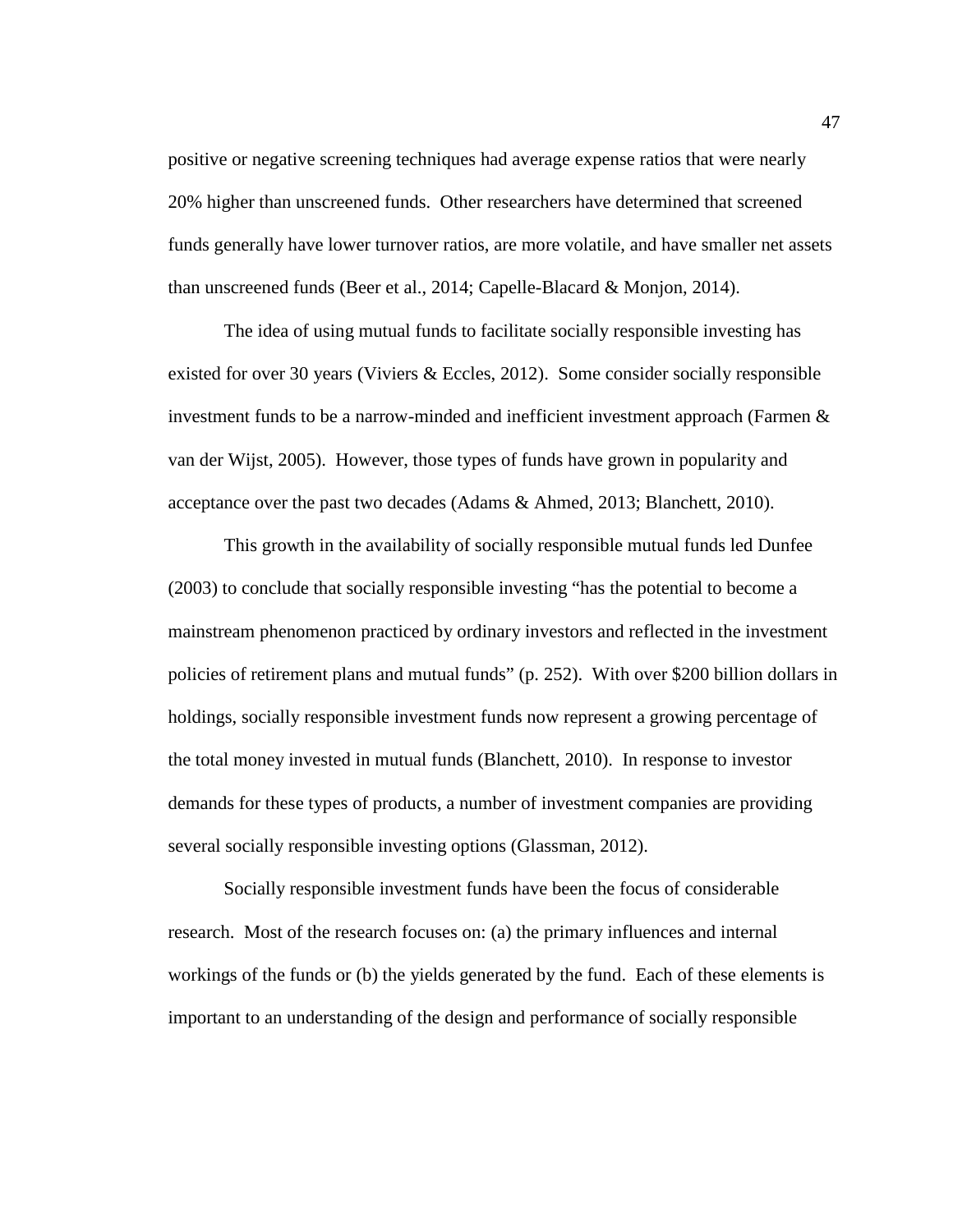mutual funds. However, it seems that the yields generated by the funds would be the more important area to consider.

Both of these areas will be discussed in this review. A brief review of the discussion of the primary influences will be provided first. Afterward, a thorough overview of the current body of research regarding the yields of socially responsible mutual funds will be provided. The second analysis has two main parts: (a) the returns of socially responsible mutual funds and (b) the returns of faith-based mutual funds.

The researcher designed this analysis to provide a basis for addressing the research questions of the project. There are a variety of investing approaches and research results in the current body of literature regarding socially responsible investment funds. This discussion will highlight conflicting research results and gaps in the current body of literature that this project was designed to help fill.

### **Influences and Design**

One of the areas on which socially responsible investment fund research has focused has been on the types of funds available and the methodology used to select companies for inclusion or exclusion in them. Research findings and conclusions on these two areas have been inconsistent or contradictory. For example, Berry and Junkus (2013) asserted that environmental and sustainability issues were the driving forces behind the growth of socially responsible investment funds. However, Blanchett (2010) and Ghoul and Karam (2007) insisted that religious institutions were leading the development. Others have also joined the discussion, but no consensus has emerged.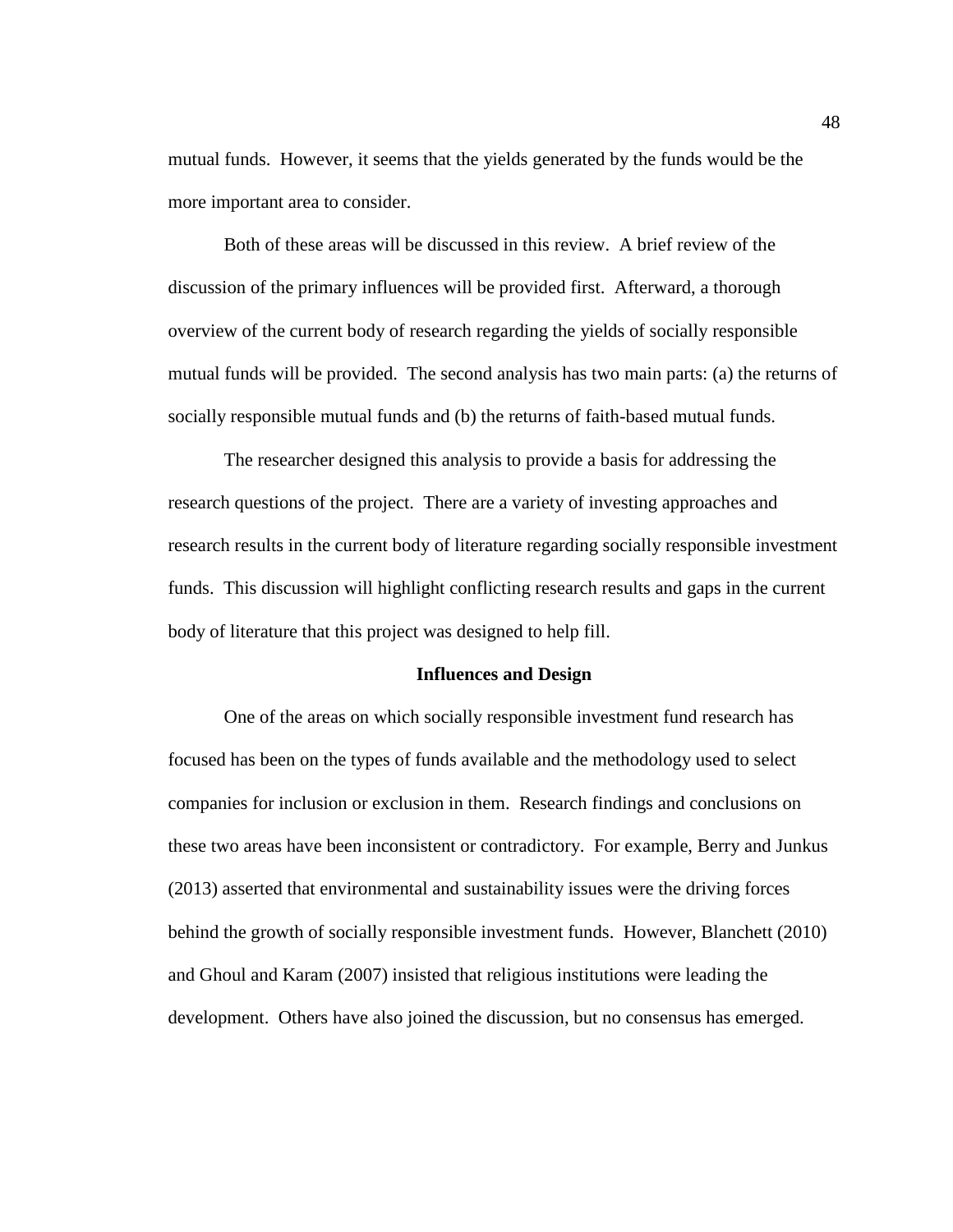Part of the reason for this disparity of opinions is the way that the researchers classified the funds. For example, a fund that is designed to focus on investing in companies with favorable environmental records (i.e., an environmentally-focused mutual fund) may also be classified by some researchers to support certain types of religious teachings (i.e., a faith-based mutual fund). Generally, using classifications such as those provided by Morningstar helps to reduce this ambiguity. However, it does not always settle the debate. This often leads researchers to use alternative classification systems or lists provided by independent organizations such as the Social Investment Forum to confirm a mutual fund's proper classification.

#### **Research on Yields**

A significant portion of the scholarly research on socially responsible investment funds has focused on the yields they have provided to investors. There is a great deal of diversity in the research findings on those types of funds. There are four possible outcomes for research on the yields of socially responsible mutual funds: (a) favorable results, (b) unfavorable results, (c) mixed results, and (d) findings of no difference.

In the remainder of this section, examples of recent research studies regarding the efficacy of choosing socially responsible mutual funds will be provided. The studies will be divided according to the findings of the authors using the classification system listed above. In addition, the studies will also be divided according to the type of fund being examined. Socially responsible mutual funds will be discussed first, and then faith-based mutual funds will be discussed.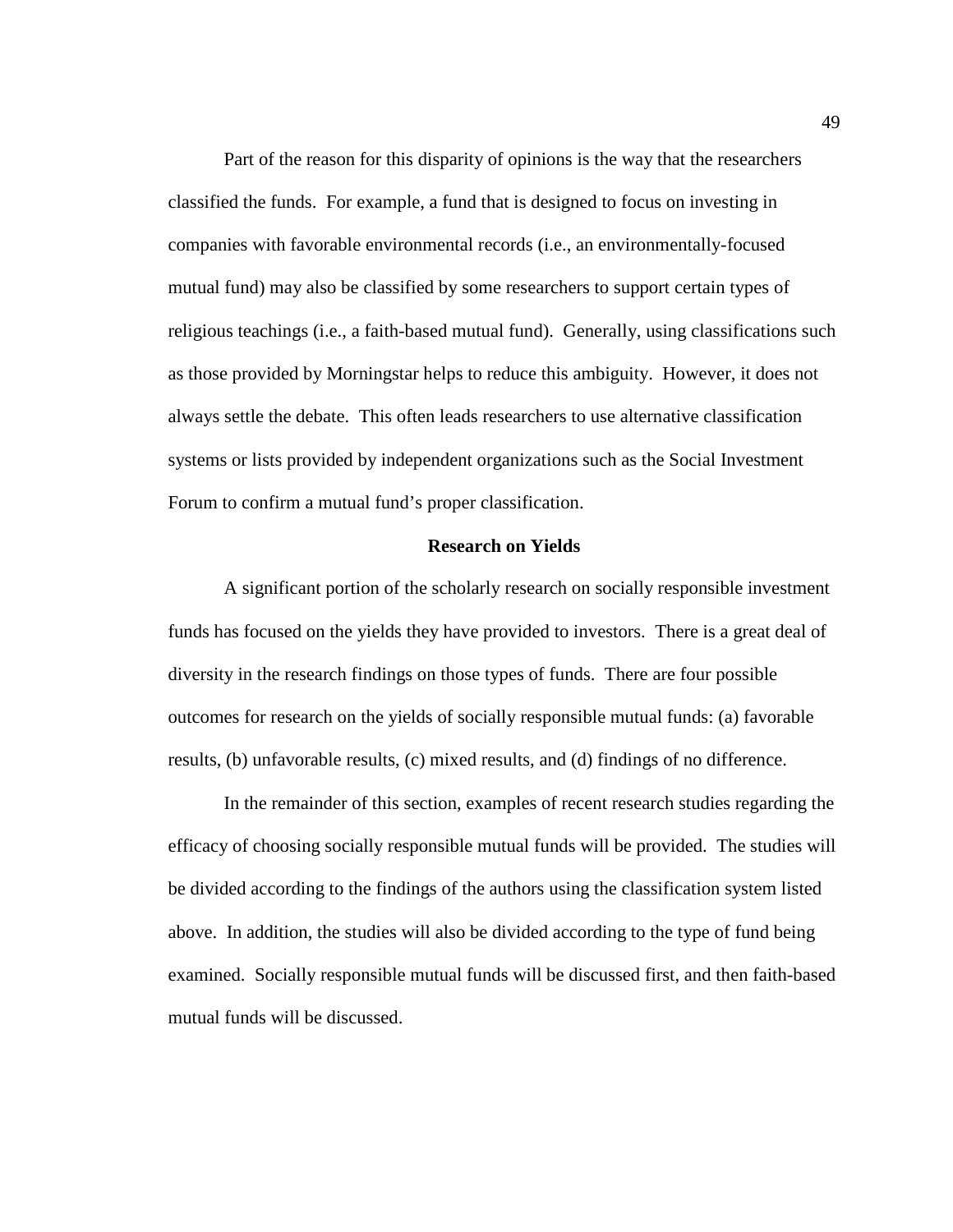For the purpose of discussing the faith-based mutual funds, studies that primarily examined either Christian-focused or Islamic-focused funds will be presented. Those two religions represent the largest portion of faith-based socially responsible mutual funds (Adams & Ahmed, 2013). Therefore, research findings on those types of faith-based socially responsible mutual funds will be discussed.

#### **Favorable Results for All Socially Responsible Funds**

A number of research studies have found favorable results when examining the yields of socially responsible mutual funds. Three of the more-recent studies will be discussed here. Those studies provide a general overview of the research designs employed and the findings of the authors.

**Gil-Bazo, Ruiz-Verdú, and Santos.** Gil-Bazo, Ruiz-Verdú, and Santos (2010) examined the returns of socially responsible mutual funds. They used the Center for Research in Securities Prices Survivorship-Bias Free US Mutual Fund Database (CRSP Database) to select the funds included in their study and to obtain the data used for their analysis. The time frame for the study was December 1994 through December 2005.

The authors did not distinguish between the different types of socially responsible mutual funds. Instead, all funds classified as socially responsible by the CRSP Database were included in the analysis. All other funds in the CRSP Databased, labeled as "conventional funds" (Gil-Bazo, Ruiz-Verdú, & Santos, 2010, p. 247), were used as the benchmark for the socially responsible mutual funds.

The researchers calculated the mean, median, and standard deviation for each of the key statistics selected by the researchers. The key statistics studied were: (a) expense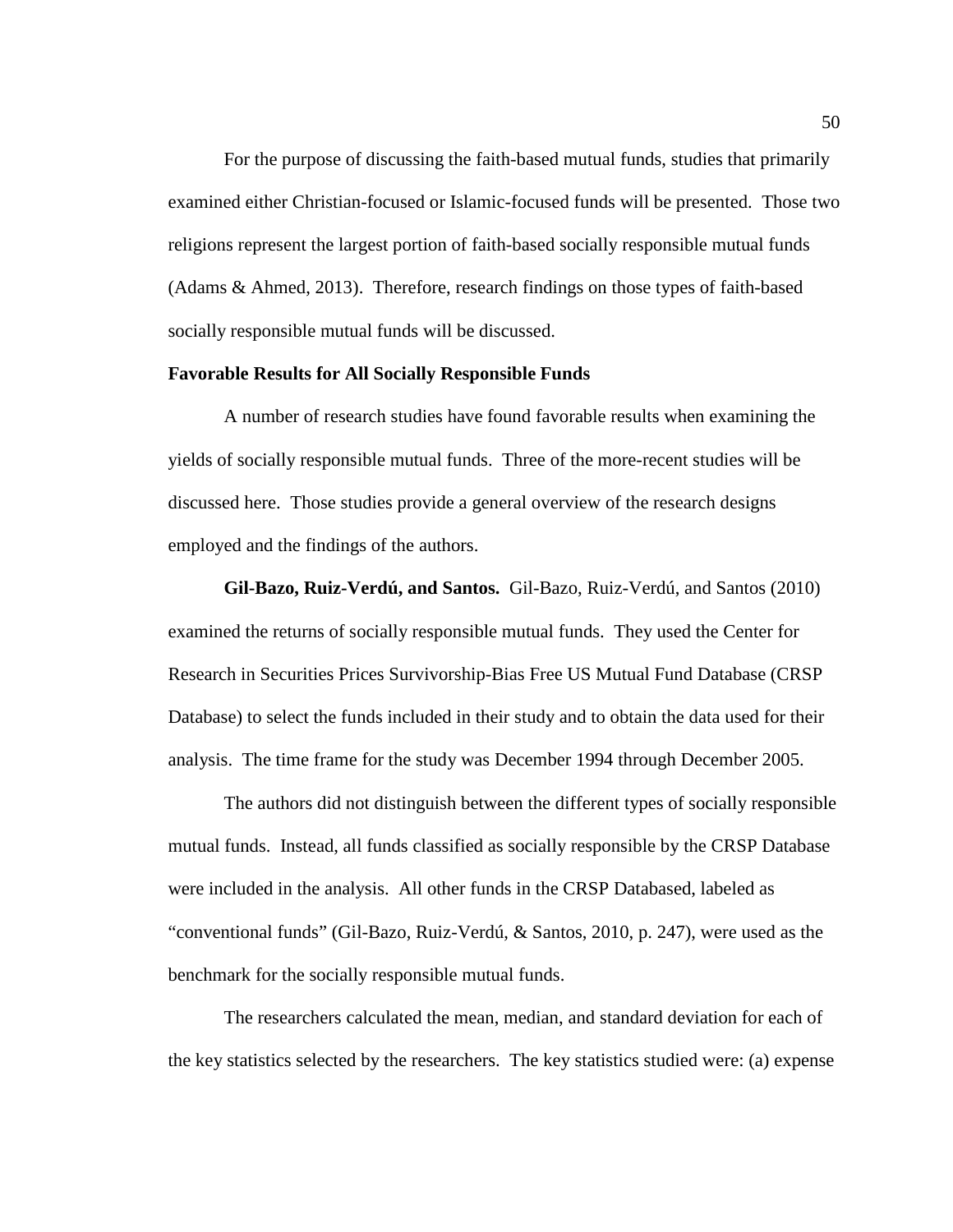ratio, (b) total expense load percentage, (c) age of funds, (d) turnover rate, (e) net assets, and (f) gross returns (Gil-Bazo et al., 2010). The authors found a statistically significant difference between the two groups of funds. They found that the socially responsible mutual funds outperformed their benchmark funds in both before-fee and after-fee returns (Gil-Bazo et al., 2010).

A closer examination of the data by the authors helped them to explain the variance found between the socially responsible mutual funds and the conventional mutual funds. It also assisted the researchers to identify other trends in the data. First, the researchers found that socially responsible mutual funds that managed by companies that specialize in those types of funds consistently outperformed the conventional funds. In addition, they found that the expenses between the different types of funds were not different by a statistically significant amount. Finally, the authors found that socially responsible funds managed by companies that did not specialize in that type of fund underperformed their benchmarks and charged higher fees. These results led the authors to recommend that would-be socially responsible investors consider the type of company managing the mutual funds when making investment decisions (Gil-Bazo et al., 2010). According to the researchers' data, socially responsible mutual funds have the potential to yield substantially higher returns. However, the investor needs to find the right company to manage the mutual funds.

**Ito, Managi, and Matsuda.** Ito, Managi, and Matsuda (2013) approached the analysis of socially responsible mutual funds a bit differently than Gil-Bazo, Ruiz-Verdú, and Santos (2010). Instead of examining only socially responsible mutual funds versus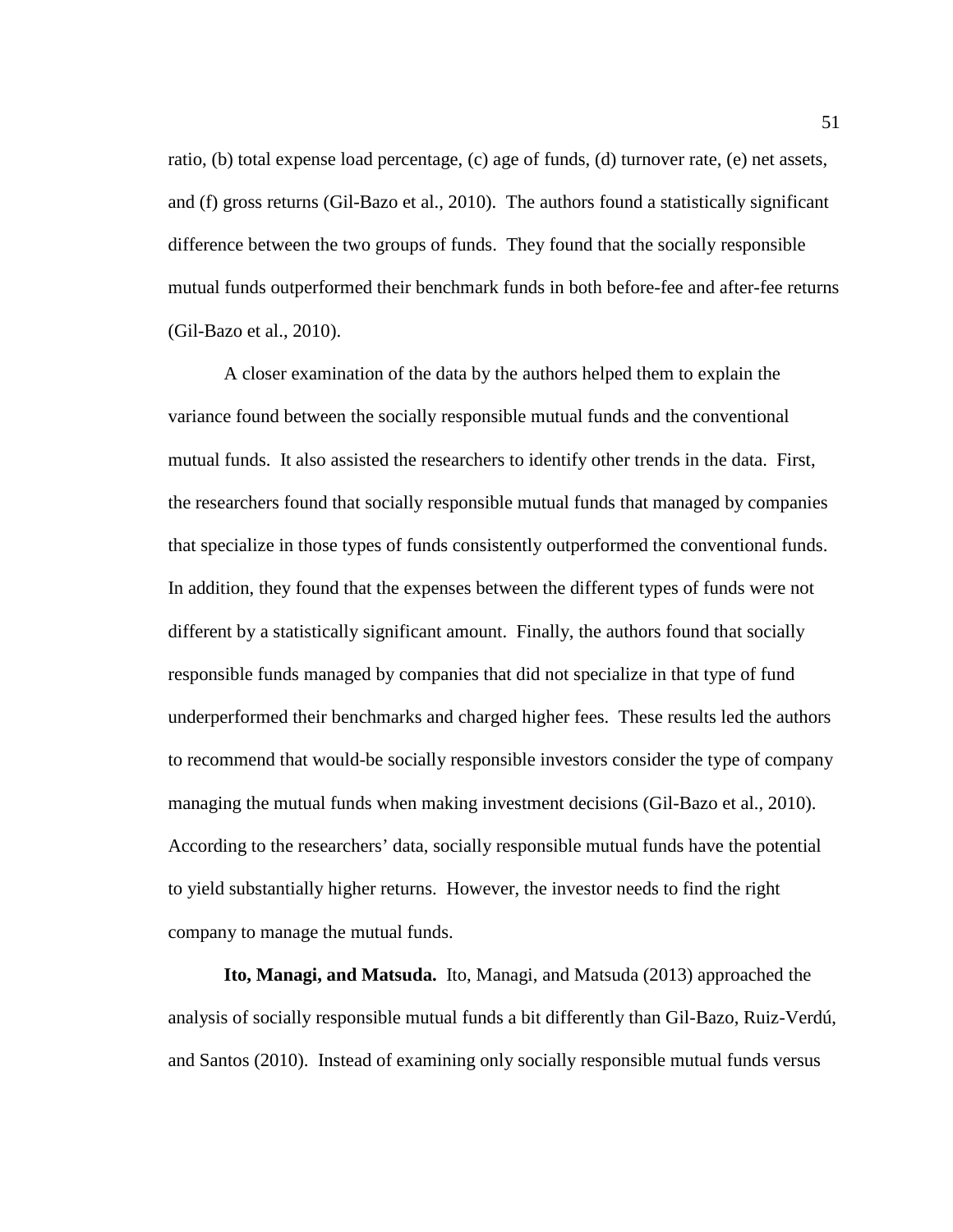conventional mutual funds, the authors also provided additional analysis of environmentally friendly mutual funds. This provided three classes of funds to examine.

The authors also accounted for the risk inherent in each of the groups of funds as part of their analysis. They measured this risk by the average alpha value for each of the funds groups (Ito, Managi, & Matsuda, 2013). The researchers stated that most research studies on socially responsible investing were not adequately addressing the risk. They believed that their analysis would provide a better overall picture of the effectiveness of each type of fund (Ito et al., 2013).

Finally, the authors included funds from the United States (US) as well as funds from the European Union (EU) in their analysis. They did not combine the funds into a single set of data. Instead, they performed two sets of calculations (i.e., US and EU).

The researchers found that socially responsible funds, as a group, outperformed conventional funds in a statistically significant manner. These findings were consistent among funds from the US as well as those from the EU. However, the findings for environmentally friendly funds were not as favorable. Those funds underperformed their benchmarks in both regions. These findings led the researchers to conclude that socially responsible funds, excluding environmentally focused funds, had the potential to provide returns that were significantly better than their benchmarks. The findings also led to the conclusion that environmentally friendly mutual funds lowered the overall performance of the total body of socially responsible mutual funds. Without the environmentally friendly funds, it is reasonable to assume that the overall performance of the socially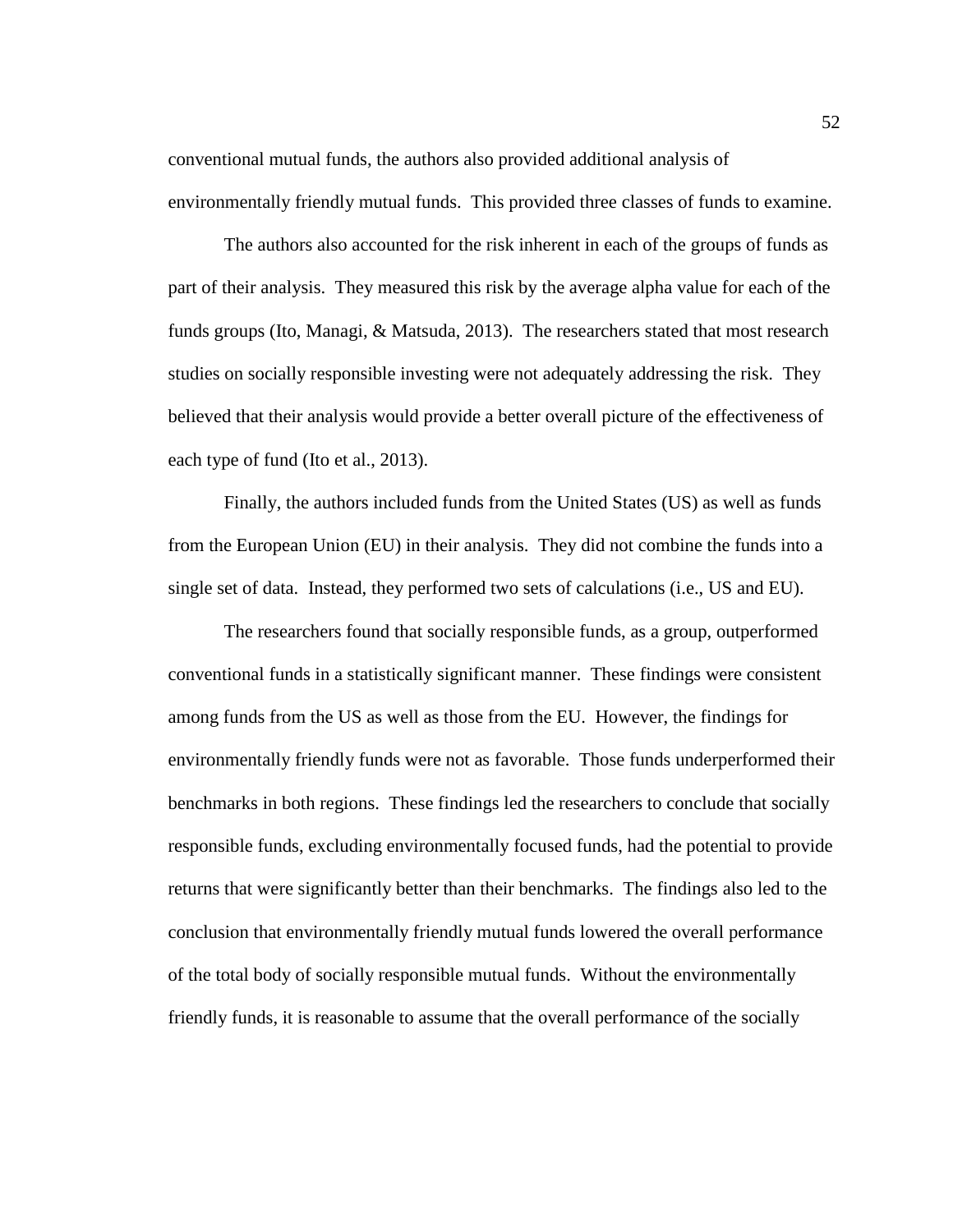responsible investment funds in the study would have been even better than what the researchers found.

**Slapikaite and Tamosiuniene.** Slapikaite and Tamosiuniene (2013) examined the returns of socially responsible mutual funds between 2001 and 2012. Either Morningstar or the Natural Investments Social Rating (NISR) system classified the funds they used in their review as socially responsible. The authors did not describe the different types of socially responsible mutual funds that were selected for inclusion in the study. They only stated that they were classified as socially responsible investments. A total of 40 socially responsible mutual funds were selected for inclusion in the study (Slapikaite & Tamosiuniene, 2013).

Unlike most previous studies, Slapikaite and Tamosiuniene (2013) used two different benchmark rates to examine the returns of the socially responsible mutual funds. They used the Morningstar Moderate Target Risk (MMTR) benchmark and the Standard and Poor's 500 (S&P 500) Index to perform their analysis. The researchers benchmarked 29 of the socially responsible mutual funds against the S&P 500 Index, while the remaining 11 socially responsible mutual funds were compared to the MMTR benchmark. Chegut, Schenk, and Scholtens (2011) recommended the use of multiple benchmarks because it has the potential to provide more-extensive analysis of socially responsible mutual funds.

Overall, the researchers found that the socially responsible mutual funds outperformed both of the benchmark rates. In addition, they found that the socially responsible mutual funds "recovered faster and more significantly after the world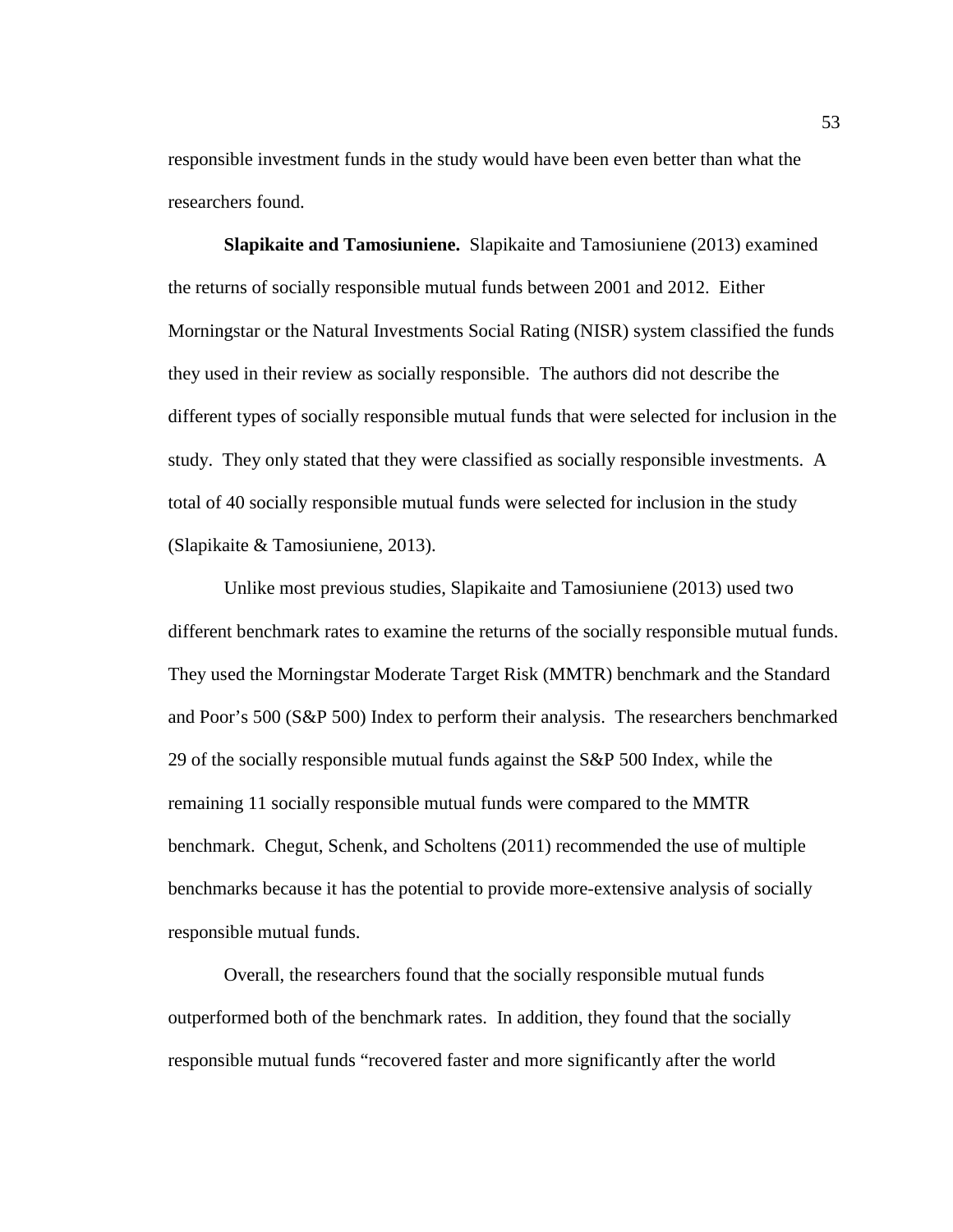financial crises" (Slapikaite & Tamosiuniene, 2013, p. 209) in the stock market from 2007 to 2009. These results led the researchers to conclude that socially responsible mutual funds provided a viable and profitable investment alternative.

#### **Unfavorable Results for All Socially Responsible Mutual Funds**

Another possible outcome of research regarding socially responsible mutual funds is that the results will be unfavorable. That means that the socially responsible mutual funds examined underperformed their benchmarks. Three studies that produced unfavorable results will be discussed here.

**Climent and Soriano.** Climent and Soriano (2011) studied the returns of environmentally focused mutual funds and socially responsible mutual funds. They compared those returns to a group of benchmark mutual funds that did not have any type of socially responsible or environmental investment agenda. The timeframe of the study was 1987 to 2009.

The authors selected the socially responsible funds from the CRSP Database (Climent & Soriano, 2011). The authors selected funds from that database listed as being socially responsible, including those that were environmentally focused, for inclusion in the study. They then divided the data between the funds focused on environmental issues and all other types of socially responsible investments (e.g., religious, ethical, governance, and so on). Finally, they employed the Bloomberg financial database to confirm that the funds selected were properly classified as either environmental or socially responsible.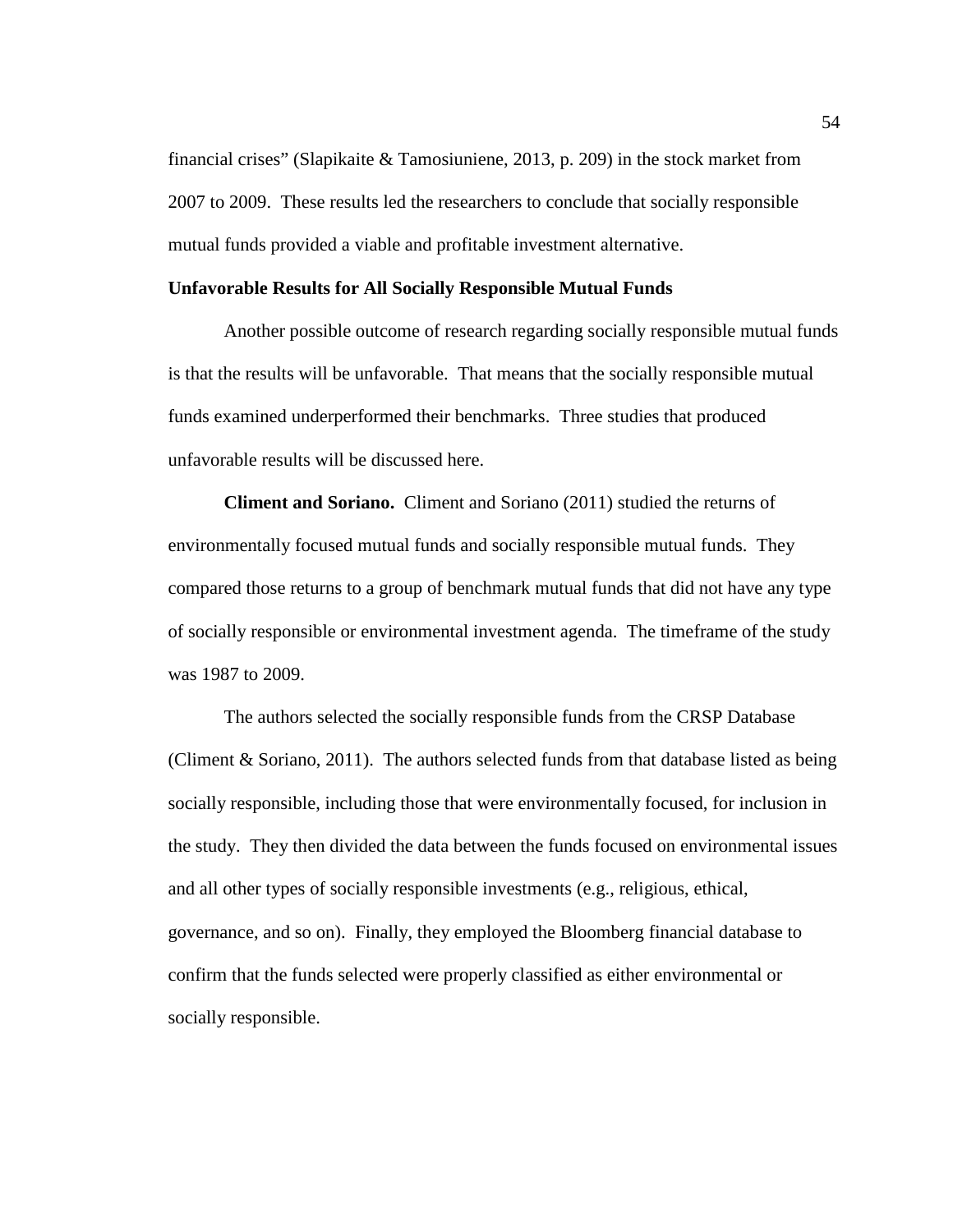The authors selected a total of 21 mutual funds for their test group, and 28 mutual funds for their control group. Seven of the mutual funds in the test group were environmentally focused, and the remaining 14 funds were non-environmental socially responsible mutual funds. The authors used the after-fee returns of the funds for the analysis. This amount provided a better indication of the actual yield of a fund because it represented the amount returned to the investor after the fund manager had been compensated.

Climent and Soriano (2011) used Carhart's (1997) four-factor model to analyze the data. Because of the study design, the authors had three sets of comparisons of the mutual funds: (a) environmental to socially responsible, (b) environmental to conventional, and (c) socially responsible to conventional. The first result was that mutual funds with an environmental focus underperformed the funds with a socially responsible focus. Next, the researchers found that environmental mutual funds underperformed conventional funds. Finally, they determined that socially responsible mutual funds underperformed conventional mutual funds. All of the differences identified by the researchers were statistically significant.

The findings of Climent and Soriano (2011) discouraged the use of either environmentally focused or socially responsible mutual funds. The returns of those funds were consistently lower than conventional mutual funds without those types of investment criteria. The study of Climent and Soriano (2011) had a rather small sample size (i.e., 21 total funds). It is possible that a larger sample of funds or the further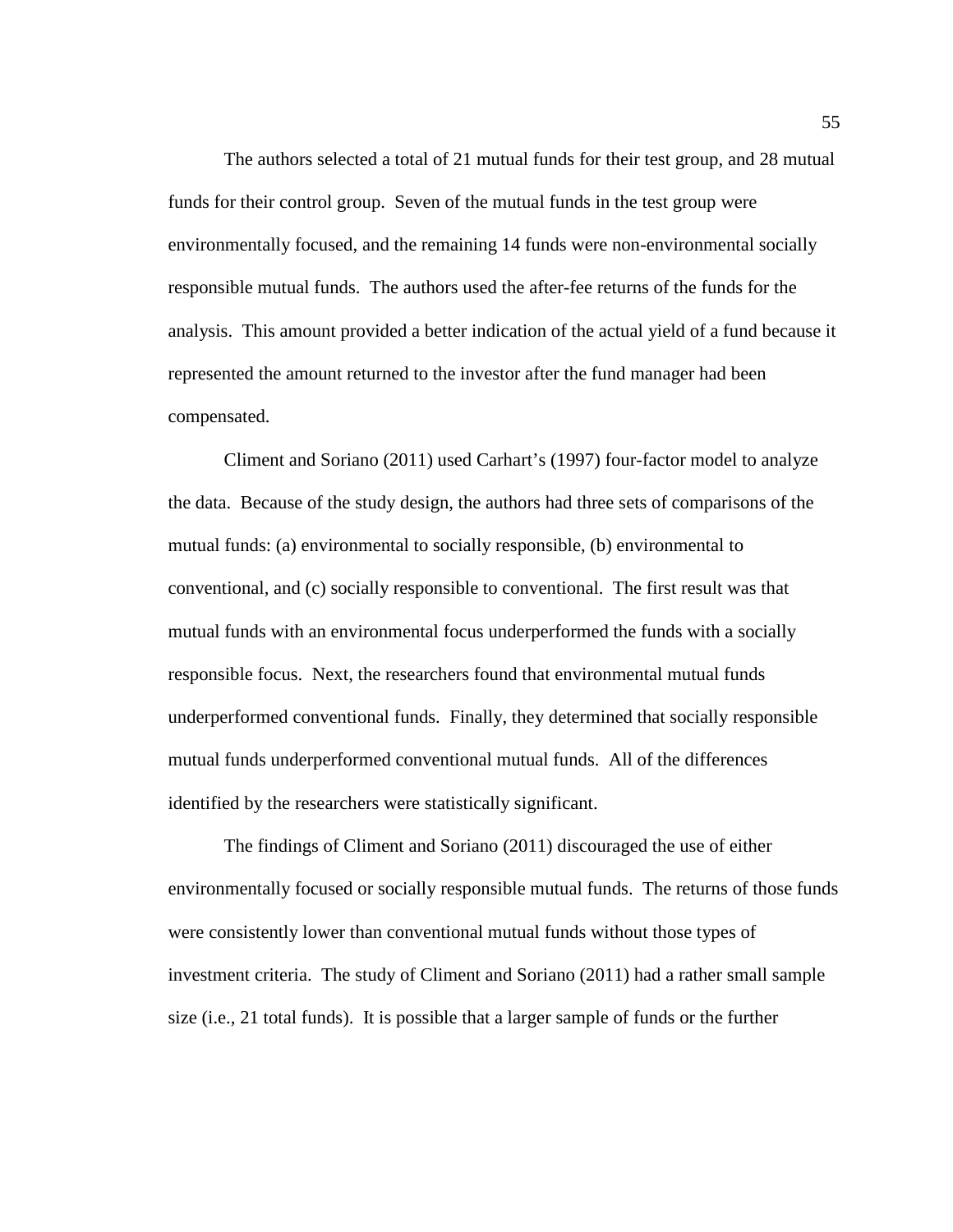segmentation of the group of socially responsible mutual funds might have yielded different results.

**Cortez, Silva, and Areal.** Cortez, Silva, and Areal (2012) studied the returns of internationally focused socially responsible mutual funds in the United States and Europe. The authors chose to examine socially responsible mutual funds in those two regions for four specific reasons. First, the internationally focused socially responsible mutual funds in the United States have the longest tenure of any major fund markets in the world (Cortez, Silva, & Areal, 2012). This longevity has led to a maturity in the market that has not been achieved in other regions. In addition, the European socially responsible global mutual fund market, which did not begin until the mid-1980s, has 60% more socially responsible global mutual funds than the United States (Cortez et al., 2012). While the total value of assets under management for the European funds in less than half of the similar funds in the United States, it is growing at a faster rate (Cortez et al., 2012). In addition, the socially responsible mutual funds in the two regions generally use different types of screens. Most of the funds based in the United States employ negative screens, while those based in Europe use positive screening techniques (Cortez et al., 2012). The authors hypothesized that these differences would yield different types of returns for the funds. Finally, the researchers asserted that most prior research on socially responsible investing had been limited to looking only at funds that invested in domestic stocks in each host country. This study was designed to help fill this perceived gap in the current body of literature (Cortez et al., 2012).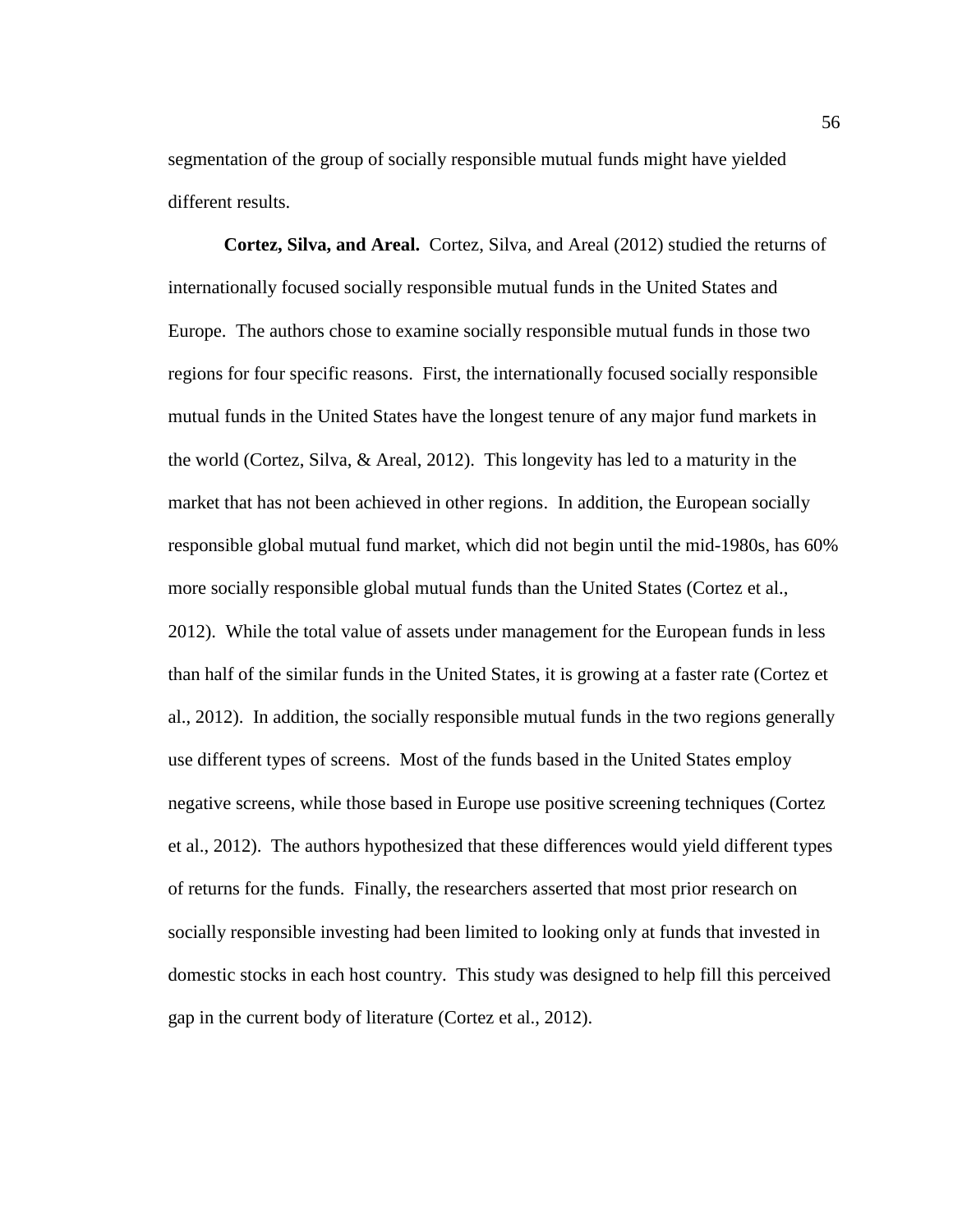The researchers gathered their sample data from two databases. For global mutual funds in the United States, they used a listing provided by the Social Investment Forum. For European internationally focused socially responsible mutual funds, the Avanzi Research database was used. The authors only selected the oldest of each class of funds identified for inclusion in their study. For example, if more than one socially responsible large-cap fund were found, then only the oldest fund would be used in the study. Using this methodology, the authors selected a total of 46 socially responsible mutual funds for inclusion in the study. Seven of the funds were from the United States, and the remaining 39 funds were from Europe. The authors also divided the European funds between different countries. Funds were selected from each the following countries: (a) Austria, (b) Belgium, (c) France, (d) Germany, (e) Italy, (f) the Netherlands, and (g) the United Kingdom.

The benchmark return chosen for the study was the Morgan Stanley Capital International All-Country World Index (MSCI AWI). The researchers used a direct comparison of the selected funds to their benchmarks for their initial analysis. They then performed Carhart's (1997) four-factor analysis to estimate the alphas of the funds given the past and expected market momentum. Using both types of analysis, the researchers arrived at the same results. They found that internationally focused socially responsible mutual funds in the United States underperformed their peers in Europe as well as their benchmark index. In addition, they found that European global socially responsible mutual funds did not underperform their benchmark index. Essentially, those mutual funds were able to match the MSCI AWI. The authors contributed the negative screening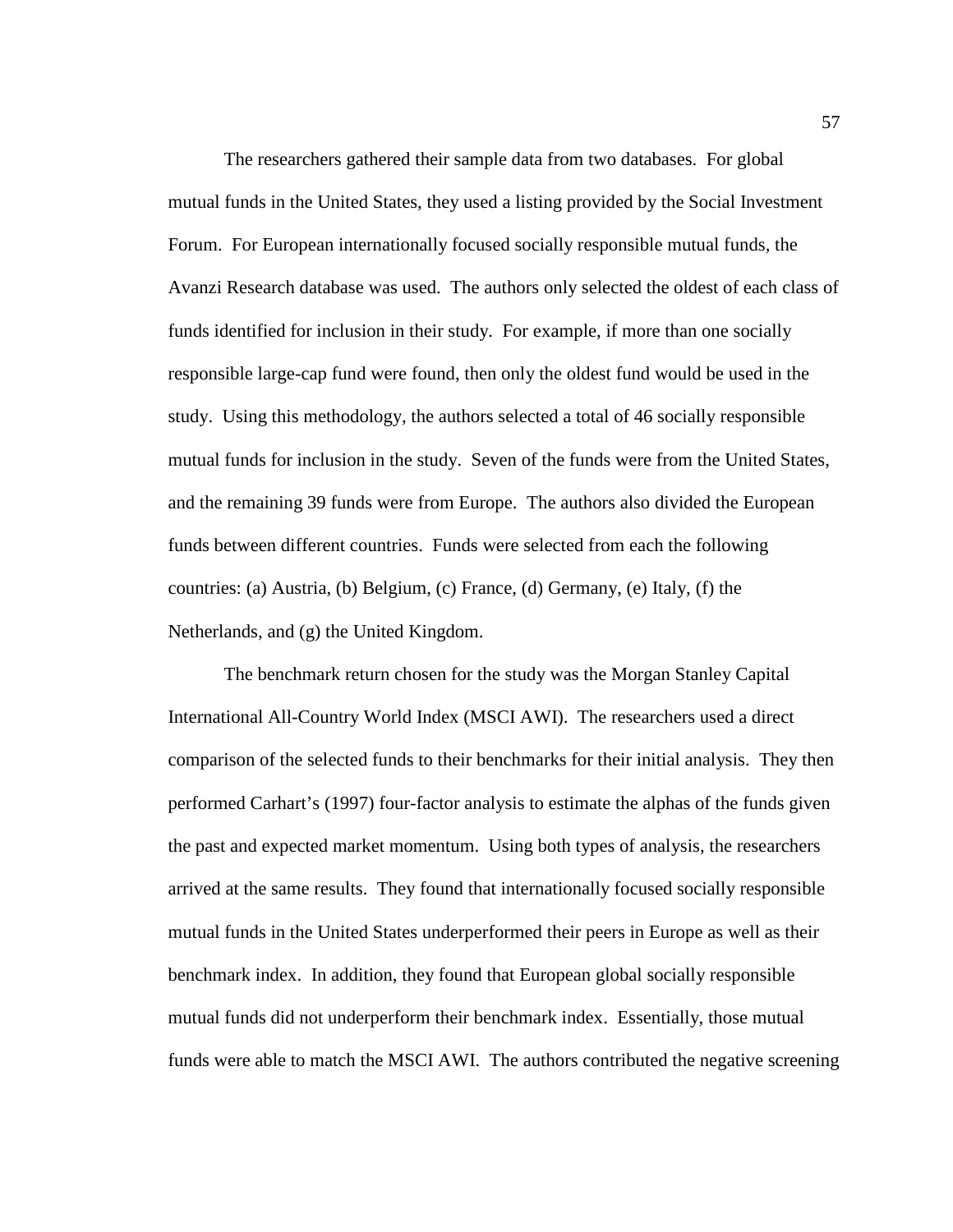employed by most US-based global socially responsible mutual funds to the comparatively poor performance of the funds.

**Mallett and Michelson.** Mallett and Michelson (2010) designed a study to test the efficacy of choosing either environmentally focused mutual funds, other types of socially responsible mutual funds, or index funds without a similar type of investment focus. The timeframe used for their study was 1998 through 2007. The authors contended that a direct comparison of these types of mutual funds, in the manner in which they planned to analyze them, had not been previously accomplished.

The researchers discussed the assumption prevalent in the current body of scholarly literature that the returns of the environmentally focused mutual funds, or "green funds" (Mallett & Michelson, 2010, p. 1083), would be less favorable than the returns of the entire body of socially responsible funds. This was because green funds are a subset of the total universe of socially responsible mutual funds available to investors. The authors did not believe that this assumption was justifiable, and they hypothesized that they would find no difference in the performance of the two groups of socially responsible mutual funds.

To test this theory, they designed a study that would examine the yields of green funds and compare them to a group of socially responsible mutual funds that did not employ an environmental focus. The researchers then compared the yields of these two groups of funds to a benchmark consisting of index funds selected by the authors. This overall design was similar to the one employed by Climent and Soriano (2011).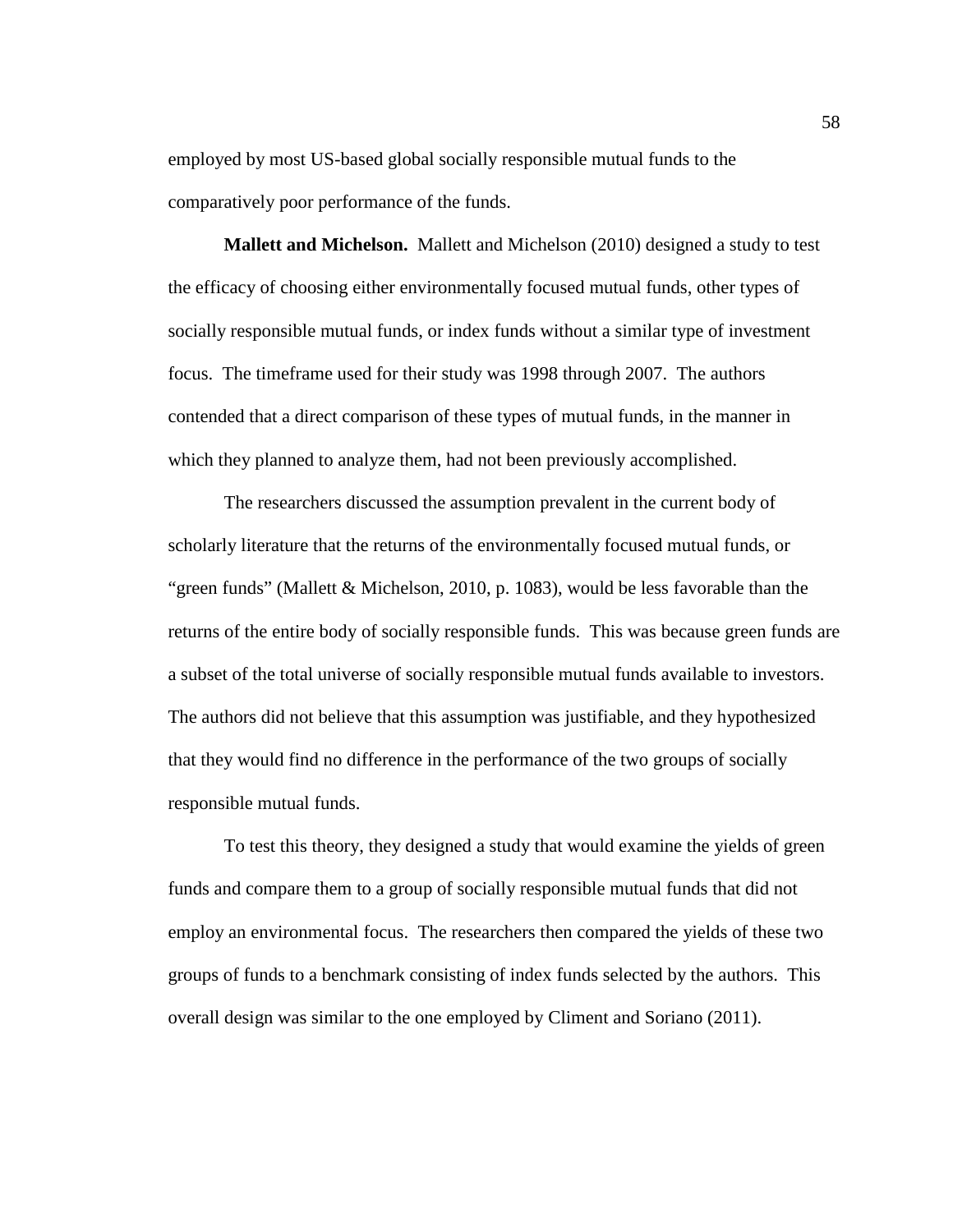However, Mallett and Michelson (2010) used a different method of gathering the data and analyzing the returns.

Mallett and Michelson (2010) selected their sample of funds using the Morningstar database of mutual funds. They searched for all funds that met their criteria as of July 2008. The authors identified six environmentally focused socially responsible mutual funds, 43 socially responsible mutual funds without environmental focuses, and 25 index funds to be used as a benchmark for analysis. They then analyzed the data gathered using regression analysis and the non-parametric Mann-Whitney testing.

The researchers concluded that environmentally focused socially responsible mutual funds performed slightly better than socially responsible mutual funds and similar to the benchmark index funds. In addition, they found that socially responsible mutual funds that did not include environmentally focused funds underperformed the benchmark index funds during the same period. This led the researchers to conclude that investing in socially responsible mutual funds is likely to lead to lower yields for investors than if they invested in index funds. The authors stopped short of endorsing environmentally focused mutual funds because they believed that the sample size of their study was too small to make the results generalizable.

## **Mixed Results for All Socially Responsible Mutual Funds**

A third option for research on the yields of socially responsible mutual funds is that the findings will be mixed. For the purpose of this discussion, mixed research findings are those that have both favorable and unfavorable elements. For example, the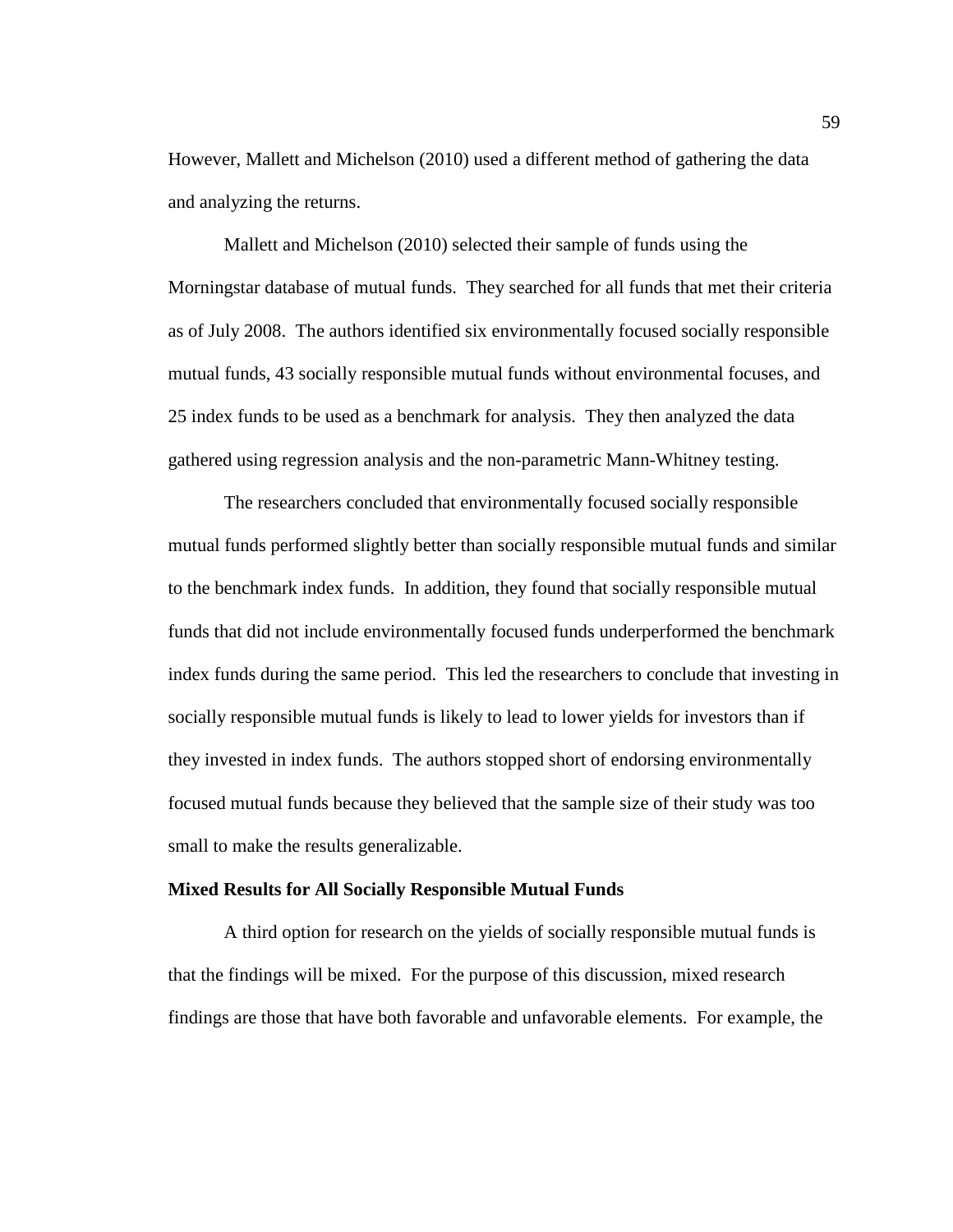author might find that the funds do better in certain types of markets than in others. Three research studies with mixed results will be presented here.

**Branch, Ma, Shafa, and Shaw.** Branch, Ma, Shafa, and Shaw (2014) examined the performance of socially responsible mutual funds during a relatively brief period. The time frame for the study was January 2008 through March 2010 (Branch, Ma, Shafa, & Shaw, 2014). This period was chosen by the researchers due to the extreme volatility experienced by the US stock markets during that time. The stock market experienced a broad sell-off at the beginning of the study period, and it rebounded near the end. The purpose of the study was to determine how well socially responsible mutual funds performed during times of extreme economic uncertainty.

To accomplish their analysis, the authors created a portfolio of mutual funds consisting of funds classified by Morningstar as socially conscious. The researchers then compared this portfolio to a control portfolio developed by the researchers. The control portfolio was comprised of mutual funds with similar investment strategies and with similar total assets, expense ratios, age, and turnover percentage compared to the socially responsible portfolio.

In addition, the researchers compared the return of a socially responsible exchange traded fund to the Center for Research in Securities Prices market index (CRSP market index). The socially responsible exchange traded fund selected was the iShares MSCI KLD 400 Social fund, which is designed to reflect the Domini 400 index (Branch et al., 2014). This multi-dimensional testing allowed the authors to identify any errors that may have developed in the creation of the socially responsible and control portfolios.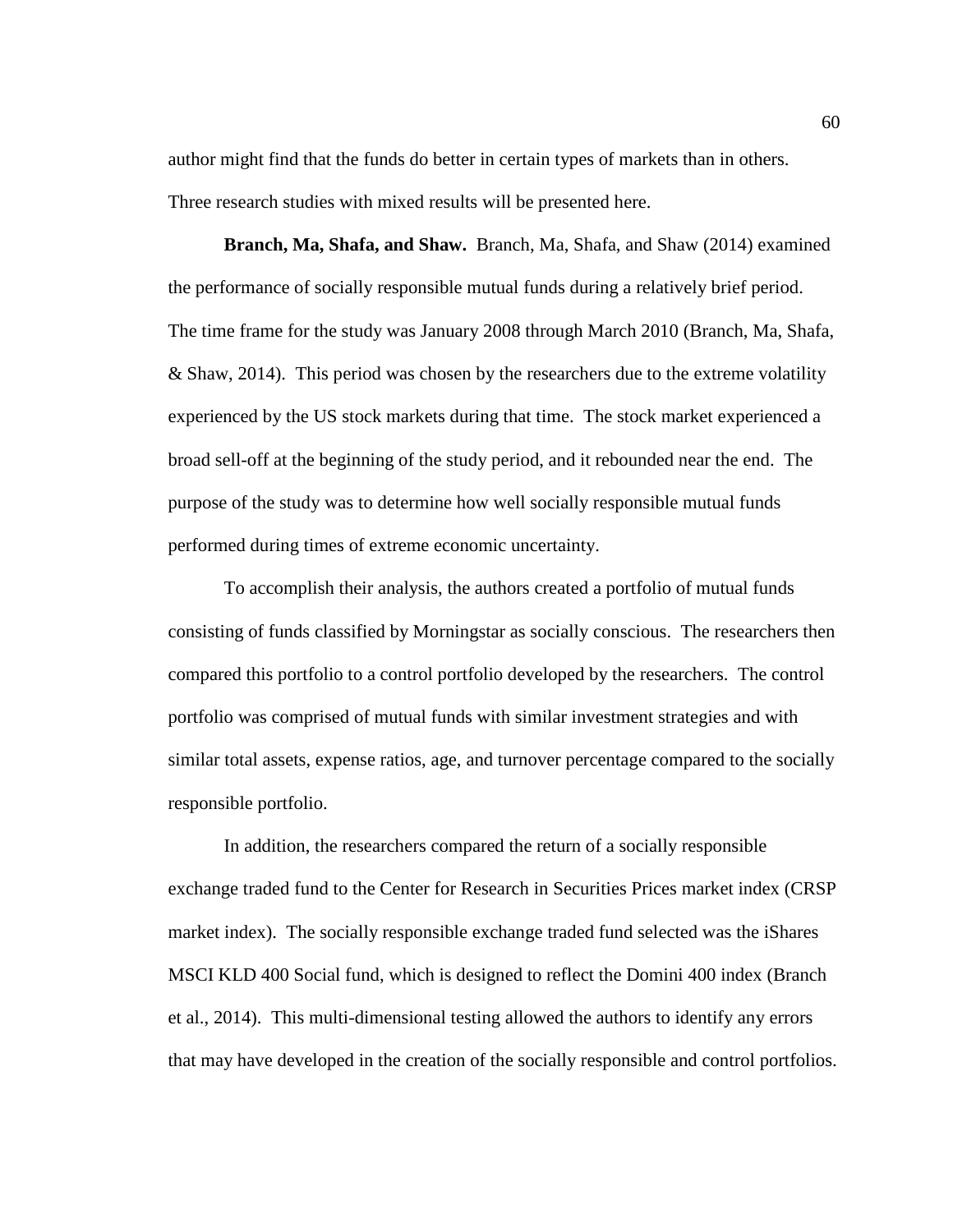The authors found that the return of the created socially responsible portfolio was statistically significantly lower than the return of their control portfolio. Despite having nearly identical characteristics, the socially responsible portfolio underperformed the control portfolio. However, the analysis of the index funds yielded the opposite result. The authors found that the socially responsible index fund outperformed the non-socially responsible index fund. These conflicting results led the researchers to call for additional research on this area. In addition, they recognized that different results may have been obtained if the study period employed had been longer than 27 months.

**Chang and Witte.** Chang and Witte (2010) examined 184 socially responsible mutual funds traded in the US market as of March 31, 2008. The authors used the Morningstar rating system to identify and classify the funds. They did not differentiate between the different types of funds (e.g., environmental, religious, and so on). Instead, they grouped all socially responsible mutual funds together for analysis.

The researchers then compared the selected funds to their benchmark averages to determine how they performed over 3-, 5-, 10-, and 15-year periods. The benchmark used in this study was the average of all mutual funds for each area and time period examined. Additional factors considered by the researchers were the annual turnover of holdings in the funds, the expense ratios of the funds, and the tax cost ratio of the funds.

The researchers' analysis found mixed results with regard to the socially responsible mutual funds. Overall, the funds underperformed their benchmark averages during the period reviewed. However, the socially responsible mutual funds had lower expense ratios, annual turnover rates, and tax cost ratios than their benchmarks. Despite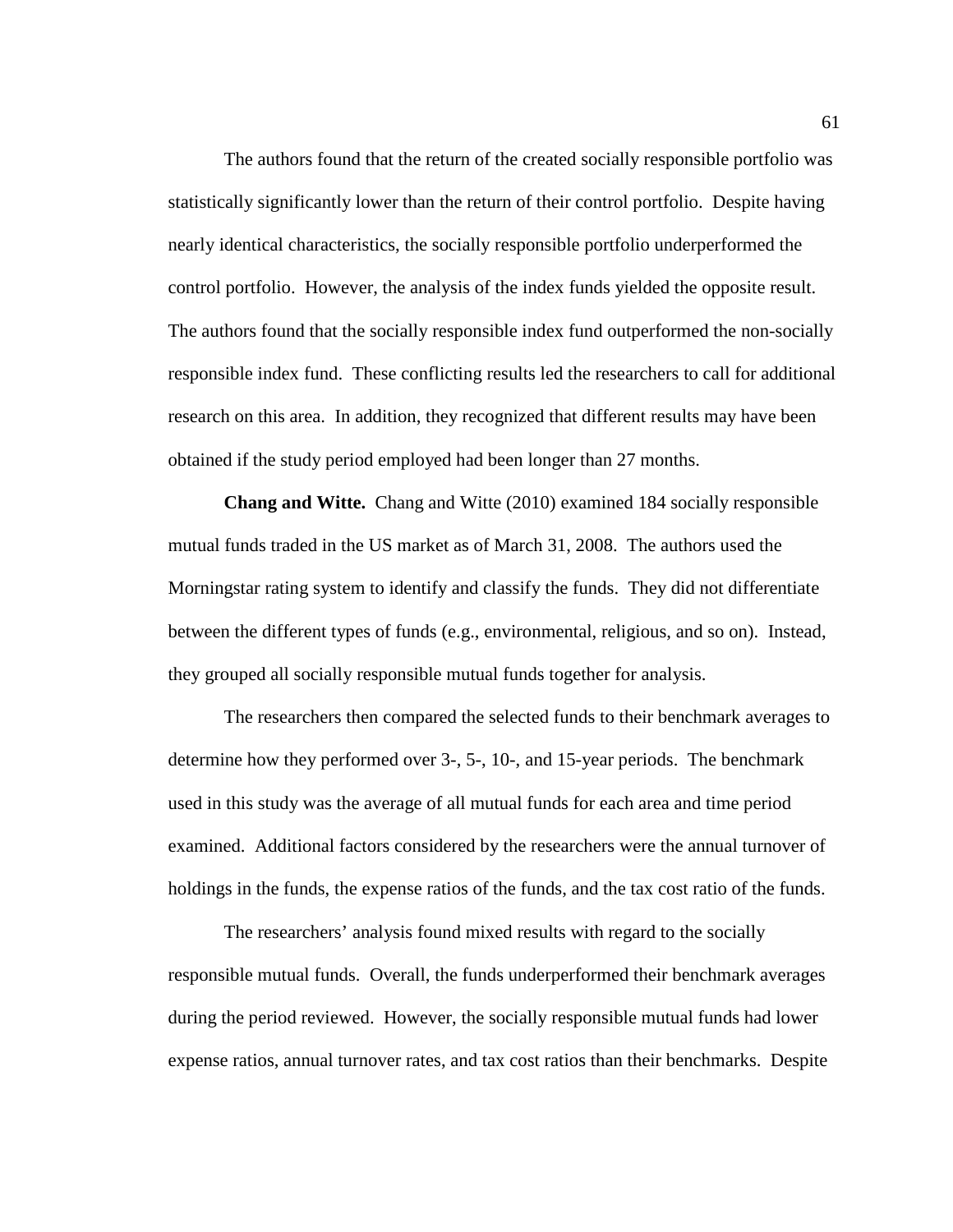the lower costs, the authors concluded that the socially responsible mutual funds, as a group, were not a better financial investment than mutual funds without a socially responsible focus.

However, Chang and Witte (2010) also found that some types of socially responsible mutual funds outperformed their benchmark returns over a three-year period. Over that period, the returns of balanced and fixed-income socially responsible funds outperformed their benchmarks while also yielding lower costs, tax ratios, and turnover rates. These results led the authors to conclude, "there is not a fixed or homogeneous cost associated with socially responsible investing" (Chang & Witte, 2010, p.16). This did not dissuade the authors from their conclusion that socially responsible investing was not an efficacious use of investment dollars. However, it did cause them to recognize that not all socially responsible mutual funds are similar and that favorable returns for individual funds, and groups of funds, might make the socially responsible funds a viable option for would-be socially responsible investors.

**Muñoz, Vargas, and Marco.** Muñoz, Vargas, and Marco (2014) examined two different groups of mutual funds. They evaluated socially responsible mutual funds and environmental mutual funds in the United States and European Union during the period of 1994 through 2013. The authors chose the environmental mutual funds based on the Morningstar classification of the funds as socially conscious and environmentally focused. They also chose the second group of socially responsible funds using the Morningstar rating system. The researchers constructed a portfolio of socially responsible funds that considered factors other than environmental factors (i.e., religious,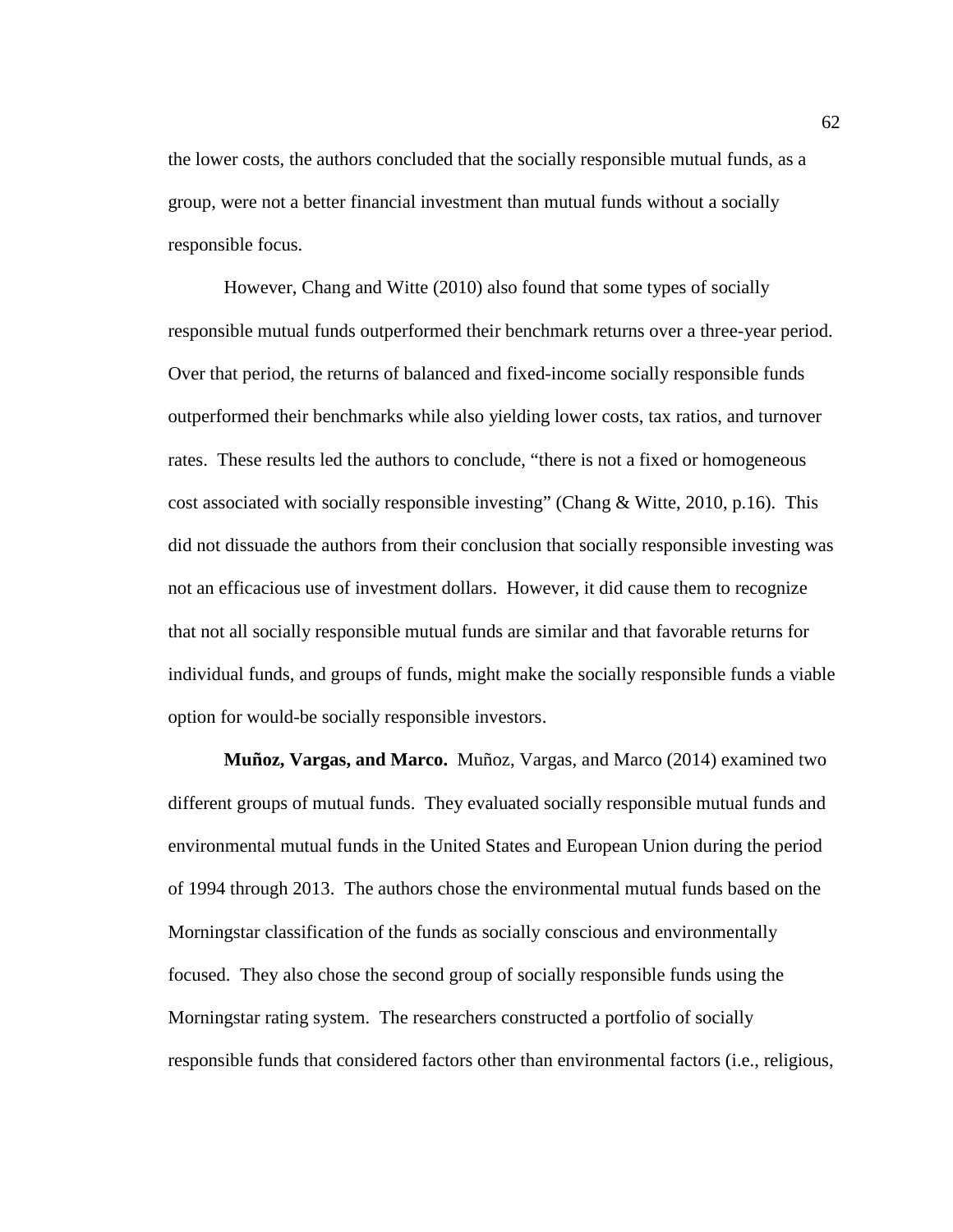social, and governance). Finally, the authors constructed a matched sample of mutual funds to use as a benchmark for the different types of socially responsible mutual funds.

The researchers compared the constructed portfolios of funds on a number of factors in an attempt to make them as comparable as possible before beginning their analysis. The factors used to evaluate the different groups of fund portfolios were: (a) age of the fund, (b) fund manager tenure, (c) total net assets of the fund, and (d) management fees charged by the fund. Once the fund portfolios had been developed, they were then analyzed examining their returns during the study period. The length of the study period was chosen so that the authors could examine the performance of the groups of funds over two crisis periods (i.e.,  $2000 - 2002$  and  $2007 - 2009$ ) as well as in non-crisis periods (Muñoz, Vargas, & Marco, 2014).

The authors divided their results by region (i.e., US and European Union). For United States-based funds, the authors found that environmentally focused mutual funds did not perform statistically different from the portfolio of other socially responsible mutual funds. In addition, they found that socially responsible mutual funds performed similar (i.e., no statistically significant difference) to their benchmarks during crisis periods. The researchers also discovered that the socially responsible mutual funds underperformed their benchmarks during non-crisis times.

The findings for European mutual funds were similar to the funds in the United States with regard to the comparison of environmentally focused funds and socially responsible funds (i.e., no statistically significant difference). However, the authors found that European socially responsible funds obtained "statically insignificant performance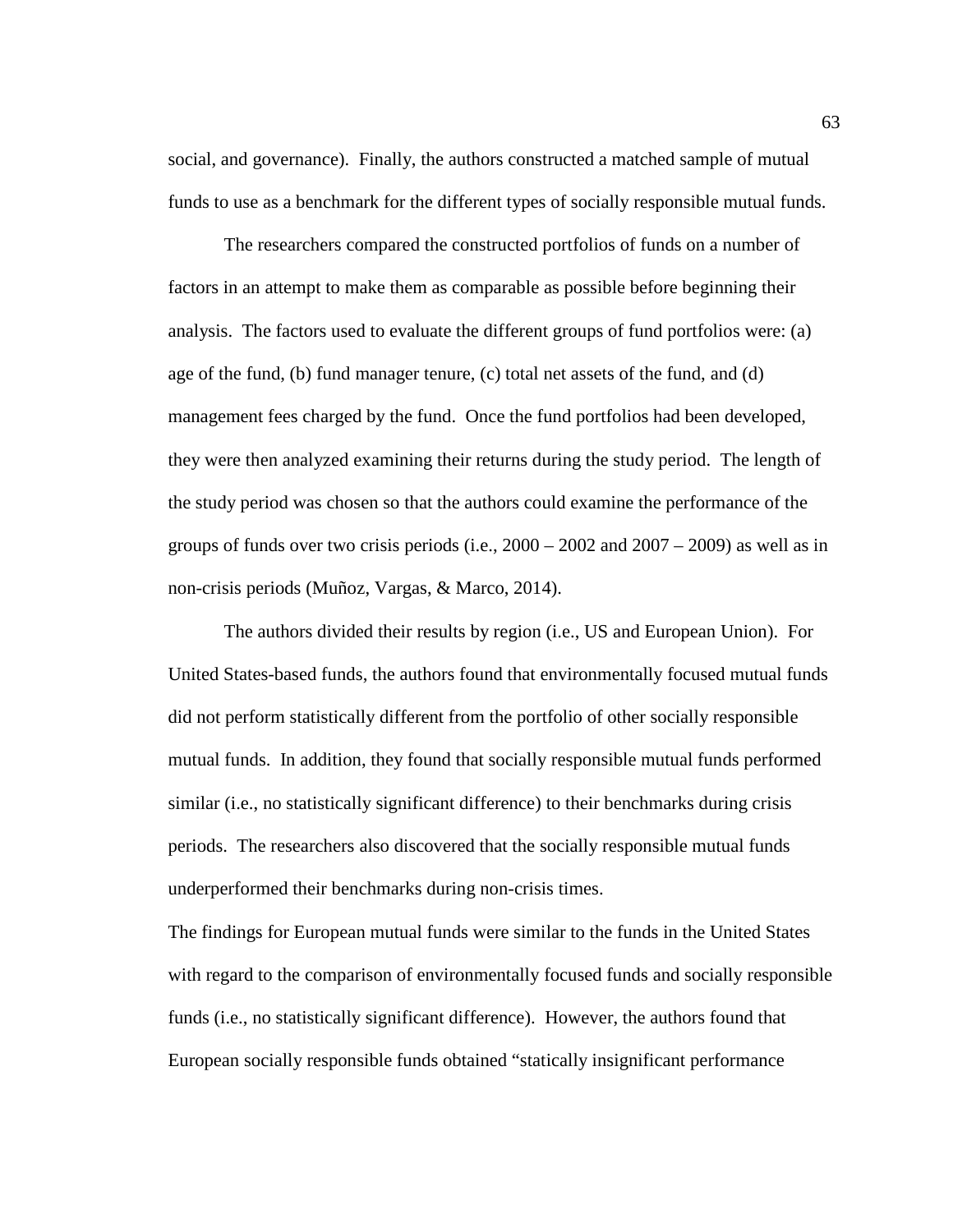irrespective of market conditions" (Muñoz et al., 2014, p. 566). Different screening techniques employed by the mutual funds in the different regions may have caused these differences. However, additional research will be needed to more closely examine that element of the study.

### **Results with No Difference for All Socially Responsible Mutual Funds**

The final possible outcome for a research study on the yields of socially responsible mutual funds is that the researchers may find that there is no statistically significant difference between the yields of the socially responsible mutual funds and their benchmark funds. Three studies that generated mixed results are examined here.

**Bauer, Koedijk, and Otten.** Bauer, Koedijk, and Otten (2005) examined 103 socially responsible mutual funds in Germany, the United Kingdom, and the United States during the period of 1990 to 2001. The authors included all socially responsible funds under the umbrella term of "ethical funds" (Bauer et al., 2005, p. 1751). The funds chosen from two different databases. The socially responsible funds domiciled in the United States were selected from the CRSP Database. The funds from Germany and the United Kingdom were selected from the Datastream database.

Other mutual funds without socially responsible objectives were then selected from those same databases to provide a benchmark for analysis. The conventional funds were selected based on their country of origin and investment focus (i.e., domestic or international). For example, socially responsible mutual funds with a domestic focus from the United States were matched with all other domestic mutual funds in the CRSP Database that had a domestic investment focus.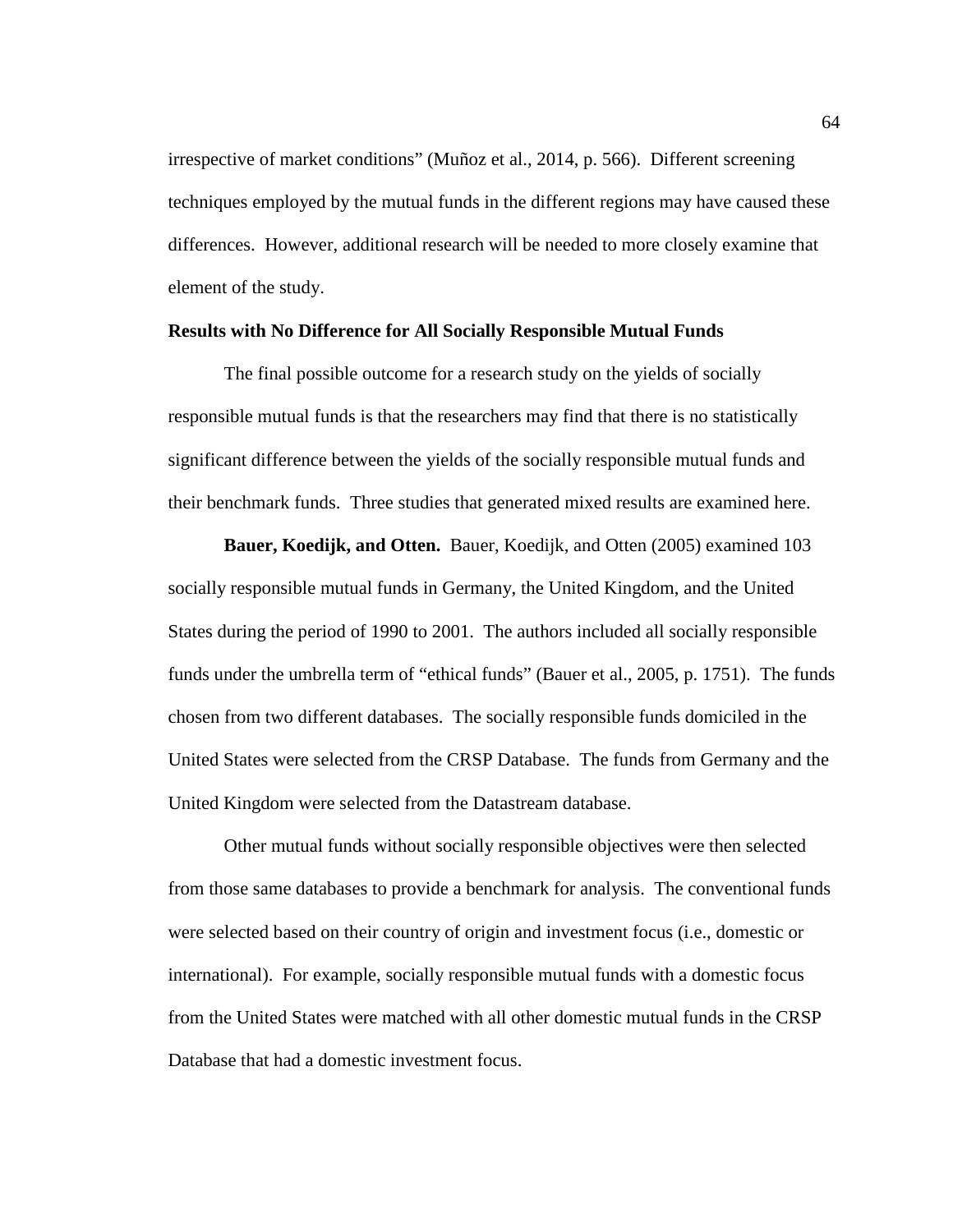The returns used by the authors were net of management fees. The deduction of the management fees helped to provide a better view of the net return of each fund. The researchers used the traditional capital asset pricing model and the four-factor model developed by Carhart (1997) to perform their analysis on the mutual funds.

After completing their analysis, the authors concluded that there was "no evidence of significant differences in risk-adjusted returns between ethical and conventional funds" (Bauer, Koedijk, & Otten, 2005, p.1751). The authors asserted that their analysis using the capital asset pricing model and Carhart's (1997) four-factor model provided a better analysis of the different types of funds than previous studies. However, the use of the four-factor model assumes that the prior momentum of the fund will indicate its future direction (Carhart, 1997). It is possible that this will overstate or understate the true alpha value of the different types of funds.

**Humphrey and Tan.** Humphrey and Tan (2014) approached the analysis of socially responsible investments from a slightly different perspective than many previous studies. Many prior research studies examined the returns of current socially responsible mutual funds to index funds or related benchmarks. However, Humphrey and Tan (2014) decided to examine the impact of positive and negative screening on the performance of socially responsible mutual funds. To accomplish this goal, they created socially responsible portfolios that would mirror the larger equities market if certain types of screens were employed to either include (i.e., positive screening) or exclude (i.e., negative screening) the stocks of individual companies.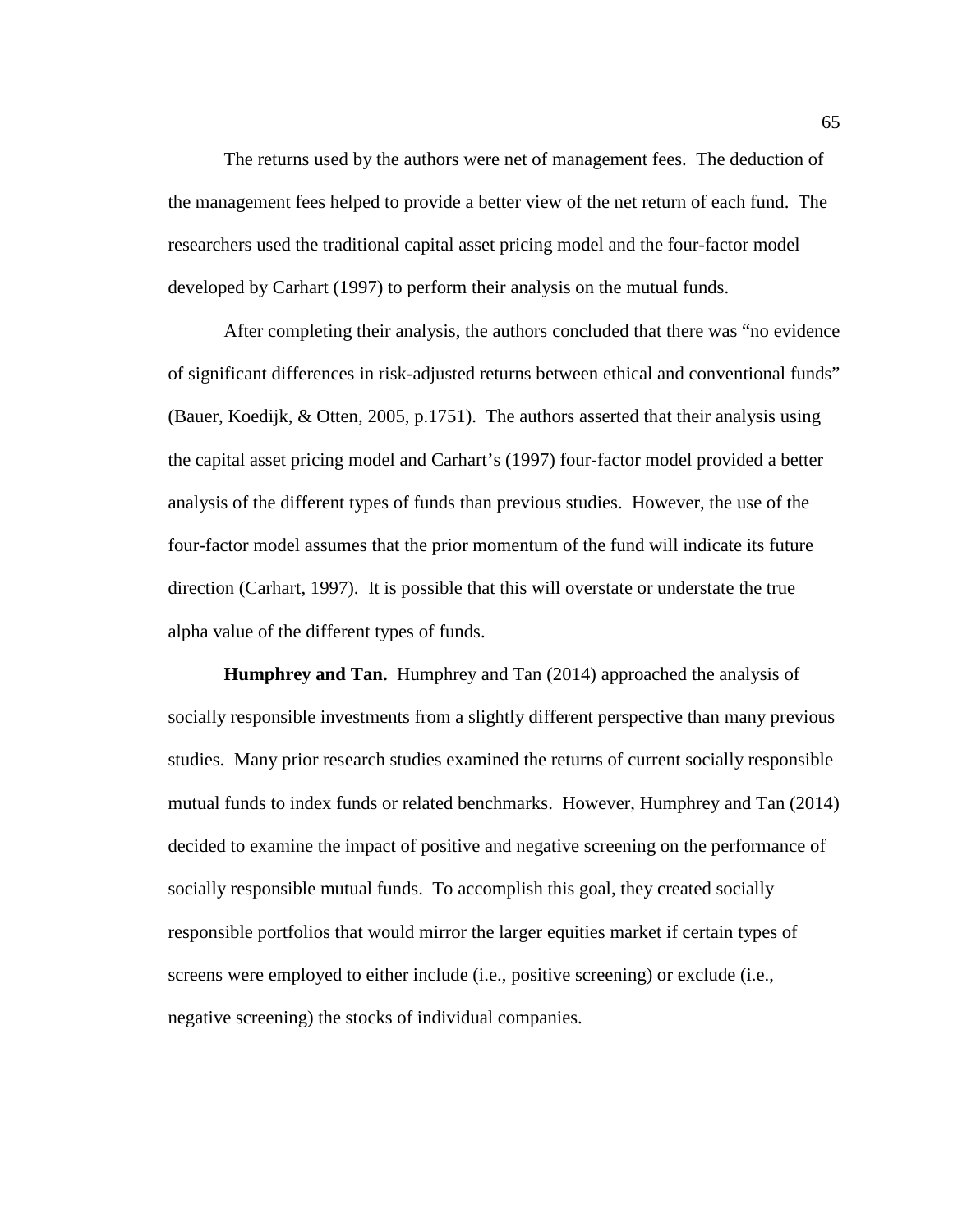The researchers created four equity portfolios that they theorized would mirror the current body of all socially responsible mutual funds. They separated their created portfolios by the type of screening mechanism used to choose the individual stocks. They developed two portfolios formed through negative screening and two portfolios formed through positive screening. The authors then compared those portfolios to the returns of unscreened portfolios and used *t*-tests to determine if differences between the groups of funds existed.

Humphrey and Tan (2014) found no significant difference between the earnings of any of the created portfolios and their benchmarks. This led them to conclude, "a typical socially responsible fund will neither gain nor lose from screening its portfolio" (Humphrey & Tan, 2014, p.375). These results provide some amount of reassurance to investors that socially responsible investments can provide equivalent returns to mutual funds without socially responsible objectives. The use of the *t*-tests also provides a simple, yet effective, analysis of the returns of the different portfolios without attempting to consider items such as past fund momentum as part of the analysis.

**Pinto, Lemme, and Leal.** Pinto, Lemme, and Leal (2014) examined the returns of socially responsible mutual funds in Brazil. The authors chose Brazilian mutual funds because they believed most current research into socially responsible investing overlooked them. The Brazilian mutual fund market is the fourth largest mutual fund market in the world (Pinto, Lemme, & Leal, 2014), so the performance of socially responsible mutual funds in this market should provide additional information on how socially responsible mutual funds perform in that area.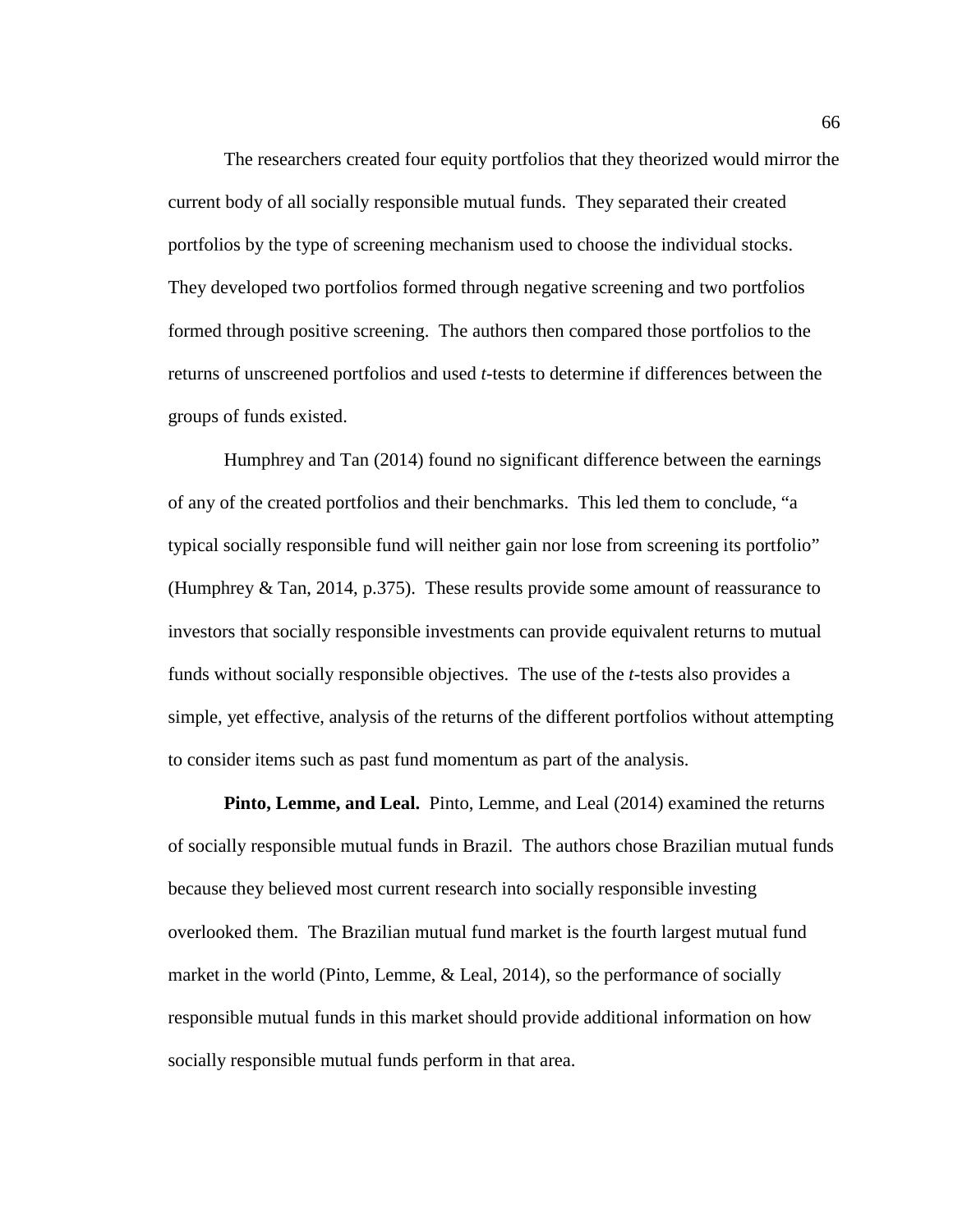Of the 13,417 mutual funds available to Brazilian investors in June 2013, only 11 of the funds had a socially responsible investment objective (Pinto et al., 2014). The authors used those 11 socially responsible mutual funds in their analysis. They did not separate the funds by type (e.g., large cap, small cap, and so on). Instead, all of the funds were included in a single group. The researchers then compared the funds to two major indices of Brazilian stock returns: (a) the Ibovespa index and (b) the IBrX index. The Ibovespa index contains 90% of the total assets under management in the Brazilian mutual fund market, and the IBrX index is representative of the 100 largest stocks in the Brazilian stock market (Pinto et al., 2014).

The authors found that the returns of the socially responsible mutual funds were no different from those of either of the benchmark indices. In addition, they found that the returns of the socially responsible mutual funds and each of the benchmarks were normally distributed. They also found that the net returns of the socially responsible mutual funds were not statistically significantly different from their benchmark returns. These findings led the authors to conclude that socially responsible mutual funds in the Brazilian market were not different than those of the larger market of mutual funds.

These results are encouraging to those who support the use of socially responsible mutual funds because they demonstrate that those funds are as efficacious as funds without socially responsible goals. However, the funds in the study represent a very small sample of the total assets under management in the Brazilian market (Pinto et al., 2014). In addition, the Brazilian socially responsible mutual fund market is relatively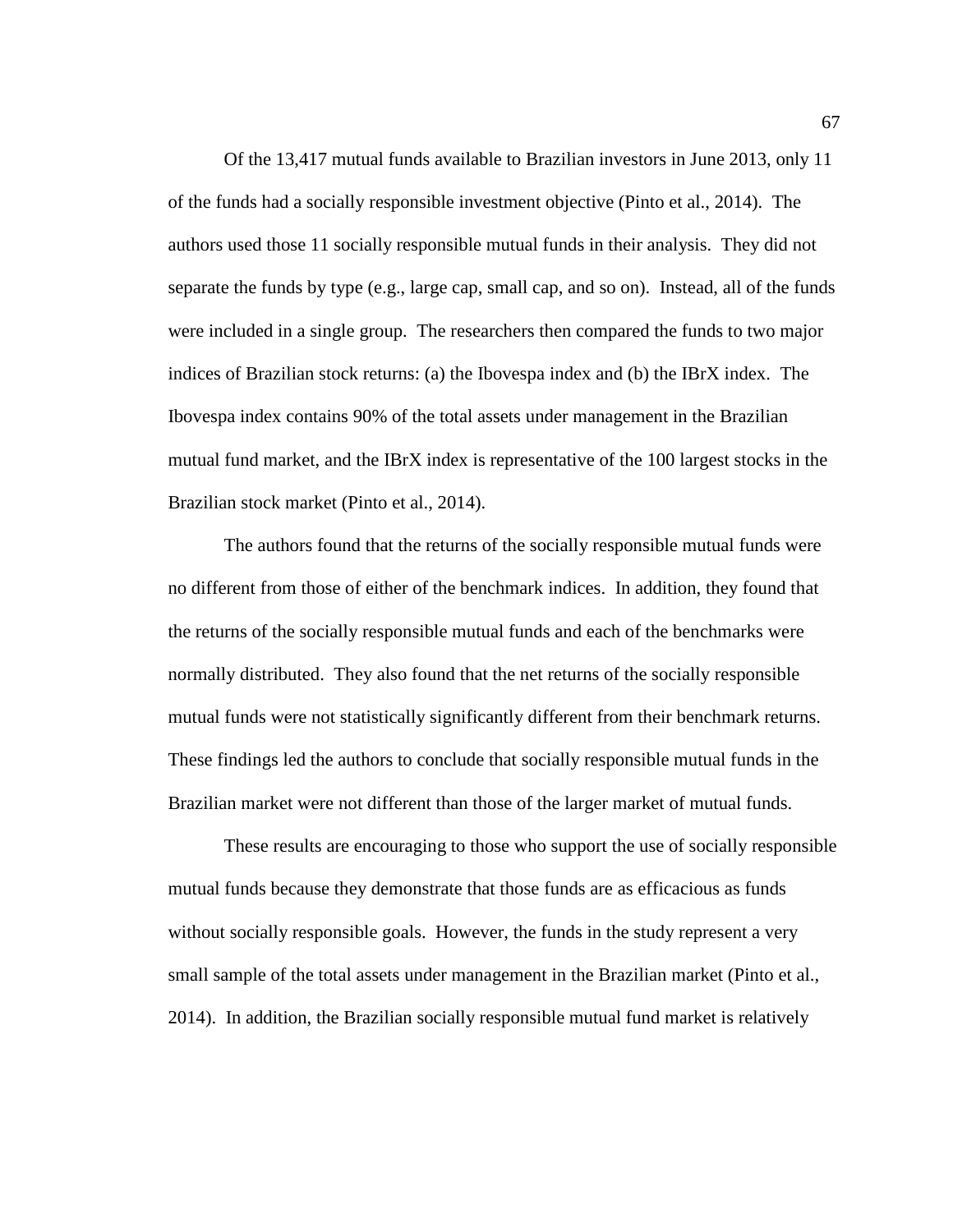young. It has only existed since 2001 (Pinto et al., 2014). An increase in the number of available socially responsible mutual funds might lead to different results.

#### **Favorable Results of Faith-Based Mutual Funds**

Faith-based socially responsible mutual funds are a segment of the larger body of socially responsible mutual funds. As the previous studies demonstrated, faith-based mutual funds are often grouped with other types of socially responsible mutual funds for analysis. However, there have been a few studies in the recent body of literature that have focused on the performance of faith-based mutual funds. One possibility for research on faith-based mutual funds is that the yields provided by those funds outperforms their benchmarks in a statistically significant manner. When this happens, the results are classified as favorable. Two research studies that generated favorable results regarding faith-based mutual funds will be discussed here.

**Lyn and Zychowicz.** Lyn and Zychowicz (2010) examined the returns of faithbased mutual funds during the period of 2001 through 2008. The initial list of funds included in the study was obtained from the Interfaith Center on Corporate Responsibility (ICCR). The authors then compared the list of 43 funds received from the ICCR to the ratings by Morningstar to determine if any of the funds needed to be removed from the sample. After analysis, the list was narrowed to 38 faith-based mutual funds. The mutual funds used for the analysis by Lyn and Zychowicz (2010) included Christian-based funds, Islamic-based funds, and funds tailored for other religions. No attempt was made by the researchers to differentiate the returns of the different types of religious-based funds. Instead, all of the funds were grouped and analyzed together.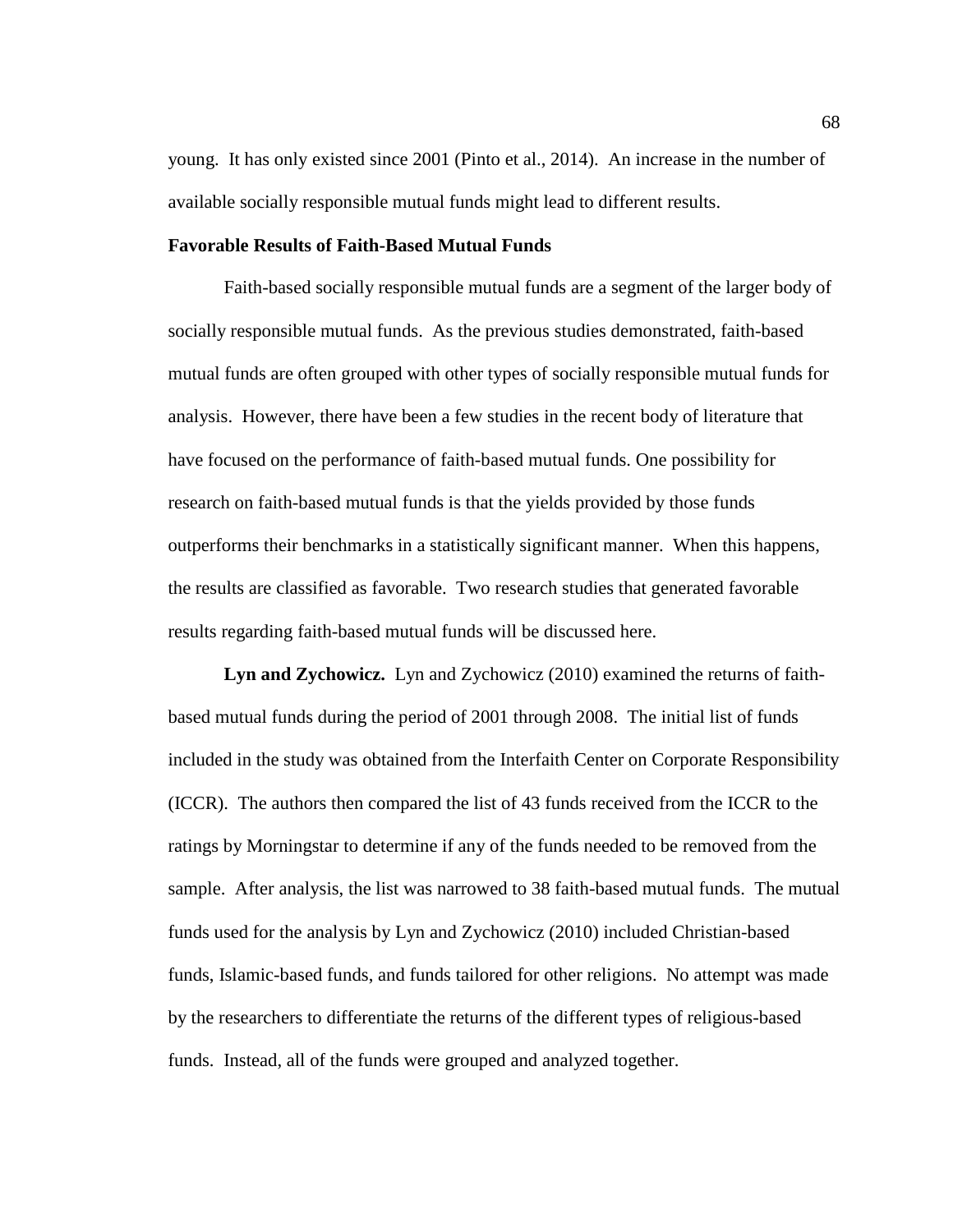The researchers chose the Standard and Poor's 500 (S&P 500) and the Domini 400 Social Index (DS400) as the benchmarks for their study. They then used a combination of techniques to analyze the data. The researchers used the Sharpe, Treynor, and Jenson ratios to analyze the performance of the funds relative to their benchmarks. This method of analysis was preferable to employing the four-factor model recommended by Carhart (1997) because it did not attempt to estimate the momentum in the market and risk overstating or understating the returns of the funds. The authors also used two different levels of alpha for their statistical analyses (i.e.,  $\alpha = .01$  and  $\alpha = .05$ ). The use of two different levels helped to identify statistically significant relationships between the data without being too constrained.

The authors found that faith-based mutual funds performed statistically significantly better than the benchmark indices at the significance level of  $\alpha = .05$ . The superior performance against the S&P 500 Index led the researchers to conclude that investors in faith-based funds "did not sacrifice satisfactory economic returns by making ethical and socially responsible investing decisions based on their faith" (Lyn & Zychowicz, 2010, p. 142). In addition, the higher performance against the DS400 indicated that the faith-based mutual funds outperformed the index designed to measure the return on all socially responsible mutual funds. This implied that faith-based funds, as a group, were a more-attractive investment option among the field of socially responsible mutual funds.

**Peifer.** Peifer (2011) approached the analysis of religious-based mutual funds differently than most other researchers who have examined the returns of socially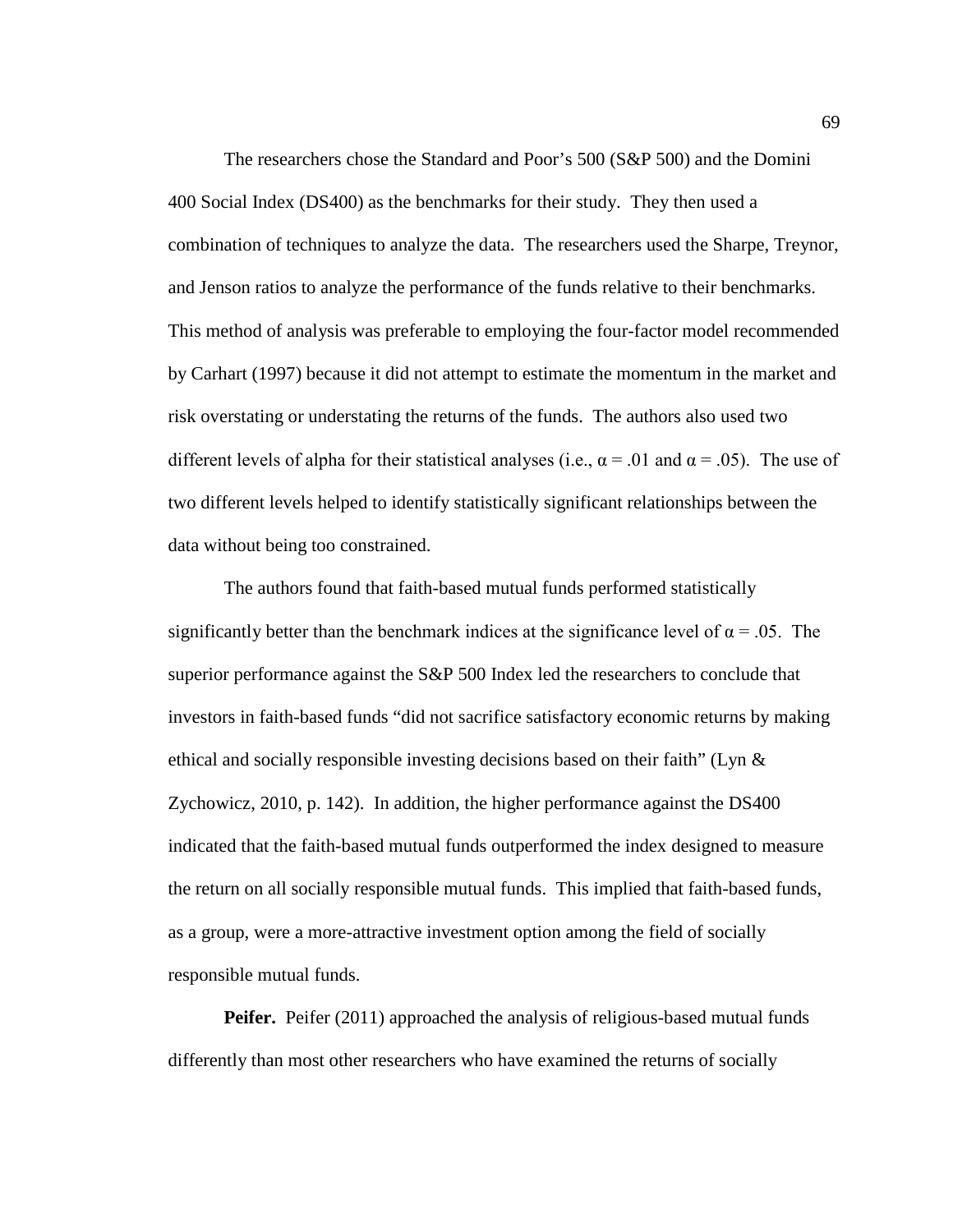responsible mutual funds. Rather than focus on historical returns of the funds, Peifer (2011) examined the stability of the assets and holdings of the funds from 1991 through 2007. To choose the mutual funds to include in his analysis, Peifer (2011) used the CRSP Database. The researcher initially identified nearly 200 faith-based mutual funds in the United States. However, he reduced the number of faith-based funds in his study to 72 after reviewing the data in the CRSP Database.

The CRSP Database contains information on current and terminated funds. The inclusion of terminated funds may misstate the actual performance and stability of funds since it includes funds that are no longer available to investors. However, Peifer's (2011) purpose was to provide an initial analysis of the concepts of fund stability, so the use of the CRSP Database did not invalidate his results. Instead, it will help point to future research on the area using only actively traded religious-based mutual funds.

Peifer (2011) used regression analysis as well as Carhart's (1997) four-factor analysis to examine the flow of investment assets in and out the funds. He was interested in seeing if negative returns by the funds in one period would correlate with outflows of assets in the preceding periods. This is a typical expectation for mutual funds (Peifer, 2011), but the study was designed to determine if religious-based mutual funds performed differently.

Peifer's (2011) analysis led him to conclude that this was not the case among religious-based mutual funds. Instead, he found that the religious-based mutual funds were much more stable than other types of socially responsible mutual funds and conventional mutual funds. His findings were consistent with the assertion by Etzioni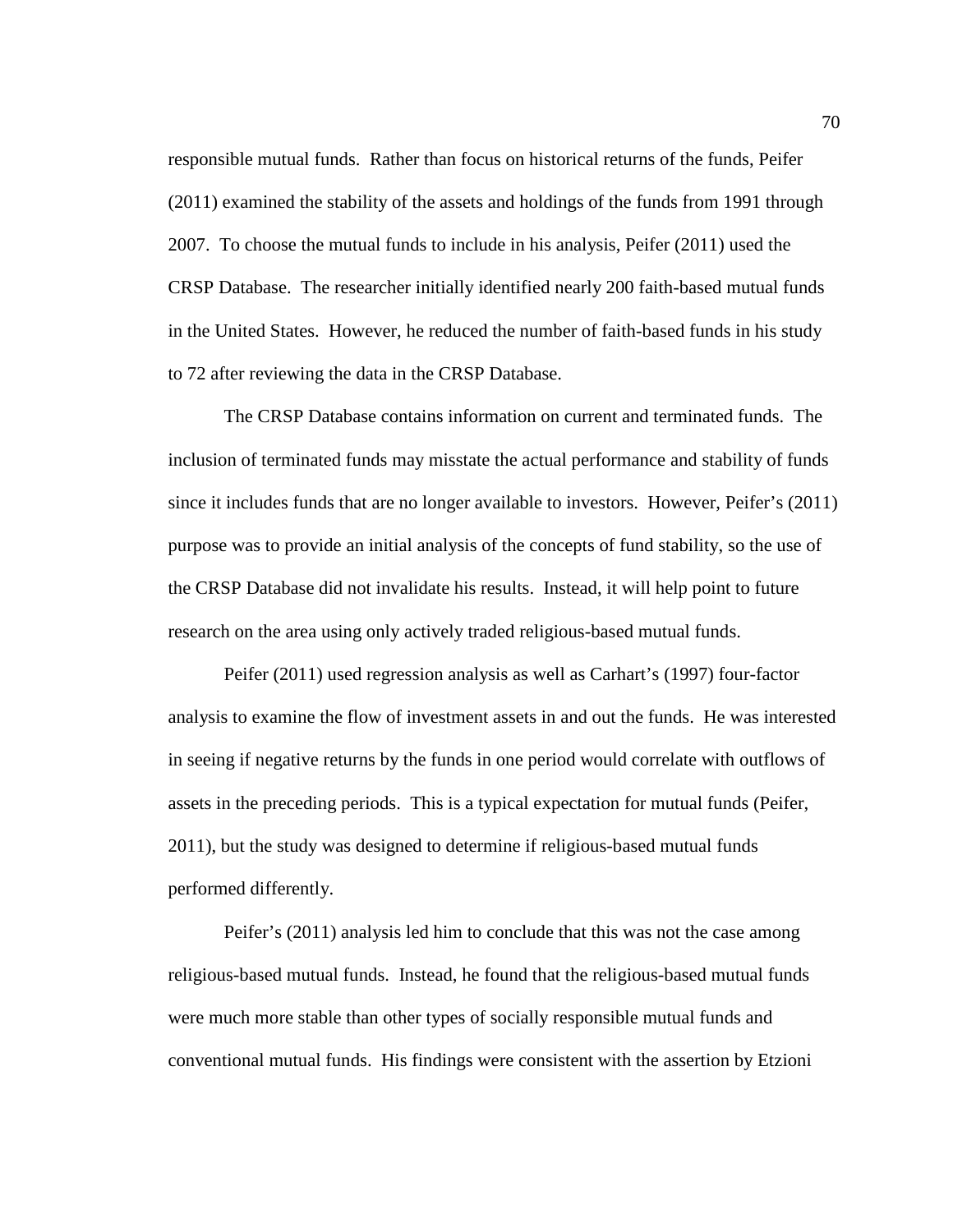(2003) that religious affiliation would increase the dedication to fund holdings and overall fund stability.

### **Unfavorable Results for Faith-Based Mutual Funds**

When the yield of a faith-based mutual fund is statistically significantly lower than its benchmark, then the results would be considered unfavorable. Unfavorable results would indicate that the use of a faith-based mutual fund might not be in the investor's best financial interest. Two studies that found unfavorable results for faithbased mutual funds are presented here.

**Adams and Ahmed.** Adams and Ahmed (2013) designed a study to measure the performance of faith-based mutual funds in the United States during the period of 1998 through 2009. The authors limited the population of mutual funds in their study to Christian-based mutual funds and Islamic-based mutual funds. They chose these two groups because they contained the largest number of funds in the United States market and because those were the two largest religious groups in the country (Adams & Ahmed, 2013). The researchers used the current body of socially responsible mutual funds that are not faith based and the body of all mutual funds in the United States as the benchmarks for their analysis.

Using the Morningstar database, the authors identified 518 faith-based mutual funds that were either Christian-based or Islamic-based. In addition, they located 598 socially responsible mutual funds that did not have a religious-based focus. Finally, Adam and Ahmed (2013) used the Morningstar database to gather information on all 75,898 mutual funds in the United States as of 2009.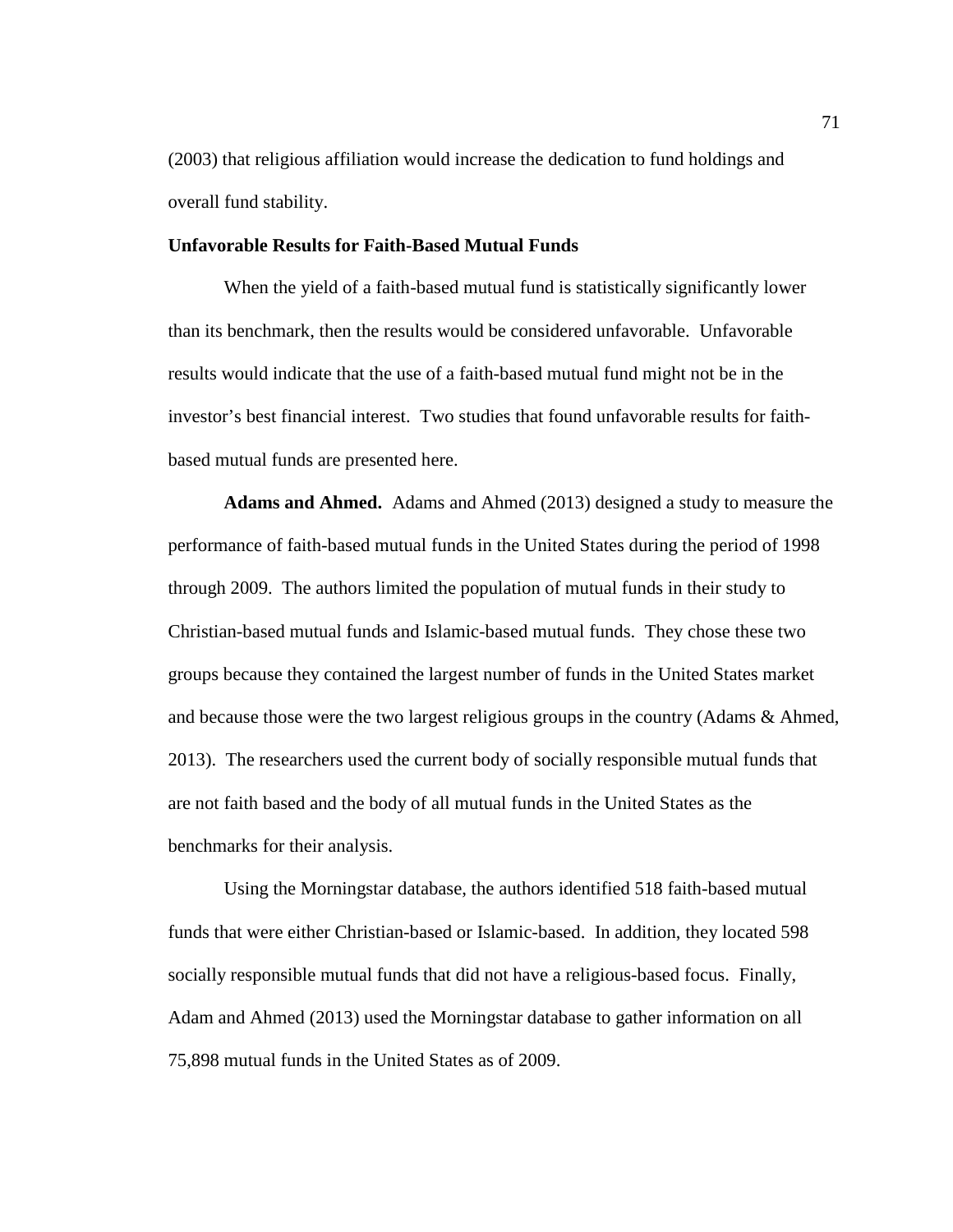The researchers also used the Standard and Poor's (S&P 500) as a benchmark for secondary analysis. Adams and Ahmed (2013) performed regression analysis to perform their primary analysis of the funds. They then used the three-factor analysis discussed by Fama and French (1996) and Carhart's (1997) four-factor model to provide secondary analysis of the data.

Overall, the researchers found that Christian-based mutual funds underperformed Islamic-based mutual funds during the study period. In addition, the Christian-based mutual funds had higher expense ratios, front-end loads, and asset turnover than the Islamic-based mutual funds. The researchers hypothesized that the screening methods utilized by the funds caused the differences between the Christian-based and Islamicbased mutual funds. Finally, the researchers concluded that the faith-based funds underperformed the overall market of mutual funds. However, the results of the secondary analyses (i.e., three-factor and four-factor) found that these differences were not statistically significant.

**Merdad, Hassan, and Alhenawi.** Merdad, Hassan, and Alhenawi (2010) compared the returns of Islamic-based mutual funds in Saudi Arabia to conventional funds during the period of 2003 through 2010. The market for Islamic-based mutual funds in Saudi Arabia is one of the most mature markets for those types of funds in the world (Merdad, Hassan, & Alhenawi, 2010). That is one of the reasons that the authors chose this market for their study. Many other research studies have included Islamicbased funds in other regions (e.g., the United States, the European Union, and so on) where those funds have only been in existence for a few years. The authors asserted that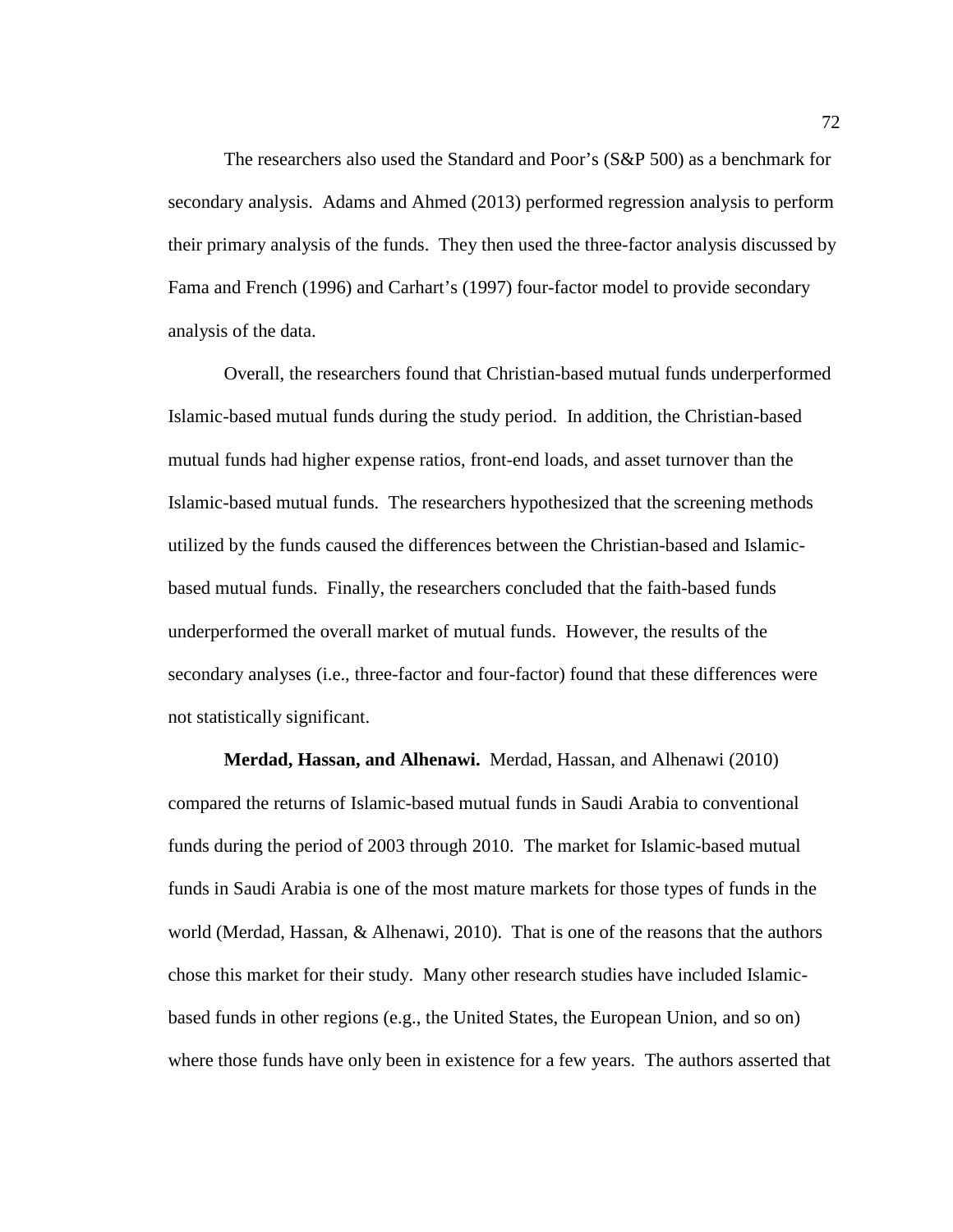this study provided a better analysis of Islamic-based mutual funds because it examined a more-mature mutual fund market.

The funds selected for the study were all managed by the Hong Kong and Shanghai Banking Corporation (HSBC). HSBC was the fourth-largest fund manager in Saudi Arabia at the time the study was conducted (Merdad et al., 2010). The use of a single family of funds has the advantage of reducing variability in the fund managers' ability levels and investment approaches of the managers of the funds. This reduces variability between funds that might be caused by managerial preferences and tendencies rather than actual stock performance. However, the use of only HSBC funds reduced the number of available funds for analysis. It also had the potential to limit the generalizability of the study's findings.

The authors obtained all fund data from HSBC or from the Saudi Stock Exchange (i.e., Tadawul). The researchers used 12 Islamic-based mutual funds and 16 conventional mutual funds for their analysis. Once they gathered the fund data, the authors performed a number of statistical analyses on the fund data including regression analysis, Sharpe ratio analysis, Treynor ratio analysis, and a modified capital asset pricing model. In addition, they used three different alpha levels for their analysis (i.e.,  $\alpha = .10$ ,  $\alpha = .05$ , and  $\alpha$  = .01). The authors used three different levels to make certain they identified any differences. Since the authors were looking at data trends and differences, the use of a higher alpha level is justifiable (Creswell, 2008).

The researchers segmented their analysis into four parts during the 2001 to 2009 time period: (a) overall period of 2001-2010, (b) bullish period of 2003-2006, (c) bearish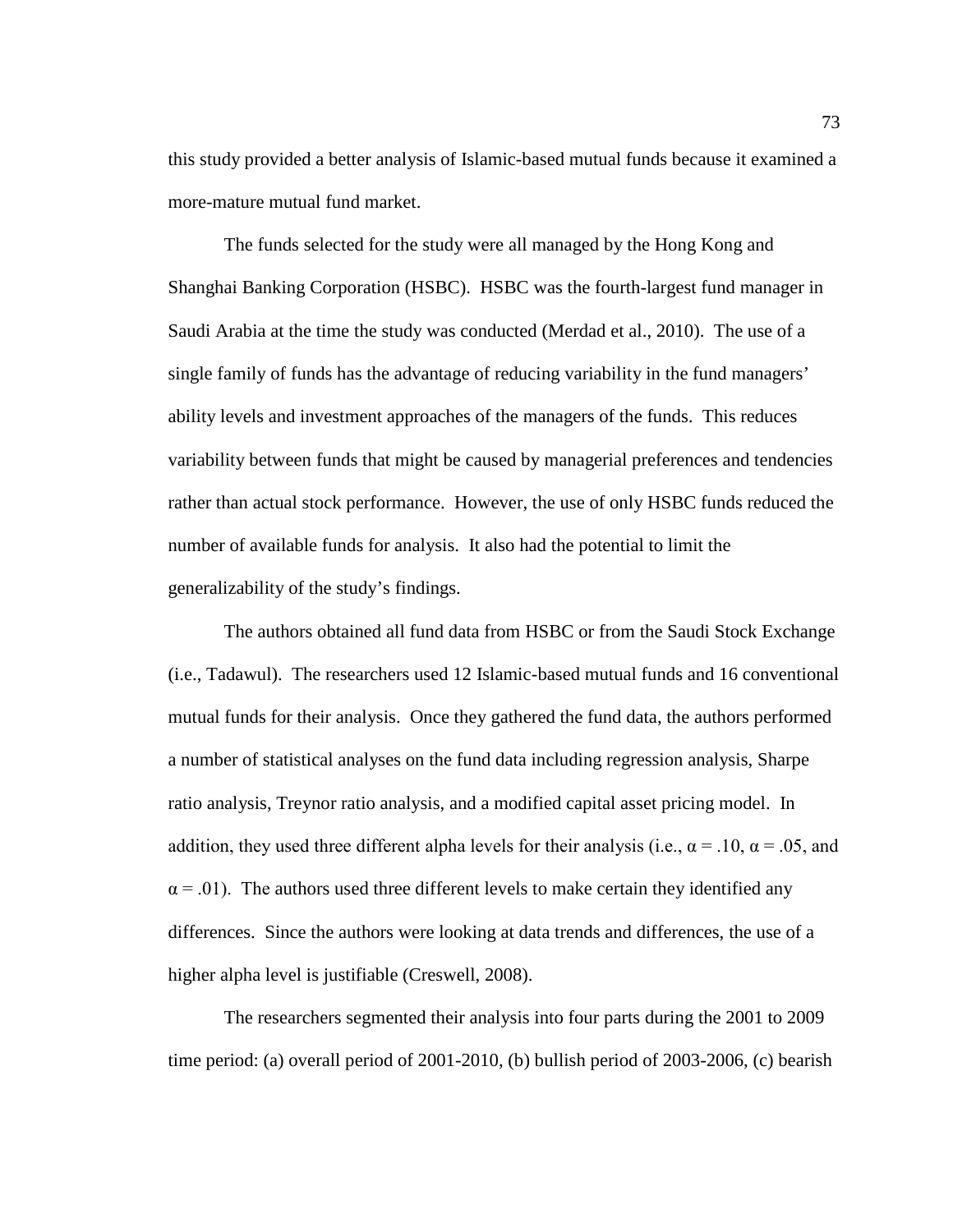period of 2006-2010, and (d) crisis period of 2008-2010. They found that the Islamicbased mutual funds underperformed the conventional mutual funds during the overall period examined. Those funds also underperformed the conventional funds during the bullish period of 2003-2006. The only time that the Islamic-based mutual funds performed as well as the conventional mutual funds was during the bearish and crisis periods. However, that improved performance in the latter years was not enough to overcome the underperformance in the earlier years.

# **Mixed Results for Faith-Based Mutual Funds**

The results of research regarding the efficacy of faith-based mutual funds can be mixed. This would indicate that some elements of the research findings were favorable for the funds while other elements of the findings were unfavorable. Two research studies on faith-based mutual funds that yielded mixed results will be examined here.

**Beer, Estes, and Deshayes.** Beer, Estes, and Deshayes (2014) examined the returns of socially responsible mutual funds without a focus on religious values, Christian-based mutual funds, and Islamic-based mutual funds. The primary focus of the researchers was to see how these different types of investments performed during and after the financial crisis of 2008. To accomplish this goal, the authors used data from 1998 to 2012. They then subdivided the information into pre-crisis (i.e., 1998-2008) and post-crisis (i.e., 2008-2012) for analysis.

Rather than choose individual mutual funds, the authors decided to use indices to track performance. The authors felt that the use of indices would eliminate the need to account for fund fees and fund manager abilities (Beer, Estes, & Deshayes, 2014). One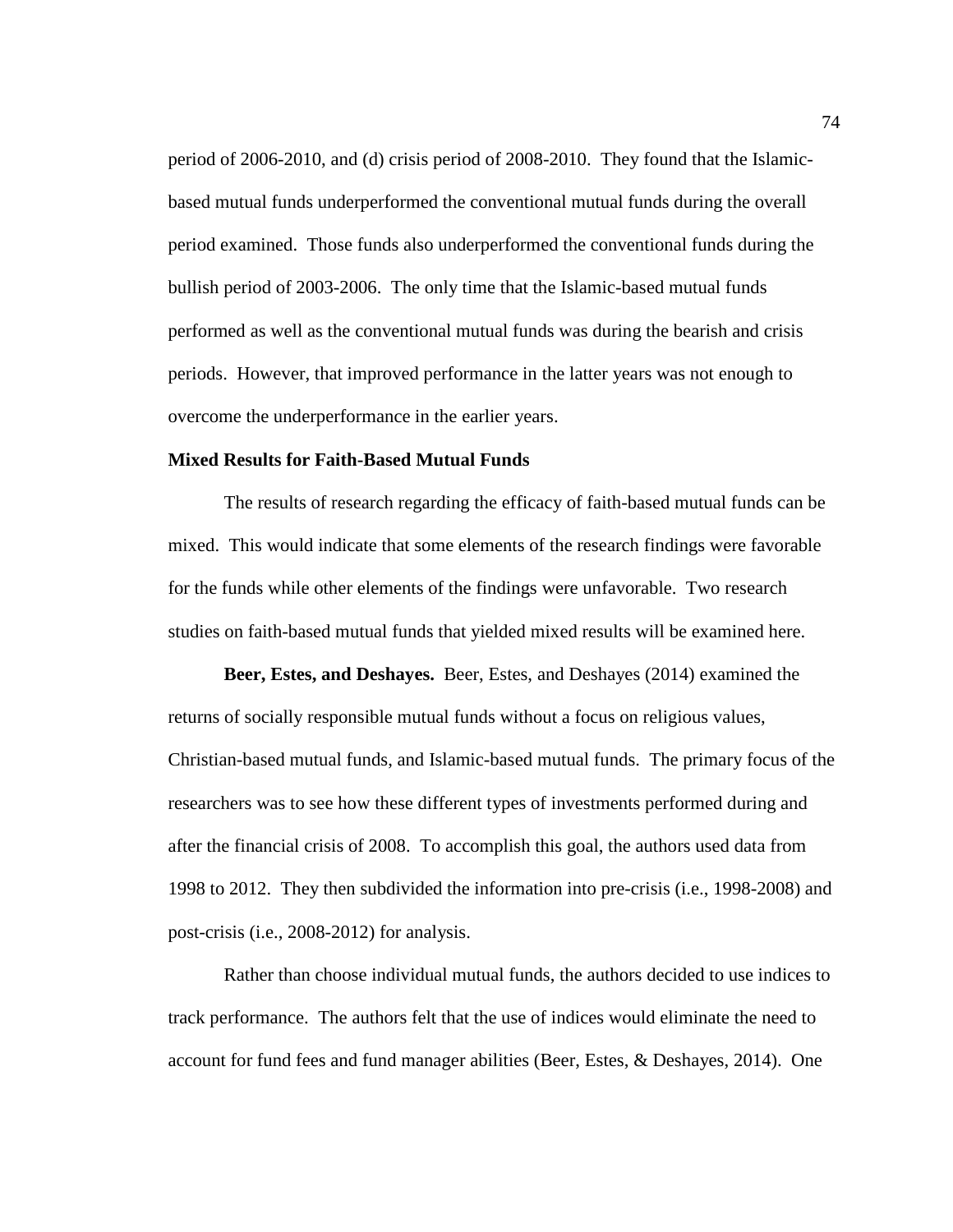index was selected for each of the three test groups, and the Standard and Poor's 500 (S&P 500) Index was used as the benchmark return for all analysis. The authors used the Domini 400 Social Index (DS400) to measure the performance of the socially responsible mutual funds that did not have a focus on religious values. They then chose the Morgan Stanley Capital International (MSCI) Catholic Values Index (CV400) to represent Christian-based mutual funds. Finally, they selected the Dow Jones Islamic Market Index (DJIM) as the representative index for Islamic-based mutual funds.

The authors used a number of techniques to analyze the data including the Sharpe ratio, the Treynor ratio, Jensen's alpha, the capital asset pricing model, analysis of variance, and regression analysis. Overall, the authors' analysis yielded mixed results. They found that both Christian-based and Islamic-based investments performed better than their benchmark during the economic downturn. However, those funds underperformed the benchmark S&P 500 Index during the pre-crisis period of 1998 to 2008. In addition, the other socially responsible mutual funds performed somewhat better than the religious-based mutual funds during both periods. Finally, they detected a significant amount of variability, as measured by the beta level (*β*), for all three groups of funds. The authors concluded that it was important for individual investors, as well as those who assist them with investment management and planning, to understand the risks associated with these types of investments.

**Spohn.** Spohn (2009) studied the returns on faith-based mutual funds and other types of socially responsible mutual funds during the bearish market period of 2003 to 2009. The author worked from the assumption that investors in socially responsible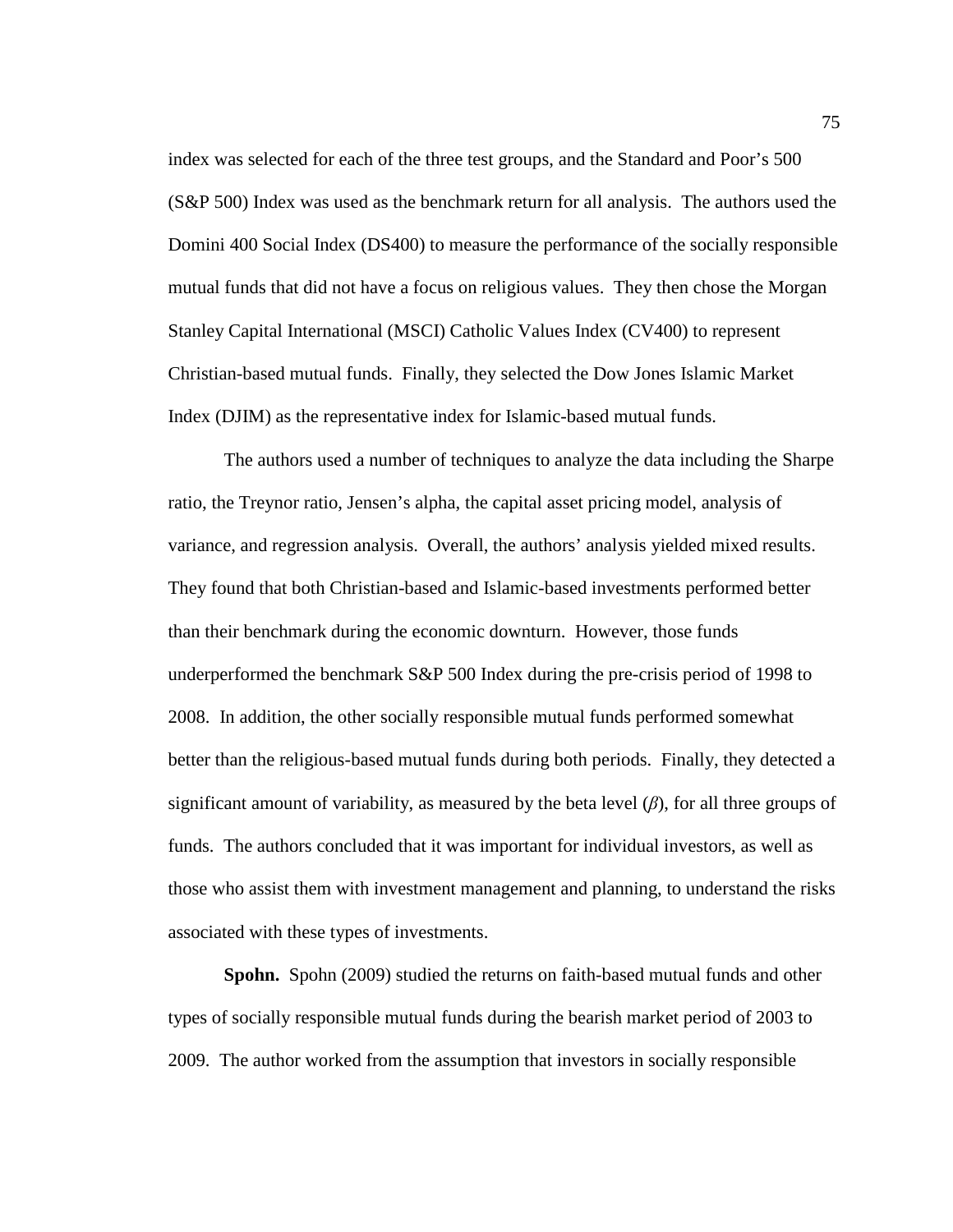mutual funds, particularly faith-based mutual funds, were less sensitive to swings in the market with regard to their investments. Peifer (2011) later studied this tendency. He concluded that this was true for faith-based investors, but that it was not true for investors in other types of socially responsible mutual funds. The Spohn (2009) study was designed to see if there was a true cost to faith-based investors due to their resistance to divest from religious-based mutual funds during bearish market periods.

Spohn (2009) gathered her data from the Morningstar database. She then used Social Investment Forum website to confirm the religious-focus of the funds selected for her study. Once she completed her screening process, Spohn (2009) had a study population of 25 religious-based mutual funds and 83 socially responsible mutual funds that did not have a faith-based focus. The researcher used a modified version of Carhart's (1997) four-factor model to evaluate the data. The author eliminated the market momentum element of the calculation from the model since it had the possibility of misstating the resulting asset values (Spohn, 2009).

The results of Spohn's (2009) analysis were mixed. At the risk level of  $\alpha = .10$ level, she concluded that the returns of the faith-based mutual funds were statistically significantly lower than those of other types of socially responsible mutual funds. Investors in faith-based mutual funds would sacrifice 26.4 basis points (i.e., .264%) in return during bullish market periods. However, that difference was not significant at the other two risk levels employed by the researcher. The use of multiple risk levels in this study helped to identify a difference between the different types of mutual funds. Using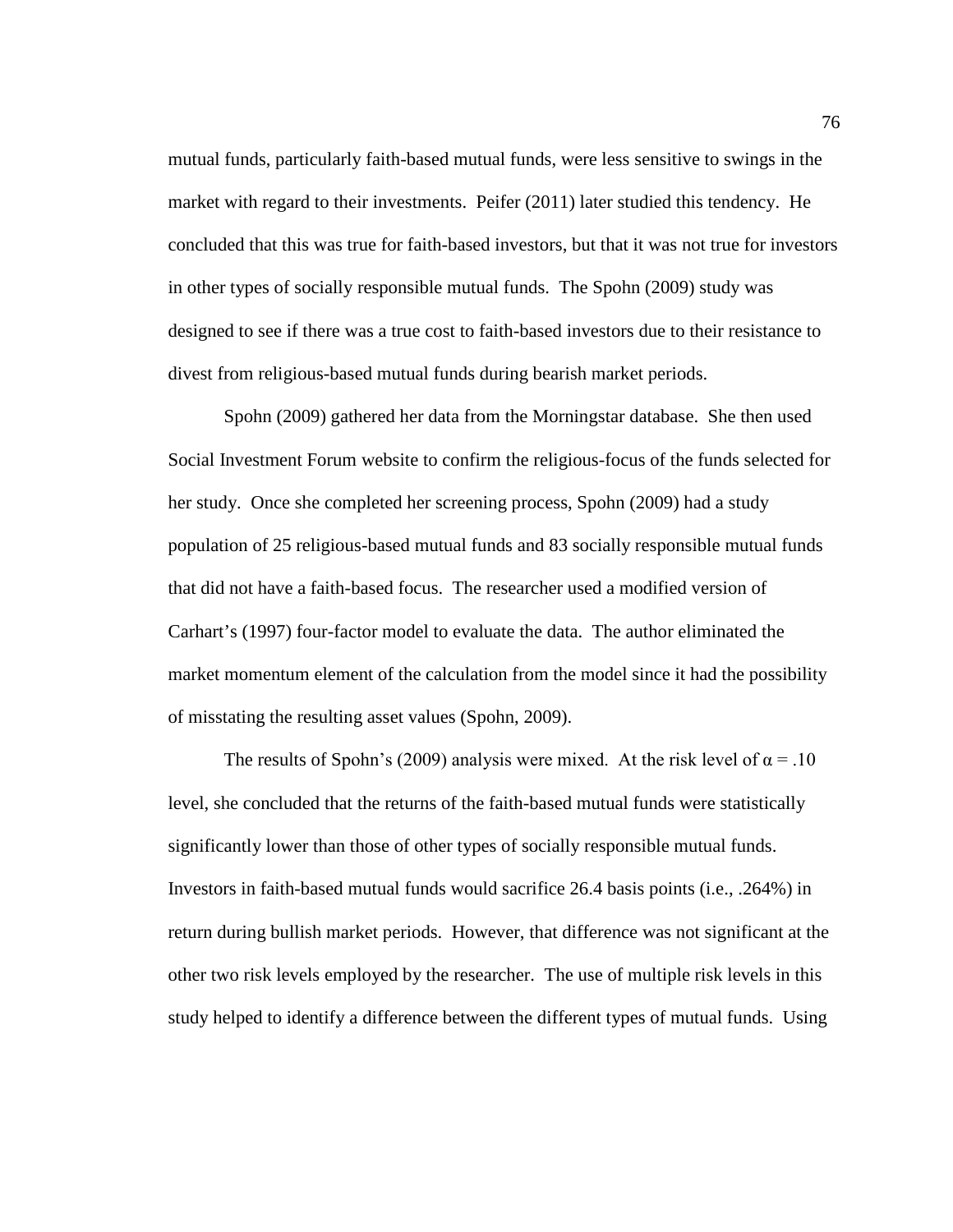the more-restrictive .05 and .01 levels led to the conclusion that no difference existed between the different groups, but the use of the .10 level yielded different results.

#### **Results of No Difference for Faith-Based Mutual Funds**

A final possibility for research regarding the yields of faith-based mutual funds is that there will be no statistically significant difference between the yields of the funds and their benchmarks. When that happens, it indicates that the use of faith-based mutual funds will not pose a significant risk to the financial return received by the faith-based investor. Two research studies that found that there was no difference between the yields of faith-based mutual funds and their benchmarks are examined here.

**Boasson, Boasson, and Cheng.** Boasson, Boasson, and Cheng (2006) performed a four-factor analysis on the returns of five Christian-focused mutual funds. The time frame for their analysis was from the time of inception of each fund until 2003. The authors selected the mutual funds included in the study from the CRSP Databased and from Yahoo Finance.

The authors did not use a benchmark index for their analysis. Instead, they relied on the risk-free rate of return included in Carhart's (1997) four-factor model. This model also includes an element accounting for market momentum in the pricing of an asset that might lead to a misstatement of the true value of a fund (Carmichael & Cöen, 2008). That factor has led some researchers, such as Spohn (2009), to reject or modify the original equation when preparing the Carhart (1997) analysis.

The researchers concluded that, based on their analysis, there was no statistically significant difference in the returns of Christian-focused mutual funds and the overall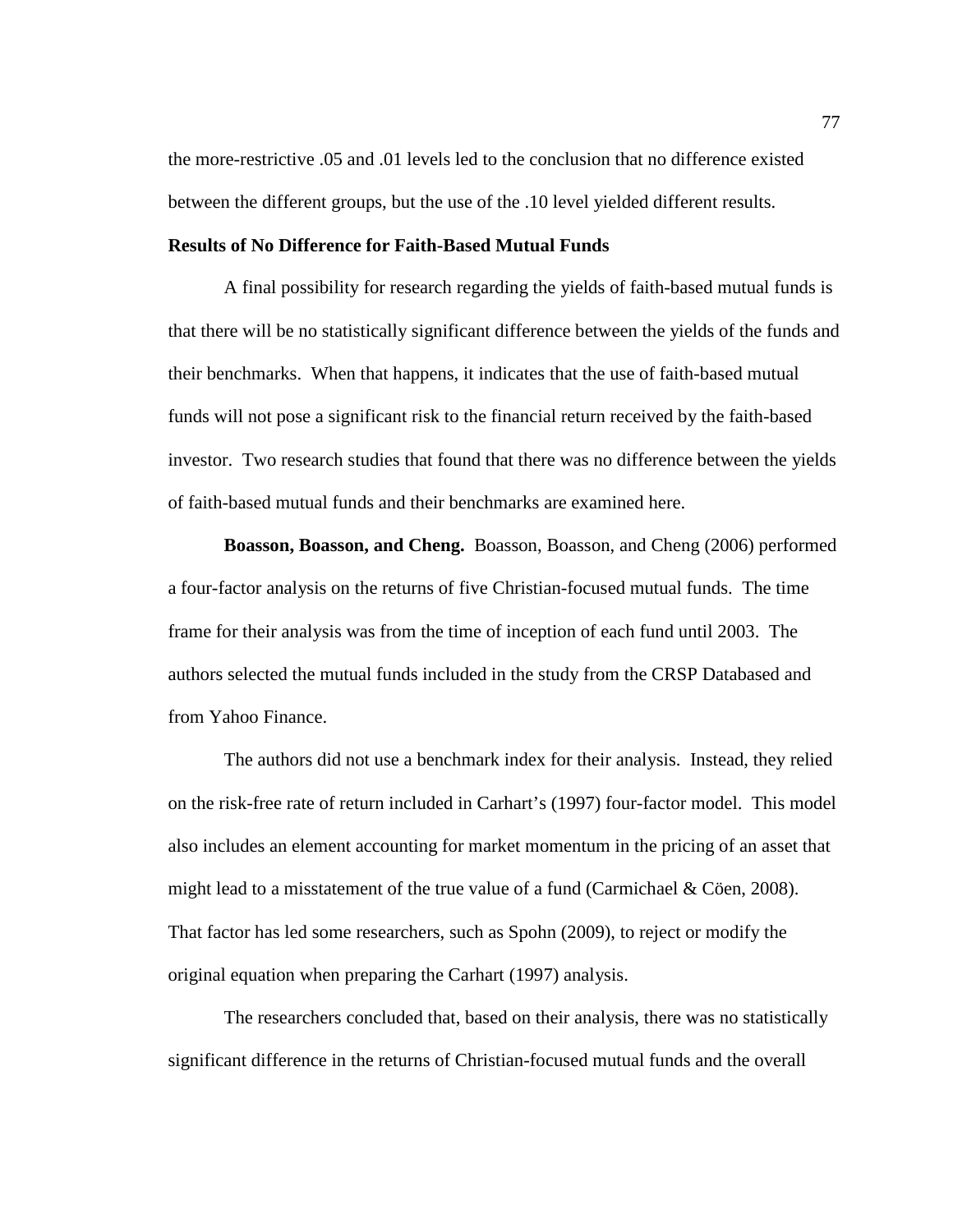market. These results led them to conclude, "investment managers may incorporate moral/ethical components into their investment decisions without unduly shortchanging their clients for whom they have fiduciary duties" (Boasson, Boasson, & Cheng, 2009, p. 844). These results were promising for those wishing to choose Christian-focused mutual funds. However, the small sample size may have reduced the generalizability of the study findings.

**BinMahfouz and Hassan.** BinMahfouz and Hassan (2013) attempted to study the effect of Islamic-based screening techniques on investment returns. The approach that they chose to accomplish this was to select four indices and perform statistical analysis on them. Two of the indices were conventional investment measurements (i.e., Dow Jones Global Index and Dow Jones Sustainability World Index). The other two indices were Islamic-based indices (i.e., Dow Jones Islamic World Index and Dow Jones Islamic Market Sustainability Index). The authors felt that these two indices could be used to form two matched pairs for comparison. Each of the pairs had an Islamic element and a conventional element. This design was similar to the one that was later employed by Beer, Estes, and Deshayes (2014).

The researchers calculated absolute mean returns and *t*-tests to determine if any differences existed between the two pairs of indices. In addition, they completed multifactored capital asset pricing models to examine the comparative returns of the funds and to see if they were fairly priced. The authors employed three different levels of risk for their initial analysis (i.e.,  $\alpha = .10$ ,  $\alpha = .05$ , and  $\alpha = .01$ ).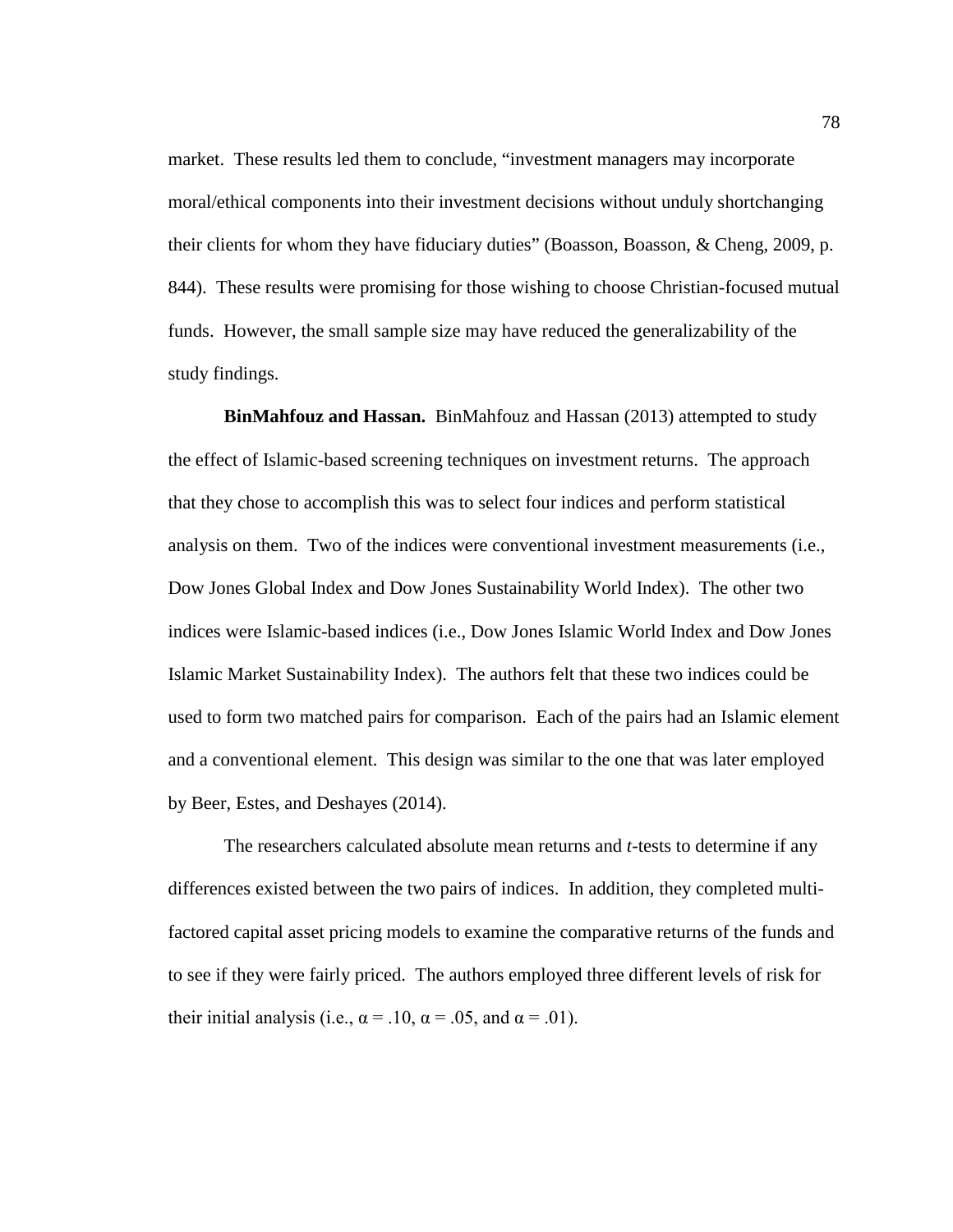Based on their analysis, the authors concluded that there was no statistically significant difference between the Islamic-based indices and their benchmark indices. This was true for all three levels of risk. These results led the authors to conclude that the use of Islamic-based investment screens did not pose a risk to the investment returns or to the systematic risks of the investment portfolios. In the summary of their results, the authors stated that investors can "choose investments that are consistent with their value systems and beliefs without being forced to sacrifice performance or exposure to higher systematic risk" (BinMahfouz & Hassan, 2013, p.164).

## **Research Variables**

The researcher selected the independent and dependent variables in the design of the project to address the research questions. They were chosen because of their direct relationship to the research questions of the project. Each of the variables was also supported by the currently body of literature. A detailed discussion of each of the variables will be provided in Section 2. However, they will be briefly introduced here.

The independent variable utilized was the type of investment fund examined. Nearly all of the previous research studies discussed in this review of the literature divided the funds examined based on the type of investment fund examined. It would not be possible to delineate the earnings of a particular type of fund without this type of classification system. This design helped to address each of the research questions and research hypotheses of the project.

An examination of each of the dependent variables assisted in the analysis of the data and in answering the research questions of the project. The dependent variables for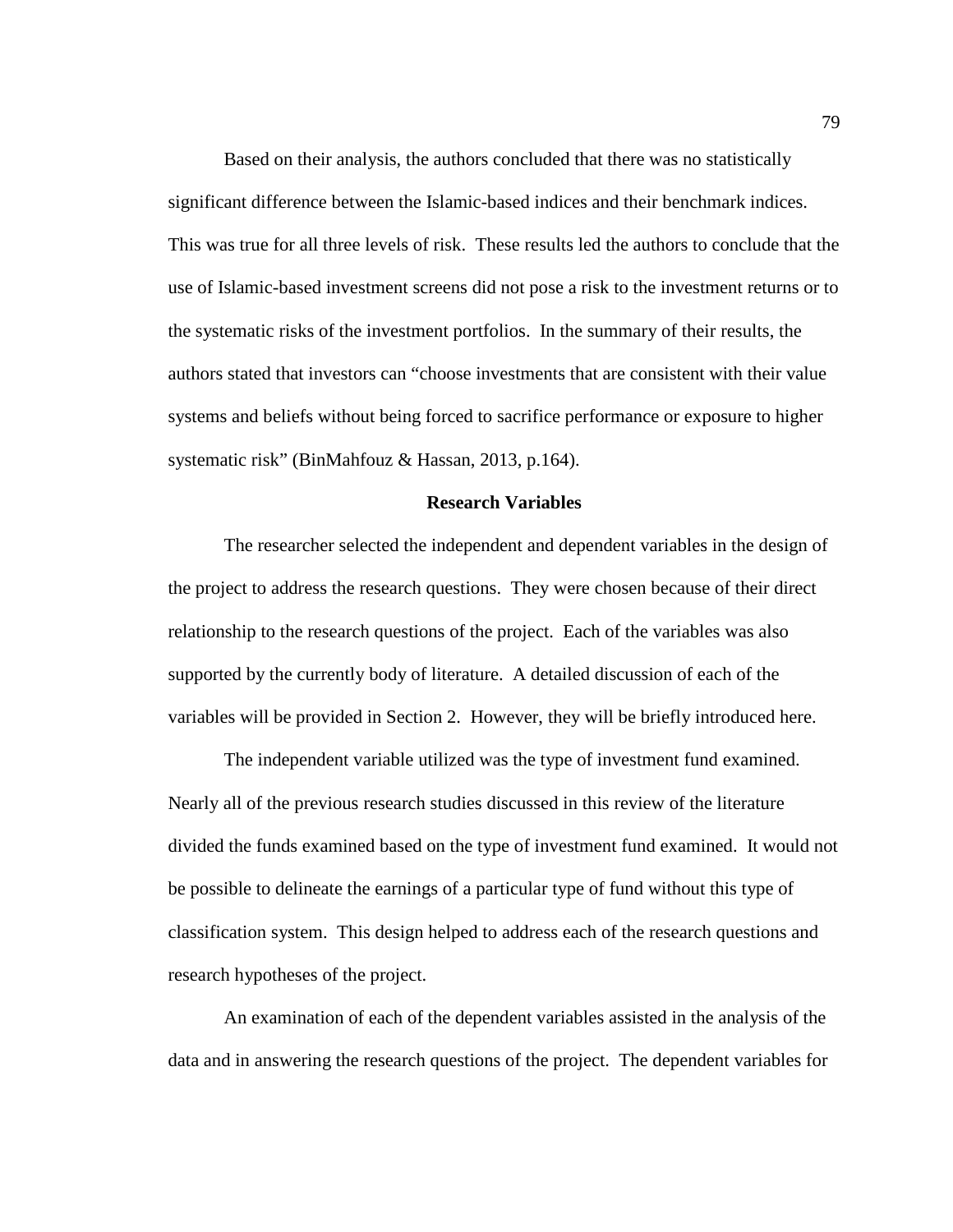this project were: (a) the overall yield of the funds, (b) the risk of each of the funds as measured by their beta coefficients, and (c) the expense ratios of the funds. Each of the variables was determined by reviewing the current body of literature and by examining the research questions of the project.

The researcher measured the fund yield by the percentage return reported for the fund during the study period. The percentage yield was the primary dependent variable used to examine the performance of each type of fund in this project. It was also the primary dependent variable used in other studies involving Christian-based investment funds (Adams & Ahmed, 2013; Beer et al., 2014; Lyn & Zychowicz, 2010) as well as other types of socially responsible investments (Bauer et al., 2005; Chang & Witte, 2010; Muñoz et al., 2014).

The researcher used the beta coefficient of each fund as the second dependent variable for the project. The beta coefficient of a fund is a measurement of the risk of a particular type of investment instrument compared to the larger market (Trecroci, 2014). The beta coefficient is the industry benchmark for measuring volatility for investment funds (Berger, 2013; Melicher & Norton, 2011; Nanigian, 2014). In addition, funds with lower beta coefficients have been found to perform better than other types of funds over long periods of time (Gelderen & Huij, 2014). Determining if this inverse relationship between fund performance and beta coefficient existed for Christian-based socially responsible investment funds was helpful in addressing the differences between the different types of funds examined in the project.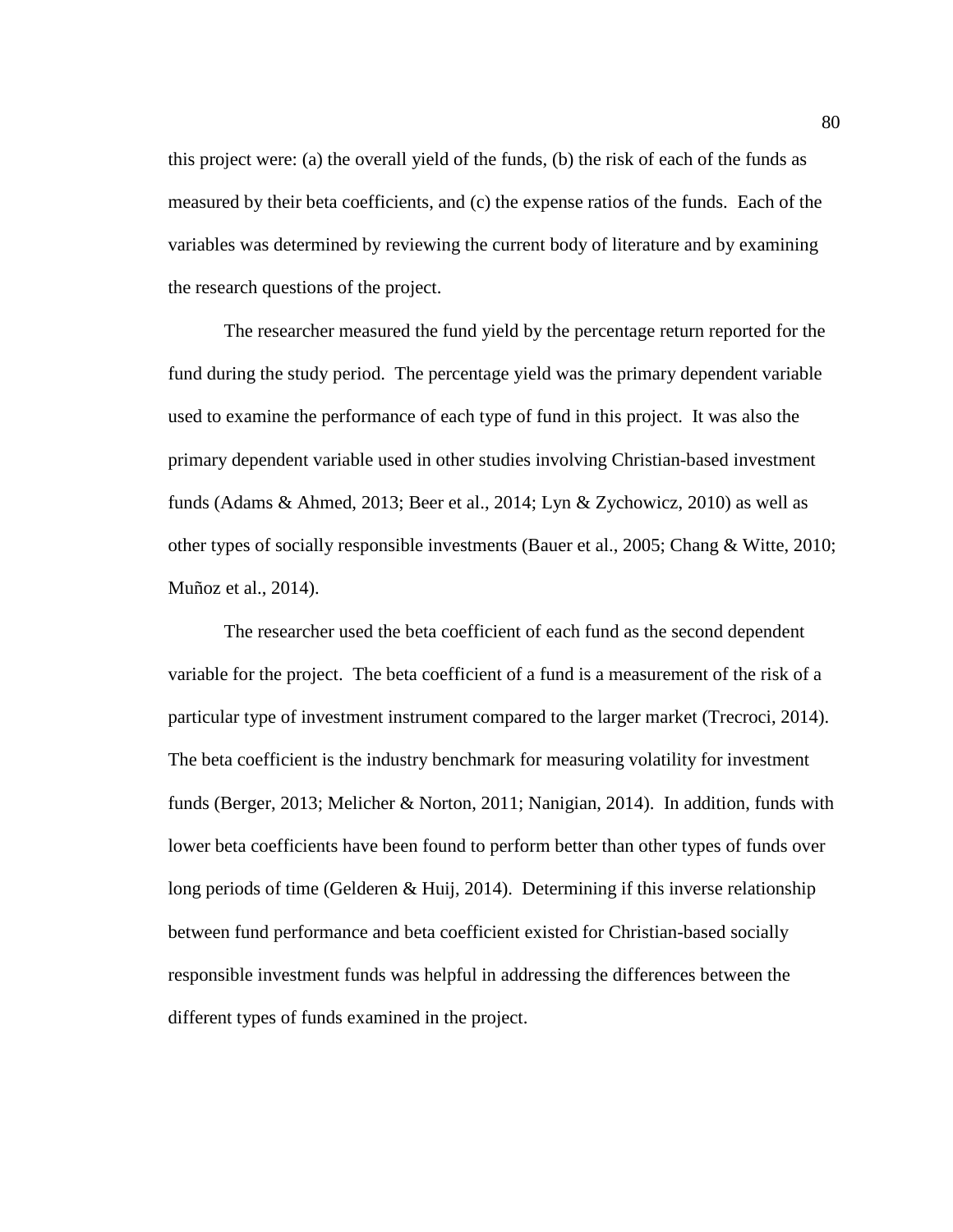Finally, the researcher analyzed the expense ratio for each fund. The expense ratio measures the cost to the investor charged by the fund manager (Sharpe, 2013). The expense ratio increases with the level of buying and selling activity of the individual stocks held by the fund (Sharpe, 2013). Many investors are unaware of the impact of expenses on the overall return of a fund (Houge & Wellman, 2007). However, the expense ratio of the fund can have a significant effect on investor earnings. Some researcher (Capelle-Blancard & Monjon, 2014; Sanchez & Sotorrio, 2014) included expense ratios as part of their analysis. However, most of the research in the current body of literature did not address the impact of expense ratios on overall fund performance. Analyzing the expense ratios of the different types of funds included in this study aided in answering the project's research questions and hypotheses.

# **Summary of Research Findings and Gaps in the Literature**

The research studies discussed here have demonstrated two items. First, research regarding the efficacy of using socially responsible mutual funds has produced contradictory results. In addition, there is a gap in the current body of research regarding the efficacy of using Christian-based socially responsible mutual funds.

It is apparent that no consensus has been achieved and that there are gaps in the current body of research regarding the use of socially responsible mutual funds to achieve investment and personal objectives. Some researchers (Gil-Bazo et al., 2010; Ito et al., 2013; Slapikaite & Tamosiuniene, 2013) have concluded that socially responsible investment funds are a good investment alternative. However, others (Climent & Soriano, 2011; Cortez et al., 2012; Mallett & Michelson, 2010) state that they are not a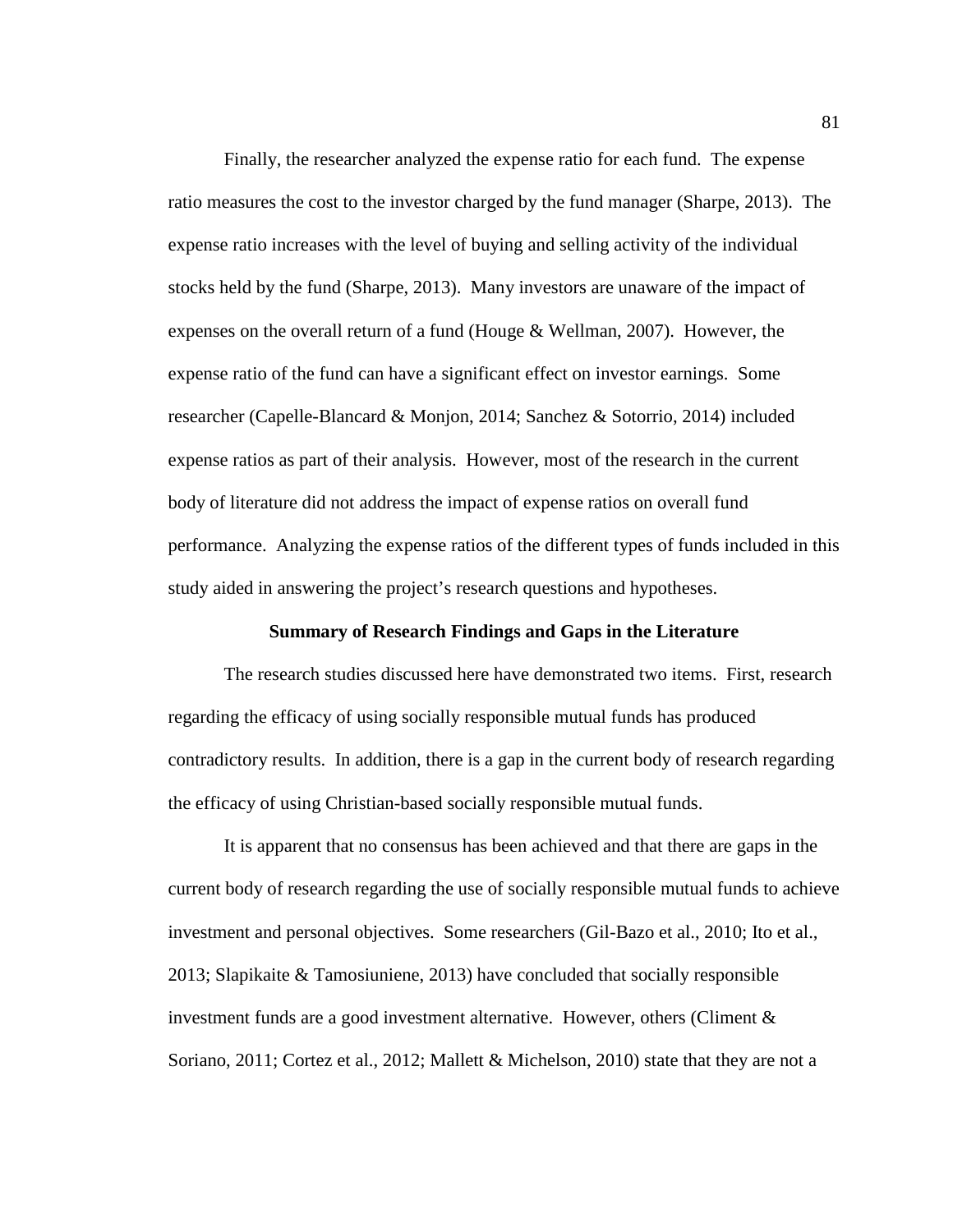sound investment. In addition, other researchers (Bauer et al., 2005; Humphrey & Tan, 2014; Pinto et al., 2014) have found that there is no difference between the yields of these types of mutual funds and their benchmarks, so investors can choose to use them without fear of undo financial risk. Finally, the mixed results of some studies of socially responsible mutual funds (Branch et al., 2014; Chang & Witte, 2010; Muñoz et al., 2014) have led researchers to conclude that additional research is needed to determine the efficacy of employing those types of funds

In addition, research that focused specifically on faith-based mutual funds has been equally contradictory. Research results have been positive (Lyn & Zychowicz, 2010; Peifer, 2011), negative (Adams & Ahmed, 2013; Merdad et al., 2010), mixed (Beer et al., 2014; Spohn, 2009), and inconclusive (BinMahfouz & Hassan, 2013; Boasson et al., 2006). Also, much of the research on faith-based mutual funds that has been produced since 2010 has grouped funds that are catered to more than one faith (e.g., Christian, Muslim, and so on) together.

The differences in the beliefs and investment principles of the different faiths can lead to drastically different types of screening techniques and fund holdings (Beer et al., 2014). Therefore, an examination of how religious-based mutual funds for each major type of religion was needed. The purpose of this study is to examine the efficacy of Christian-based mutual funds. Anecdotal discussion of the advantages and disadvantages of choosing Christian-based socially responsible investment funds is not sufficient to provide potential investors, or their financial advisors, with enough information to make informed decisions.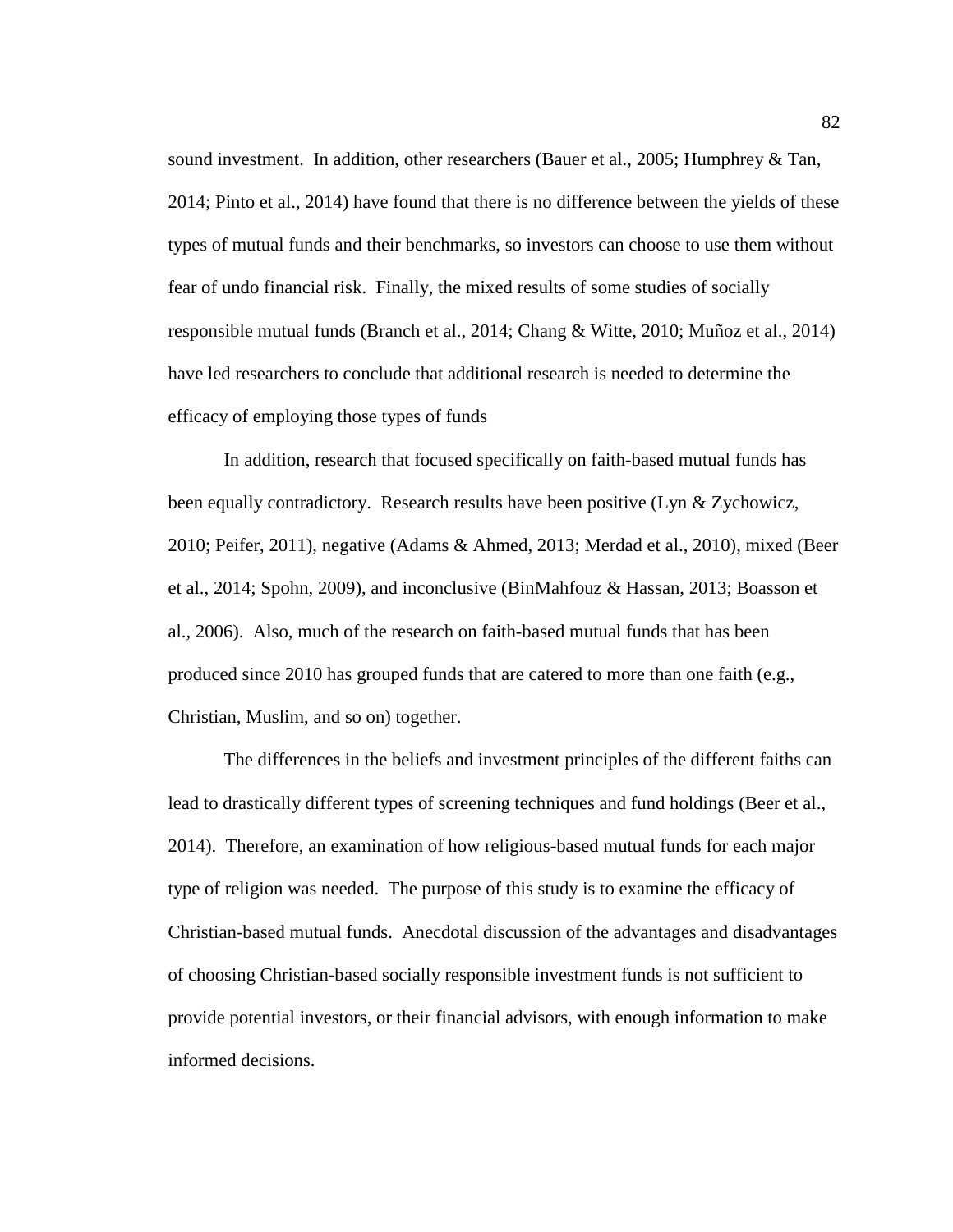The number of recent (i.e., since 2010) research studies on the efficacy of Christian-based socially responsible mutual funds has been scarce. As the market for those types of funds matures, it is important to reassess the effectiveness of the funds. Relying only on outdated research studies would not fulfill the fiduciary duty for investment managers to assist their clients with making financial decisions. It would also violate the biblical teachings regarding godly stewardship and planning (Proverbs 6:6-8; Proverbs 12:15; Matthew 25:14-30; Colossians 3:23-24).

### **Transition and Summary**

The effective management of financial resources is essential for the survival of businesses (Garrison et al., 2015). The same can be said for most individuals. If revenues and expenses are not properly balanced, then it will not be possible to meet current and future financial obligations or to achieve long-term goals.

In addition, a Christian should evaluate investment decisions using the teachings of his or her faith (Louche et al., 2012). Christian writer have suggested that Christians should invest their resources in a manner that will help their communities to flourish and that is aligned with scriptural teachings (Van Duzer, 2010). Within this framework, it would seem hypocritical to proclaim Christ as one's Savior while conducting one's business in a manner that violates His teachings.

Christian-based socially responsible investment funds have been recommended as a method of achieving this investment goal (Kathman, 2012). These types of funds are relatively newer investment options, but they are growing in popularity. The scholarly research on the efficacy of employing Christian-based socially responsible investment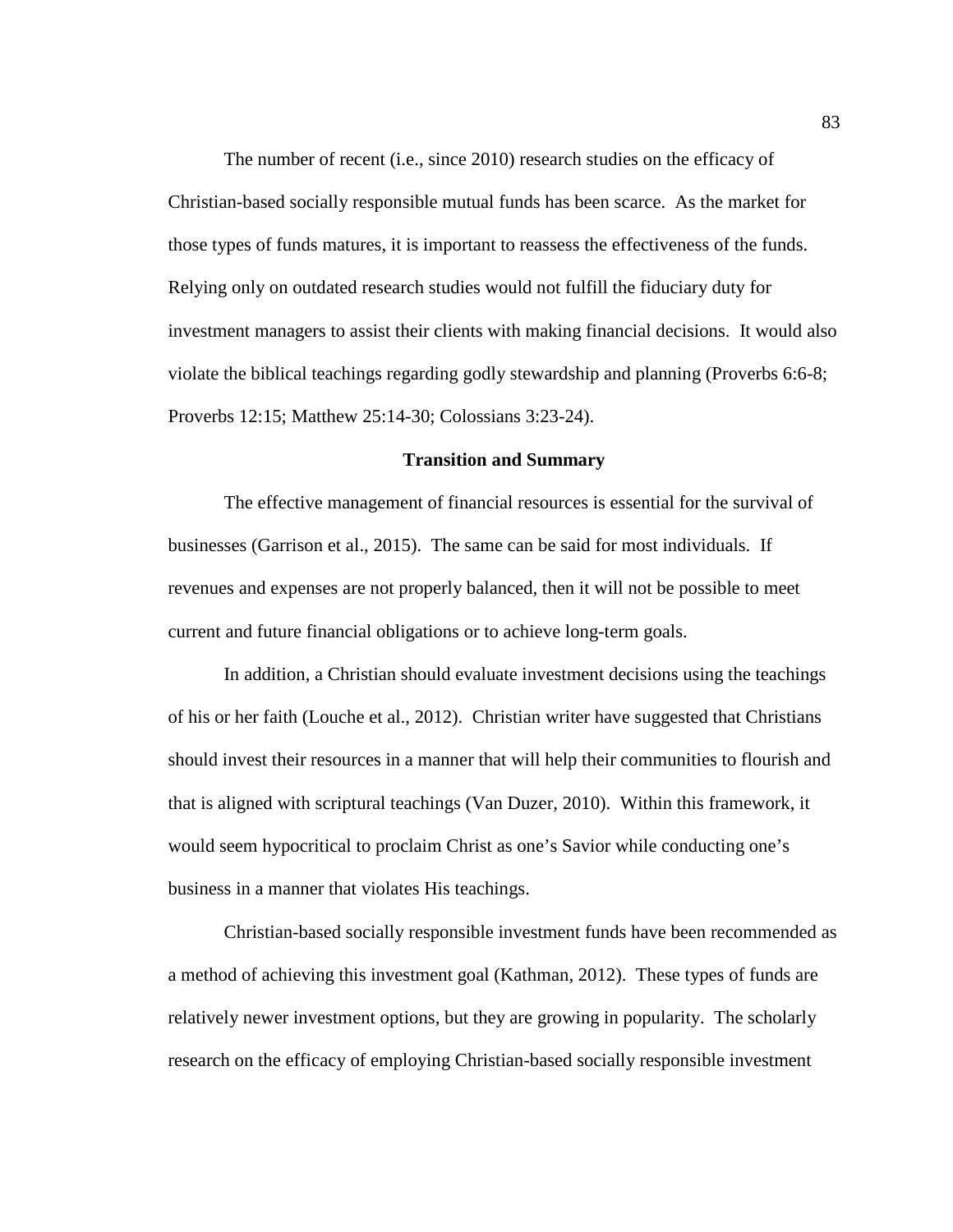funds has been limited, and the results of the studies that have been conducted have been mixed.

This study was been designed to fill the gap in the current body of literature that has been discussed here. The study focused on examining the returns of Christian-based socially responsible investment funds. It will employ some of the techniques used in the studies presented in this review of the literature. However, the research will take care to avoid analytical techniques that increase the risk of overstating or understating the performance of Christian-based socially responsible investment funds. The results of the study will help to provide would-be investors, and their advisors, with the information needed to make informed decisions regarding the effectiveness of these types of investments.

The applied doctoral research project will be discussed in the next section. That discussion will provide details regarding the design of the study, the data collection techniques employed, and the methods used to analyze the data. The researcher performed this work to answer the research questions of the applied doctoral research project.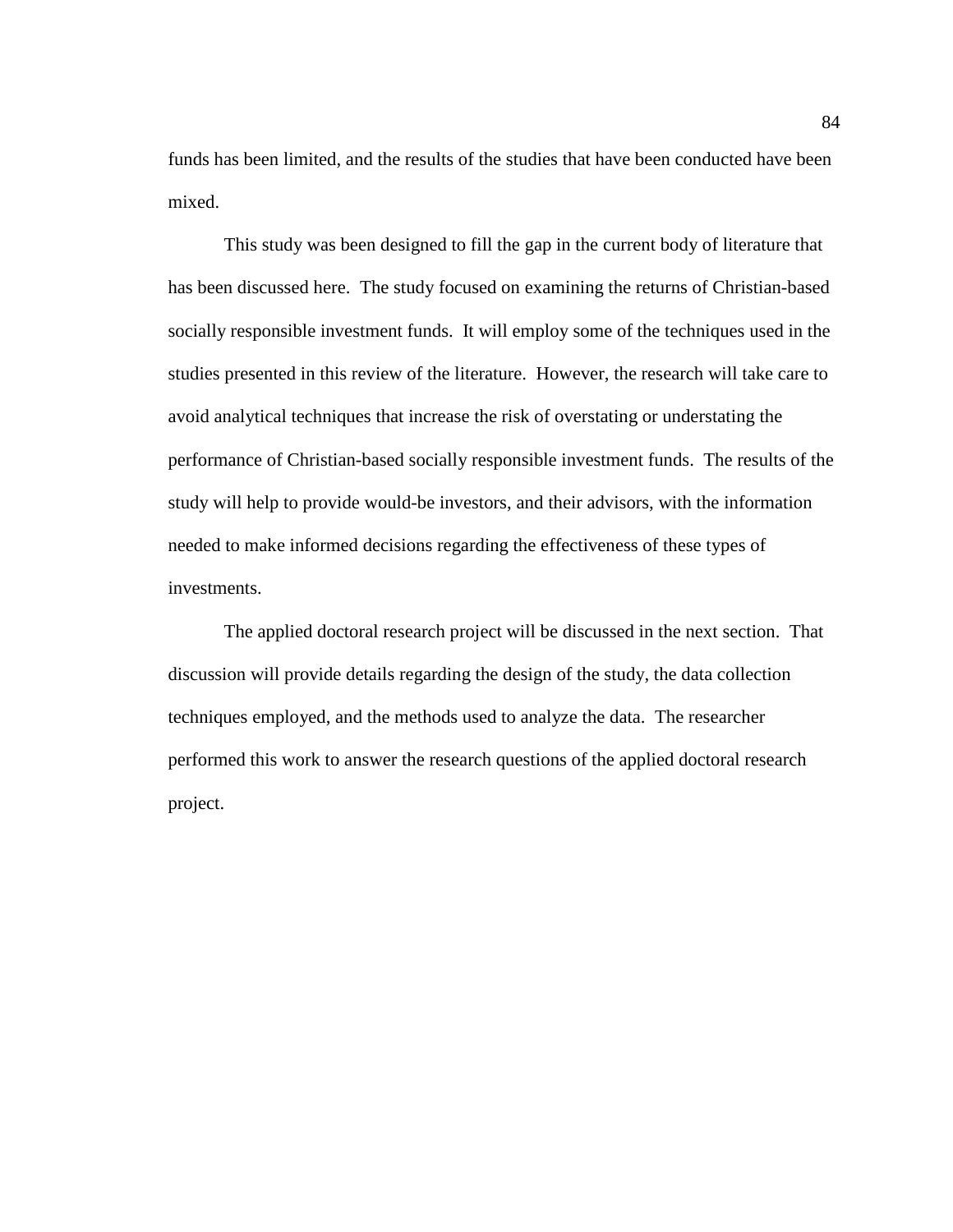#### Section 2: The Project

Socially responsible investment funds are a growing element of the total body of mutual fund investment options. Christian-based funds are a subcategory of socially responsible funds. Modern Christian writer have suggested that Christians should invest their resources in a manner that will benefit their communities and glorify God (Hardy, 1990; Van Duzer, 2010). However, Christians are also instructed to be good stewards over the resources they have been given (Matthew 25:14-30; Luke 16:11; Luke 14:28).

Some investment advisors have recommended Christian-based funds for achieving a balance between the investing and philosophical goals of Christians (Kathman, 2012). However, the current body of research on the efficacy of those funds has been inconclusive (Branch et al., 2014; Muñoz et al., 2014). The researcher designed the applied doctoral research project discussed here to address the research questions regarding Christian-based investment funds discussed in the previous section.

The researcher designed the project so the results of the study would help to contribute to the current body of research concerning the efficacy of Christian-based socially responsible investment funds. Further details of the project will be presented in the following section. The items discussed will include: (a) purpose statement, (b) role of the researcher, (c) participants, (d) research methods and design, (e) population sampling, (f) data collection, (g) data analysis technique, and (h) reliability and validity.

# **Purpose Statement**

The purpose of this descriptive quantitative study is to examine the financial performance of Christian-based socially responsible investment funds in order to provide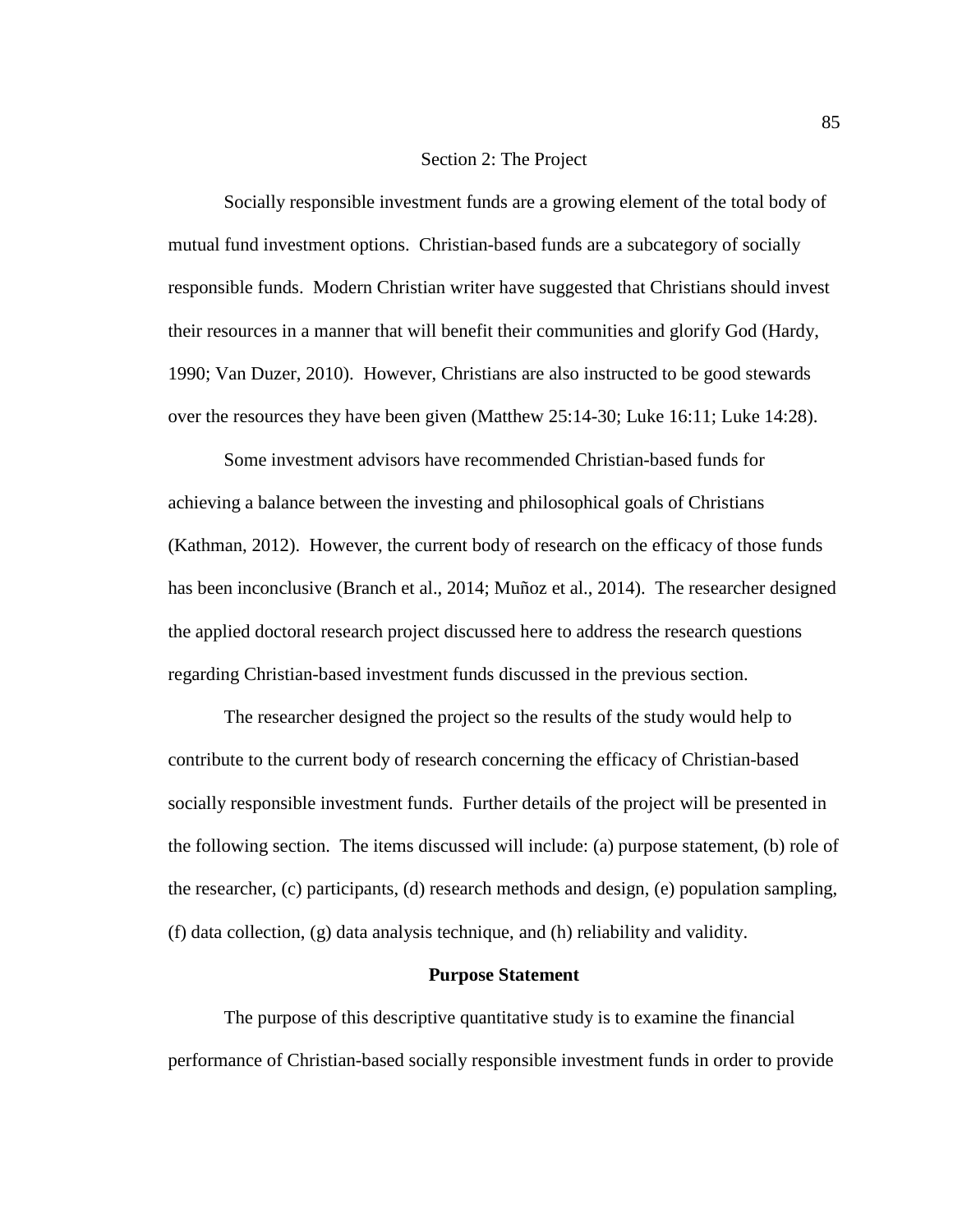clarity regarding the efficacy of those types of funds. Investors have shown an increased desire to invest in a way that supports their beliefs (Porter, 2013). Christian-based mutual funds offer an opportunity to take advantage of the benefits of a mutual fund while honoring one's religious beliefs. However, investors must also be good stewards over the resources they have been given.

This study will assist those investors, and their advisors, by providing a comparative analysis of the financial performance of Christian-based socially responsible investment funds. The researcher examined these types of funds by measuring the riskadjusted yields and expense ratios of the funds and comparing them to those of benchmark funds without a socially responsible investment focus. In addition, the researcher compared the performance of the Christian-based socially responsible funds to that of other types of socially responsible funds (i.e., environmental funds and corporate governance funds).

### **Role of the Researcher**

The researcher served several roles in the preparation of the applied doctoral research project. First, the researcher gathered the data needed to perform the quantitative analysis of the information regarding the performance of the Christian-based investment funds included in the project. Next, the researcher served as the analyst of the data. This work included the statistical analysis of the data and the review of the results of the statistical tests performed. Finally, the researcher interpreted the results of the data analysis to determine how the information helped to address the research questions and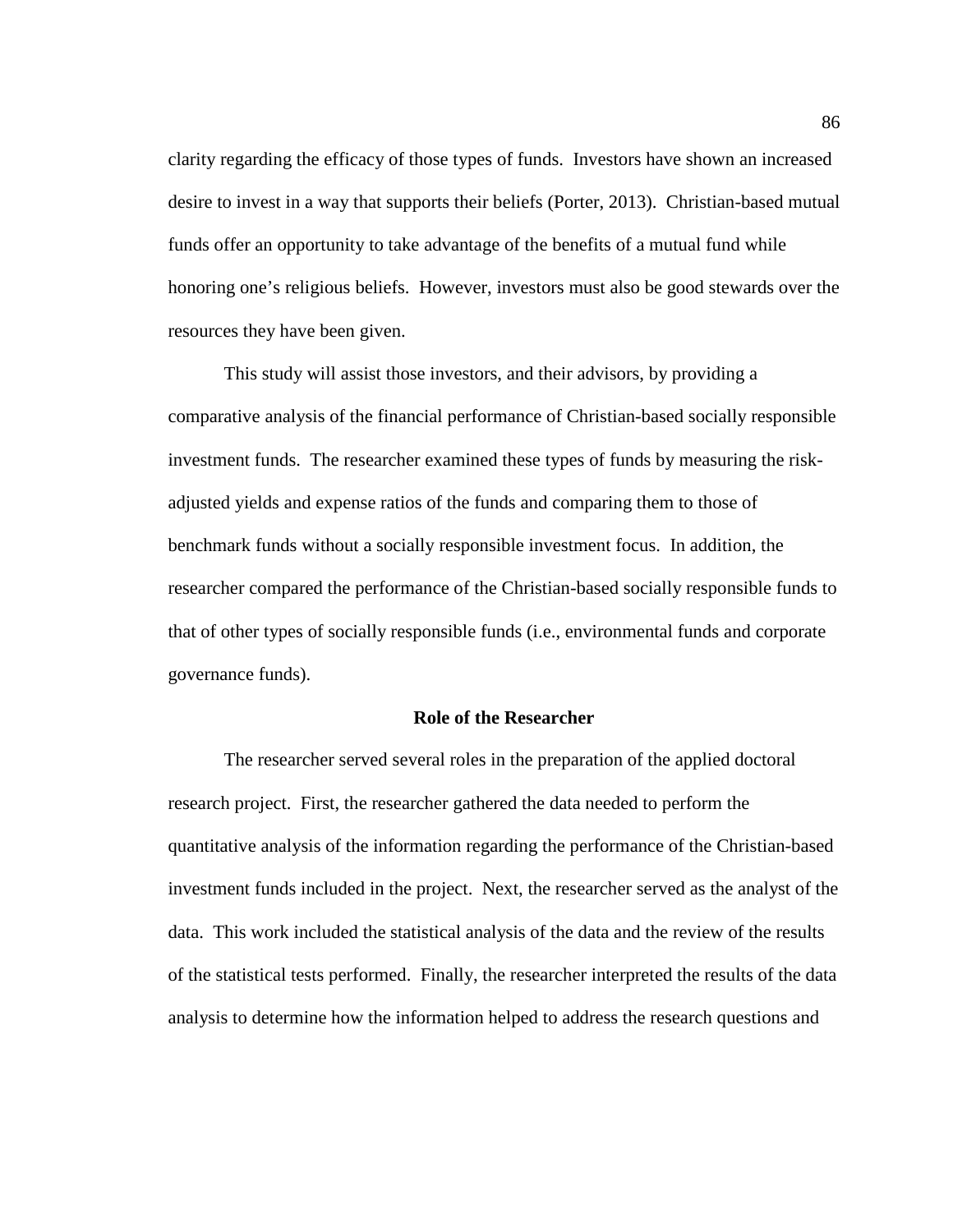related hypotheses of the applied doctoral research project. A review of each of these roles will be provided here.

# **Data Collection**

The data collected for the project was gathered from publicly available third-party sources of information. The first step in the process was to identify Christian-based mutual funds. Morningstar classifies investment funds in different ways. One of the ways it classifies funds is faith based (Kathman, 2012). A review of the funds within this classification revealed that other faiths (e.g., Islam, Sikh, and so on) were included within this category. Each fund was reviewed by the researcher to determine if it met the Christian definition discussed in Section One.

Once the researcher identified the funds for inclusion in the project, the relevant data regarding yields, expense ratios, and beta coefficients were gathered from third-party sources. The primary source for the data was Morningstar. However, the information gathered was also compared to other third-party sources (e.g., Blackrock, The Wall Street Journal, and Yahoo Finance) when available to confirm their accuracy.

# **Data Analysis**

The researcher evaluated the data collected using independent samples *t*-tests. The independent samples *t*-test is one of the most common analytical techniques employed in quantitative research studies (Dodge, 2003; Salkind, 2013). This technique has been used to analyze data in a variety of settings and with a variety of topics (BinMahfouz & Hassan, 2013; Ezazi, Ostad, & Ostad, 2011; Humphrey & Tan, 2014).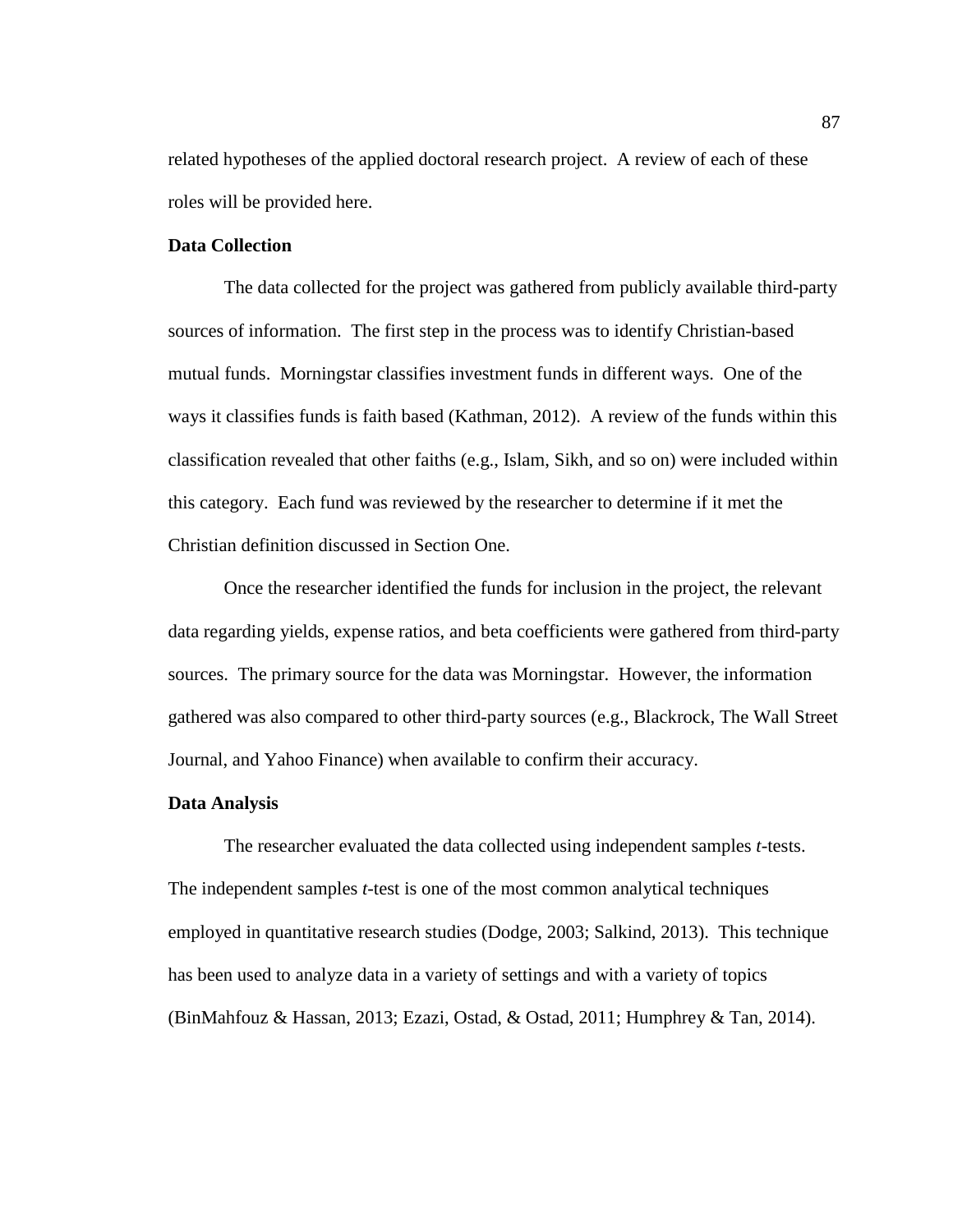The researcher developed the research hypotheses and related null hypotheses to address the research questions of the project. Each of the hypotheses was directly linked to one of the research questions. The researcher analyzed the data gathered for the project and calculated the results to determine if it could be concluded that statistically significant differences existed between the funds being examined.

The alpha level chosen for the study was  $\alpha = 0.10$ . This risk level was recommended by Bartlett, Kotrlik, and Higgings (2001) for "identifying marginal relationships, differences or other statistical phenomena as a precursor to further studies" (p. 45). Given the sparsely researched nature of the current topic, it was decided that the significance level of  $\alpha = 0.10$  would allow for a broad examination of the available data without being too confined with regard to the resulting *p* value. Other researchers (Lucas & Brandmeir, 2005; Suh & Lucas, 2011) have chosen this level for research on various topics.

The researcher selected the independent and dependent variables in the design of the project to address the research questions. The researcher chose then because of their direct relationship to the research questions of the project. This framework assisted in answering the research questions of the project by delimiting the performance of the Christian-based socially responsible investment funds from the other funds examined in the study.

**Independent variable.** The independent variable utilized was the type of investment fund examined. The funds included in the test group for the study were those Morningstar classified as Christian-based socially responsible investment funds. All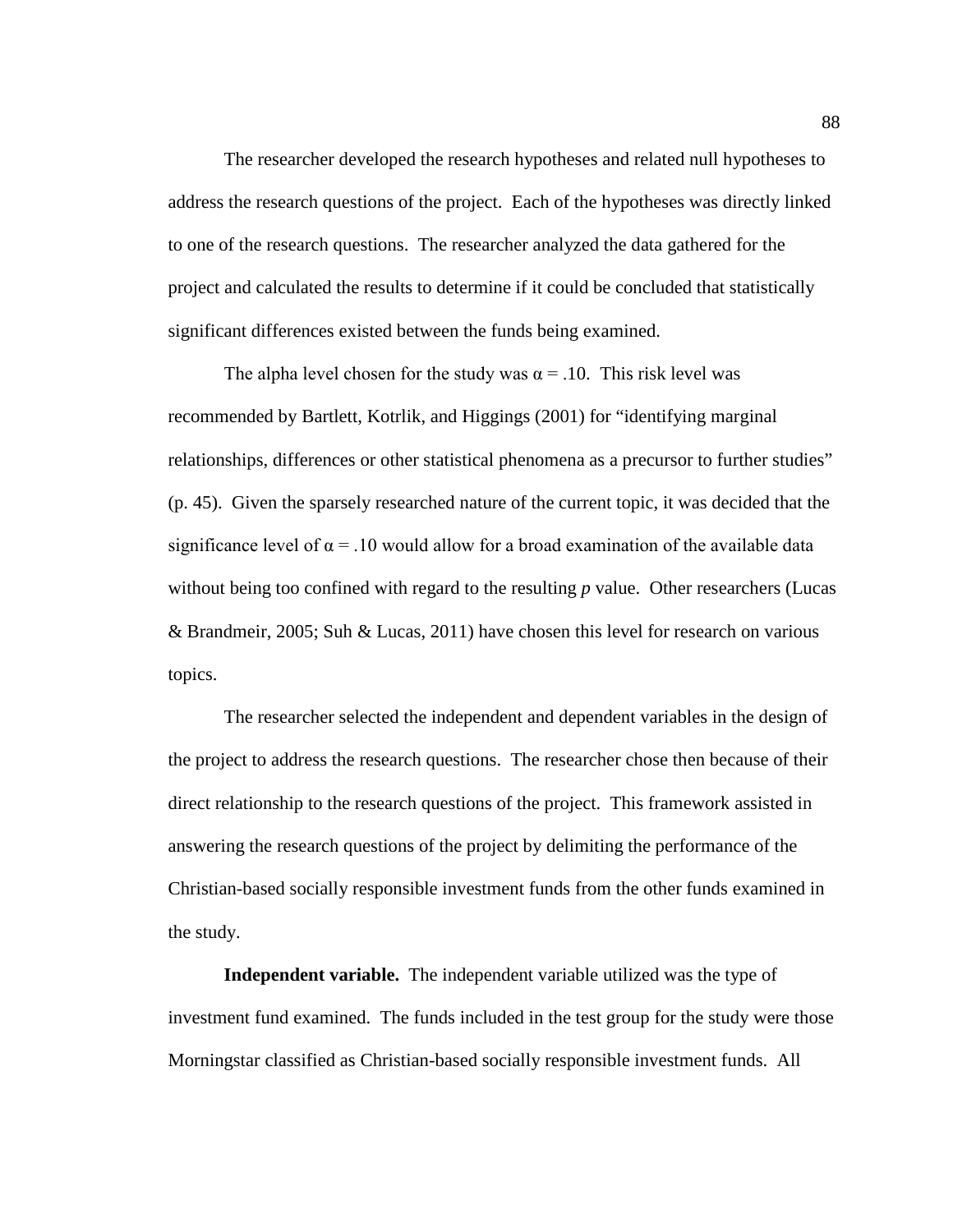funds classified by Morningstar as faith-based that were specifically focused on Christian beliefs were included in this group. The researcher then compared those funds to their benchmarks. For example, a large-cap Christian-based socially responsible fund was compared to a benchmark representing all large-cap mutual funds found in the Morningstar database. This design helped to address each of the research questions and research hypotheses of the project.

**Dependent variables.** An examination of each of the dependent variables assisted in the analysis of the data and in answering the research questions of the project. The dependent variables for this project were: (a) the overall yield of the funds, (b) the risk of each of the funds as measured by their beta coefficients, and (c) the expense ratios of the funds. Each of the variables was determined by reviewing the current body of literature and by examining the research questions of the project.

*Yields*. The first dependent variable examined in the project was the overall yield of the funds. The researcher measured the fund yield by the percentage return reported for the fund during the study period. The researcher selected the percentage yield instead of the dollar amount of the yield. Using the percentage yield made the evaluation of funds of different sizes more meaningful and comparable (Garrison et al., 2015). The percentage yield was the primary dependent variable used to examine the performance of each type of fund in this project. It was also the primary dependent variable used in other studies involving Christian-based investment funds (Adams & Ahmed, 2013; Beer et al., 2014; Lyn & Zychowicz, 2010).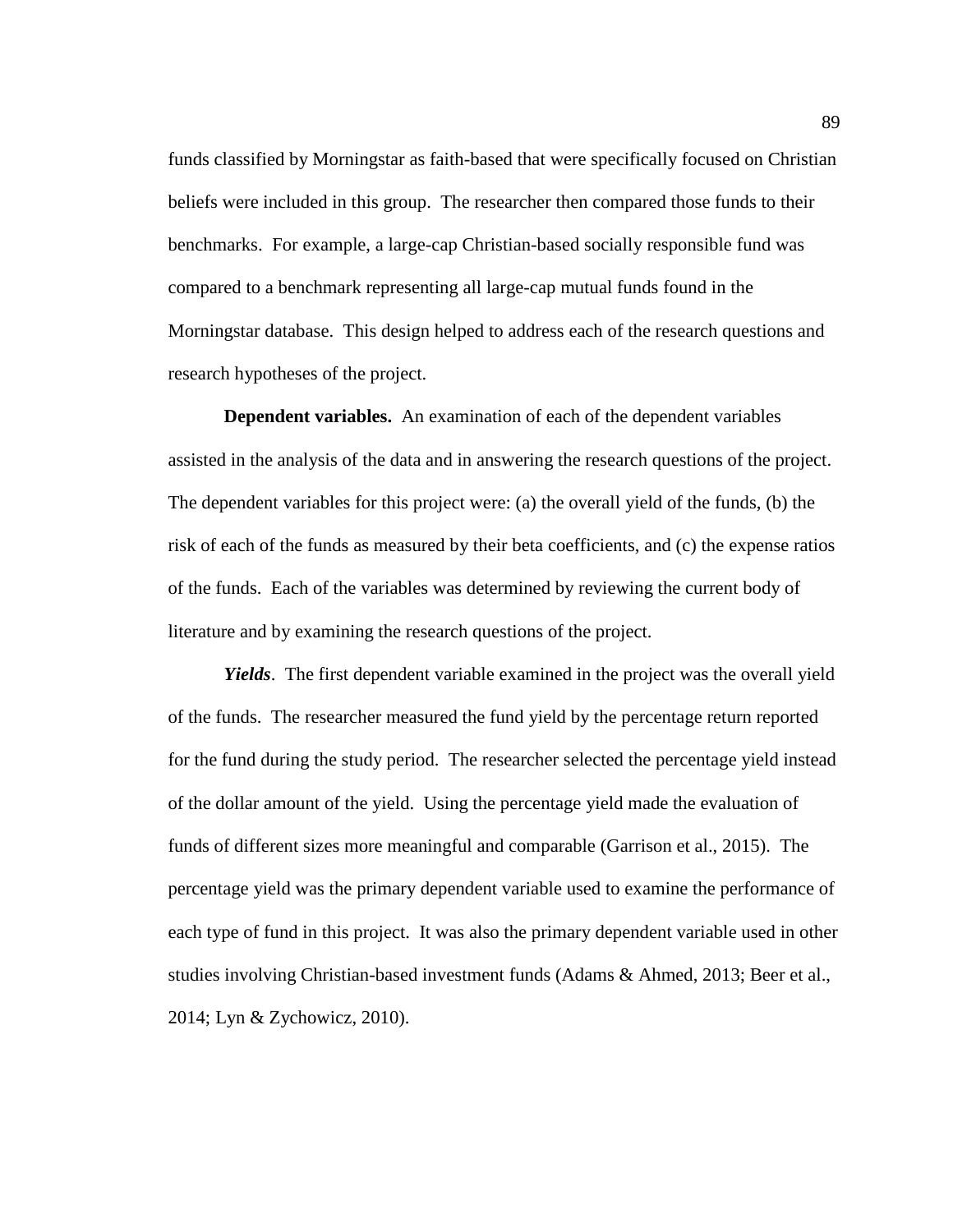*Beta coefficients*. The researcher used the beta coefficient of each fund was used as the second dependent variable for the project. The beta coefficient of a fund is a measurement of the risk of a particular type of investment instrument compared to the larger market (Trecroci, 2014). Higher beta coefficient values indicate increased volatility of the fund compared to the overall market (Gelderen & Huij, 2014). Conversely, lower beta coefficients indicate a lower level of fund volatility (Gelderen & Huij, 2014). Chong and Philips (2011) argued that the beta coefficient is not the best measurement of fund volatility. However, the use of beta coefficients remains the industry benchmark for measuring volatility for investment funds (Berger, 2013). In addition, funds with lower beta coefficients have been found to perform better than other types of funds over long periods of time (Gelderen & Huij, 2014). Determining if this inverse relationship between fund performance and beta coefficient existed for Christianbased socially responsible investment funds was helpful in addressing the differences between the different types of funds examined in the project.

*Expense ratios*. Finally, the researcher analyzed the expense ratio for each fund. The expense ratio measures the cost to the investor charged by the fund manager (Sharpe, 2013). The expense ratio increases with the level of buying and selling activity of the individual stocks held by the fund (Sharpe, 2013). Many investors are unaware of the impact of expenses on the overall return of a fund (Houge & Wellman, 2007). However, the expense ratio of the fund can have a significant effect on investor earnings. Sharpe (2013) estimated that an investor choosing lower-cost investments could have a standard of living over 20% better than that of a similar investor using higher-cost investments.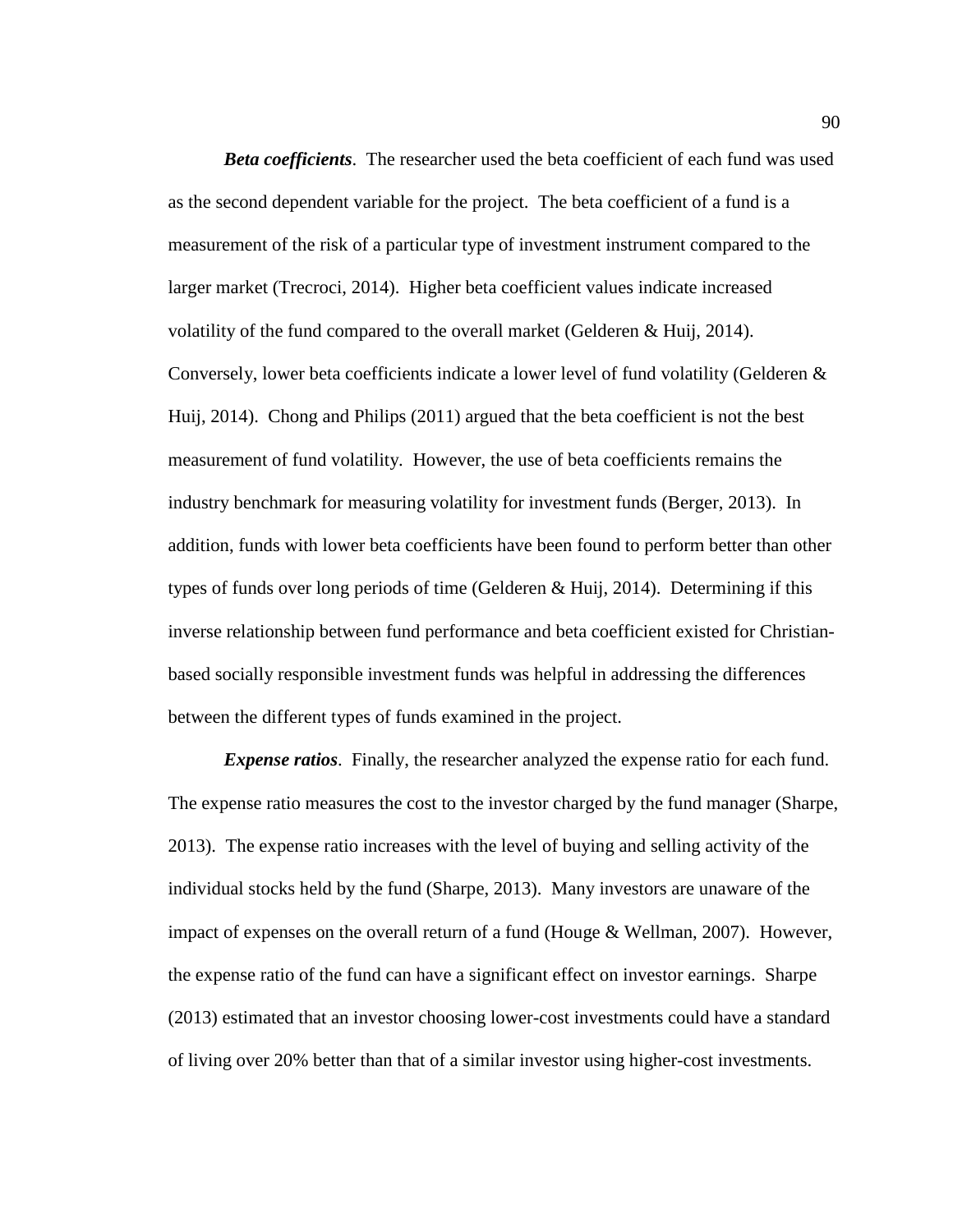No-load mutual funds tend to have lower expense ratios, whereas mutual funds that charge a load also generally have higher expense ratios (Houge & Wellman, 2007). It appears that investors choosing no-load funds are more cost-conscious and sophisticated. The U.S. General Accounting Office concluded that mutual funds "rarely endeavor to compete on cost" (as cited in Houge & Wellman, 2007, p.70), so it is up to the individual investor or investment advisor to consider these items when making investment decisions. Since there is a correlation between load type and expense ratio (Houge & Wellman, 2007), only the expense ratios were used as a final dependent variable, instead of both the load type and the expense ratio of the fund. Analyzing the expense ratios of the different types of funds aided in answering the project's research questions and hypotheses.

# **Data Interpretation**

Finally, the researcher interpreted the results of the statistical analysis. The alpha level for the study (i.e.,  $\alpha = .10$ ) was used as the benchmark for determining if each of the null research hypotheses could be rejected. With this information, the researcher interpreted the data and drew conclusions regarding each of the research questions. The results of the study and the interpretation of the data will be discussed in detail in Section Three of this applied doctoral research project.

Creswell (2008) stressed the importance of researcher impartiality when performing quantitative research. The results of a research study will not be as reliable if this separation between the researcher and the research material does not exist. The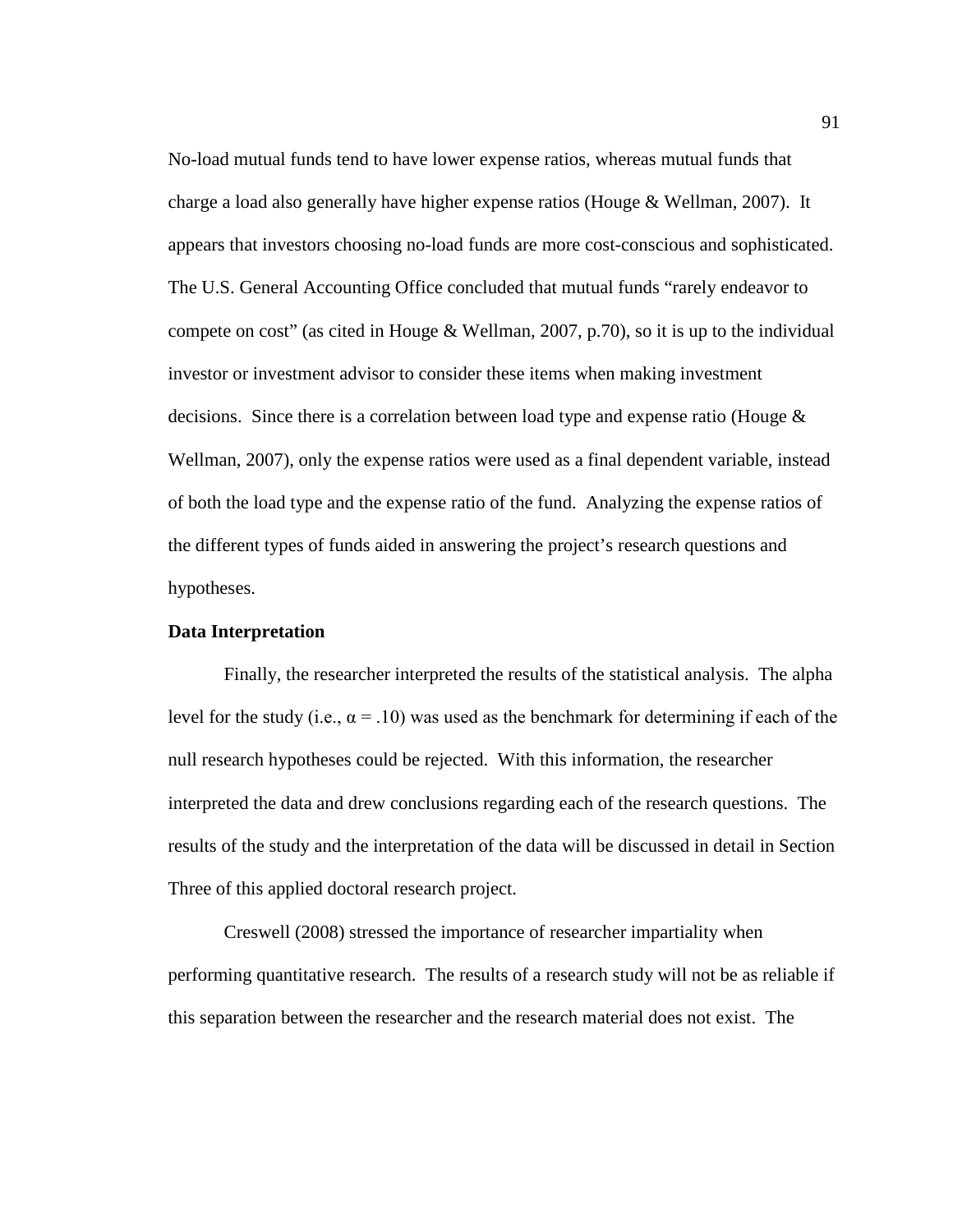researcher for this applied doctoral research project worked to maintain impartiality in each role performed.

### **Participants**

The researcher did not use any participants in this applied doctoral research project. The project addressed the research questions and research hypotheses by examining archival data related to the Christian-based socially responsible investment funds included in the study. The information gathered was publicly available from investor research sites (i.e., Morningstar, Yahoo Finance, and *The Wall Street Journal*). Items about the funds, such as the returns, risks, management fees, and other relevant items, were retrieved from the publicly-available sites. The researcher needed this data to perform statistical analysis of the funds' performance. The researcher did not gather any confidential or personal information for this study.

# **Research Method and Design**

The researcher developed the research method and design to address the project's research questions. Next, the researcher conducted purposive sampling to gather the data for the analysis. Finally, the researcher conducted quantitative analysis of the data. More details regarding the research method and design employed in this project will be discussed in the following sections.

# **Method**

The researcher selected the quantitative research method for this project. This method provides a more concrete analysis of the performance of the study groups and it is the preferred method of answering research questions that are focused on measurable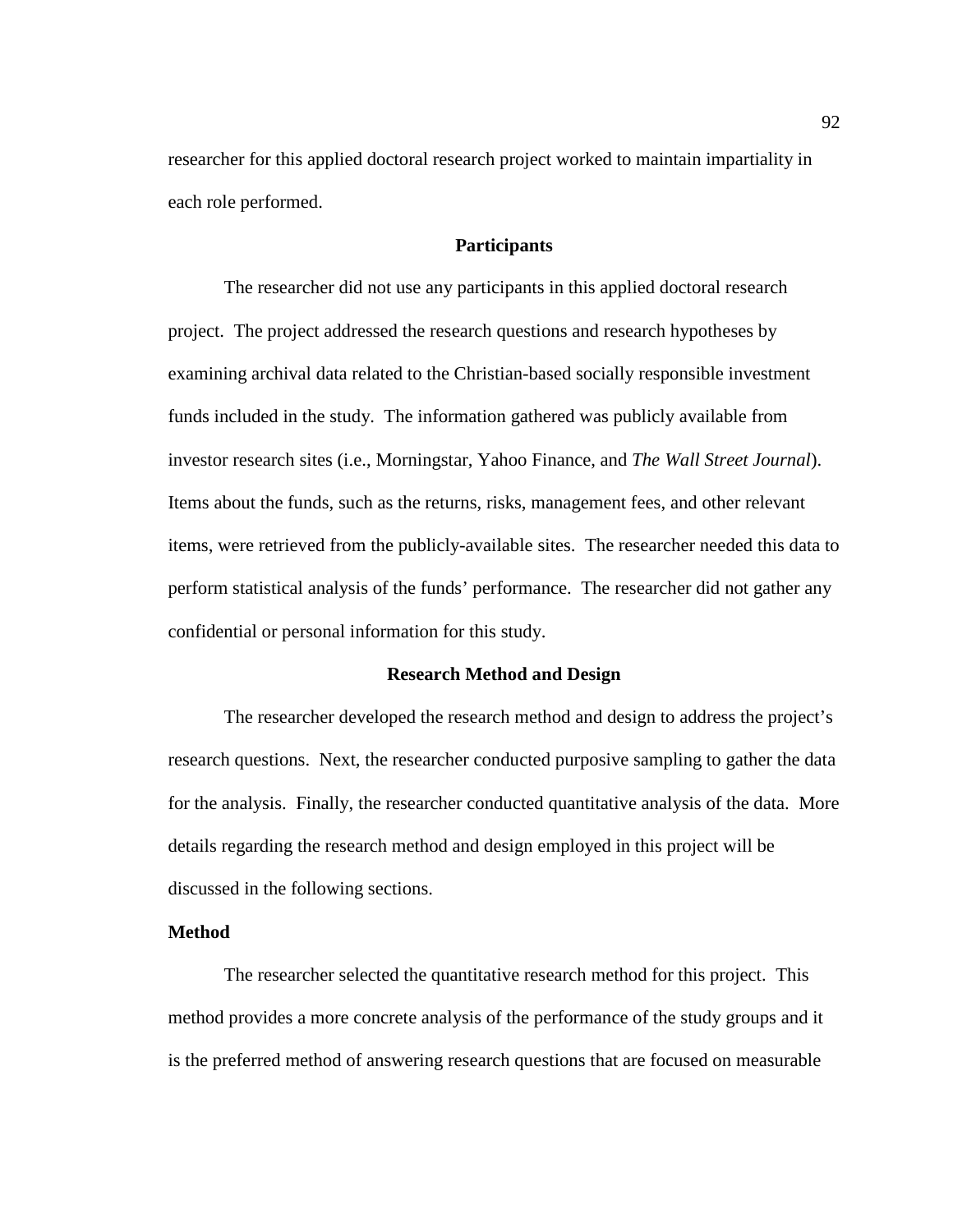metrics (Creswell, 2008). The researcher chose the quantitative method over methods such as qualitative and mixed-method because of its advantage for addressing research questions involving the type of variables employed in this project. The qualitative method might assist the researcher to determine the values or attitudes of the investors who choose one type of investment fund over another (Creswell, 2008; Stake, 2010). However, it would not be appropriate for addressing the research questions of this project. In addition, the use of a mixed-method would have been inappropriate. The data collected and analyzed in this study would not lend itself to the concurrent or sequential designs common in mixed-method research because it was quantitative in nature (Driscoll, Appiah-Yeboah, Salib, & Rupert, 2007). Adding qualitative elements to the study would have obfuscated the data analysis and would not have contributed to answering the research questions of the project.

In addition, Creswell (2008) recommended the quantitative method for analyzing this type of data. The results of the quantitative method can be used to determine if it can be concluded that statistically significant differences existed between the study groups. The data provided by this type of method can also be examined and combined with the results from future studies with a similar focus using techniques such as meta-analysis (Creswell, 2008). This is not generally possible using other techniques such as the qualitative method. Each of the groups in the study contained yields, beta coefficients, and other cardinal values required to use the quantitative method. The researcher could not adequately analyze those values to determine if statistically significant differences existed between the study groups without the use of quantitative research methods.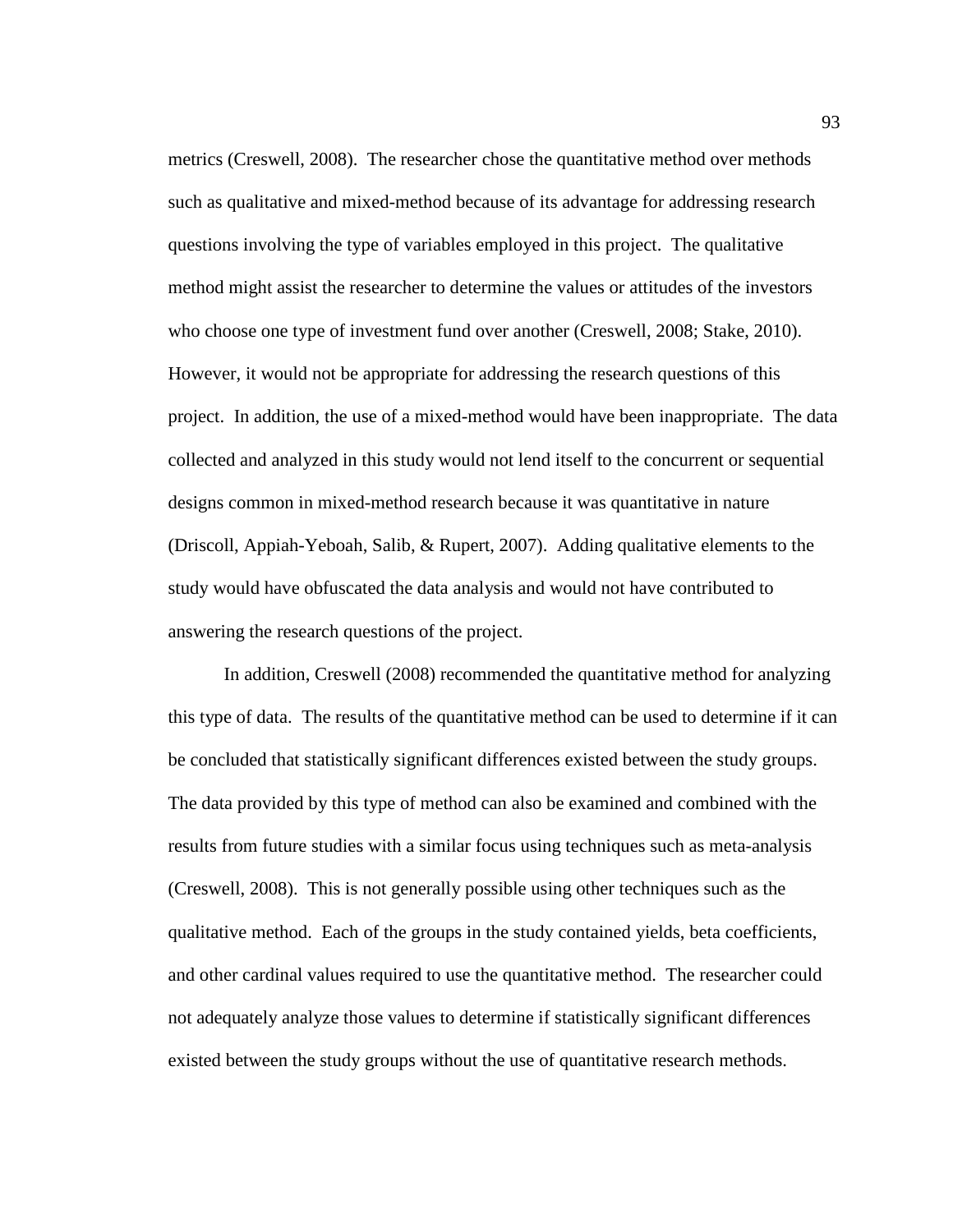Other researchers used the quantitative method employed in this project when studying socially responsible investment funds (Blanchett, 2010; Chang & Witte, 2010). BinMahfouz and Hassan (2013) employed the quantitative method to evaluate Islamic investing techniques. In addition, Frahm, Wikern, and Wiechers (2012) used the quantitative method to evaluate different investment strategies to optimize portfolio return. It appears that most researchers in this area agree that it would not be possible to reach a conclusion regarding the efficacy of any specific type of investment fund without the use of the quantitative method.

## **Research Design**

The researcher employed an observational descriptive quantitative research design in this study. The goal of this type of research is to explain trends in the existing (i.e., historical) data and to determine differences between two or more groups (Creswell, 2008). Each of the groups in the study contained annual yields, beta levels, and expense ratios. The researcher analyzed those cardinal values for statistical significance within the design of this type of research design.

Observational descriptive quantitative analysis was the primary method of research utilized by the researchers in the studies in the current body of literature regarding socially responsible investment funds. For example, BinMahfouz and Hassan (2013) employed this technique to evaluate Islamic-based investing. Frahm, Wikern, and Wiechers (2012) also employed it to evaluate different investment strategies to optimize portfolio return.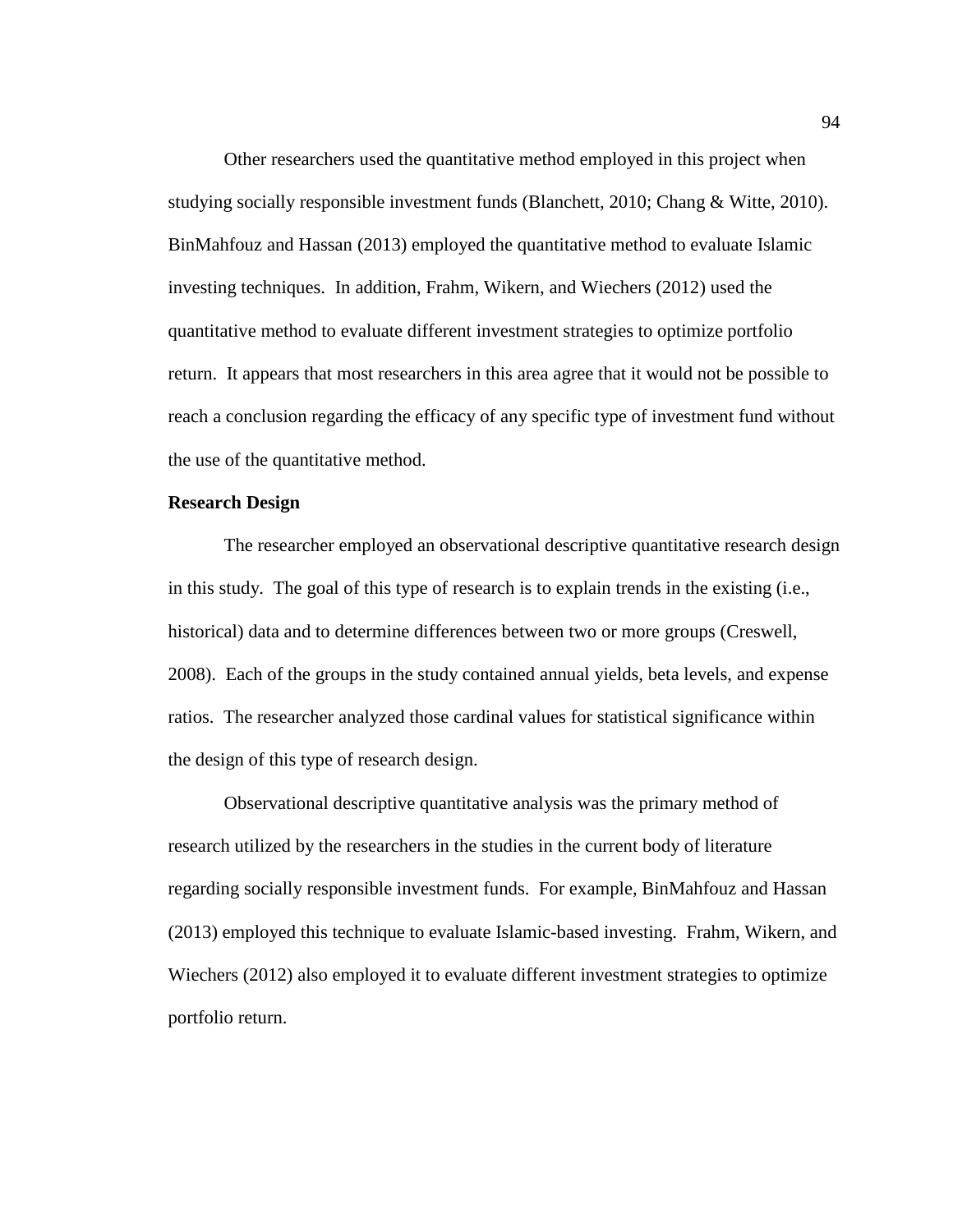The researcher chose the observational descriptive quantitative research design over other methods of quantitative research available. The primary reason the other methods were rejected was that this study did not provide a specific intervention and that more than one group was being examined. In addition, this study did not seek to determine relationships between the groups, so the observational descriptive quantitative research design was the most-appropriate method. Other quantitative methods rejected were: (a) correlational, (b) experimental, and (c) quasi-experimental.

A correlational quantitative research design seeks "to describe the relationship among variables rather than to infer cause and effect relationships" (Lappe, 2010, p. 81). This study was designed to examine the impact of the investment focus of a fund has on the fund's relative financial performance. Therefore, the correlational design was not appropriate.

Experimental research requires the researcher to establish two equivalent groups (i.e., experimental and control) and then introduce an experimental procedure to one of the groups to determine its effectiveness (Abbott, 2013). This method requires random assignment of participants to one of the two groups, and it requires the researcher to attempt to control for external factors that could affect study outcomes (Creswell, 2008). The researcher rejected the use of the experimental design because this study did not attempt to introduce an experimental procedure. Instead, it used historical data to analyze fund performance.

Quasi-experimental research is similar to the experimental design in that it seeks to test the effectiveness of an experimental procedure using control and experimental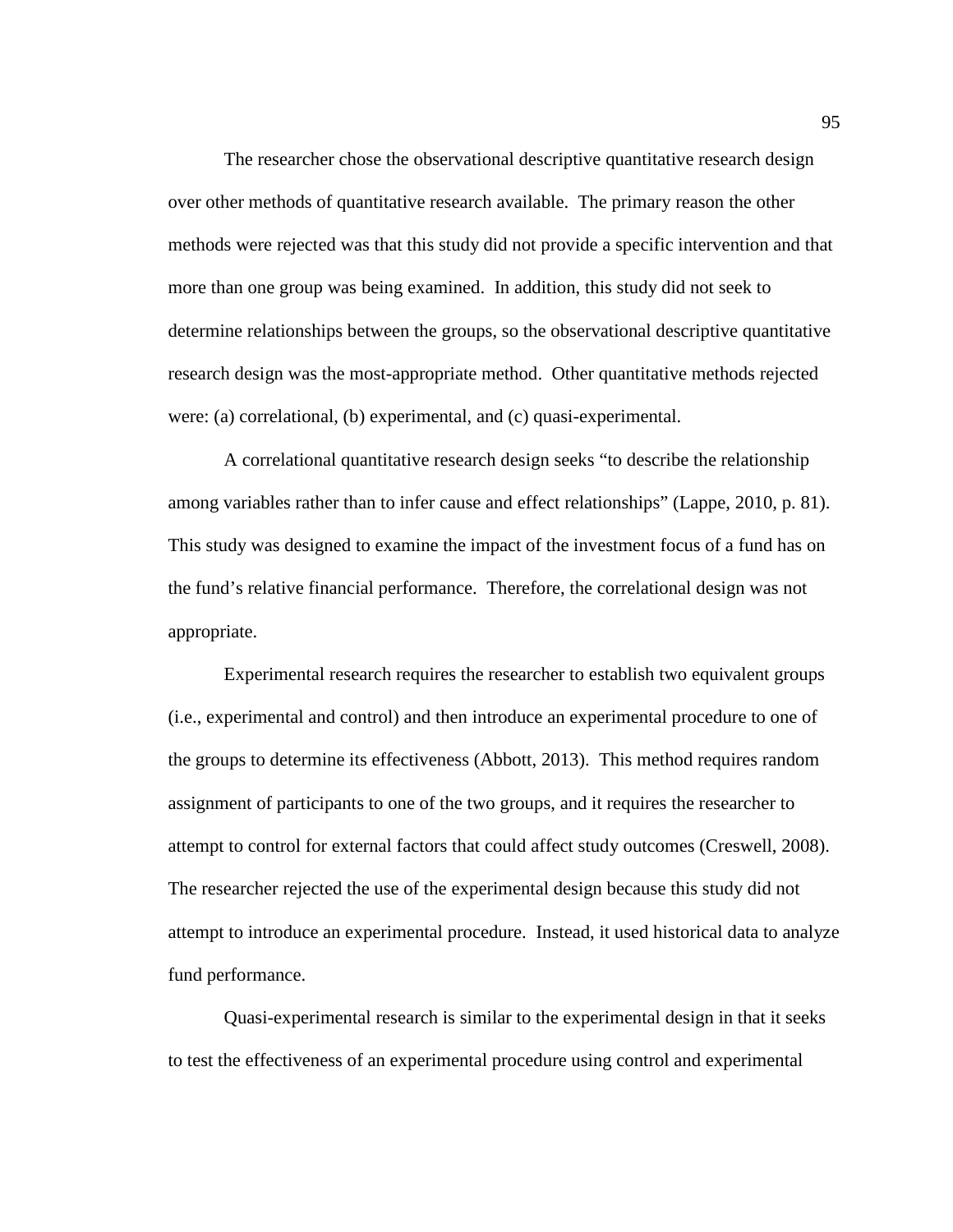groups (Creswell, 2008). However, quasi-experimental designs often do not have randomly assigned groups. Instead, they generally employ naturally occurring groups such as students in a classroom (Abbott, 2013). The groups for this study were naturally occurring, but the researcher did not introduce an experimental procedure. Therefore, the use of the quasi-experimental design was not advisable.

### **Population and Sampling**

The researcher designed this project to provide a comparative quantitative examination of the risk-adjusted rates of return for the different types of investment funds. The researcher divided the data into three groups: (a) Christian-based socially responsible investment funds, (b) socially responsible investment funds without a Christian focus, and (c) benchmark funds that do not have a specific socially responsible investing agenda. The researcher selected the funds used in the study using the current Morningstar classification of mutual funds. A list of the funds included in the study is located in Appendix A.

All socially responsible investment funds that Morningstar considered faith based that were later determined to be Christian-based were included in this analysis. In addition, the researcher also selected socially responsible investment funds without a Christian focus using the Morningstar classification system. The top five socially responsible investment funds without a Christian focus in each category (e.g., large-cap, mid-cap, and so on) were included in the study to provide a benchmark for the Christianbased investment funds. Including all socially responsible investment funds that did not have a Christian focus in the benchmark would have been beyond the scope of this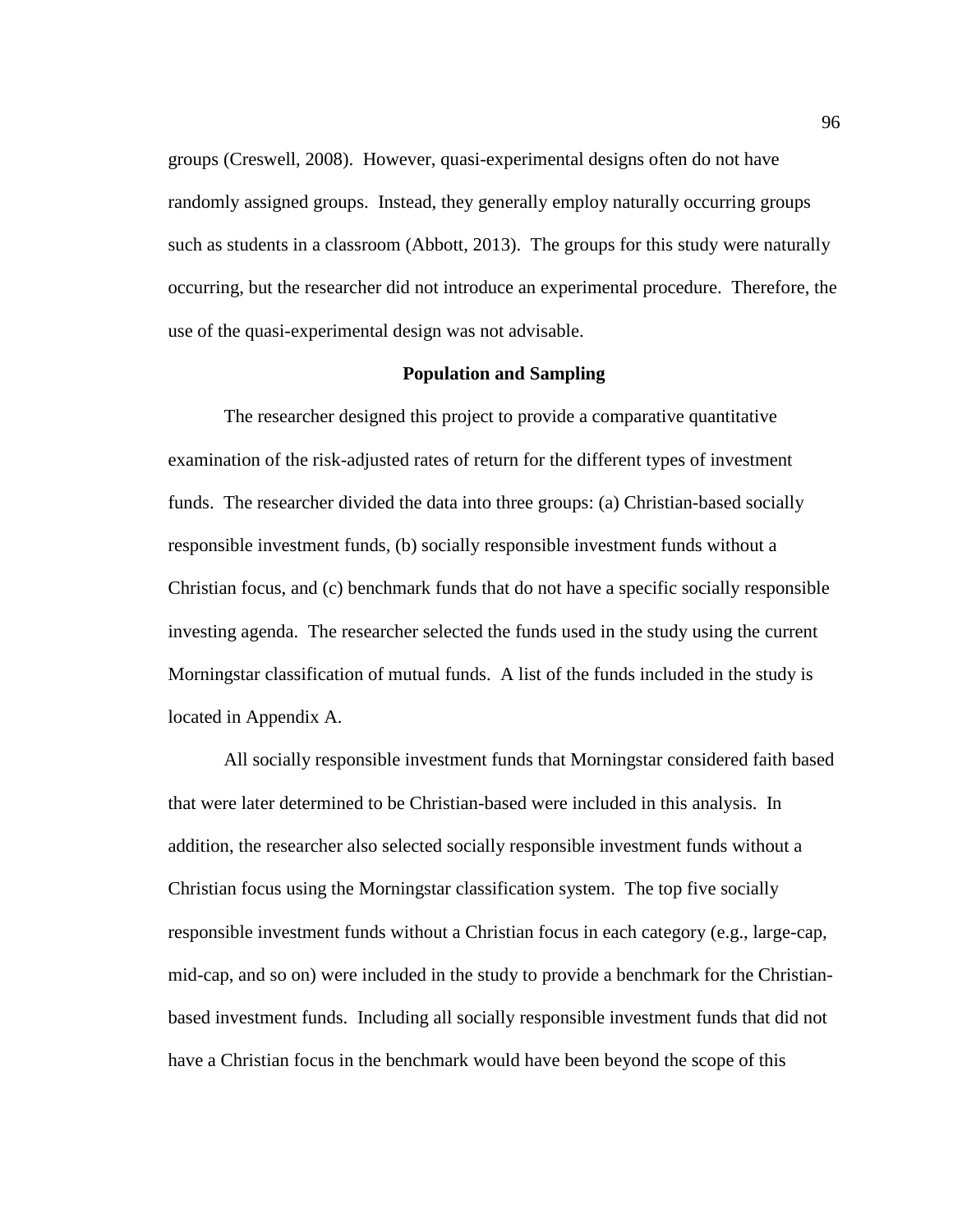project. Finally, the researcher obtained the data regarding the benchmark funds from Morningstar.

The data for the project were gathered from publicly available sources including Morningstar, Yahoo Finance, Blackrock, and *The Wall Street Journal*. This type of quantitative analysis and purposive sampling assisted with the evaluation of the research hypotheses and the related null hypotheses. The results also helped to address the project's research questions.

The funds chosen for inclusion in the project were limited to those traded within the United States. The researcher excluded foreign market investment options from the analysis because the target population for the project was located in the United States. In addition, the majority of the socially responsible mutual funds, such as Christian-based mutual funds, are located in the United States (Bauer, Koedijk, & Otten, 2005). Finally, it becomes more difficult to examine international socially responsible investments due to cultural influences affecting the definitions of the terms used in the design of the project (Bengtsson, 2008; Scholtens & Sievänen, 2013).

In addition, Christian-based index funds were not included in the analysis. All of the Christian-based index funds that were previously opened had been closed by 2011 due to a lack of capital investment (Kathman, 2012). Therefore, including them would not have assisted in answering the research questions and hypotheses of the project.

The researcher made the decision to include all Christian-based socially responsible investment funds in the project. This increased sample size helped to improve the validity of the project's results. It might have been possible to arrive at the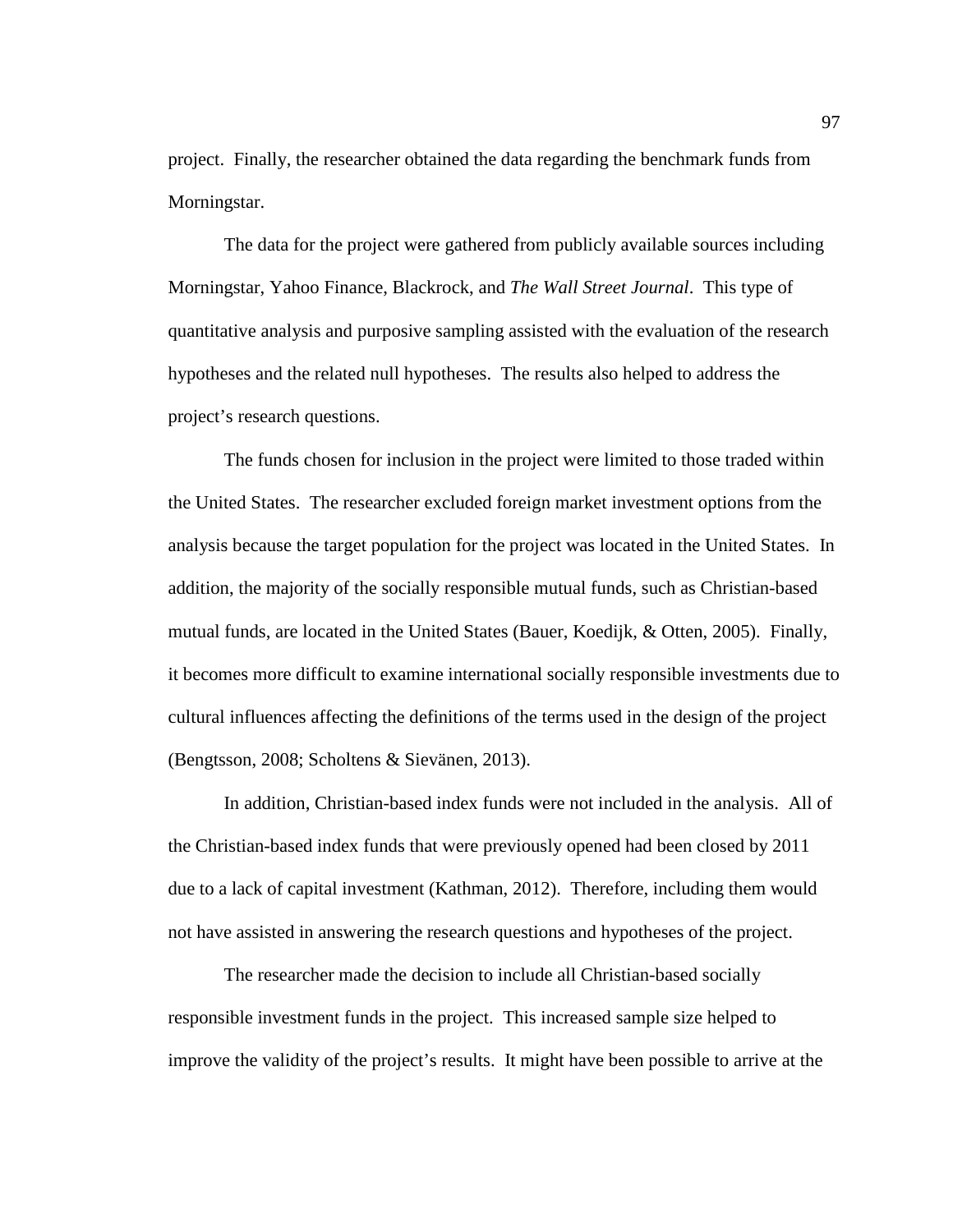same results by only including the largest Christian-based socially responsible investment funds in the study. However, having the largest possible sample size helped to lower the possibility that the researcher excluded relevant fund performance data from consideration.

## **Data Collection**

The data collection methods will be discussed in the next sections. The instruments used, data collection techniques employed, and data organization techniques applied will be described. These items were adopted to assist in addressing each of the research questions by analyzing the data gathered from each of the groups in the project.

# **Instruments**

The researched did not use any specific data-gathering instrument (e.g., questionnaire, interview, and so on) in this project. The raw data gathered to perform the quantitative analysis was taken from publicly-available third-party sources of existing records. The researcher entered the data gathered into a Microsoft Excel spreadsheet to perform statistical analysis. A list of the funds included in the study is located in Appendix A.

## **Data Collection Technique**

The data used in the project were obtained from existing records found on publicly-available third-party websites. The proper classification of the funds was determined using the Morningstar classification system. Once the funds were identified, publicly-available third-party sources such as Blackrock, Morningstar, *The Wall Street Journal*, and Yahoo Finance were used to gather the relevant data regarding each of the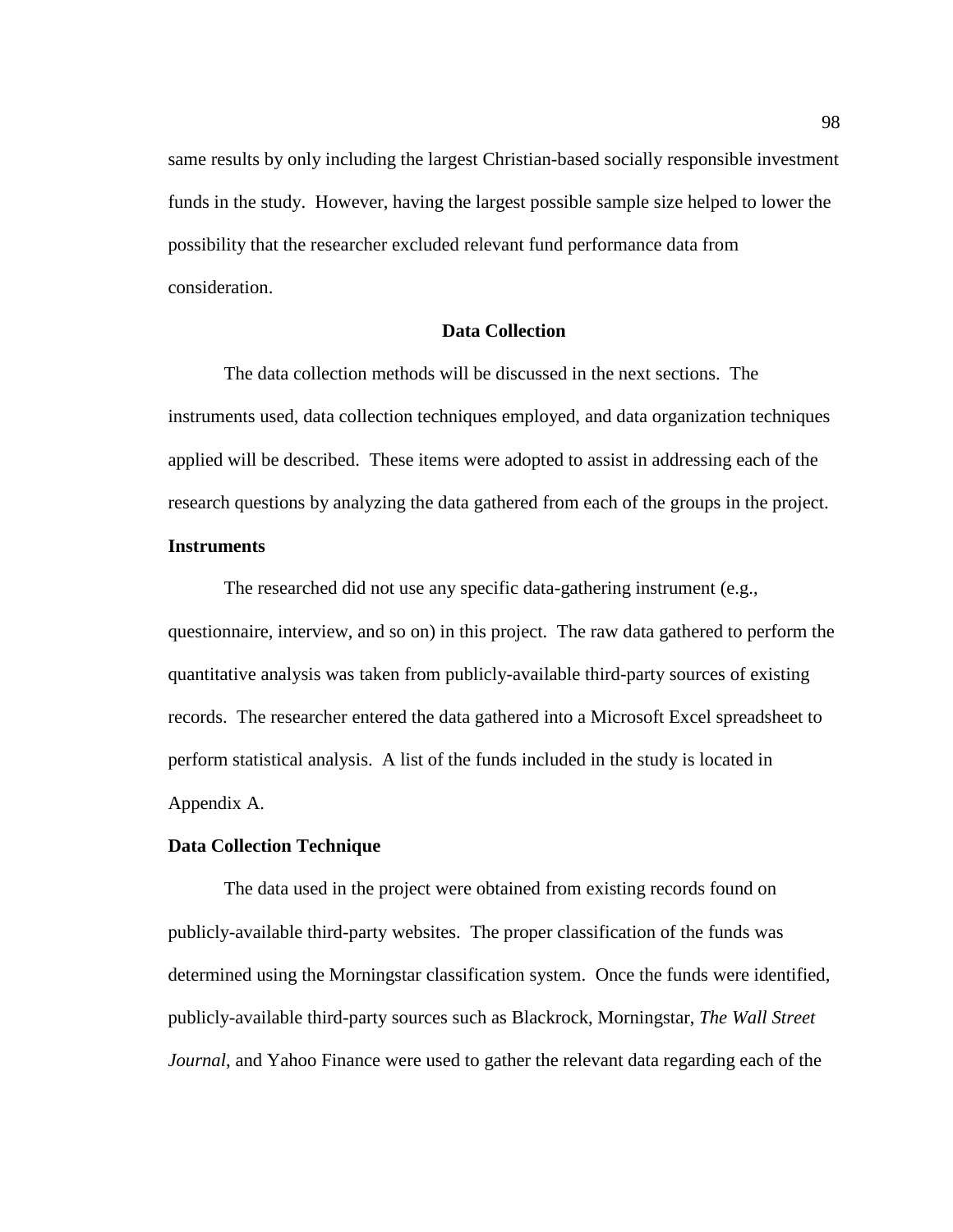funds. The researcher did not use any other interview or survey questions in the project. The data used in the analysis of the performance of the funds was limited to what was obtained from the publicly-available third-party sources.

#### **Data Organization Techniques**

The researcher tracked the data gathered during the study in a Microsoft Word document as well as in a Microsoft Excel spreadsheet. The researcher organized the Word document in the form of a journal to record daily progress toward identifying funds to include in the project and to gather the data needed to perform the quantitative analysis of the funds. The journal also assisted the researcher in documenting any concerns or additional elements to consider for inclusion in the design of the project. Stake (2010) recommended keeping a written journal similar to the one employed in this project to assist in the design and execution of a research study.

In addition, the researcher designed the Excel spreadsheet to use one line for each fund included in the study. The researcher developed the columns in the spreadsheet for fund returns, beta coefficients, expense ratios, and investment classifications (i.e., largecap, mid-cap, and so on) for each of the funds. A separate tab within the spreadsheet was created for each group of funds (i.e., Christian-based socially responsible, socially responsible without a Christian focus, and benchmarks). This layout assisted the researcher in gathering all pertinent data needed to address the research questions of the project.

The Word document and Excel spreadsheet were stored on the hard drive of a computer owned by the researcher. The researcher created a second copy of each of the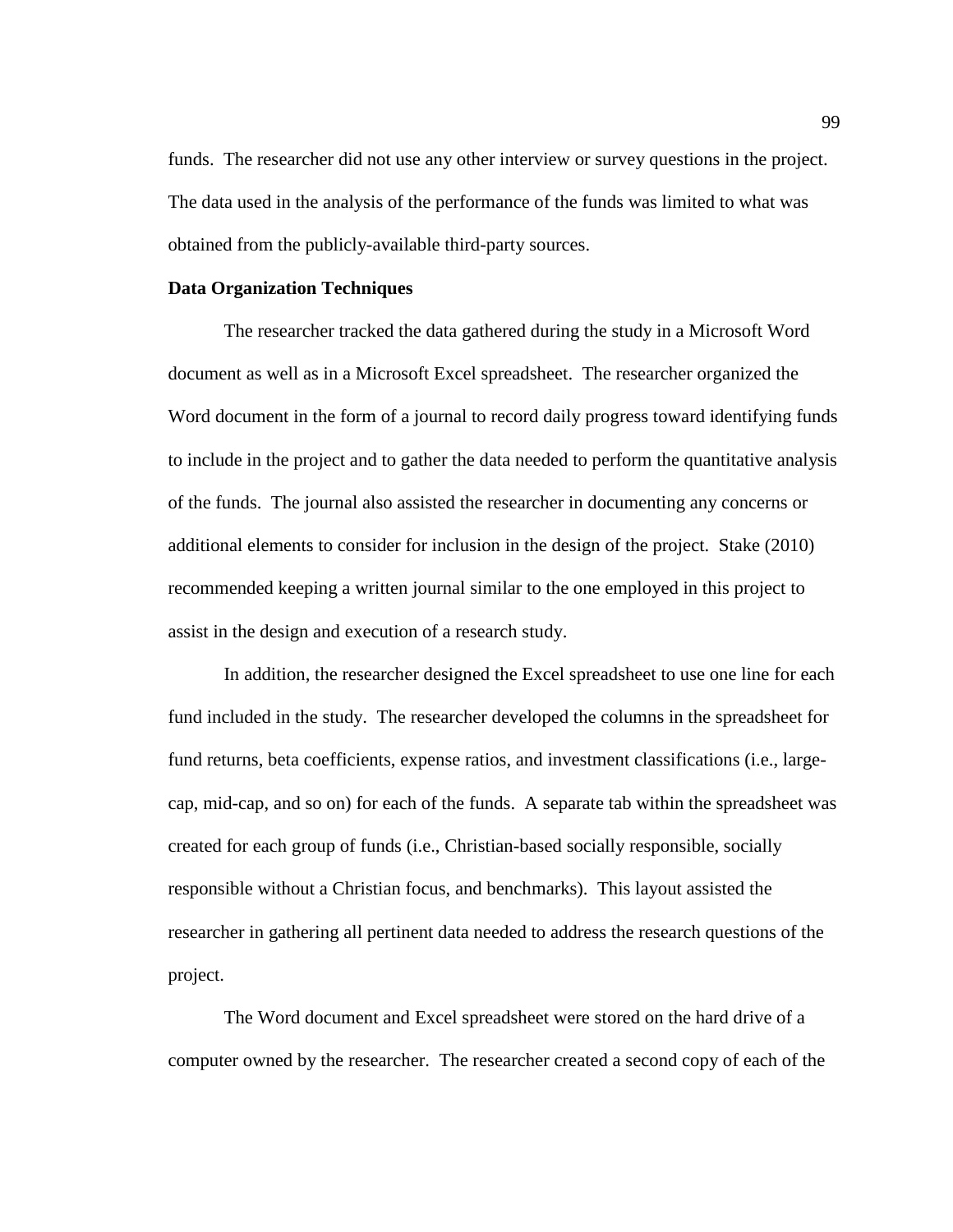items for the project. The researcher updated updated the files each day as journal entries were updated and as project data were collected. These copies were stored on a flash drive owned by the researcher. The researcher utilized the copies to protect against data loss in the event of file corruption or some other type of computer malfunction.

### **Data Analysis Technique**

The data gathered for each fund in the study included the yields, beta coefficients, and management fees of the funds. The time frame for the data gathered was for the 1-, 3-, 5-, 10-, 15-, and 20-year periods ending December 31, 2015, as available. The data gathered and analyzed assisted in addressing the research questions of the project because those items were the metrics chosen to demonstrate the performance of the different types of funds.

The researcher analyzed the data gathered using Microsoft Excel. The statistical technique used in this study was the independent samples *t*-tests. The independent samples *t*-test is one of the most common analytical techniques employed in quantitative research studies (Dodge, 2003; Salkind, 2013). This technique has been used to analyze data in a variety of settings and with a variety of topics (BinMahfouz & Hassan, 2013; Ezazi, Ostad, & Ostad, 2011; Humphrey & Tan, 2014). The results of the data analysis were used to either reject or to fail to reject the null research hypotheses for the project based on the chosen alpha level for the study. The researcher used the outcome of the analysis to arrive at conclusions regarding the project's research questions.

The alpha level chosen for the study was  $\alpha = 0.10$ . Bartlett, Kotrlik, and Higgings (2001) recommended using this risk level for "identifying marginal relationships,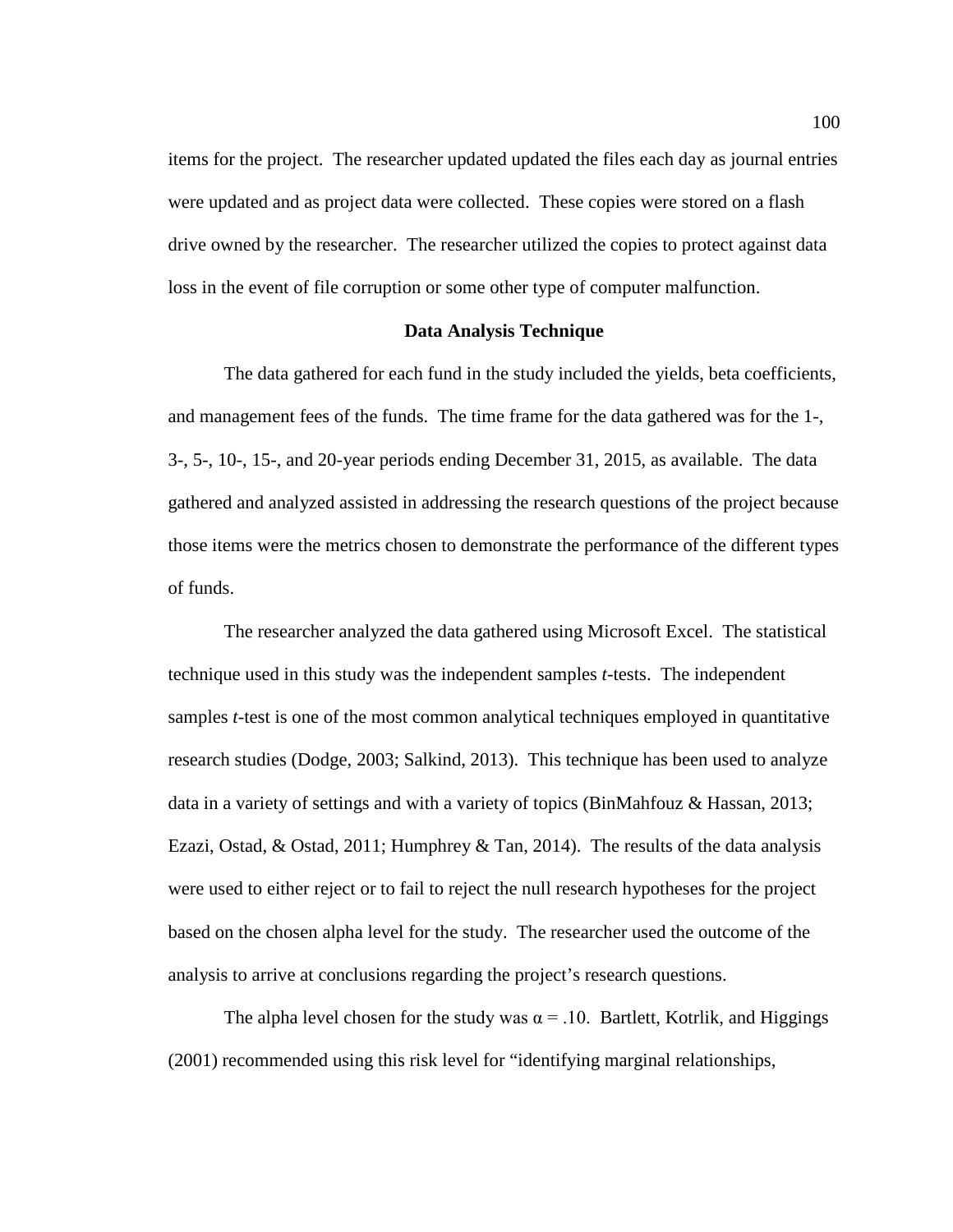differences or other statistical phenomena as a precursor to further studies" (p. 45). Given the sparsely researched nature of the current topic, it was decided that the significance level of  $\alpha = 0.10$  would allow for a broad examination of the available data without being too confined with regard to the resulting *p* value. Other researchers (Lucas & Brandmeir, 2005; Suh & Lucas, 2011) have chosen this level for research on various topics.

## **Reliability and Validity**

All research studies are subject to issues with reliability and validity (Creswell, 2008). The types and extent of the threats differ depending on the type of study conducted (i.e., quantitative, qualitative, or mixed method) and the instruments used by the researcher to collect the data and to administer the research procedures. The reliability and validity of this applied doctoral research project will be discussed here.

# **Reliability**

Reliability examines "the quality of the test such that it is consistent" (Salkind, 2013, p. 446). It is essential that the testing instrument or other data-gathering device employed in a research study accurately and consistently measures what is being examined (Creswell, 2008). The definition of reliability will differ somewhat depending on the design of the research study. For example, reliability in a qualitative study "indicates that the researcher's approach is consistent across different researchers and different projects" (Creswell, 2008, p.190). However, the reliability in a quantitative study focuses on the accuracy of the data gathered and the ability of the results to be repeated or confirmed by other researchers (Creswell, 2008).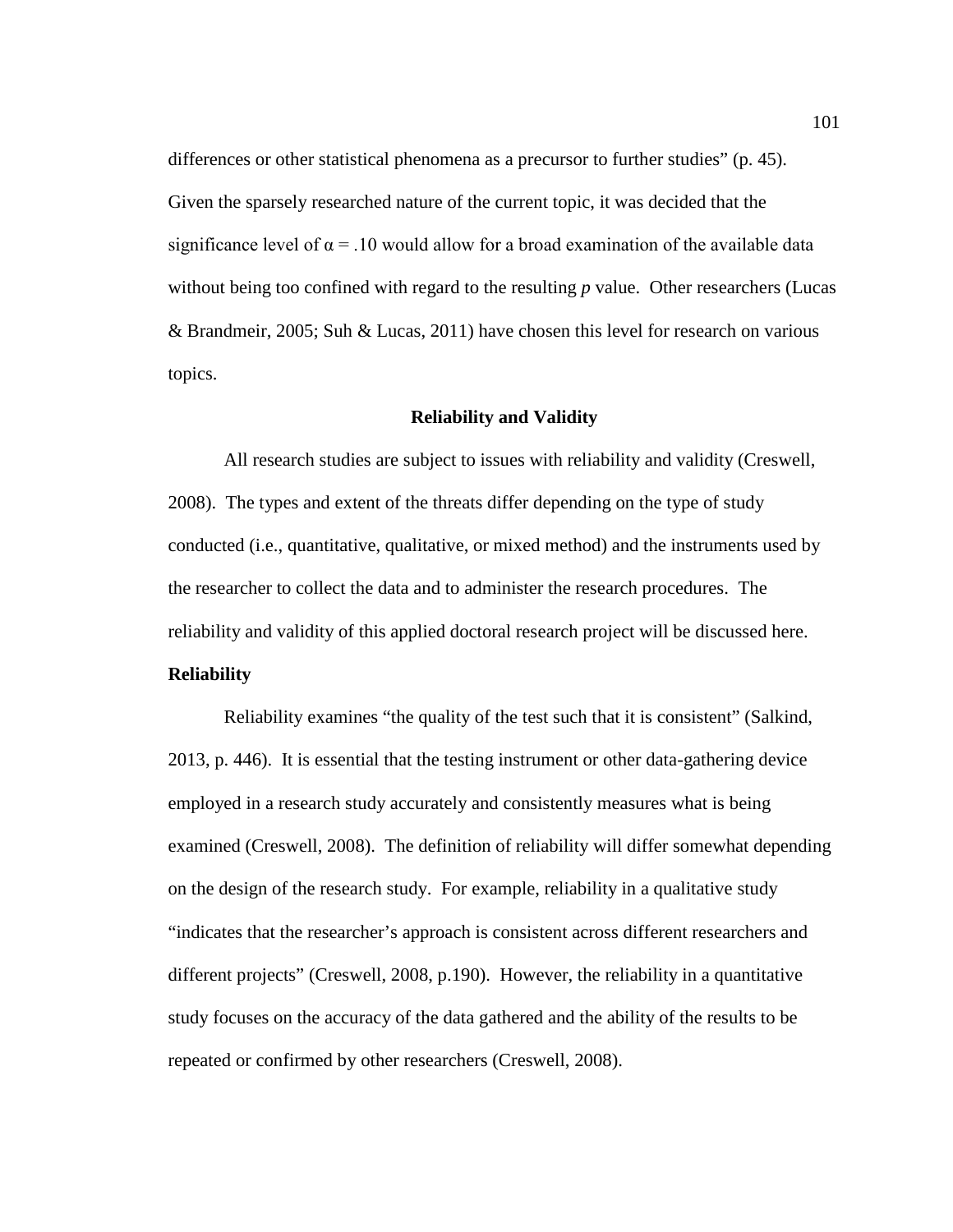This project was a quantitative study. Therefore, the focus on the reliability of this study was on the ability of the data gathered and analyzed by the researcher to be confirmed by others. There are various types of threats to reliability that researcher often examine in quantitative studies. Some of the most common are test-retest, parallel forms, and internal consistency (Creswell, 2008).

The researcher did not use any specific testing instrument to gather the data employed by the researcher for this project. Instead, the information was gathered from publicly-available third-party sources. The researcher confirmed this archival data by comparing it to other third-party sources when available. For example, the researcher confirmed the statistics gathered from Morningstar with an additional source such as Blackrock, *The Wall Street Journal*, or Yahoo Finance. This helped to verify the information and to make the results of the study more reliable.

Researchers have used archival databases in their studies since the 1950s (Elder, Pavalko, & Clipp, 1993). However, the use of those databases has grown in recent years because of advances in computer technologies and Internet access (Feng, Ling, Neely, & Roberts, 2014). The information found in archival databases can sometimes come from special-purpose surveys designed to assist future researchers (Barnes, Dang, Leavitt, Guarana, & Uhlmann, 2015). However, those databases are generally assembled for purposes other than conducting research, such as tracking historical performance of a sports team (Barnes et al., 2015). The researcher gathered the data used in this project was from the latter type of database because the information to show the historical performance of the investment funds.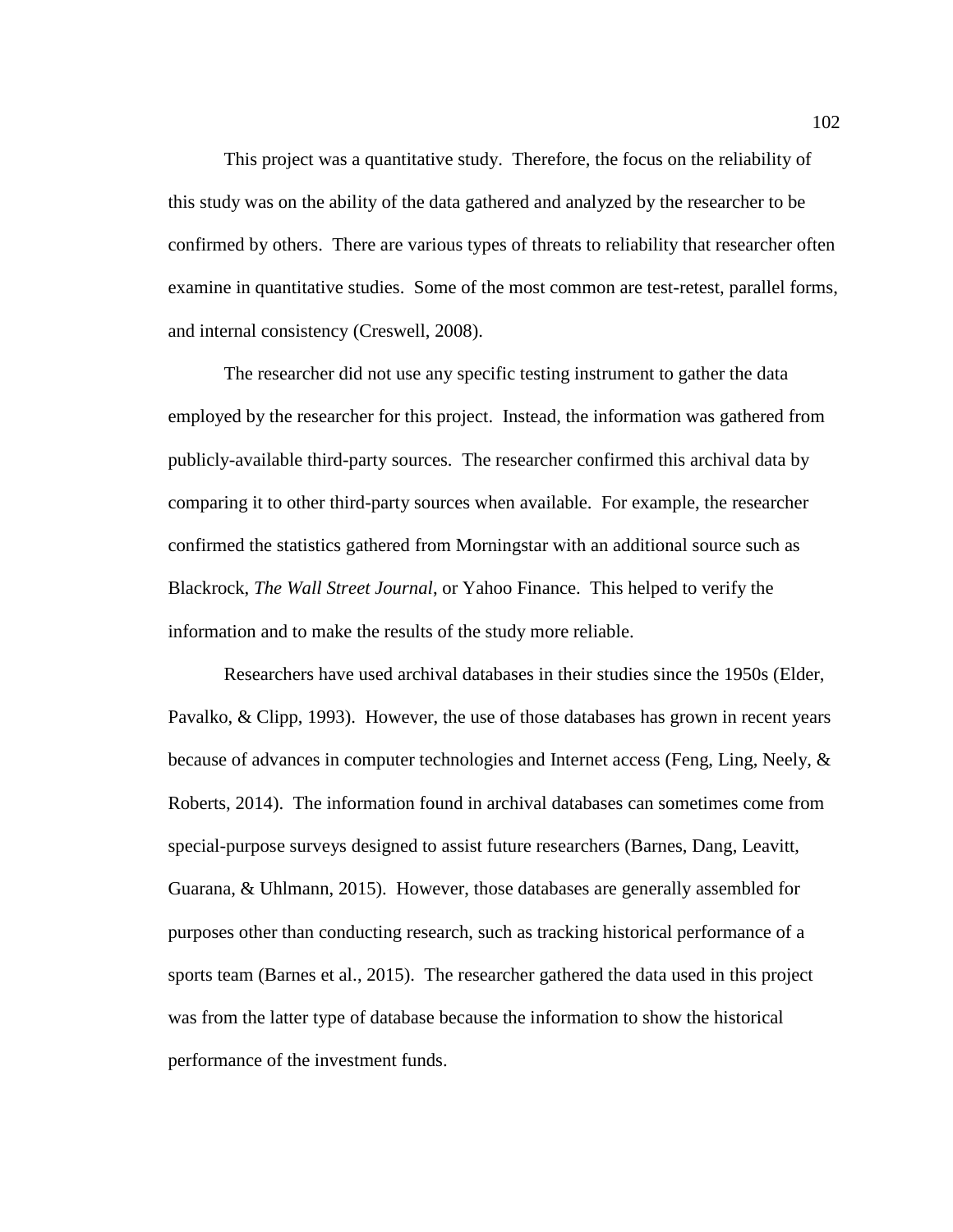Archival databases offer a number of advantages to the researcher. These databases can: (a) improve the validity and relevance of study findings, (b) aid in research reproducibility, (c) discourage misconduct by researchers, and (d) allow for easier detection of researcher misconduct (Barnes et al., 2015). However, one distinct disadvantage of archival databases is the researcher has no control over the quality of the information gathered (Bryman & Bell, 2015). To address this concern, Bryman and Bell (2015) recommended that researchers attempt to use databases that are from regulated sources. The database used for this study was not from a federally-regulated agency. Instead, it was from Morningstar. However, it is reasonable to assume that the individual companies offering the investment funds would compare the results listed in the Morningstar database to their actual performance and notify the organization of discrepancies.

Individuals can use archival databases for studies with different types of research designs. They have been recommended for qualitative and quantitative studies (Feng et al., 2014; Hill, 1993). In addition, they have been employed to examine a variety of micro-level and macro-level topics (Atinc, Simmering, & Kroll, 2012; Elder et al., 1993). These types of databases can be used by researchers to ask "new questions of old data" (Elder et al., 1993, p. 11).

It is important to select the archival database that is appropriate for the study. It is also necessary for the researcher to develop research questions and models that fit well with the data available in the archival databases. Doing this will yield a clearer idea of the problem to be researched and a better analysis of the available data (Elder et al.,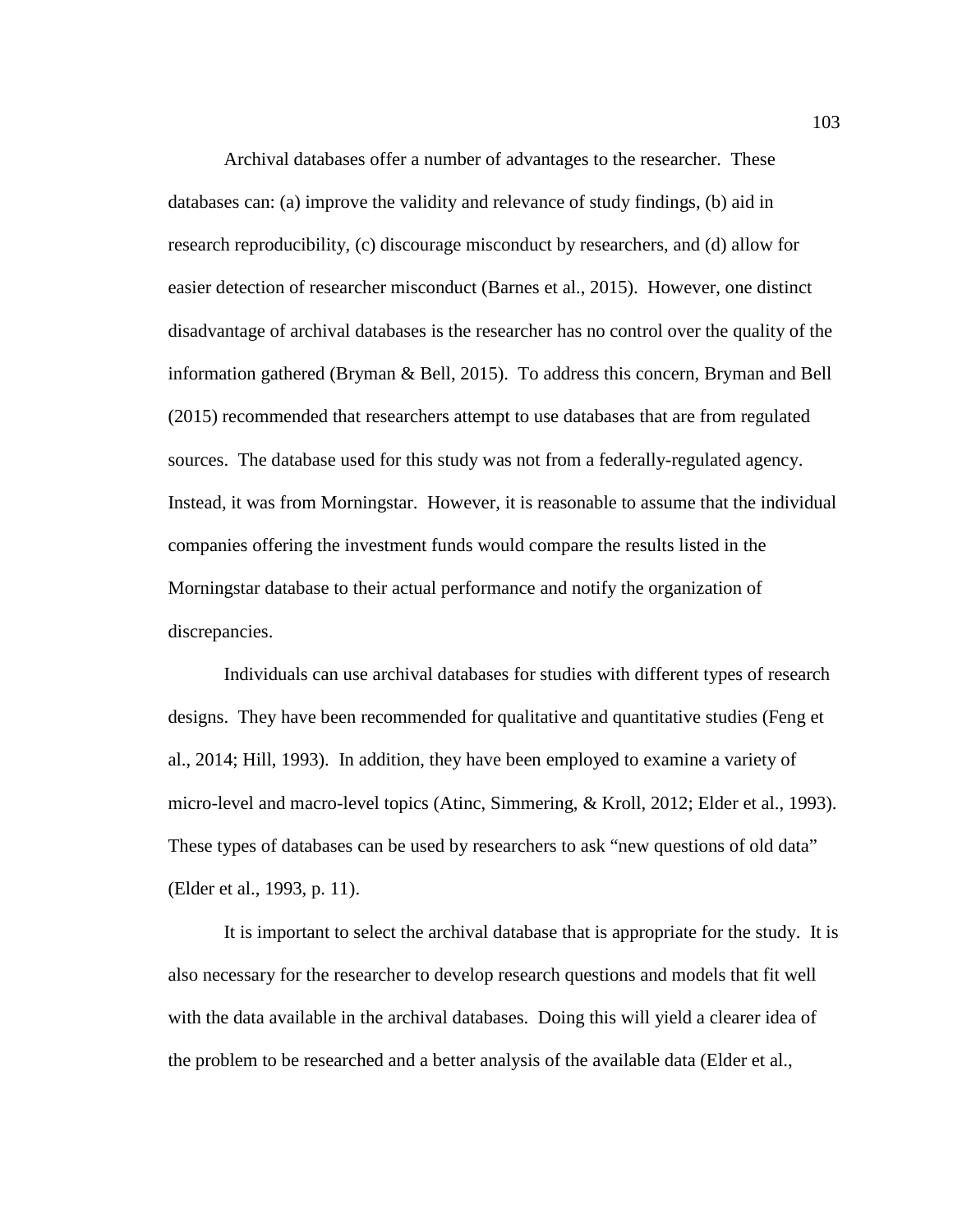1993). The research questions of this applied doctoral research project were well-suited to the use of the archival database regarding the performance of the investment funds being examined.

#### **Validity**

Validity examines "the quality of a test such that it measures what it says it does" (Salkind, 2013, p. 448). There are different types of threats to the validity of a study. Four of the most common threats are: (a) internal validity threats, (b) external validity threats, (c) statistical conclusion validity threats, and (d) threats to construct validity (Creswell, 2008). The researcher considered each of these threats in the design of this applied doctoral research project.

**Internal**. Threats to the internal validity of a study affect the ability of the researcher to arrive at reasonable conclusions regarding the effectiveness of an experimental treatment. The threats can be related to the study participants, the procedures employed by the researcher, or the procedures selected by the researcher (Creswell, 2008). This applied doctoral research project did not use human subjects. In addition, the research did not use any specific testing instruments. The examination of archival data regarding the key factors of the funds included in the project was the only method employed by the researcher. Finally, only investment funds meeting the specific criteria discussed earlier were included in the study. The researcher chose to use this process to avoid, or at least reduce, the threats to the internal validity of the project.

**External.** Threats to the external validity of a study arise when researchers "draw" incorrect inferences from the sample data to other persons, other settings, and past or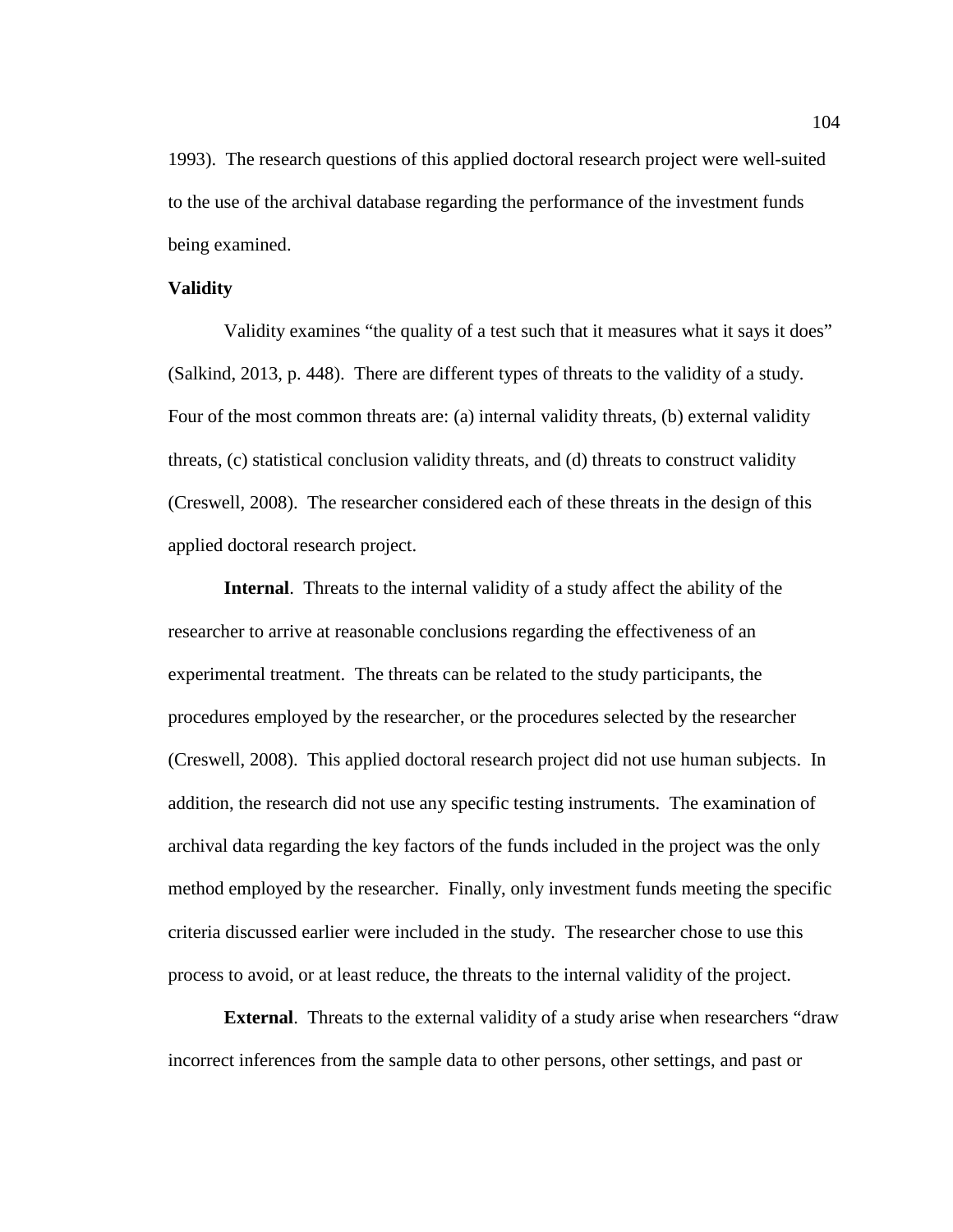future situations" (Creswell, 2008, p. 162). Three common threats to external validity involve the interaction of an applied experimental treatment with: (a) the participants selected for the study, (b) the setting in which the study occurred, and (c) the history surrounding the study (Creswell, 2008). The researcher did not apply an experimental procedure to the groups in this study. However, the researcher addressed each of the three threats to external validity in the design of the project.

First, all investment funds meeting the appropriate criteria were included in the study. This helped to prevent selection bias in the development of the groups for the project. Next, only funds traded in US-based (i.e., domestic) exchanges were considered for inclusion in the project. This narrowed the focus of the study and helped to mitigate the influences of international market forces and cultural influences on the project's results. Finally, the researcher could not overcome the threat of history surrounding the study. The current project is not a replication of previous studies. In order to address the history threat to the external validity of the project, it would be necessary to replicate the study again in the future (Creswell, 2008). This will be discussed in greater detail as part of the recommendations listed in Section Three of the project.

**Conclusion**. Threats to the statistical conclusion validity of a study develop when the researcher employs inadequate or improper statistical techniques in the analysis of the study data (Creswell, 2008). The researcher in this project gathered continuous variables regarding the yields, beta coefficients, and expense ratios of each of the funds. The statistical technique employed in the study was discussed earlier in this section. Various writers recommended that method for analyzing this type of data (Creswell, 2008;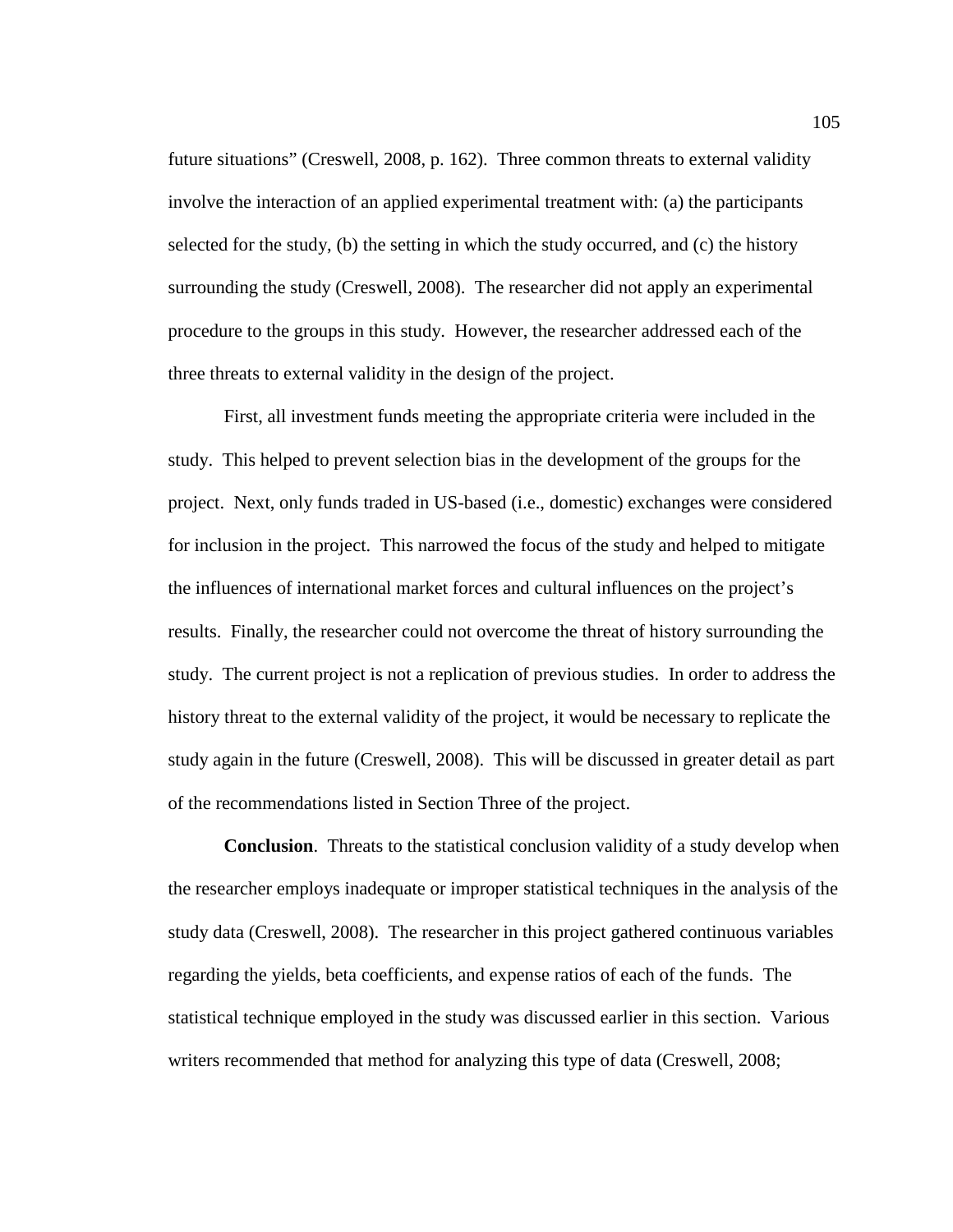Salkind, 2013). It was also employed in other studies where investment fund performance was examined (BinMahfouz & Hassan, 2013; Ezazi et al., 2001; Humphrey  $& Tan, 2014$ ). Using the appropriate analytical methods helped to address the threat to the statistical conclusion validity of the project.

**Construct**. Threats to the construct validity of a study occur "when investigators use inadequate definitions and measures of variables" (Creswell, 2008, p. 164). The researcher designed this project to mitigate the threats to construct validity. First, the researcher developed clear definitions of key terms such as Christian in the design of the project. This assisted the researcher to determine which investment funds to include in the study. In addition, following industry standards and definitions employed by the third-party sources from which the study data were gathered for items such as return, expense ratio, and beta coefficient contributed to the validity of the data used in this project.

It would be impossible to design a research study free of any threats to reliability or validity (Creswell, 2008). However, the researcher took all reasonable steps in the design and implementation of this project to mitigate any identified threats. The researcher recognized and discussed existing threats that could not be adequately overcome by study design or implementation (e.g., the history threat to external validity). Recognizing the threats to the reliability and validity of the study allows the reader to make an informed assessment of the findings of the project.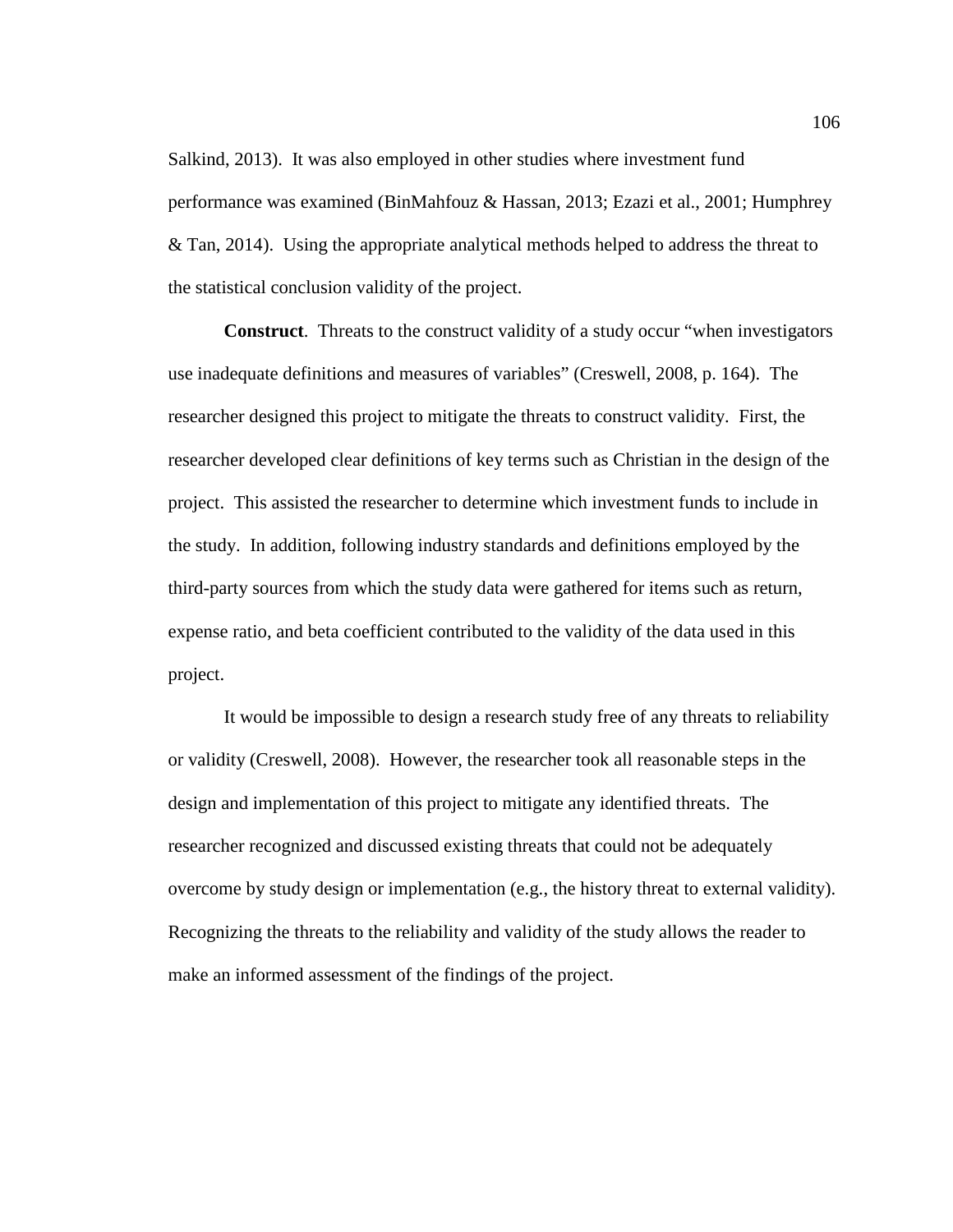#### **Transition and Summary**

Socially responsible investment funds are a growing element of the total body of mutual fund investment options. Christian-based funds, a subcategory of socially responsible funds, allow the Christian investor to achieve a balance between his or her investing and philosophical goals. The researcher designed this descriptive quantitative study to examine the financial performance of Christian-based socially responsible investment funds in order to provide clarity regarding the efficacy of those types of funds.

The researcher developed the research method and design of this project to address the specific research questions of the study. The researcher chose the independent and dependent variables included in the study design because of their relevance to the research questions. Quantitative analysis of the data collected allowed the researcher to arrive at conclusions based on the information regarding the performance of the funds.

While it would not be possible to design a research study free of any threats to reliability or validity (Creswell, 2008), all reasonable steps were taken in the design and implementation of this project to mitigate any identified threats. In instances where threats could not be overcome through the design and implementation of the study, they were recognized and discussed. The findings of the study will be discussed in the next section. Those findings assisted in answering the research questions of the project.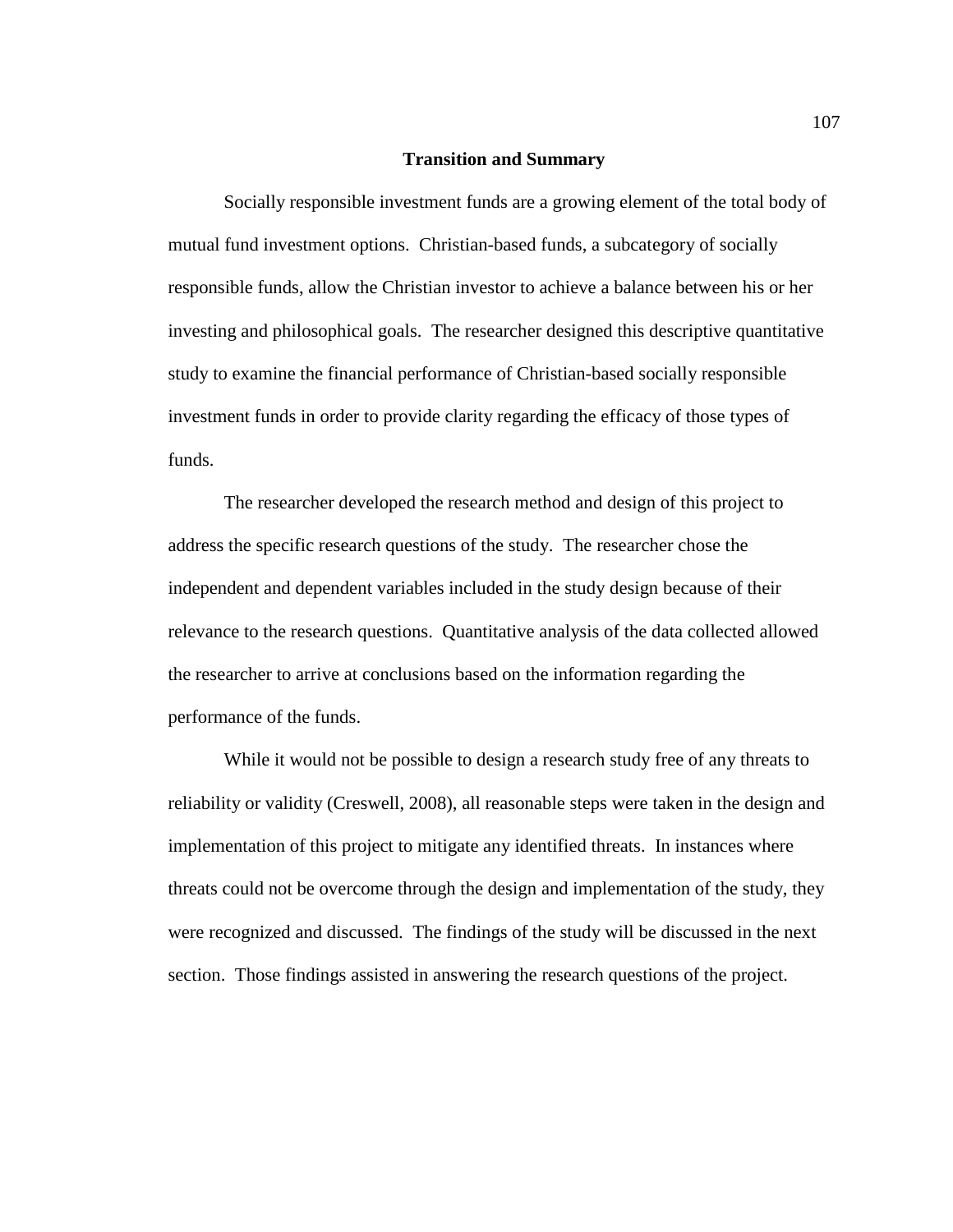Section 3: Application to Professional Practice and Implications for Change

Some investment advisors have recommended Christian-based socially responsible investment funds for achieving a balance between the investing and philosophical goals of Christians (Kathman, 2012). Those funds provide Christians with an opportunity to invest in a manner consistent with their beliefs while also taking advantage of the benefits of mutual funds. However, it is important for Christians to be wise stewards over the financial resources with which they have been blessed (Matthew 25:14-30; Luke 14:28-30). Part of that stewardship includes determining if a Christianbased investment fund is the best investment alternative.

The findings of the project will be presented in this section. These findings will contribute to the current body of research concerning Christian-based investment funds. The information provided is be divided into seven parts: (a) overview of the study, (b) presentation of the findings, (c) applications to professional practice, (d) recommendations for action, (e) recommendations for further study, (f) reflections, and (g) summary and study conclusions.

## **Overview of Study**

It is important for would-be investors to carefully analyze their choices before making investment decisions. The current body of research concerning the efficacy of Christian-based socially responsible investment funds has been inconclusive (Branch et al., 2014; Muñoz et al., 2014). This applied doctoral research project was developed and conducted to add to the current body of literature concerning these types of investment funds.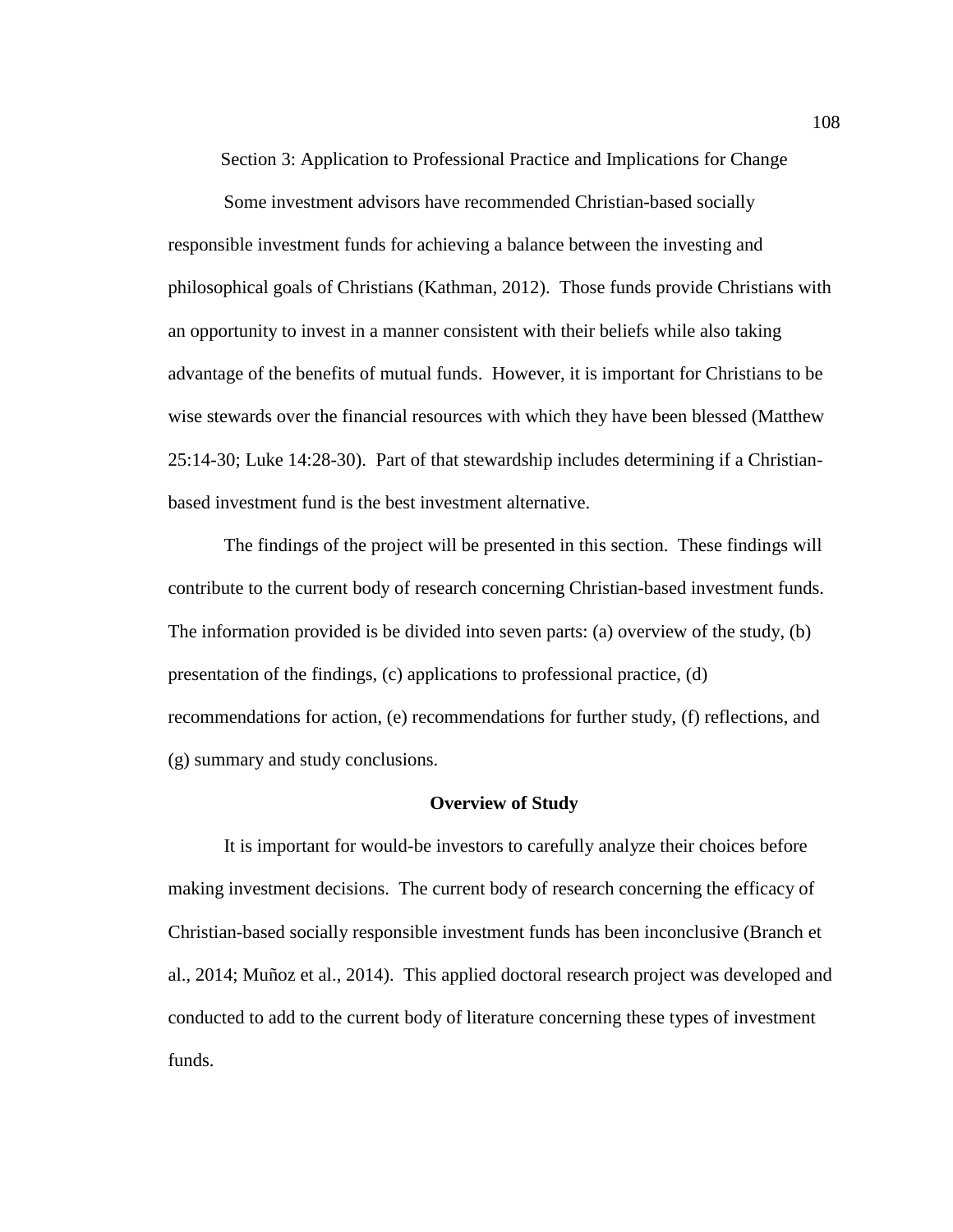The project was designed to address the three research questions discussed in Section One. All three research questions centered on evaluating the risk-adjusted yields of Christian-based socially responsible investment funds. Overall, the findings of the study indicated Christian-based socially responsible investment funds underperformed the benchmark returns (i.e., S&P 500 Index) during each of the periods examined. In addition, the comparison of the Christian-based funds to other types of the socially responsible investment funds without a religious focus had mixed results. Finally, the researcher identified specific Christian-based socially responsible investment funds during the study that performed better than the average of the group. In all periods examined except for the 20-year period, those top-performing funds produced yields equal to or higher than the average yields of the S&P 500 Index. A detailed discussion of the study findings is provided in the next section.

#### **Presentation of the Findings**

The findings of this applied doctoral research project will be presented here. The researcher designed the project to address three research questions. The discussion of the findings will be organized around each of the three questions. In addition, the findings will be related to the current body of literature discussed in Section One as appropriate.

The data used in this project were the historical actual performance of the funds examined. The entire population of Christian-based equity-only investment funds was included in the study  $(n=40)$ . For funds with multiple classes of shares, only the individual class of shares was included in the project. Not all funds in the study had 20 years of history. Therefore, the degrees of freedom associated with the statistical testing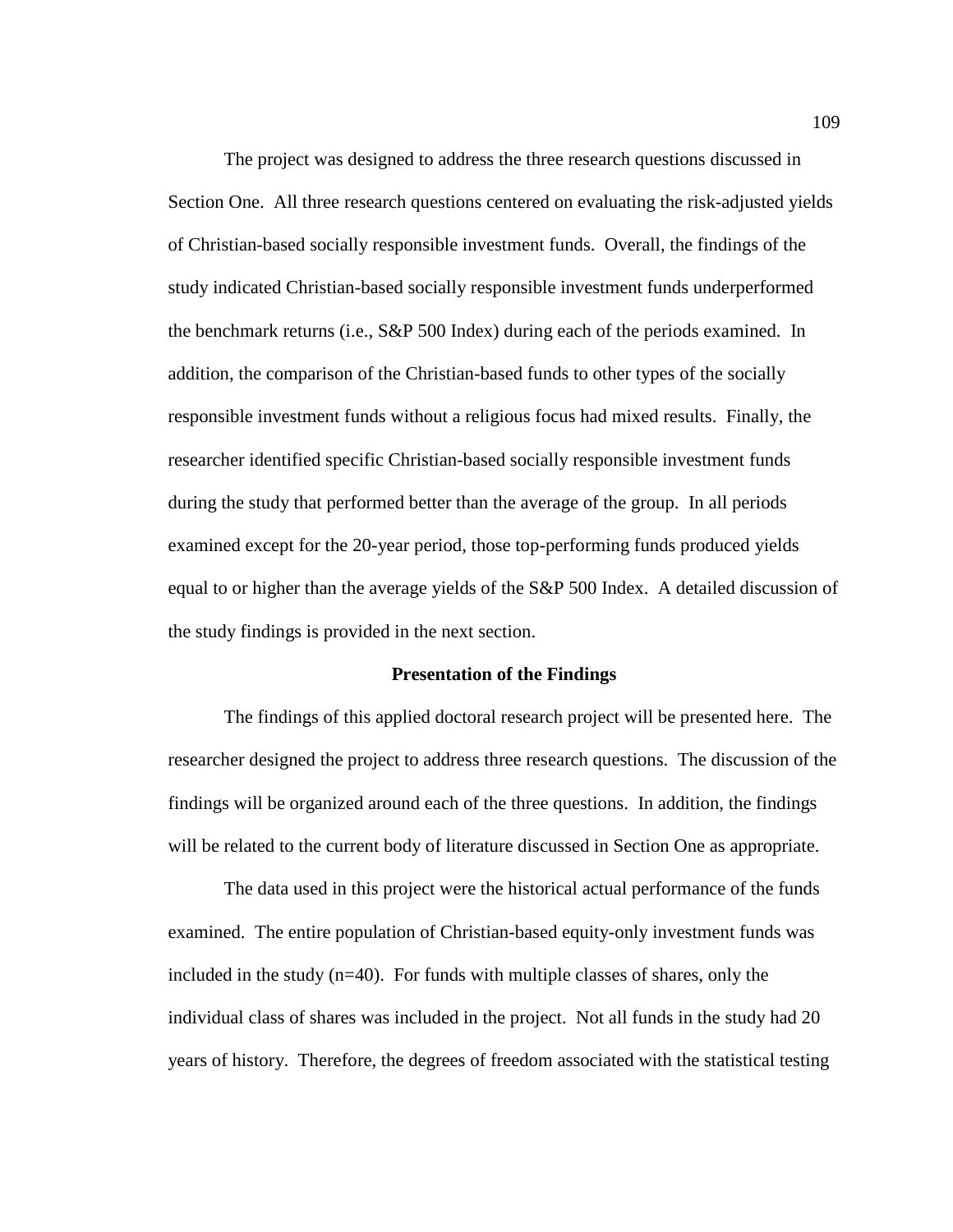declined in some of the comparisons as the examination of fund performance moved from the 1-year period ending December 31, 2015, to the 20-year period ending December 31, 2015. A list of the funds included in the study is located in Appendix A.

### **Research Question One**

 The first research question asked: Are the risk-adjusted yields of Christian-based socially responsible investment funds equivalent to benchmark funds that do not have a specific socially responsible investing agenda? The researcher addressed this question by examining the risk-adjusted yields of the funds over time and comparing them to the S&P 500 Index yields. The timeframe for the analysis was 20 years. The researcher examined the performance of the funds between 1995 and 2015. This 20-year period included times of economic expansion as well as economic recession. This assisted in the examination of the robustness of the investment options.

The calculation of the risk-adjusted rate of return included two steps: (a) calculate the fee-free rate of return and (b) translate the fee-free rate of return into the risk-adjusted rate of return. The researcher calculated the fee-free rate of return by adding the average administrative fees charged by the fund to its reported earnings during the period. Next, the researcher adjusted the fee-free rate of return to reflect the risk of the fund as measured by its beta coefficient. If the beta coefficient was greater than 1.00, the researcher decreased the return of the fund in a proportional amount to the value over 1.00. If the beta coefficient was lower than 1.00, then the researcher increased the return of the fund in a proportional amount to the value under 1.00.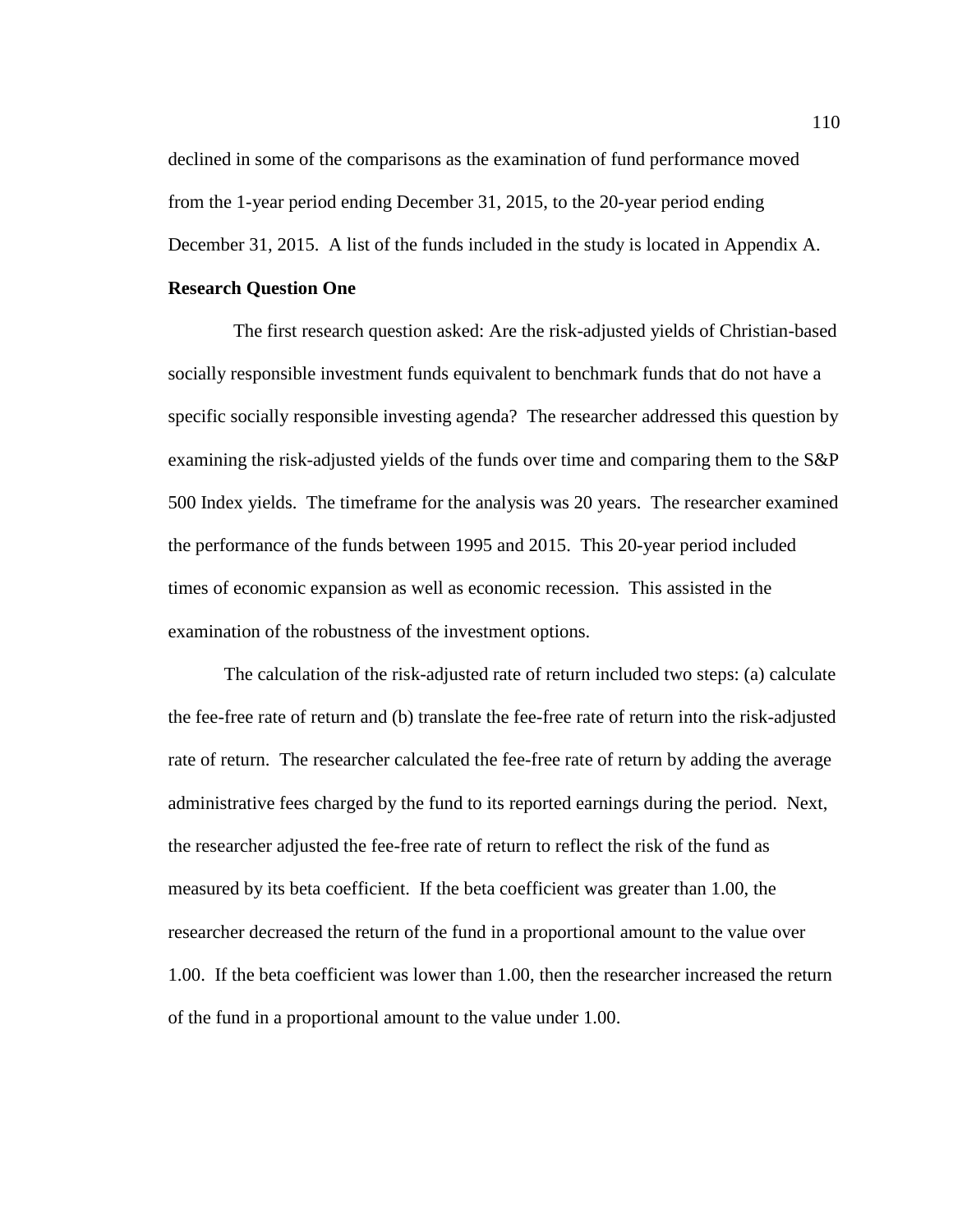The Christian-based socially responsible investment funds underperformed the S&P 500 Index during all time periods (i.e., 1-, 3-, 5-, 10-, 15-, and 20-year periods) examined as measured by their risk-adjusted rates of return. Table 1 summarizes the risk-adjusted yields and S&P 500 Index yields during the 1-, 3-, 5-, 10-, 15-, and 20-year periods ending December 31, 2015. The resulting t scores, degrees of freedom, and *p* values from each independent samples *t*-test performed for each time period are also listed in Table 1. The differences between the groups were statistically significant for each period reviewed.

| <b>Time Period</b>         | Christian-Based<br>Fund Risk-<br><b>Adjusted Yield</b> | S&P 500 Index | t Value | Degrees of<br>Freedom | $p$ Value |
|----------------------------|--------------------------------------------------------|---------------|---------|-----------------------|-----------|
| 1 Year<br>(2015)           | (2.49)                                                 | 1.36          | 3.6280  | 39                    | .0008     |
| 3 Year<br>$(2013 - 2015)$  | 11.08                                                  | 15.67         | 4.0610  | 38                    | .0002     |
| 5 Year<br>$(2011 - 2015)$  | 9.48                                                   | 13.00         | 5.4311  | 34                    | .000005   |
| 10 Year<br>$(2006 - 2015)$ | 6.93                                                   | 8.83          | 6.0080  | 24                    | .000003   |
| 15 Year<br>$(2001 - 2015)$ | 5.64                                                   | 6.70          | 2.3800  | 13                    | .03332    |
| 20 Year<br>$(1996 - 2015)$ | 8.21                                                   | 9.82          | 3.7662  | 6                     | .0093     |

Table 1: Risk-Adjusted Yields of Christian-Based Funds v. S&P 500 Yields for the Periods Ending December 31, 2015

The first research hypothesis was: There is a significant difference between the risk-adjusted yields of Christian-based socially responsible investment funds and their benchmark funds. Due to the nature of this hypothesis, the researcher performed a series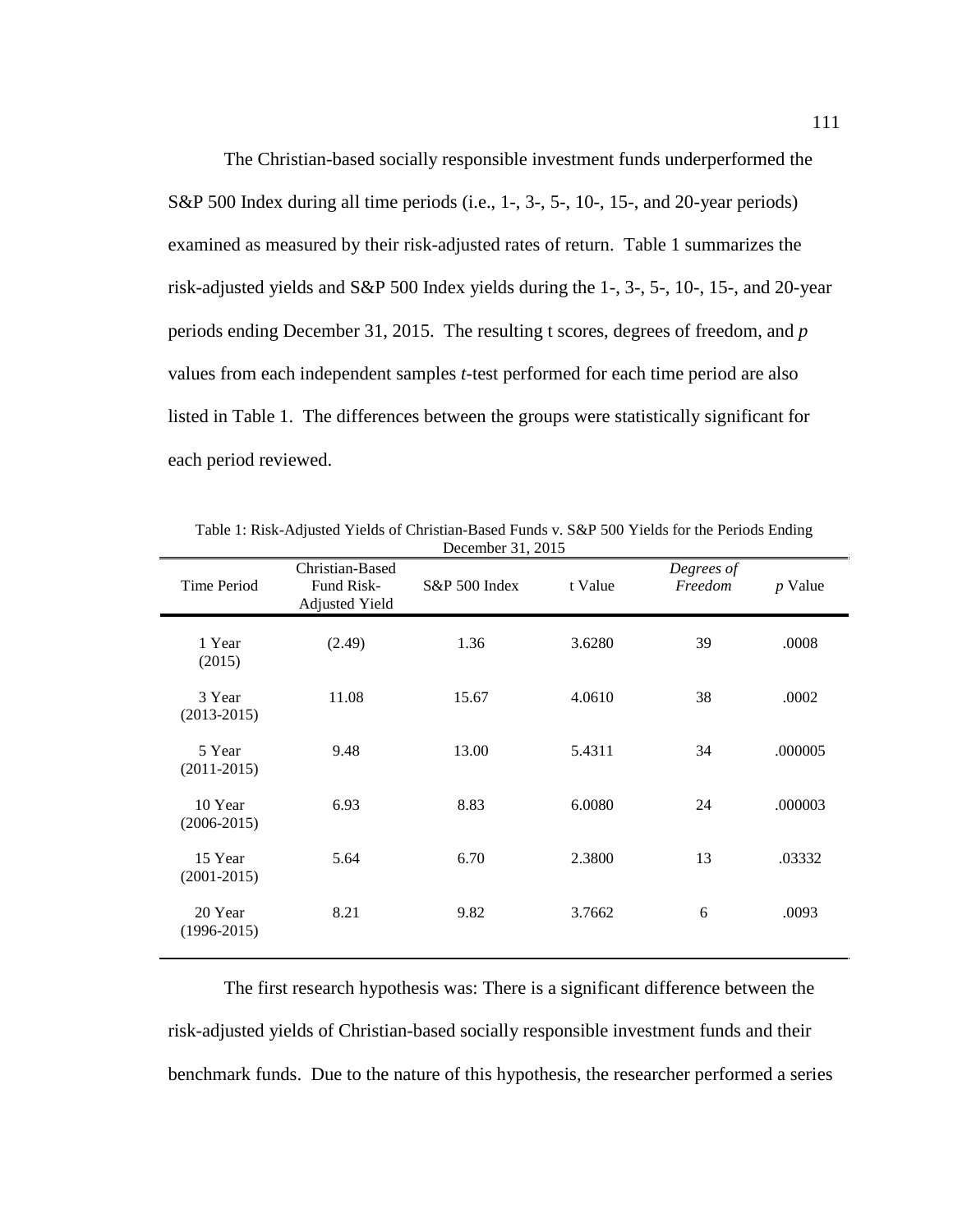of two-tailed independent samples *t*-tests to test it. The results of the statistical tests supported this hypothesis. The differences between the Christian-based funds and the S&P 500 Index were significant for each time period examined.

The results of the independent samples *t*-tests for each time period were: (a) 1 year period (t=2.2860, df=39, p=.048); (b) 3-year period (t=4.0610, df=38, p=.0002); (c) 5-year period (t=5.4311, df=34, p=.000005); (d) 10-year period (t=6.0080, df=24, p=.000003); (e) 15-year period (t=2.3800, df=13, p=.03332); and (f) 20-year period (t=3.7662, df=6, p=.0093). The *p* values from the *t*-tests led to the rejection of the first null hypothesis of no difference between the two groups of funds for each period examined. Once the researcher made the conclusion that a statistically significant difference existed between the groups, the researcher then compared the mean yields for each group. The risk-adjusted yields for the Christian-based funds were lower than those of the S&P 500 Index in each period.

These findings do not support the conclusions of Lyn and Zychowicz (2010). Those researchers studied the combined returns of Christian-based and Islamic-based funds against the S&P 500 Index during a seven-year period between 2001 and 2008. They concluded that investors in faith-based funds "did not sacrifice satisfactory economic returns by making ethical and socially responsible investing decisions based on their faith" (Lyn & Zychowicz, 2010, p. 142). However, the findings of this project support the conclusion that investors in Christian-based socially responsible investment funds may experience a financial return on their investments made in those funds that is significantly lower than the S&P 500 Index.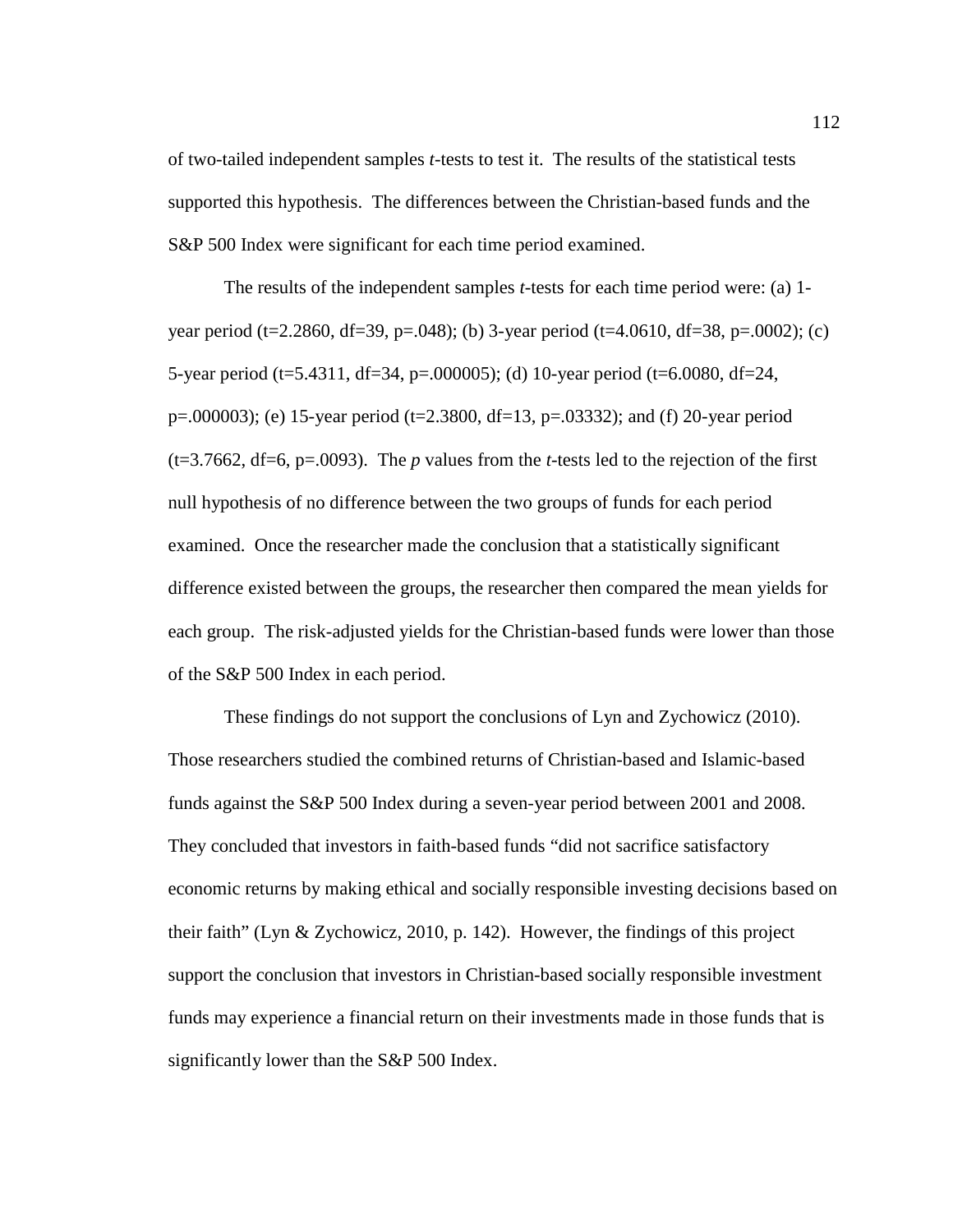The researcher based the theoretical framework of this project on the agency theory and modern portfolio theory. Within the agency theory, it is the responsibility of the agent to inform the principal of all relevant information regarding an investment decision (Tan & Lee, 2005). The results of this study should be utilized by those providing financial advice to individuals and organizations wishing to invest in Christianbased socially responsible mutual funds. In addition, the modern portfolio theory recommends investors balance their portfolios in a manner that provides the greatest return while reducing risk to an acceptable level (Miccolis & Goodman, 2012). The use of the risk-adjusted yields in this project assisted in the analysis of the Christian-based funds while considering the potential for risk.

These findings do not suggest that all Christian-based funds produce lower yields. Instead, they indicate those funds, as a group, underperformed the S&P 500 Index. The findings related to the second and third research questions will provide greater insight into the performance of the funds.

### **Research Question Two**

The second research question of the project asked: Are the risk-adjusted yields of Christian-based socially responsible investment funds equivalent to other types of socially responsible investment funds that are not Christian-based funds? The researcher selected the socially responsible investment funds without a Christian focus using the Morningstar classification system. The top five socially responsible investment funds without a Christian focus in each category (i.e., large-cap, mid-cap, and international) were included in the study to provide a benchmark for the Christian-based investment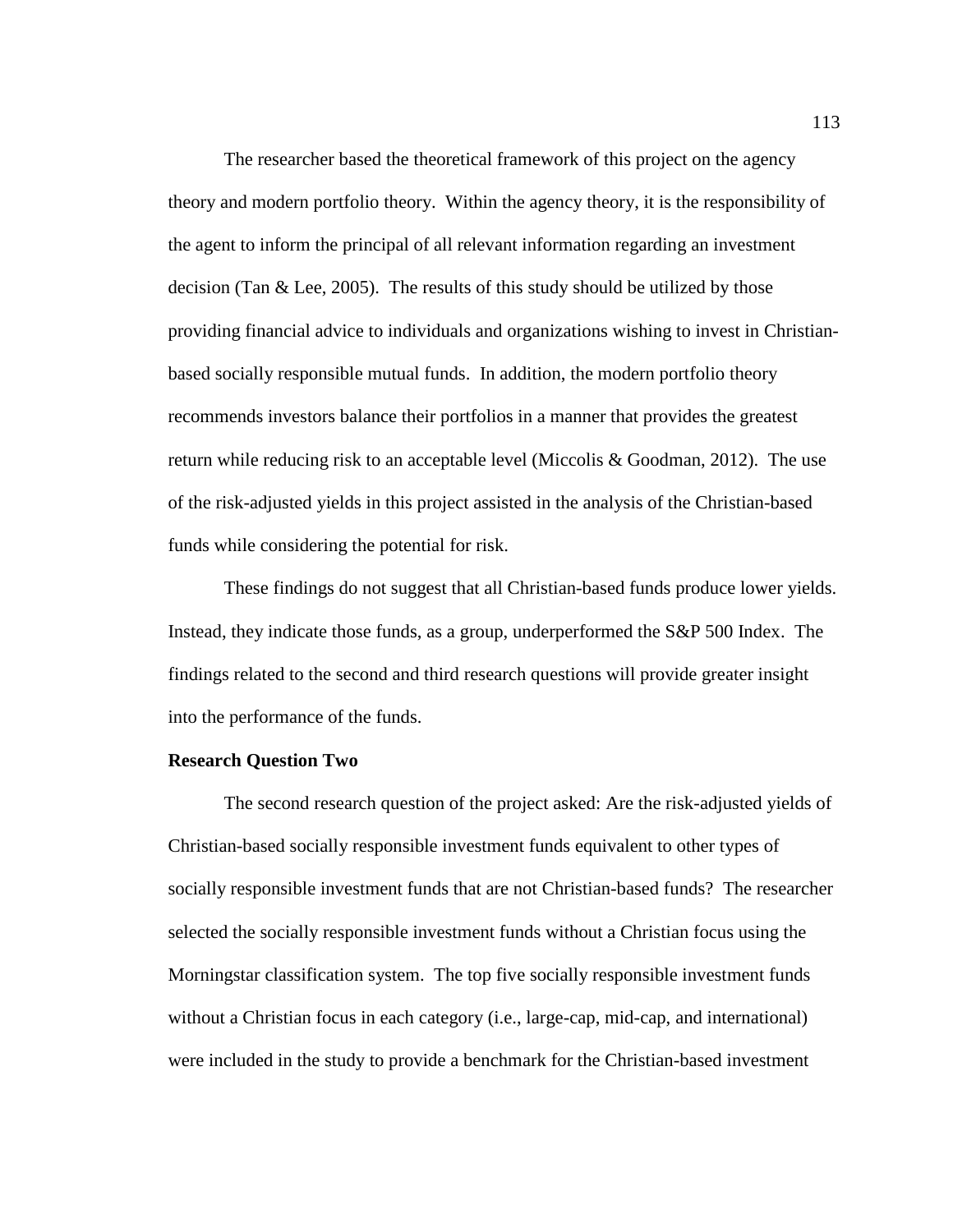funds to address the second research question. The researcher selected the funds based on total investment assets at December 31, 2015.

The researcher did not analyze small-cap funds because a sufficient number of socially responsible investment funds without a Christian focus could not be obtained. The majority of the socially responsible small-cap funds had a Christian-based focus. Once the researcher excluded those funds, fewer than five funds remained in the smallcap socially responsible category.

The second research hypothesis was: There is a significant difference between the risk-adjusted yields of Christian-based socially responsible investment funds and other types of socially-responsible investment funds. Due to the nature of this hypothesis, the researcher performed a series of two-tailed independent samples *t*-tests to test it. This did not revise the overall confidence level of the study. It simply reflected the two-tailed nature of the research question.

The findings of the portion of the project that compared the Christian-based funds and other socially responsible mutual funds without a Christian focus were mixed. The results of the statistical tests will be addressed here. The discussion will be divided by fund classification: (a) large-cap, (b) mid-cap, and (c) international. After the findings are presented, discussion of their relationship to the current body of literature and the theoretical framework of the project will be provided.

**Large-cap**. The comparison of the risk-adjusted yields of large-cap Christianbased socially responsible funds to the yields of their benchmarks is located in Table 2. The resulting *p* values are also included in Table 2.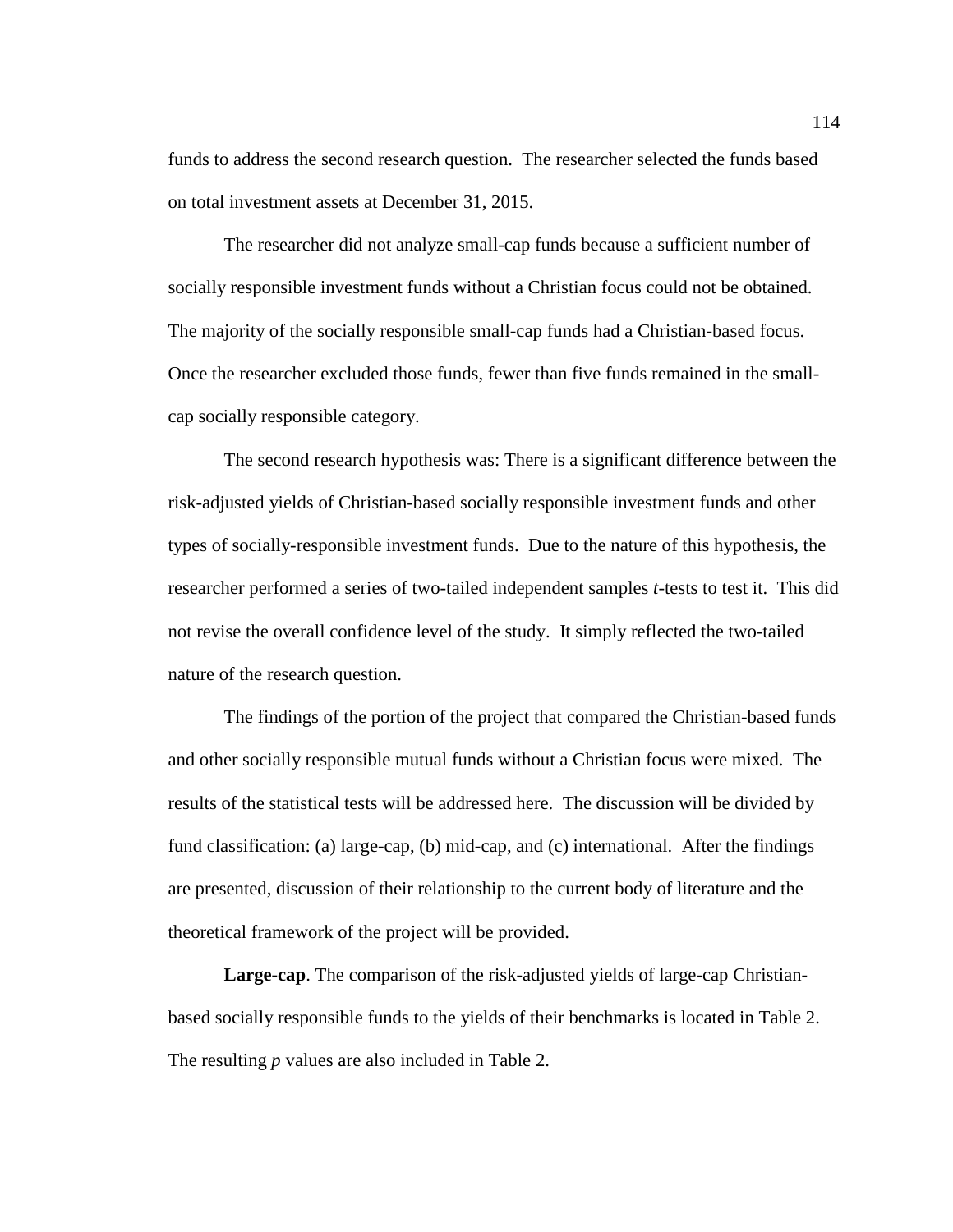| <b>Time Period</b>         | Large-Cap<br>Christian-Based<br>Fund Risk-<br><b>Adjusted Yield</b> | Large-Cap Socially<br>Responsible Risk-<br>Adjusted<br><b>Benchmark</b> | t Value | Degrees of<br>Freedom | $p$ Value |
|----------------------------|---------------------------------------------------------------------|-------------------------------------------------------------------------|---------|-----------------------|-----------|
| 1 Year<br>(2015)           | 1.03                                                                | .704                                                                    | .2987   | 16                    | .7690     |
| 3 Year<br>$(2013 - 2015)$  | 14.36                                                               | 16.43                                                                   | 2.7729  | 16                    | .01358    |
| 5 Year<br>$(2011 - 2015)$  | 11.22                                                               | 14.08                                                                   | 6.1344  | 15                    | .00002    |
| 10 Year<br>$(2006 - 2015)$ | 7.33                                                                | 9.07                                                                    | 5.0666  | 13                    | .0002     |
| 15 Year<br>$(2001 - 2015)$ | 5.85                                                                | 8.10                                                                    | 4.2099  | 6                     | .0056     |
| 20 Year<br>$(1996 - 2015)$ | 8.38                                                                | 11.71                                                                   | 15.1394 | 2                     | .0043     |
|                            |                                                                     |                                                                         |         |                       |           |

Table 2: Christian-Based Large-Cap Funds v. Large-Cap Socially Responsible Benchmark for the Periods Ending December 31, 2015

The results of the independent samples *t*-tests for each time period were: (a) 1-year period  $(t=0.2987, df=16, p=.7690)$ ; (b) 3-year period (t=2.7729, df=16, p=.01358); (c) 5-year period (t=6.1344, df=15, p=.00002); (d) 10-year period (t=5.0666, df=13, p=.0002); (e) 15-year period (t=4.2099, df=6, p=.0056); and (f) 20-year period (t=15.1394, df=2, p=.0043). These results were mixed. The resulting *p* values led to the rejection of the null hypothesis for every period examined except for the one-year period. The null hypothesis was not rejected (i.e., failed to reject the null hypothesis) for the one-year period ending December 31, 2015, so the difference between the two groups was not considered statistically significant during that period. The Christian-based funds outperformed the benchmark during the one-year period ending December 31, 2015, but the difference was not statistically significant. However, the funds underperformed the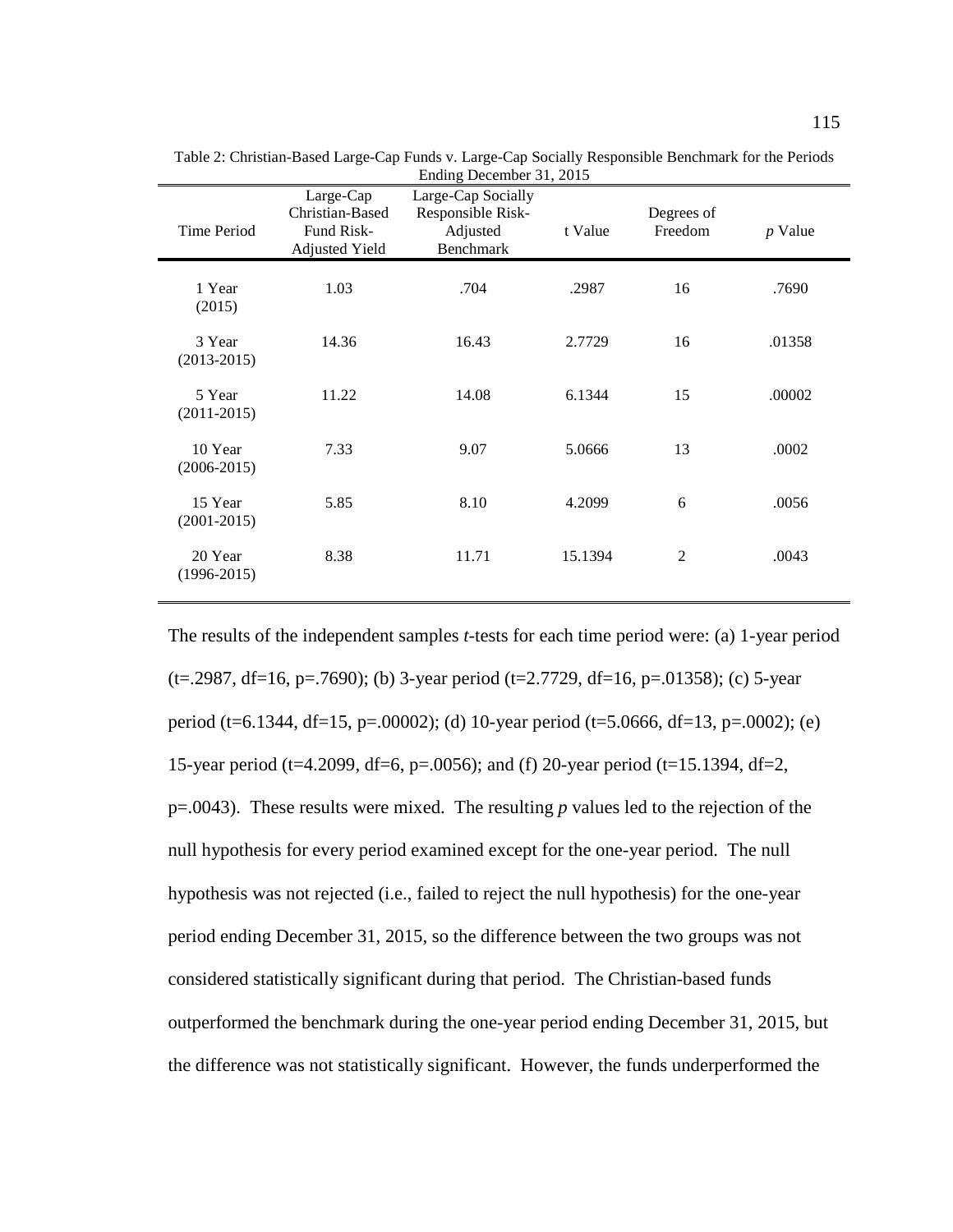benchmark during the other periods examined. The differences were statistically significant for the 3-, 5-, 10-, 15-, and 20-year periods.

**Mid-cap**. The comparison of the risk-adjusted yields of mid-cap Christian-based socially responsible funds to the yields of their benchmarks is located in Table 3. The resulting *p* values are also included in the table.

| Time Period                | Mid-Cap<br>Christian-Based<br>Fund Risk-<br><b>Adjusted Yield</b> | Mid-Cap Socially<br>Responsible Risk-<br>Adjusted<br>Benchmark | t Value | Degrees of<br>Freedom | $p$ Value |
|----------------------------|-------------------------------------------------------------------|----------------------------------------------------------------|---------|-----------------------|-----------|
| 1 Year<br>(2015)           | (3.82)                                                            | (2.68)                                                         | .4307   | 5                     | .6846     |
| 3 Year<br>$(2013 - 2015)$  | 12.80                                                             | 13.51                                                          | .2958   | 5                     | .7792     |
| 5 Year<br>$(2011 - 2015)$  | 9.71                                                              | 10.01                                                          | .2374   | 5                     | .8217     |
| 10 Year<br>$(2006 - 2015)$ | 6.79                                                              | 7.62                                                           | .8239   | $\overline{4}$        | .4563     |
| 15 Year<br>$(2001 - 2015)$ | 4.83                                                              | 6.81                                                           | 1.5019  | $\overline{2}$        | .2719     |
| 20 Year<br>$(1996 - 2015)$ | 9.06                                                              | 9.18                                                           | N/A     | N/A                   | N/A       |

Table 3: Christian-Based Mid-Cap Funds v. Mid-Cap Socially Responsible Benchmark for the Periods Ending December 31, 2015

Independent samples *t*-tests were performed to compare the yields for 1-, 3-, 5-, 10-, and 15-year periods. The researcher did not calculate them for the 20-year period because only one mid-cap Christian-based socially responsible fund had 20 years of history. Since there was only one fund, performing the *t*-test would not have been appropriate. The 20-year yields are presented in Table 3, but there is no *p* value to report.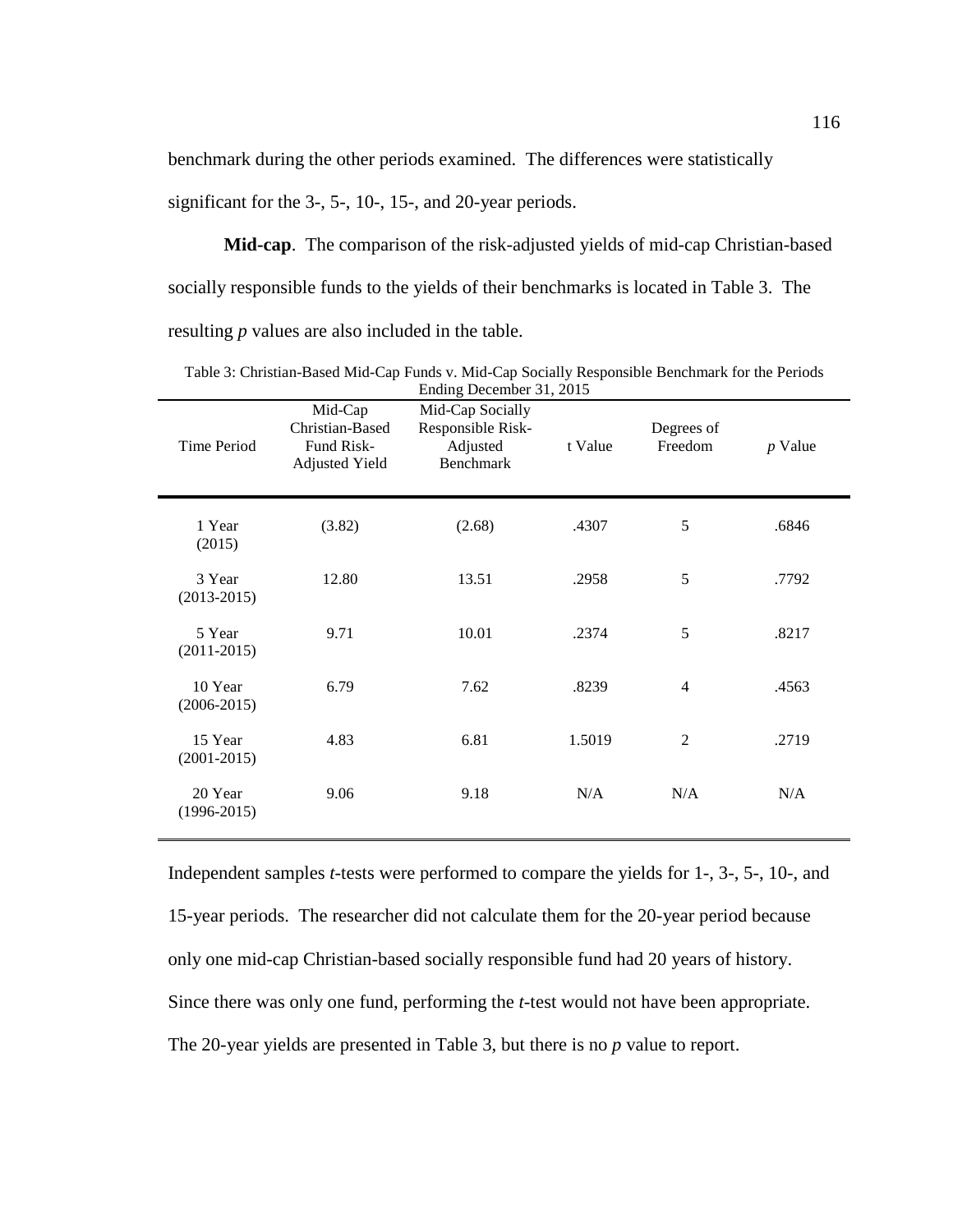The results of the independent samples *t*-tests for each time period were: (a) 1 year period (t=.4307, df=5, p=.6846); (b) 3-year period (t=.2958, df=5, p=.7792); (c) 5 year period (t=.2374, df=5, p=.8217); (d) 10-year period (t=.8239, df=4, p=.4563); and (e) 15-year period (t=1.5019, df=2, p=.2719). During each period examined, the Christian-based funds underperformed their benchmarks. However, the differences between the returns were not statistically significant. Because the *p* values from the *t*tests were all greater than the associated alpha level for this research question, the null hypothesis of no difference between the groups could not be rejected (i.e., failed to reject the null hypothesis). These findings support the statement that the risk-adjusted yields of Christian-based mid-cap socially responsible funds were equivalent to other types of midcap socially responsible investment funds for the 1-, 3-, 5-, 10-, and 15-year periods examined.

**International**. The comparison of the risk-free yields of international Christianbased socially responsible funds to the yields of their benchmarks is located in Table 4. The resulting *p* values are also included in Table 4.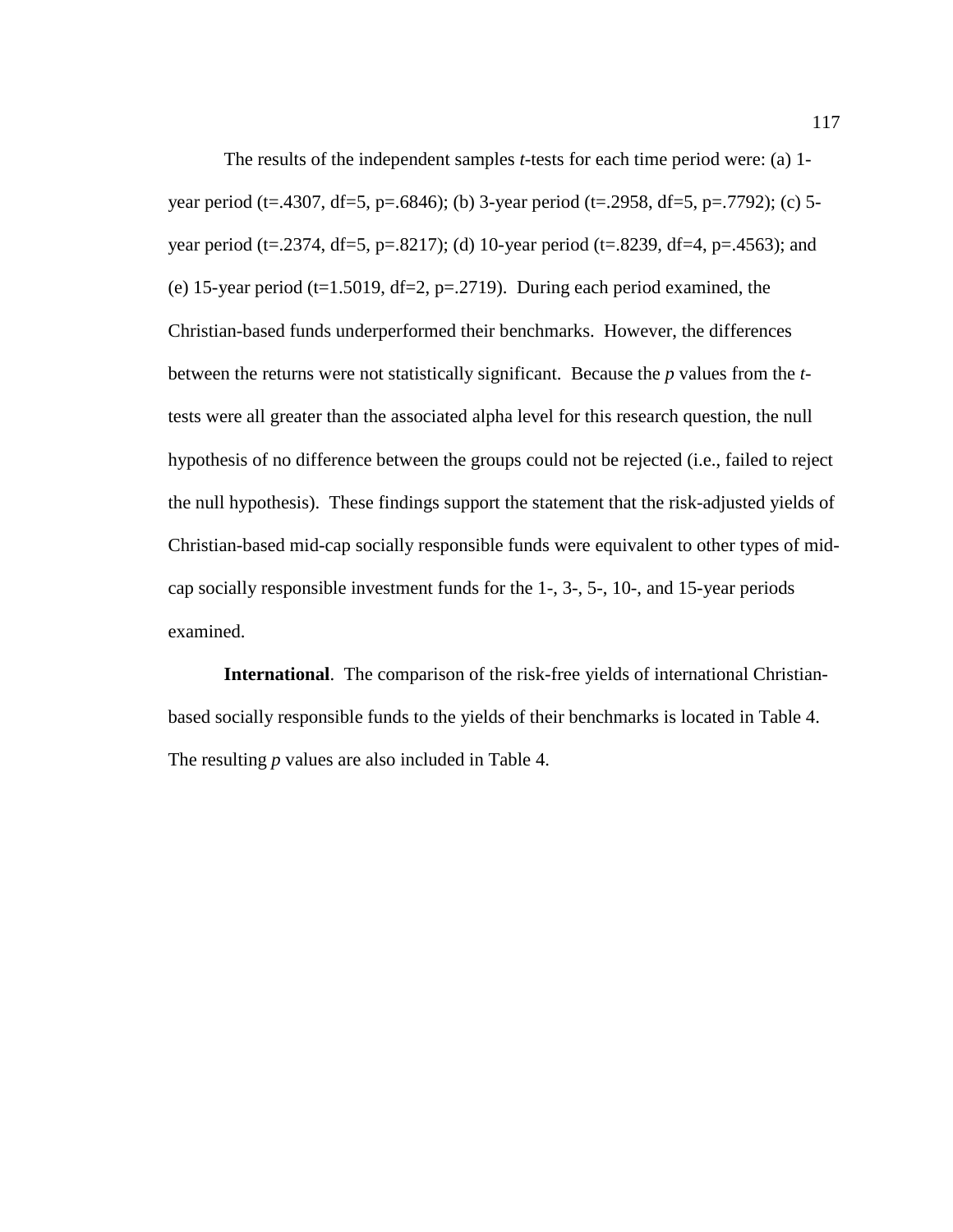| Time Period                | International<br>Christian-Based<br>Fund Risk-<br><b>Adjusted Yield</b> | International<br>Socially<br>Responsible Risk-<br>Adjusted<br>Benchmark | t Value | Degrees of<br>Freedom | $p$ Value |
|----------------------------|-------------------------------------------------------------------------|-------------------------------------------------------------------------|---------|-----------------------|-----------|
| 1 Year<br>(2015)           | (7.25)                                                                  | (.612)                                                                  | 2.2866  | 9                     | .0480     |
| 3 Year<br>$(2013 - 2015)$  | 1.93                                                                    | 6.55                                                                    | 1.8113  | 8                     | .1077     |
| 5 Year<br>$(2011 - 2015)$  | 4.66                                                                    | 4.95                                                                    | .1245   | 5                     | .9057     |
| 10 Year<br>$(2006 - 2015)$ | 3.61                                                                    | 5.27                                                                    | N/A     | N/A                   | N/A       |

Table 4: Christian-Based International Funds v. International Socially Responsible Benchmark for the Periods Ending December 31, 2015

The results of the independent samples *t*-tests for each time period were: (a) 1-year period  $(t=2.2866, df=9, p=.0480)$ ; (b) 3-year period (t=1.8113, df=8, p=.1077); and (c) 5-year period ( $t=1245$ ,  $df=5$ ,  $p=.9057$ ). The results were mixed. There was a statistically significant difference between the Christian-based funds and the benchmark average for the one-year period. The *p* value was less than the alpha level, and this led to the rejection of the null hypothesis of no difference between the groups. Since the Christianbased funds experienced a lower yield than the benchmark funds, the researcher concluded that the difference was statistically significant.

Christian-based funds underperformed the benchmark funds during the one-year period by over 6%. However, there were no statistically significant differences for the three-year and five-year periods. The *p* values were greater than the alpha level. Therefore, the null hypothesis could not be rejected (i.e., failed to reject the null hypothesis) for the three-year and five-year comparisons. The Christian-based funds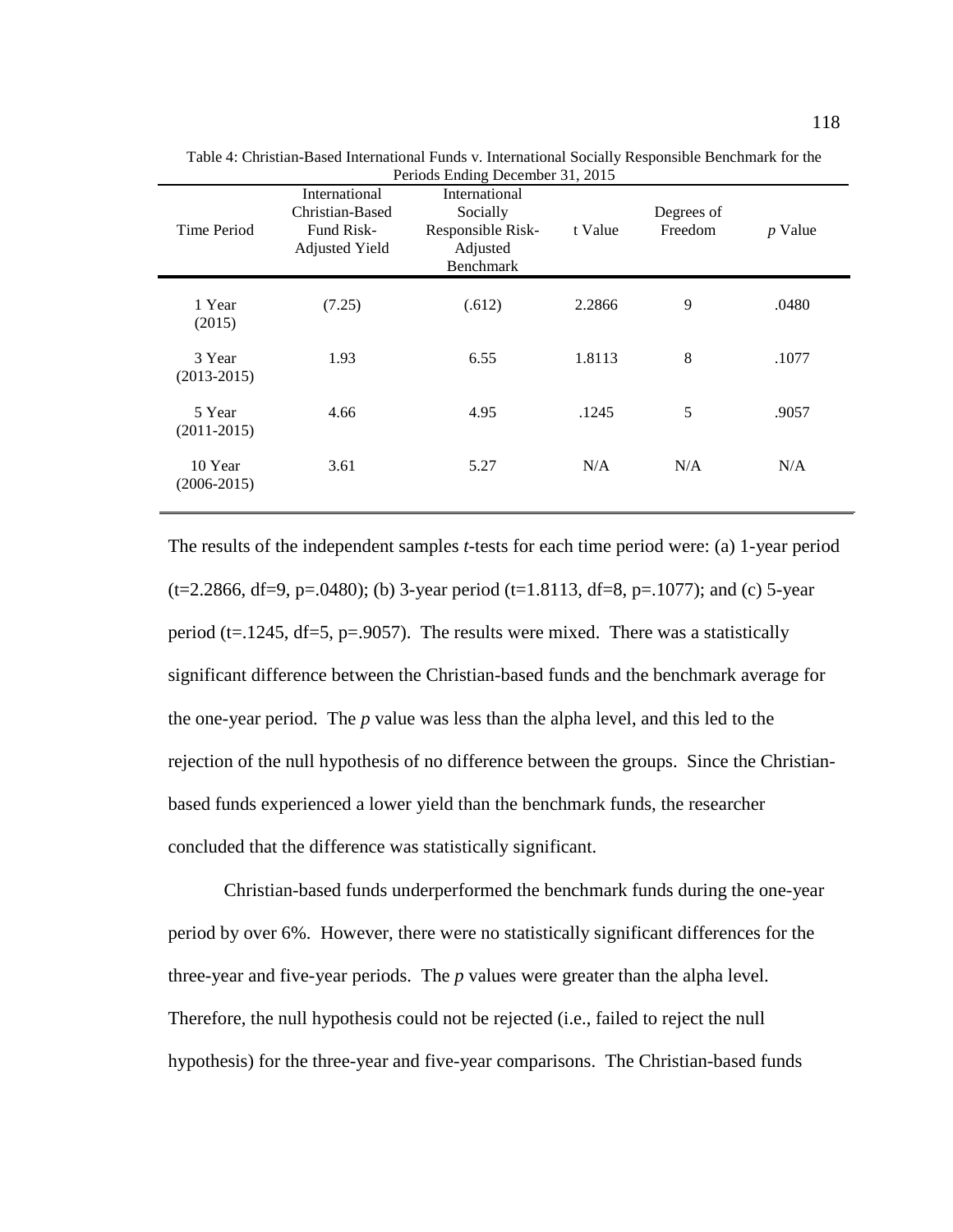underperformed the benchmark returns during those periods, but the difference was not statistically significant. Based on the results of the *t*-tests, the researcher concluded that the funds were not statistically different.

In addition, there was only one Christian-based international investment fund with ten years of history. The researcher did not perform statistical testing for that comparison since there was only one Christian-based fund. Finally, there were no Christian-based funds in existence on December 31, 2015, with 15 or more years of returns. Therefore, only one-, three-, five-, and ten-year returns are shown in Table 4.

The mixed results of the statistical analysis do not fully support the associated research hypothesis. The Christian-based funds outperformed other socially responsible funds only one time (i.e., one-year large-cap) in all of the groups of comparisons made to address this research question. In addition, the differences between the funds were statistically significant in only 6 of the 14 groups of comparisons, and 5 of the 6 were related to the large-cap funds. The other statistically significant difference was related to the one-year return of international funds. While the researcher identified differences between the risk-adjusted yields of the Christian-based funds and the benchmark yields for each set of comparisons, they were not statistically significant in eight of the fourteen sets.

The agency theory requires the agent to advise the principal of the risks and rewards involved in investment decisions (Tan & Lee, 2005). However, the agent must also take the desires of the principal into consideration. Therefore, if a client has a stated objective of investing in socially responsible investment funds, the advisor can use these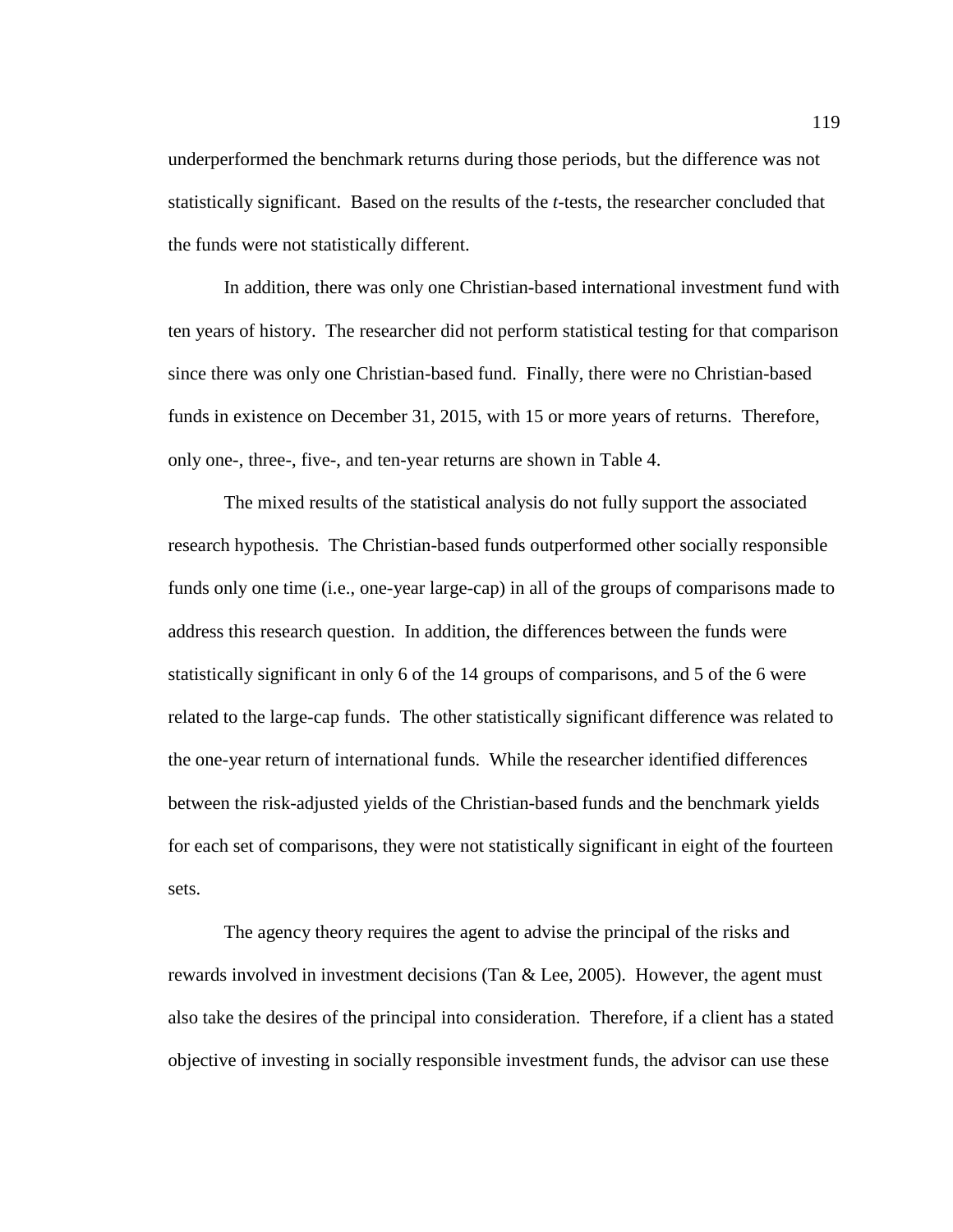results to assist in making a decision between Christian-based and other types of socially responsible investment funds. Socially responsible investments have increased risks over funds without those objectives due to higher administrative expenses and limited availability of investment alternatives (Colle & York, 2009; Muñoz et al., 2014). However, these findings can be helpful for distinguishing between Christian-based and other types of socially responsible investment funds if a client decides to use those types of investments.

## **Research Question Three**

The third research question of the project was: Are any specific Christian-based socially responsible investment funds better financial investments than others? The researcher measured this based on the risk-adjusted yields of the Christian-based socially responsible investment funds during the period of the study. The top five funds in each of the periods included in the study are listed in Tables  $5 - 10$ .

|  | Table 5: Top-Performing Christian-Based Funds for the One-Year Period Ending December 31, 2015 |
|--|------------------------------------------------------------------------------------------------|
|  |                                                                                                |

| <b>Fund Name</b>                            | Ticker Symbol | Risk-Adjusted Return |
|---------------------------------------------|---------------|----------------------|
|                                             |               |                      |
|                                             |               |                      |
| Thrivent Large Cap Growth Fund              | <b>THLCX</b>  | 11.25                |
| GuideStone Growth Equity Fund               | <b>GGEZX</b>  | 6.42                 |
| GuideStone Defensive Market Strategies Fund | <b>GDMZX</b>  | 5.73                 |
| Praxis Growth Index Fund                    | <b>MGNDX</b>  | 4.59                 |
| <b>LKCM</b> Aquinas Growth Fund             | <b>AOEGX</b>  | 3.93                 |
| S&P 500 Average                             |               | 1.36                 |

Table 6: Top-Performing Christian-Based Funds for the Three-Year Period Ending December 31, 2015

| <b>Fund Name</b>                            | Ticker Symbol | Risk-Adjusted Return |
|---------------------------------------------|---------------|----------------------|
| Eventide Gilead – Class A                   | <b>ETAGX</b>  | 21.92                |
| PAX Small Cap Fund                          | <b>PXSCX</b>  | 20.92                |
| GuideStone Defensive Market Strategies Fund | <b>GDMZX</b>  | 20.27                |
| Thrivent Large Cap Growth Fund              | <b>THLCX</b>  | 19.07                |
| Timothy Plan Large/Mid Cap Value Fund       | <b>TLVAX</b>  | 18.04                |
| S&P 500 Average                             |               | 15.67                |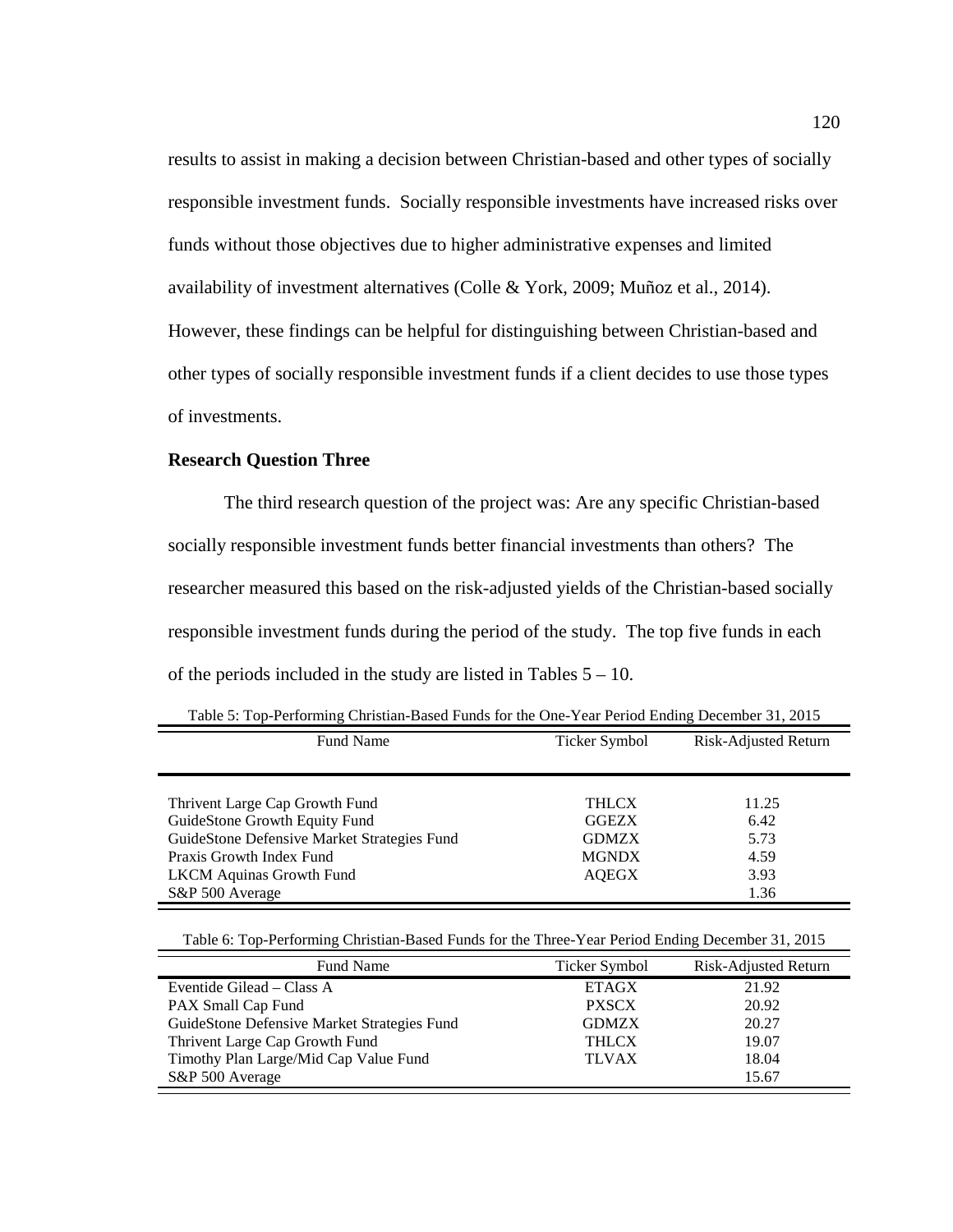Table 7: Top-Performing Christian-Based Funds for the Five-Year Period Ending December 31, 2015

| <b>Fund Name</b>                  | Ticker Symbol | Risk-Adjusted Return |
|-----------------------------------|---------------|----------------------|
| PAX Small Cap Fund                | <b>PXSCX</b>  | 15.69                |
| <b>Steward Global Equity Fund</b> | <b>SGIDX</b>  | 14.61                |
| Eventide Gilead – Class A         | <b>ETAGX</b>  | 14.19                |
| Praxis Growth Index Fund          | <b>MGNDX</b>  | 14.16                |
| <b>PAX World Growth Fund</b>      | <b>PXWGX</b>  | 12.99                |
| S&P 500 Average                   |               | 13.00                |

Table 8: Top-Performing Christian-Based Funds for the Ten-Year Period Ending December 31, 2015

| Fund Name                              | Ticker Symbol | Risk-Adjusted Return |
|----------------------------------------|---------------|----------------------|
| Ave Maria Growth Fund                  | <b>AVEGX</b>  | 10.18                |
| Ave Maria Rising Dividend Fund         | <b>AVEDX</b>  | 10.10                |
| Timothy Plan Large/Mid Cap Growth Fund | <b>TLVAX</b>  | 8.94                 |
| Timothy Plan Small Cap Value Fund      | <b>TPLNX</b>  | 8.19                 |
| Thrivent Large Cap Growth Fund         | <b>THLCX</b>  | 7.69                 |
| S&P 500 Average                        |               | 8.83                 |

Table 9: Top-Performing Christian-Based Funds for the Fifteen-Year Period Ending December 31, 2015

| Fund Name                             | Ticker Symbol | Risk-Adjusted Return |
|---------------------------------------|---------------|----------------------|
| Timothy Plan Large/Mid Cap Value Fund | <b>TLVAX</b>  | 8.80                 |
| Timothy Plan Small Cap Fund           | <b>TPLNX</b>  | 8.11                 |
| Thrivent Mid Cap Stock Fund           | <b>TMSIX</b>  | 7.36                 |
| Thrivent Small Cap Stock Fund         | <b>TSCSX</b>  | 6.86                 |
| <b>LKCM</b> Aquinas Value Fund        | <b>AWEIX</b>  | 6.38                 |
| S&P 500 Average                       |               | 6.70                 |

Table 10: Top-Performing Christian-Based Funds for the Twenty-Year Period Ending December 31, 2015

| Fund Name                         | Ticker Symbol | Risk-Adjusted Return |
|-----------------------------------|---------------|----------------------|
| Timothy Plan Small Cap Value Fund | <b>TPLNX</b>  | 9.70                 |
| Thrivent Mid Cap Stock Fund       | <b>TMSIX</b>  | 9.06                 |
| <b>LKCM Aquinas Growth Fund</b>   | AOEGX         | 8.80                 |
| <b>LKCM</b> Aquinas Value Fund    | <b>AOEIX</b>  | 8.27                 |
| Thrivent Large Cap Stock Fund     | <b>IILGX</b>  | 8.06                 |
| S&P 500 Average                   |               | 9.82                 |

In addition, the S&P 500 Index average for each of the periods is shown in each of the

tables. With the exception of the 20-year analysis shown in Table 10, at least one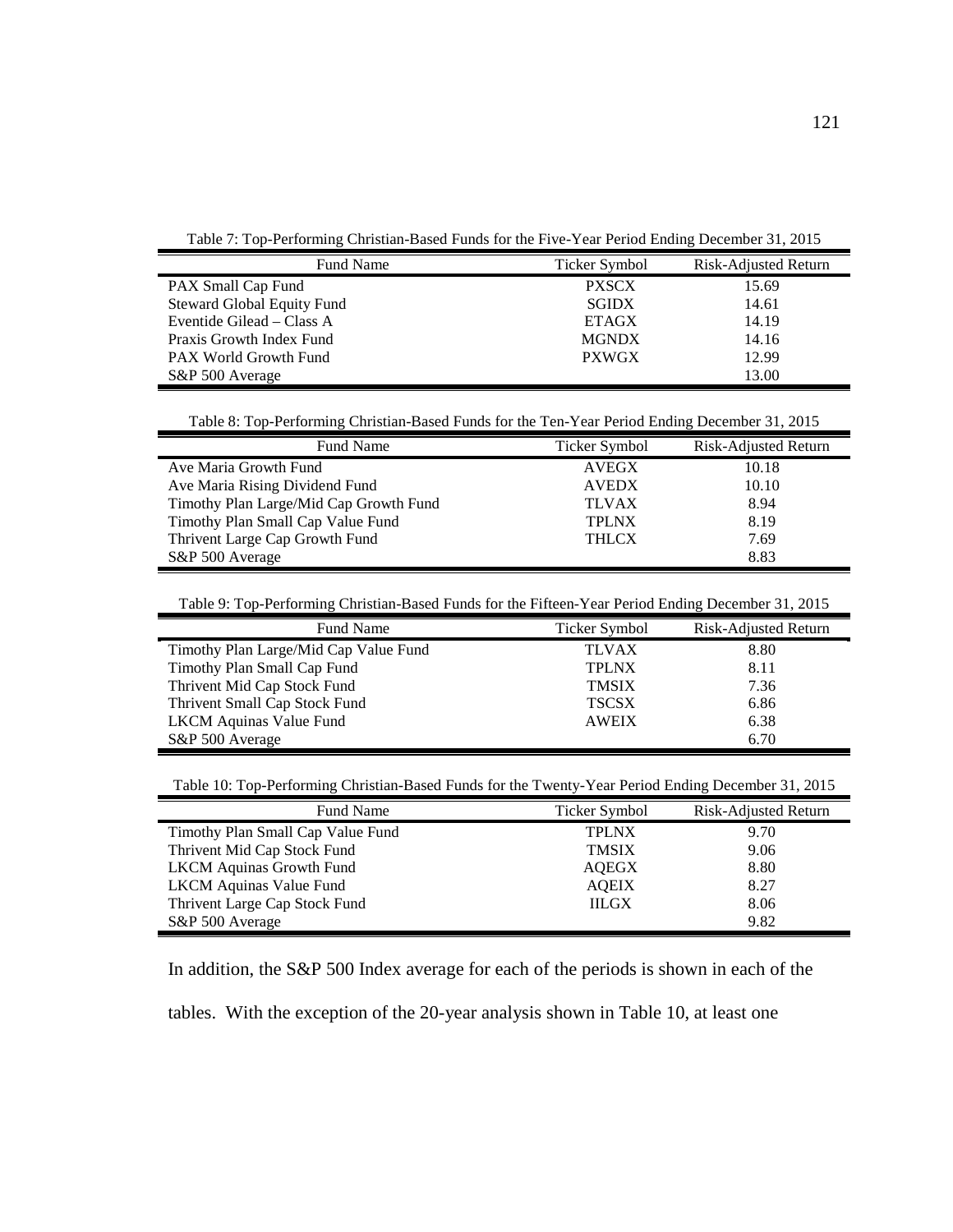Christian-based investment fund exceeded the S&P 500 Index in each of the periods examined.

The third research hypothesis was: There are specific Christian-based socially responsible investment funds that perform better than other types of Christian-based socially responsible investment funds as measured by their risk-adjusted yields. The results of this analysis generally support the third research hypothesis. Twenty-one of the 30 funds found in Tables 5-10 outperformed the S&P 500 Index. The only time period when at least one Christian-based fund failed to outperform the S&P 500 Index was the 20-year period. As a group, the Christian-based investment funds underperformed the benchmark returns in the majority of comparisons performed in this project. However, a few funds outperformed their group averages. Sixteen of the 30 funds found in Tables 5- 10 were large-cap funds. The others were comprised of mid-cap (i.e., five), small-cap (i.e., seven), and international (i.e., two) funds.

It is important to note that past performance of a fund is not a guarantee of future results. These findings indicate variability between the different types of Christian-based investment funds. An understanding of this variability is a helpful starting point for making investment decisions.

The findings related to this research question are useful for meeting the requirements of the agency theory and the modern portfolio theory. The agent can use this information, along with the findings related to the other research questions, to help the principal make informed decisions regarding the use of Christian-based socially responsible investment funds. The results can also assist the investor to follow the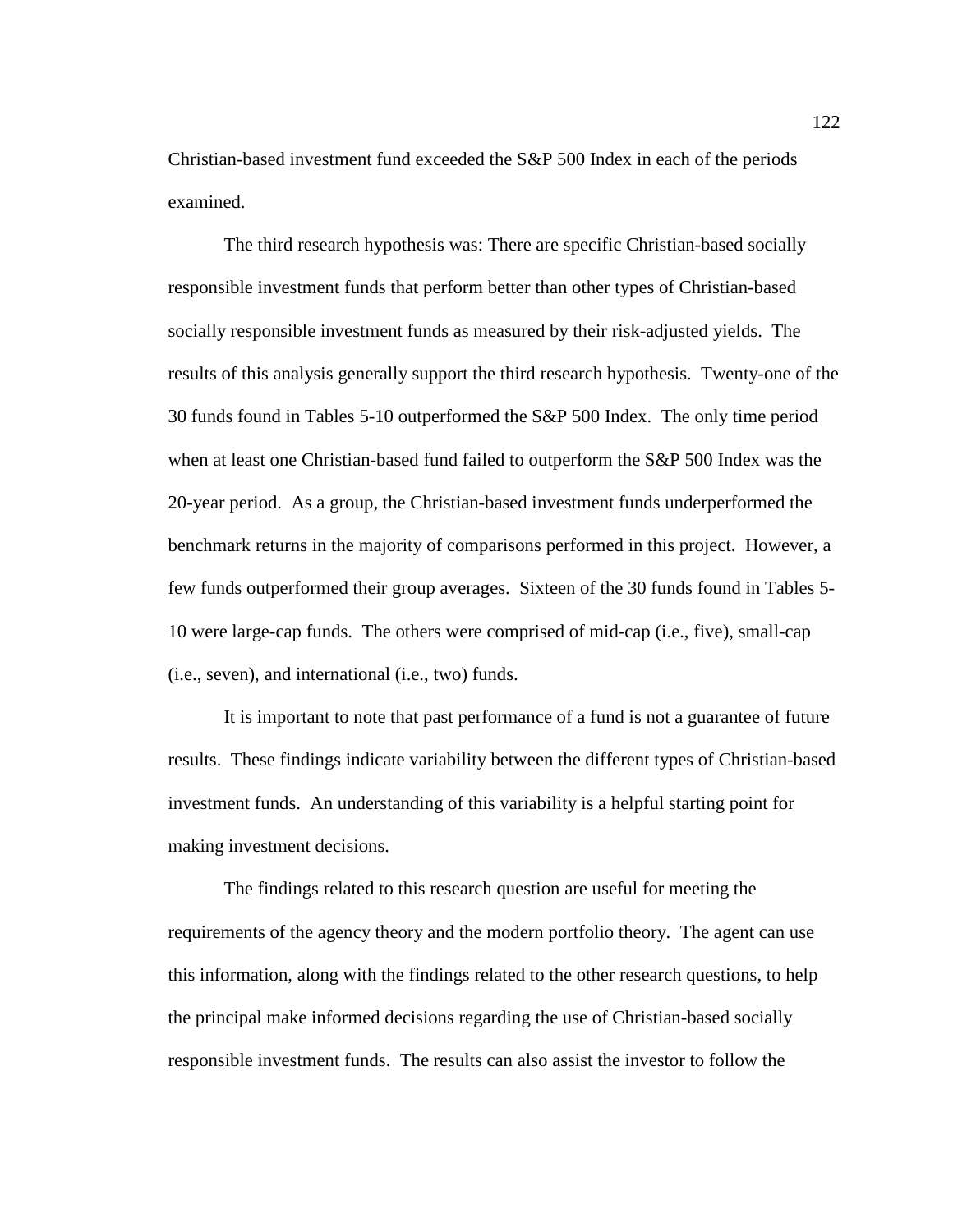modern portfolio theory be selecting the funds with the greatest potential for maximizing portfolio return while considering risk tolerance and investment objectives.

#### **Applications to Professional Practice**

The findings of this applied doctoral research project are relevant beyond the academic setting. They are also useful for improving the investment decision-making process of business leaders and individuals. A review of the applicability of these findings to the practice of business will be presented here. It will be augmented by a discussion of the implications of the findings in relation to the practice of professional accountancy. Finally, the findings will be examined with regard to the biblical framework discussed in Section One.

## **Practice of Business**

The subject of the comparative efficacy of Christian-based socially responsible investment funds is well-aligned with the investment practices of modern businesses. Business leaders must carefully choose between different types of investment alternatives (Garrison et al., 2015). Part of that process includes making better investment decisions and planning effectively.

Gwartney, Stroup, Lee, & Ferrarini (2010) suggested that businesses and individual investors should exclusively use index funds instead of mutual funds because of their lower expense ratios. However, the findings of this study illustrate the need to look beyond management fees to determine if an investment fund should be selected. It is possible for mutual funds, like the ones examined in this applied doctoral research project, to outperform index funds despite higher average management fees. Several of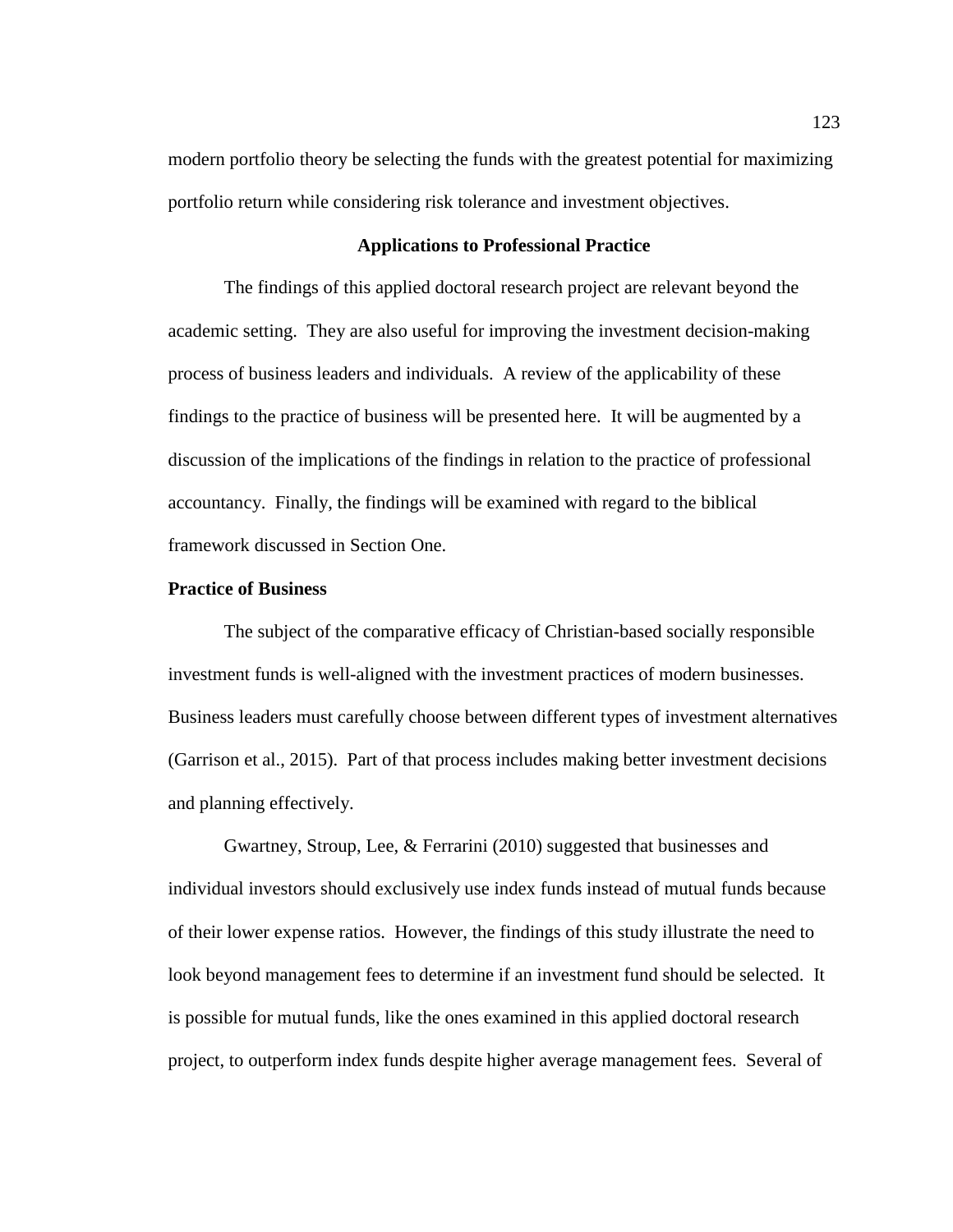the funds listed in Tables  $5 - 10$  outperformed the S&P 500 Index by an amount larger than their average management fee. The average management fee of the Christian-based investment funds was 1.17%. Therefore, the recommendation to use only index funds for investment because of lower fees ignores the impact of professional management and investment differentiation on fund performance.

In addition, Mintzberg (2009) stressed the importance of planning as part of the leadership of any organization. Managers must develop a clear method of planning and evaluating investments. Part of this evaluation process includes examining the risks and rewards associated with any decision. The findings of this study will assist Christian organizational leaders in preparing better analyses and making better decisions while attempting to fulfill a desire to invest in a manner consistent with a set of Christian beliefs.

Another benefit of this type of analysis is increased competition and improved product offerings. In, Kim, Park, Kim, and Kim (2014) found that increased competition in the mutual fund market created by the entrance of socially responsible funds fostered the performance of socially responsible investment funds and did not have a negative impact on the overall performance of investment funds without a socially-responsible focus. They also found that most socially responsible investment funds compete with other socially responsible funds rather than traditional mutual funds for new investment dollars. The findings of this project will assist the business leaders and individuals who want to invest in a socially responsible manner to determine how Christian-based investment funds performed against other types of socially responsible funds. Increased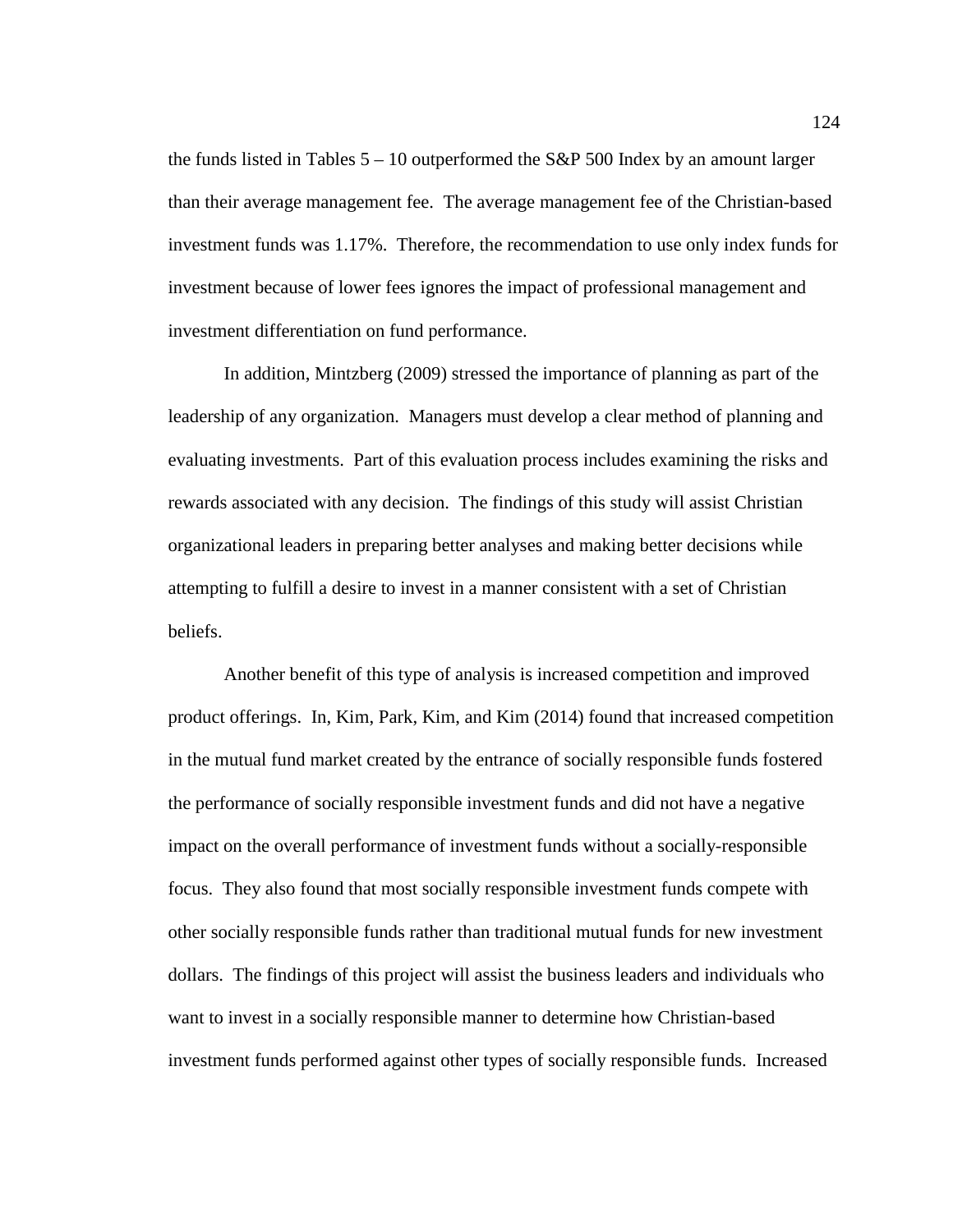attention to the performance of the Christian-based funds may also lead to improved product offerings and fund performance in the future.

#### **Professional Accountancy**

One of the functions performed by accountants is to assist clients in determining the best investment choices for their excess financial resources (Garrison et al., 2015). The accountant is often considered an expert on a wide range of financial issues (AICPA, 2015). Therefore, he or she should make every effort to understand the options available to his or her clients.

When serving the planning and investing needs of Christians, the accountant will need to consider the unique requirements of his or her clients. This includes being prepared to discuss the relative efficacy of choosing different types of investment funds while also meeting his or her clients' desire of honoring the Creator. Christian-based socially responsible investment funds represent one of the options available to investors; however, they might not be the best option. The findings of this project will assist accountants to become better-informed regarding Christian-based investment funds.

Using these results to expand the accountant's knowledge about Christian-based investment funds is also consistent with the agency theory and modern portfolio theory. The modern professional accountant often acts as an agent for his clients (Carey & Tanewski, 2016). Part of the agent's responsibility is to advise his or her clients as they work to achieve their goals (Tan  $& Lee, 2005$ ). However, the agent should also assist the client to maximize his or her investment opportunities within the given risk tolerance parameters and investment objectives (Resnik, 2010).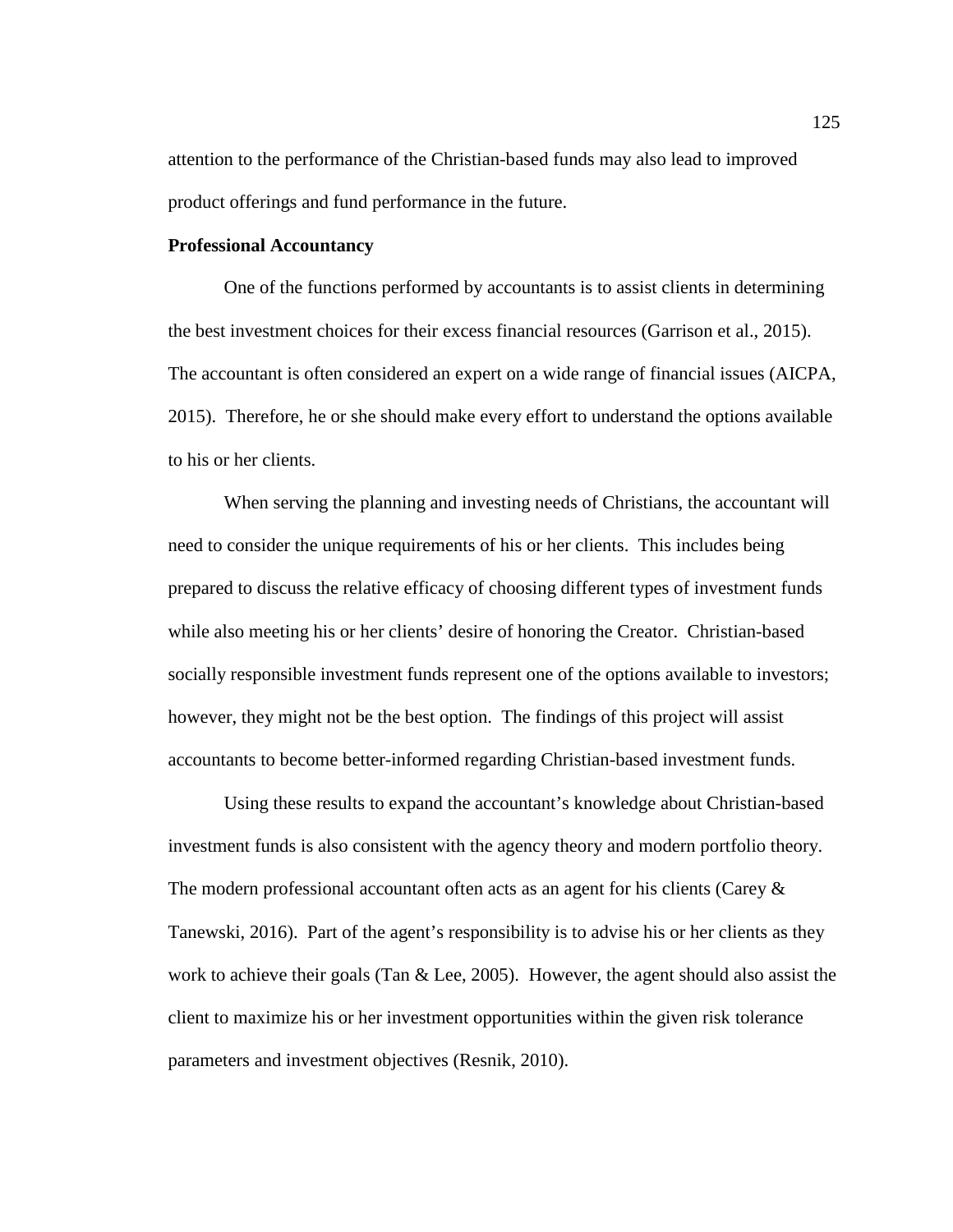As the findings of this study have demonstrated, simply having a Christian moniker is not an indication of the efficacy of the fund. It is important for those advising potential investors to understand all of the advantages and disadvantages of a specific type of investment (Thiagarajan & Schachter, 2011). The clients will look to their accountants to assist them with making wise financial decisions (Carey & Tanewski, 2016), and the accountants need to be prepared to provide this important service.

Professional accountants who possess a Certified Public Accountant designation are bound by a code of ethics. The AICPA's Code of Professional Conduct states that members should offer a full range of services needed by their clients (AICPA, 2015). Part of fulfilling this obligation is to offer a range of services that help to meet the investment needs of an accountant's clients. Certified Financial Planners, stockbrokers, and other types of financial professions are bound by professional standards similar to those developed by the AICPA. Therefore, the findings of this study will be beneficial to them as well.

## **Biblical Implications**

Finally, it is important to understand how investments made by individuals or organizations can be used to advance God's purpose on Earth. The strategic goals informing investment decisions of Christians should be well-aligned with the teachings found in the Bible. For example, St. Paul encouraged believers to "whatever you do, work at it with all your heart, as working for the Lord, not for human masters" (Colossians 3:23, NIV).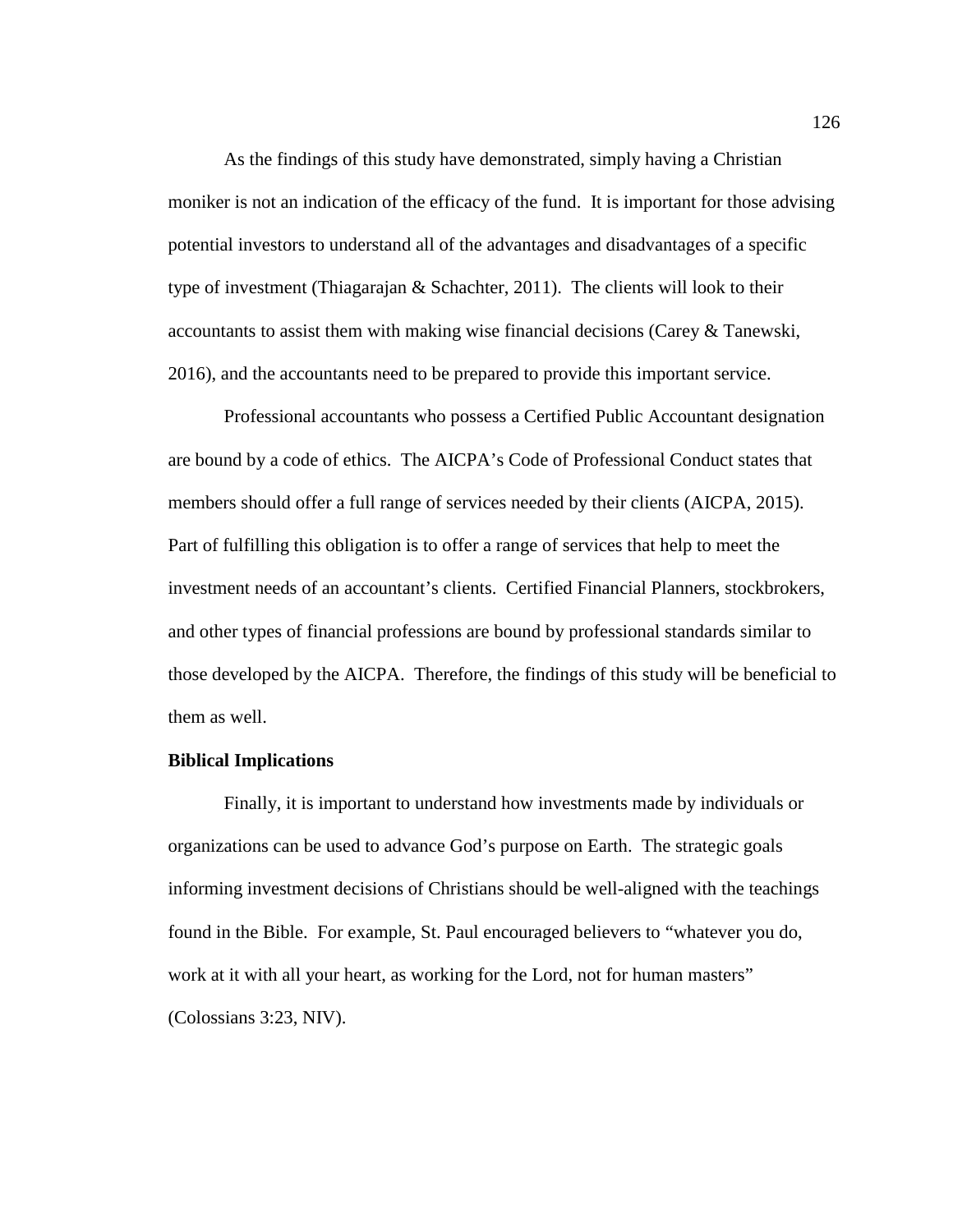The work to which St. Paul was referring extends beyond that day-to-day labor of believers in their vocations. It also includes how Christians live their lives. For example, in another letter that was written by St. Paul, he admonished believers that "whether, then, you eat or drink or whatever you do, do all to the glory of God" (1 Corinthians 1:31, NLT).

Part of the work of Christians includes how they invest the financial resources they have been given by God. This may seem like a simple task, but the investor must be aware that there are threats to accomplishing this goal. Some of the threats may come from within an individual, an organization, or a family, but others may come from outside sources such as competitors, activist groups, or misleading information (Rudy  $\&$ Johnson, 2013; Soule, 2012). The findings of this project will help Christians to betterevaluate their alternatives by providing a balanced view of the funds. This approach is consistent with the goal expressed in Proverbs 11:1 that "the Lord detests dishonest scales, but accurate weights find favor in Him" (NIV). Recognizing the threats facing Christian investors will help them to prepare to deal with them effectively.

Van Duzer (2010) provided a framework to assist Christian business leaders and investors. He suggested that a business leader should ask "how can I best deploy my resources to (1) enable this community to flourish, and (2) provide opportunities for my employees to engage in meaningful and creative work?" (Van Duzer, 2010, p.152). In addition, the Christian investor should ask if the business he or she is considering for investment is following these principles. Christian-based investment funds offer promise for accomplishing this goal because they often use screening devices to identify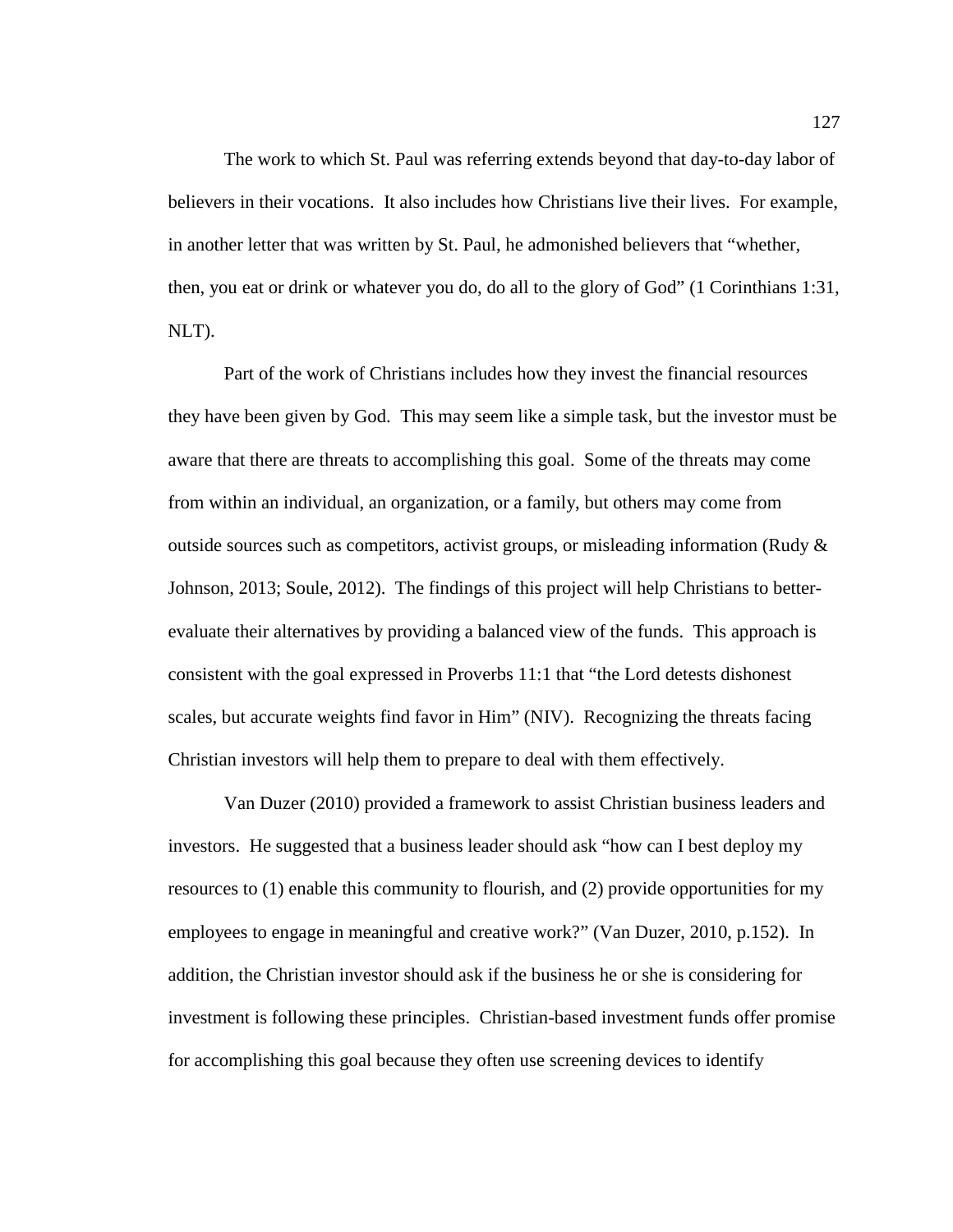businesses for inclusion in their funds. However, the findings of this project have revealed that Christian-based investment funds are not homogeneous.

Van Duzer's (2010) thesis can be applied to individual investors as well as business leaders. It provides the foundation for a broad discussion of the choice of investment options. For example, is the investment in Christian-based investment funds the best use of a Christian's financial resources? Are investments in those types of funds the best way to provide opportunities for the communities to flourish? Would it be better to invest one's funds in an investment vehicle without a specific agenda to maximize profits and then use those excess returns to directly help the local community?

These questions help to illustrate the need for the analysis the researcher provided by completing this applied doctoral research project. Effective financial management, or stewardship, is discussed throughout the Bible. In Proverbs 3:9, the writer says "honor the Lord with your wealth and with the first fruits of all your produce" (ESV). He then goes on to discuss the benefits that will accrue to those who were faithful in following this teaching.

In addition, while the types of investments chosen by the good and faithful servants in the parable of the talents (Matthew 25:14-30) were not defined as religiousoriented activities, it is clear that the Master was concerned that the servants had invested the funds wisely and earned a reasonable return on the money. This parable leads to the question of whether the Christian investor should limit his or her investments to Christian-based investment funds or if it would be better stewardship of the resources to invest them in a broadly-diversified portfolio that does not have a faith-based focus. This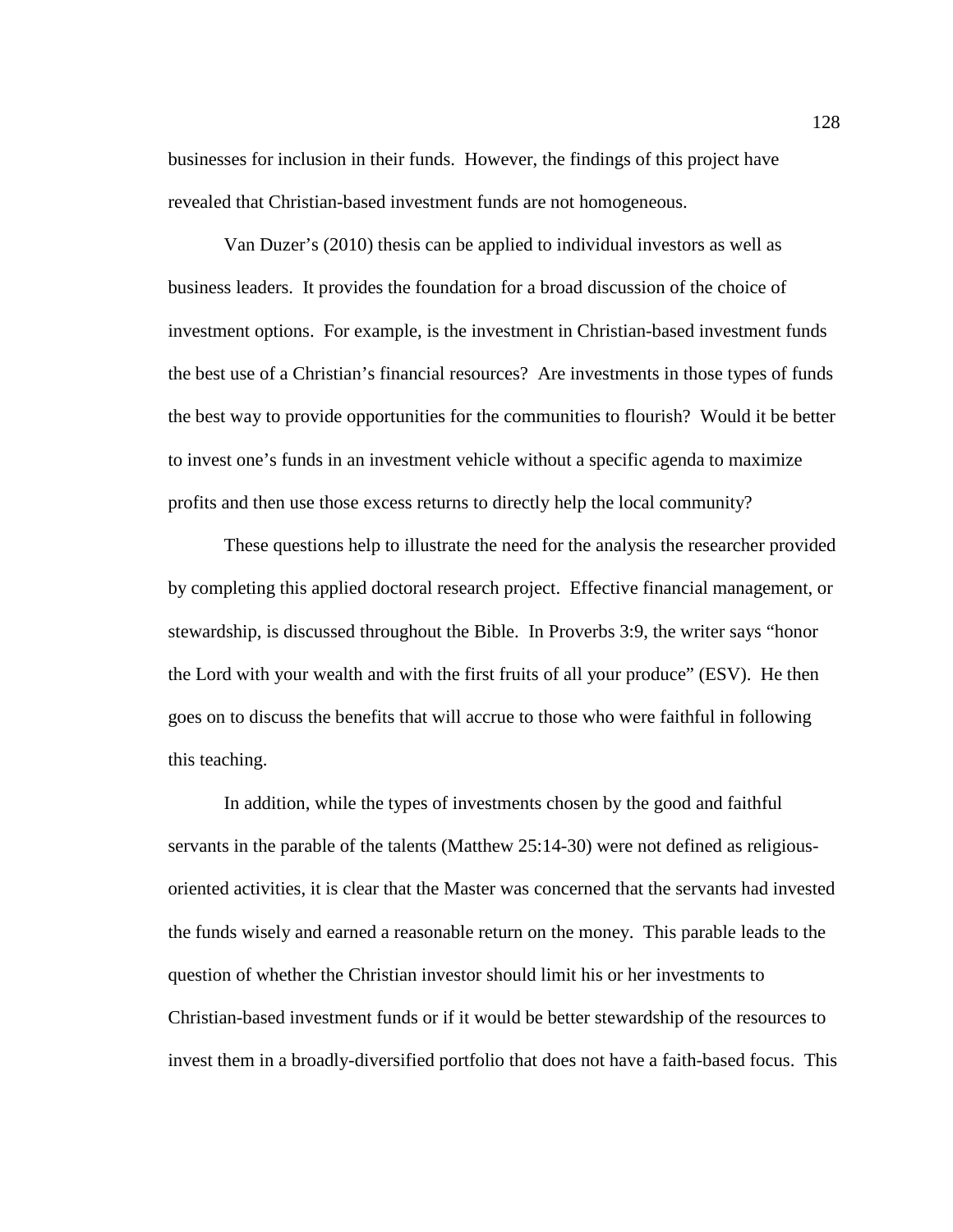is an especially relevant question if the risk-adjusted yields of the Christian-based investment funds are not at least comparable to those of other types of investment funds.

Finally, Jesus taught about stewardship for the believer. He is quoted in Luke 14:28-30 saying:

Suppose one of you wants to build a tower. Won't you first sit down and estimate the cost to see if you have enough money to complete it? For if you lay the foundation and are not able to finish it, everyone who sees it will ridicule you, saying, 'this person began to build and wasn't able to finish'.

It is clear that Christ felt that believers should carefully plan their actions and investments. Investing in a mutual fund without first weighing the potential costs and benefits would be an example of poor stewardship that could lead to financial loss and humiliation. The findings of this project will add to the current body of research and will assist those considering Christian-based investment funds to weigh the costs and benefits of those types of funds.

## **Recommendations for Action**

The results of this project would be relevant to any investor considering Christianbased socially responsible investment funds. They would also be useful for advisors, such as professional accountants, who are assisting business leaders and individuals considering those types of funds. The findings would also be helpful to managers of mutual fund companies offering those types of products.

This information should be disseminated as widely as possible to assist all interested parties to make better-informed investment decisions. The publication of the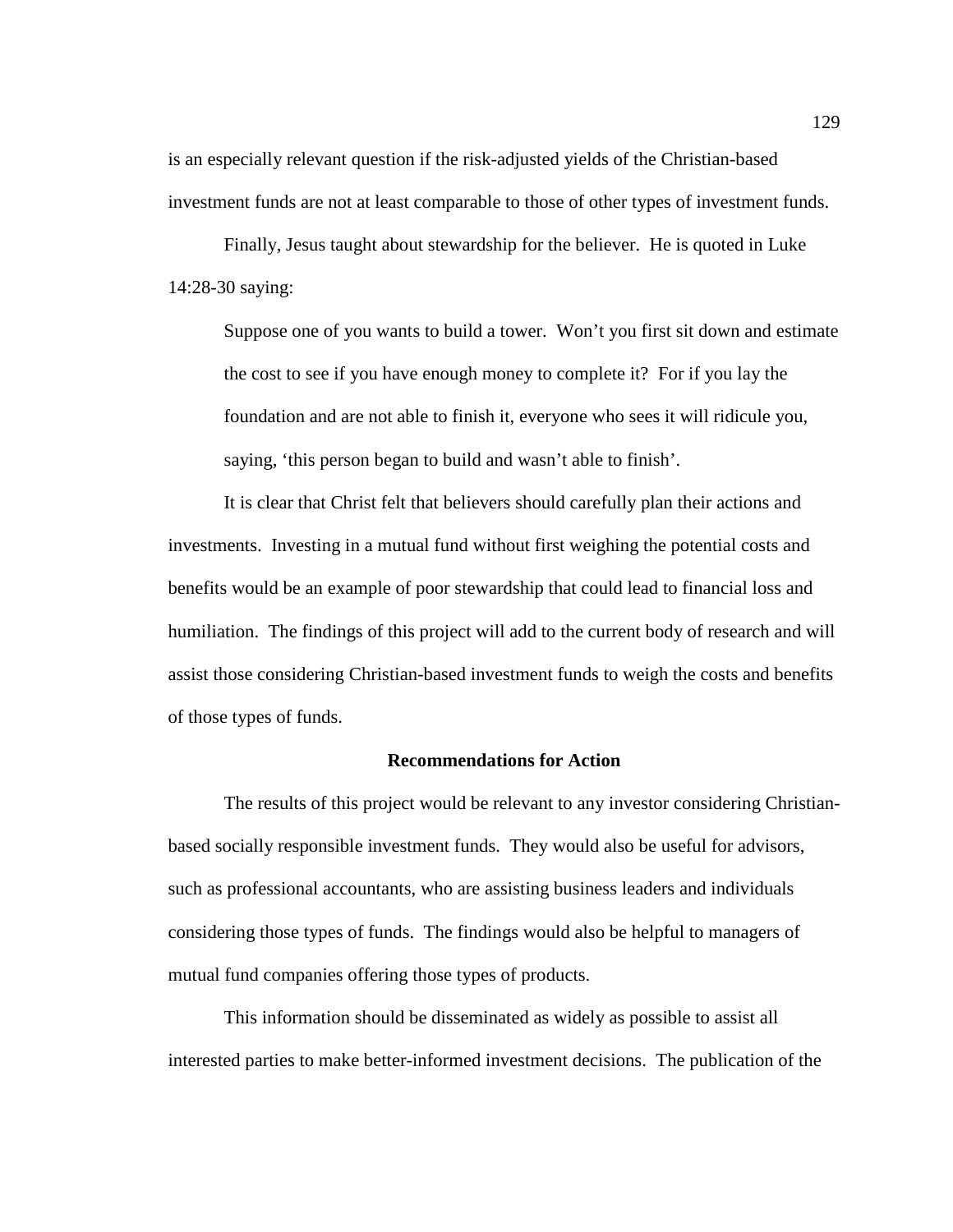findings in academic and professional journals would be advisable. Alternatively, the information could be disseminated via the Internet using weblogs, social media links, or similar mediums.

Based on the findings of this study, it can be concluded that, as a whole, Christian-based investment funds have not performed on par with the S&P 500 Index. They have also experienced mixed results when compared to other types of socially responsible investment funds. Finally, the results indicate that not all Christian-based investment funds are equal. Therefore, it is important to carefully consider each individual fund before making an investment decision.

Accountants should assist their clients who are considering investing in Christianbased investment funds to evaluate factors such as yield, expense ratio, and risk when choosing between investment options. In addition, the risk tolerance of the client should be considered. Next, the advantages and disadvantages of the type of fund (e.g., Christian-based, environmental focused, etc.) should be discussed with the client. The accountant has a professional obligation to assist the client in making decisions (AICPA, 2015), and that discussion would help fulfill this duty. Finally, the focus of the fund (e.g., large-cap, mid-cap, etc.) should be carefully considered. Different types of funds performed differently in the study period. Recognizing these differences should be a part of the planning and consulting process. The results of this study will assist with the evaluation of the different types of Christian-based investment funds examined.

The number and type of socially responsible investment fund options has expanded exponentially in recent years (Glassman, 2012; Kempf & Osthoff, 2007), and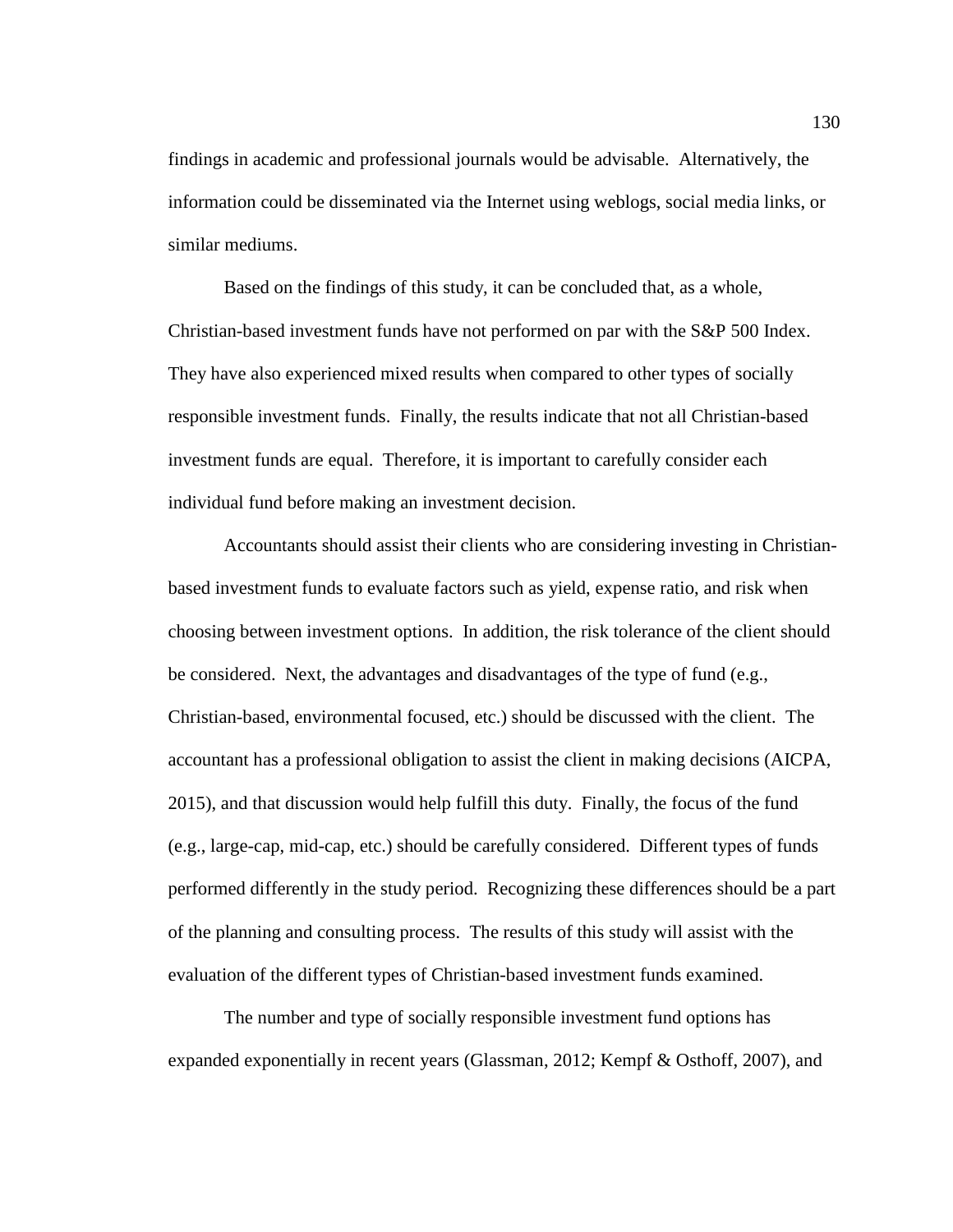those types of funds comprise approximately \$200 billion of the current assets invested in mutual funds in America (Blanchett, 2010). In addition, most socially responsible investment funds compete with other socially responsible funds for investment dollars (In et al., 2014). The growth in these types of funds seems to have come from cultural changes influencing the mindset of investors.

This is promising for the future of socially responsible investment funds. However, it is important to understand that not all funds are equivalent. The leaders of accounting firms as well as sole practitioners should carefully consider these factors when developing staff training programs and client service policies and procedures. No staff member should advise a client wishing to pursue this type of investment product without first consulting the information highlighted in this applied doctoral research project.

Finally, those offering mutual funds to the public should consider these findings. Not all Christian-based funds underperformed the S&P 500 Index. It would be advisable to examine the characteristics of the funds that outperformed the benchmark when developing new products or modifying existing mutual fund offerings. The information yielded by this study does not provide a full picture of the differences between the different types of funds. However, it will provide a springboard for future discussion and research. Those working in the mutual fund industry are uniquely qualified to examine the findings of this study and help to improve the product offerings of their organizations. This would make their products more competitive and provide better customer service.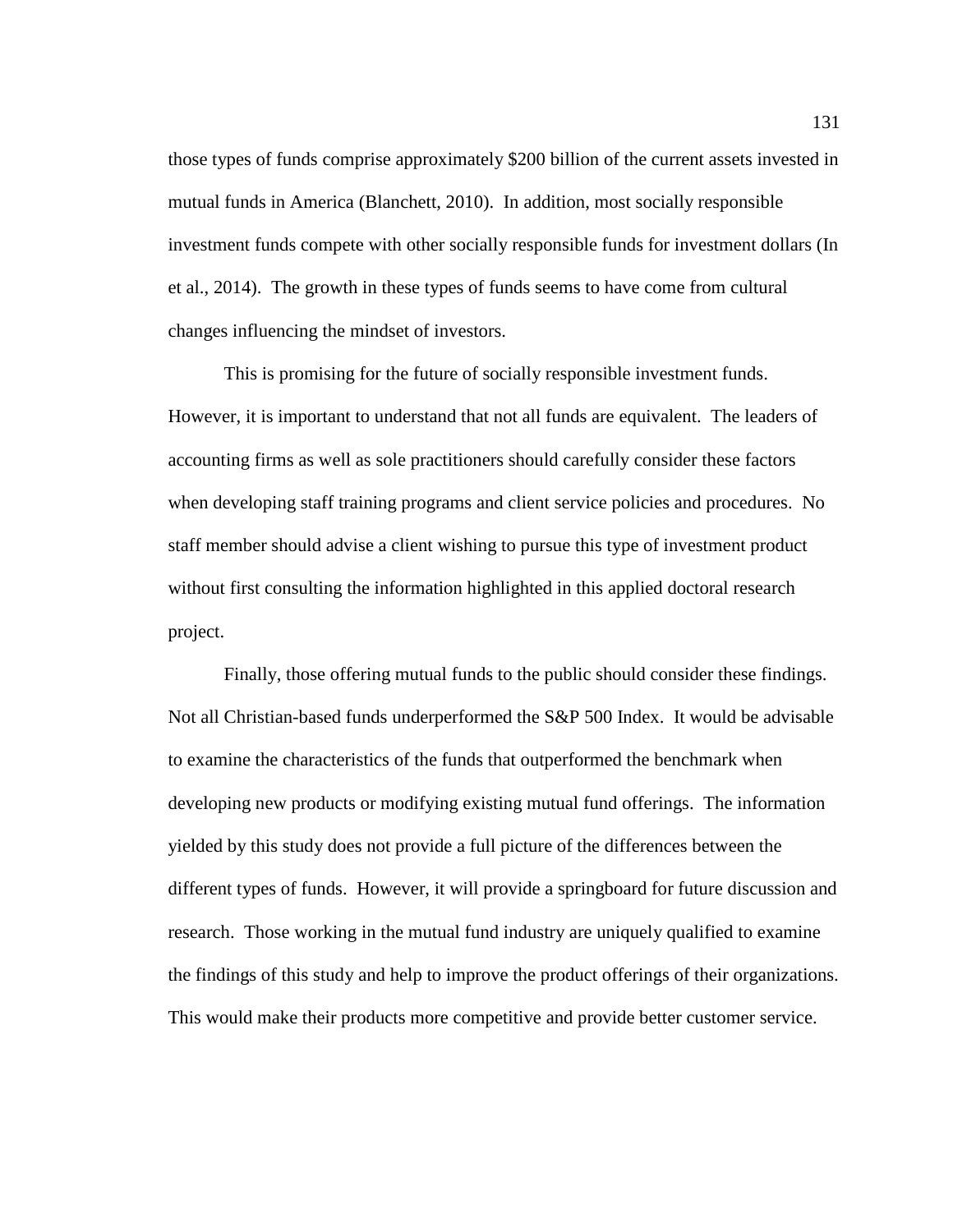#### **Recommendations for Further Study**

This project contributed to the sparse body of literature concerning the efficacy of Christian-based socially responsible investment funds. Additional research is recommended for this area. Some of the recommendations for further study will be presented here.

First, the performance of mixed Christian-based socially responsible investment funds could be studied using a combination of the S&P 500 Index and the Barclays Capital Aggregate Bond Index to prepare the benchmarks for comparison. The benchmark would be created using the target levels of the Christian-based socially responsible funds. For example, the benchmark for a fund with a target allocation of 60% equities and 40% bonds would be calculated by mixing the returns of the S&P 500 Index and the Barclays Capital Aggregate Bond Index in proportional amounts.

Next, the performance of Christian-based socially responsible bond funds could be examined. The Barclays Capital Aggregate Bond Index would be used as the benchmark for analyzing the performance of the funds. The average age to maturity of the holdings in the Christian-based bond funds would also be compared to the benchmark averages.

In addition, target date Christian-based socially responsible investment funds could be studied. Those funds have a target date for the retirement of the holder, and they automatically reallocate fund assets periodically to become more conservative as they approach the stated target date. A combination of the S&P 500 Index and the Barclays Capital Aggregate Bond Index would be used to prepare the benchmarks for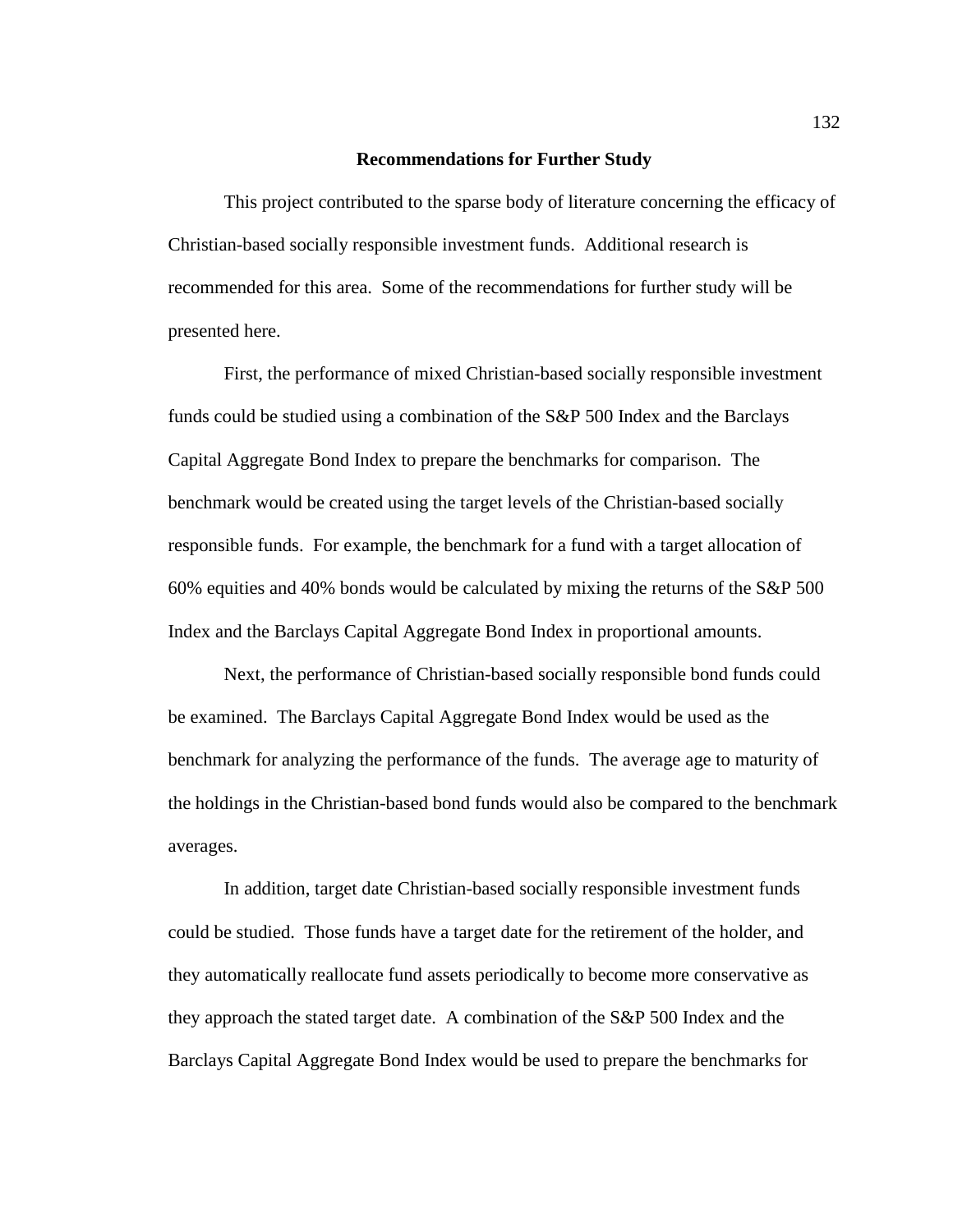comparison. The benchmark would need to be adjusted at each interval of change for the target funds.

Also, the returns of Christian-based socially responsible investment funds domiciled outside the United States could be evaluated. Two benchmarks could be used for those funds: (a) the yields of the US-based funds and (b) country-specific indices for each plan. The researcher examined the returns of the US-based funds in this study. The country-specific indices would depend of the country in which the fund is domiciled. For example, a fund domiciled in Germany would use the Deutsche Boerse AG Index. The comparison of the foreign funds with the US-based funds could also include a comparison of how well each group performed compared to its respective countryspecific benchmarks.

Next, the best-performing and worst-performing Christian-based socially responsible investment funds could be examined to determine if they share any common factors. For example, perform an examination to determine if weighting in a specific industry correlated with overall fund performance. Also, determine if there is overlap in the top holdings of each group of funds and if the overlap is correlated with fund performance.

Finally, other types of religious-based socially responsible funds, such as Islamicbased funds, could be compared to benchmark returns over the same 20-year period of this study. The returns of those funds could also be compared to Christian-based funds, either US-based or foreign-based, for additional benchmarking.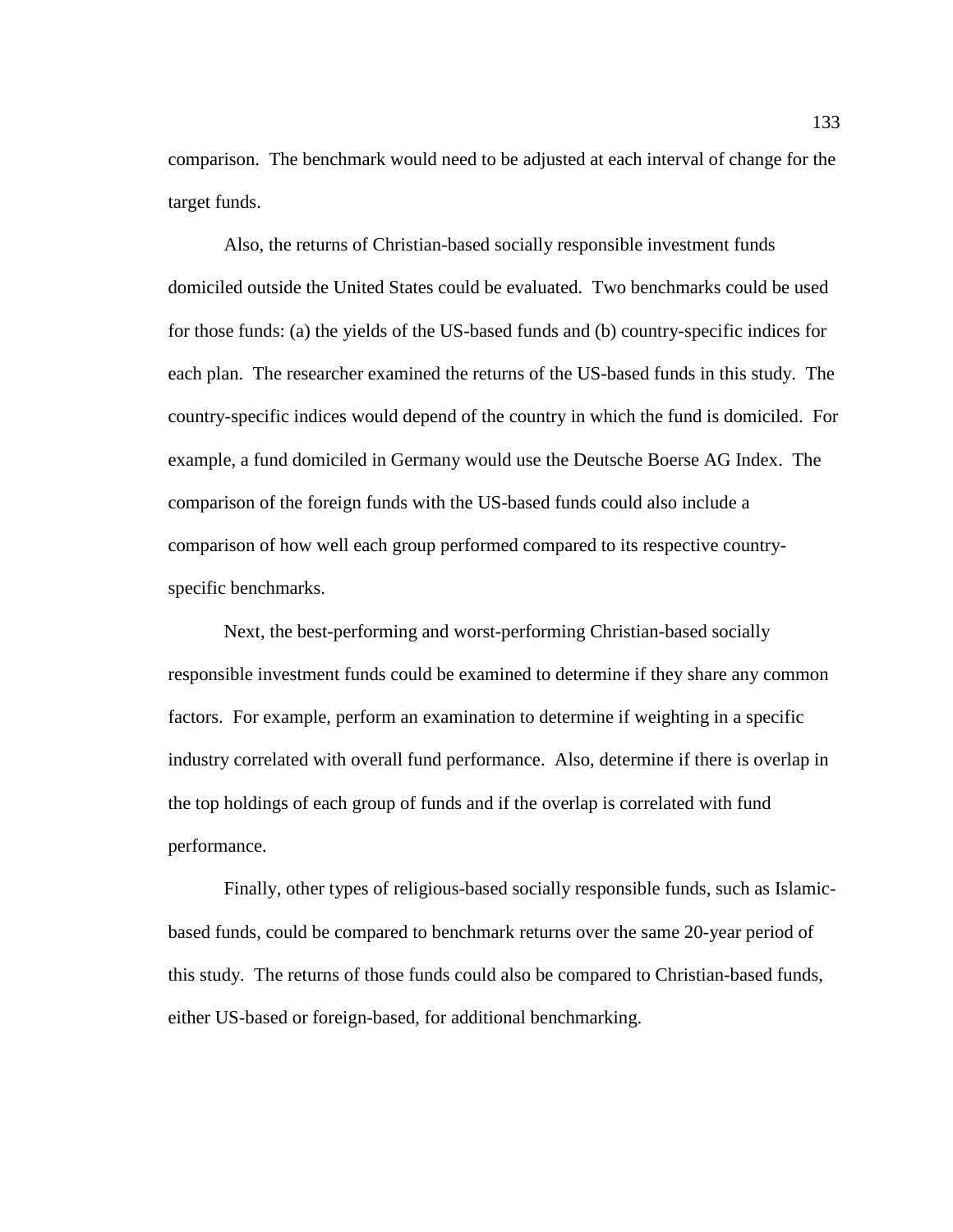## **Reflections**

As a Christian, I began this study hoping to find positive results regarding the efficacy of the Christian-based socially responsible investment funds. I felt there were three possible conclusions for the study: (a) Christian-based funds outperformed their benchmarks, (b) Christian-based funds experienced returns equivalent to their benchmarks, and (c) Christian-based funds underperformed their benchmarks. I would have concluded that the results of the project were positive for the Christian-based funds if the data had supported the first or second conclusions.

Obviously, past performance of any investment fund does not guarantee future results. This study relied on historical data gathered from publicly-available sources. This design helped to prevent investigator bias in the analysis. If either of the first two conclusions had been reached, then the investor considering Christian-based funds could have found some amount of comfort including these types of funds in his or her portfolio options.

The findings of the study did not provide the clear results I hoped to see. In fact, they were negative with regard to the overall performance of the Christian-based investment funds in many comparisons. However, the project results also highlighted some positive items for Christian-based investment funds. In nearly every time period examined, some Christian-based investment funds outperformed the S&P 500 Index.

I believe this project provided a significant benefit to business practice, professional accountancy, and society at large. The study helped to provide guidance to those considering Christian-based socially responsible investment funds. In addition, the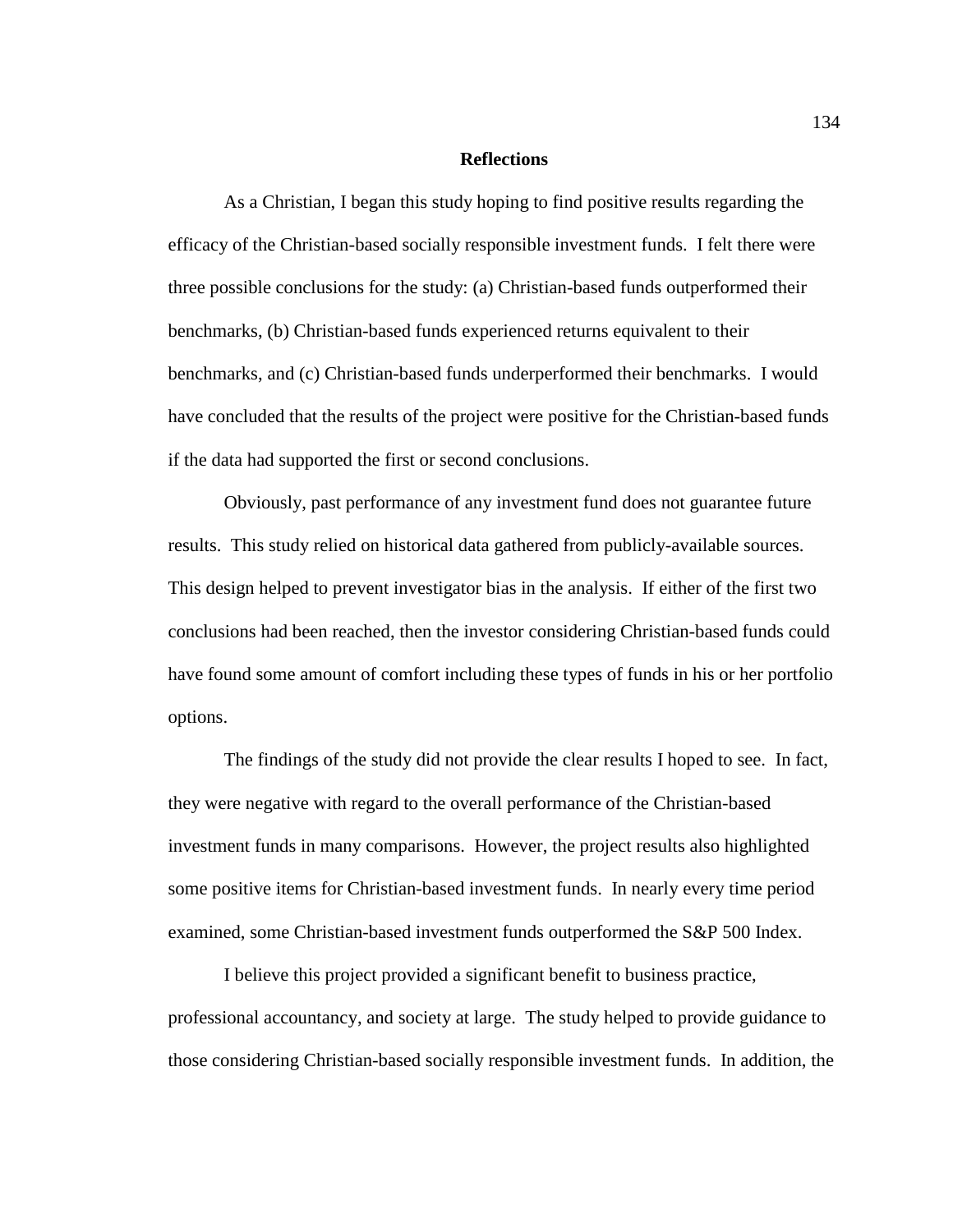variance in the performance of the Christian-based investment funds discussed in this project illustrated the need for careful analysis before making investment decisions.

Furthermore, I do not believe my results will discourage the consideration of Christian-based investment funds by would-be investors. It seems that those who have chosen to invest in socially responsible investment funds, such as Christian-based funds, have already made the decision to invest in a way consistent with their beliefs (In et al., 2014). The results of this project should not dissuade those investors. Instead, the findings will simply illustrate the need for diligence when selecting among investment alternatives. This is where the assistance of professional accountants or other types of financial advisors will be most beneficial to investors.

The findings of the project helped to shape my personal views on Christian-based socially responsible investment funds. I had no direct experience with the funds before beginning the study. I had not invested in them, and I had only limited conversations with others about the funds before beginning the process of developing and conducting this applied doctoral research project. My hope to find overall positive results with regard to the funds was based entirely on my personal faith and my hope to see an enterprise that purports to support Christian values succeed.

The findings of the study also encouraged me to reflect on the teachings found in the Bible. In Proverbs 16:16, we are reminded "how much better to get wisdom than gold, to get insight rather than silver" (NIV). The value of gaining wisdom is repeated throughout the Bible (Ecclesiastes 7:12; Job 28:12-19; Proverbs 4:5-9). The results of this project provide insight into the efficacy of Christian-based socially responsible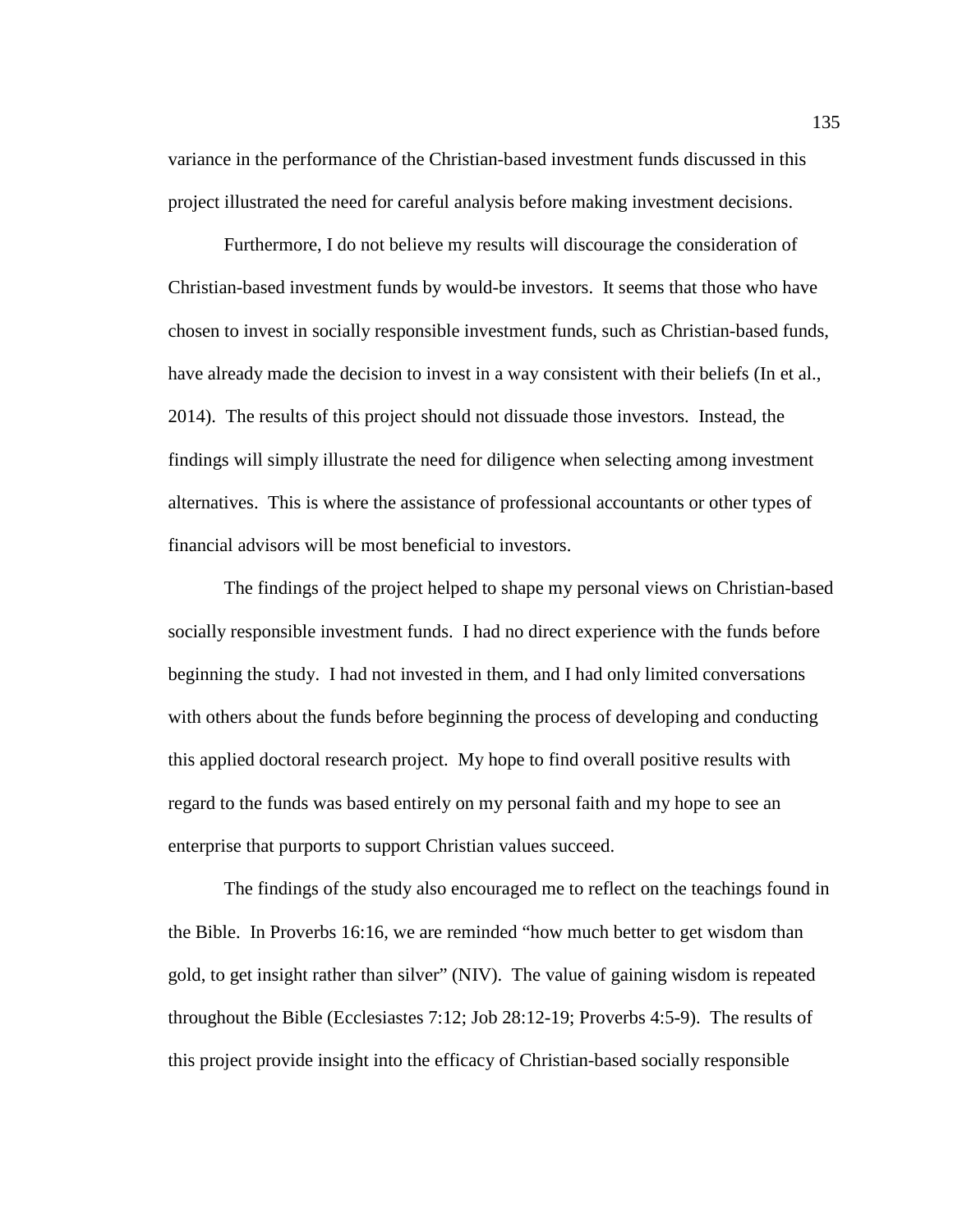investment funds. This knowledge will be valuable to would-be investors because they will be able to use it to make wise choices regarding the use of the resources with which they have been blessed.

In addition, the findings of the study are useful in following the example of Jesus' teaching in the parable of the talents in Matthew 25:14-30. Christianity teaches that everything an individual has is a gift from God (James 1:17). Like the master in Jesus' parable, God expects Christians to be faithful servants who wisely use the resources He has given them. The findings from this study will provide assistance to Christian investors as they consider if investing in Christian-based funds is a wise use of the resources they have been given.

Overall, I am pleased with the results of the study. They were not the results I initially hoped to find. However, I am glad that I conducted the study. It helped to fill a gap in the current body of research. In addition, the findings may lead to future research in this area.

## **Summary and Study Conclusions**

The researcher designed and conducted this applied doctoral research project to examine the efficacy of Christian-based socially responsible investment funds. The researcher also compared the risk-adjusted yields of the funds to those of the S&P 500 Index as well as other types of socially responsible investment funds during the period of 1995 to 2015. Finally, the researcher examined and discussed the differences in the performance of individual funds within the Christian-based funds category.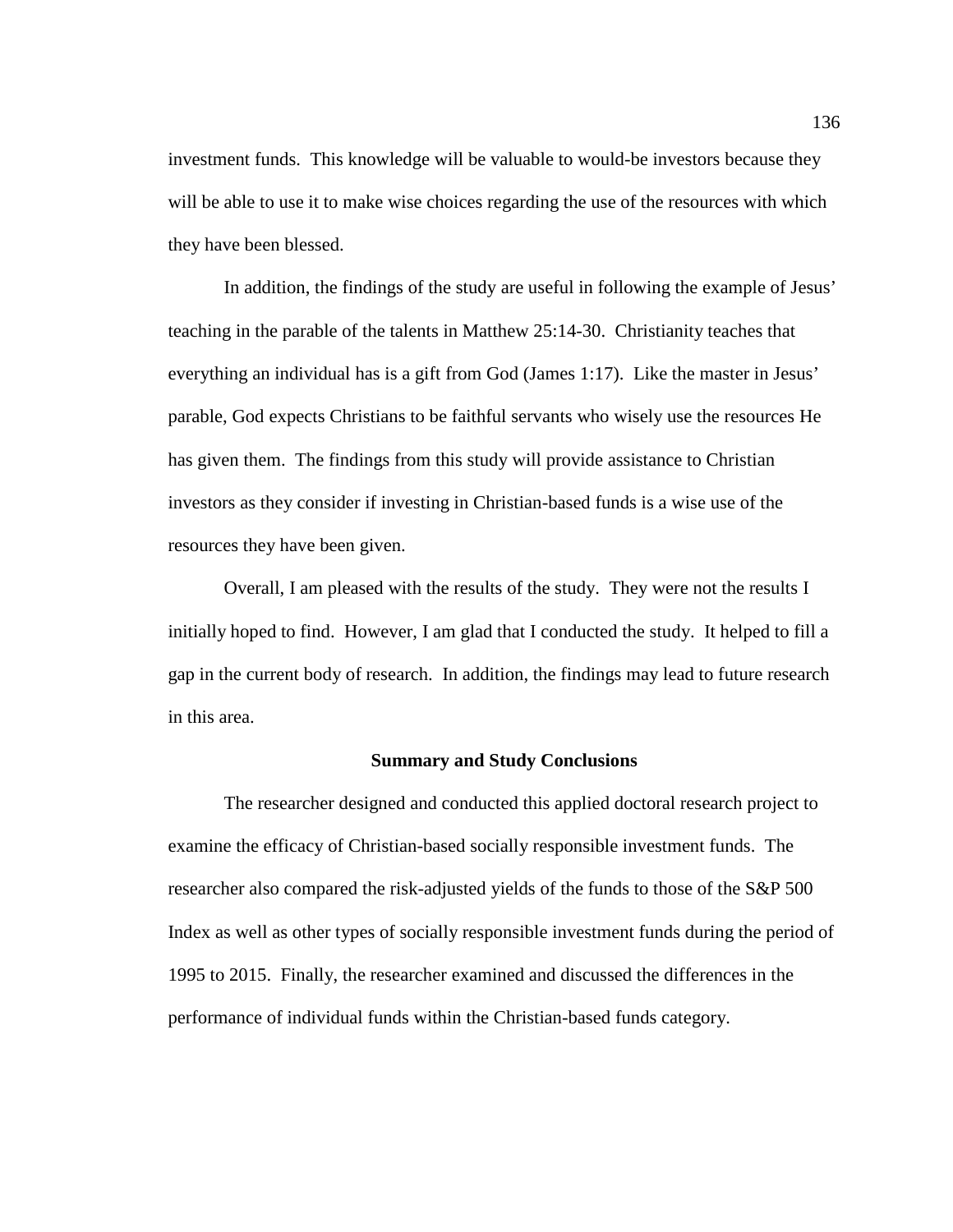The results of this project will help to address a gap in the current body of literature concerning the efficacy of Christian-based socially responsible investment funds. Prior studies did not examine the entire body of funds available to investors in the same manner as this project. In addition, other studies did not use the same number and types of benchmarks to measure fund performance. Finally, the 20-year time frame for the project was longer than most studies examining fund performance. This longer time frame helped to account for natural ebbs and flows in the market cycles.

Overall, the Christian-based funds underperformed the S&P 500 Index. The difference was statistically significant at the  $\alpha$  = .10 level for each time period examined. In addition, the Christian-based funds experienced mixed results when compared to other types of socially responsible investment funds. The Christian-based funds outperformed other socially responsible funds only once in all of the groups of comparisons, and that difference was not statistically significant. Only six of the fourteen comparisons were statistically significant, and the majority of them were related to large-cap funds. In each of those instances, the Christian-based funds underperformed the other socially responsible funds. Finally, the researcher identified the top-performing Christian-based socially responsible investment funds during the study. In nearly all time periods examined, at least one Christian-based socially responsible investment fund outperformed the S&P 500 Index. These results point to a great amount of variability within the body of Christian-based funds that must be carefully considered by would-be investors.

Not all investment options are equal, and it is important to carefully consider these differences before making investment decisions. The findings of this project are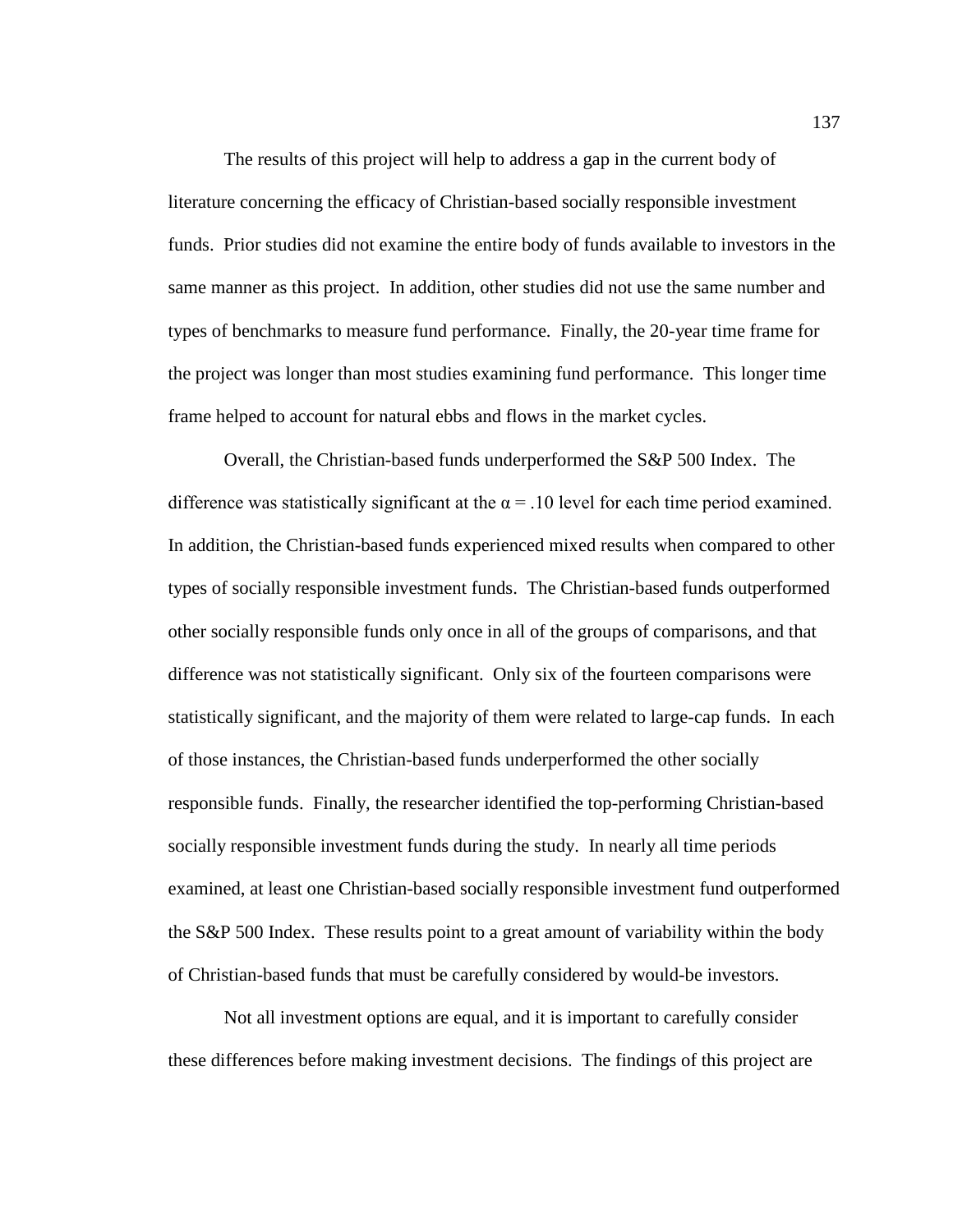useful to those considering investments in Christian-based socially responsible investment funds. They are also useful for financial professionals (e.g., accountants, advisors, brokers, and so on) who are assisting their clients to make informed investment decisions.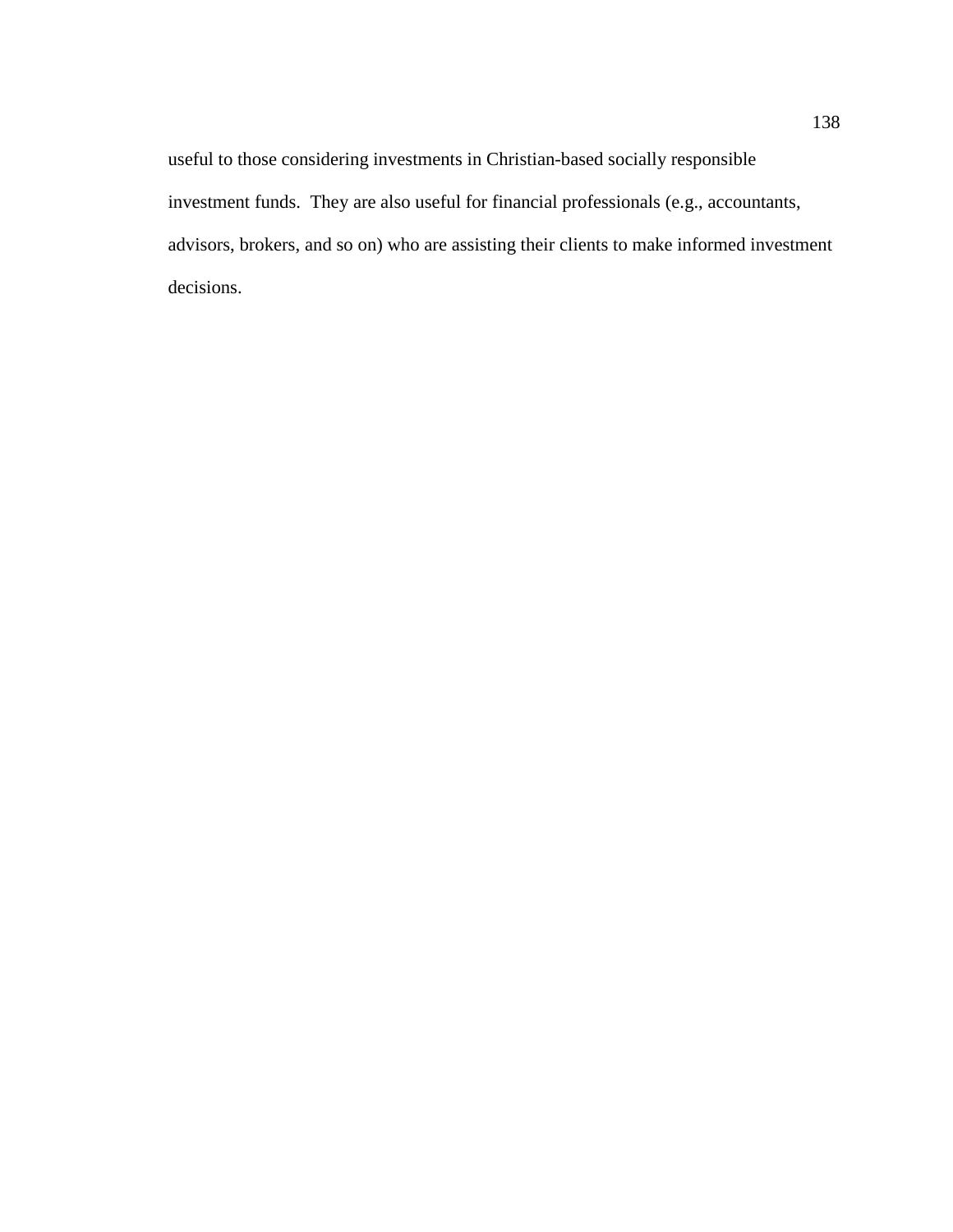## References

- Aaron, H. (2011). Social security reconsidered. *National Tax Journal, 64*, 385-414. Retrieved from http://www.ntanet.org/
- Abbott, M. (2013). *Understanding and applying research design*. Hoboken, NJ: John Wiley & Sons, Inc.
- Abdelsalam, O., Fethi, M., Matallin, J., & Tortosa-Ausina, E. (2014). On the comparative performance of socially responsible and Islamic mutual funds. *Journal of Economic Behavior & Organization, 103*, S108-S128. doi: 10.1016/j.jebo.2013.06.011
- Adams, J., & Ahmed, P. (2013). The performance of faith-based funds. *The Journal of Investing, 22*(4), 1-10. Retrieved from http://www.iijournals.com/loi/joi
- Adegbite, E., Amaeshi, K., & Amao, O. (2012). The politics of investor activism in Nigeria. *Journal of Business Ethics, 105*, 389-402.

doi: 10.1007/s10551-011-0974-y

- Adler, T., & Kritzman, M. (2008). The cost of socially responsible investing. *The Journal of Portfolio Management, 35*(1), 52-56. doi: 10.3905/JPM.2008.35.1.52
- Ahmad, N., & Ramayah, T. (2012). Does the notion of 'doing well by doing good' prevail among entrepreneurial ventures in a developing nation? *Journal of Business Ethics, 106*, 479-490. doi: 10.1007/s10551-011-1012-9
- Amazeen, M. (2011). Gap (RED): Socially responsibility campaign or window dressing? *Journal of Business Ethics, 99*, 167-182. doi: 10.1007/s10551-010-0647-2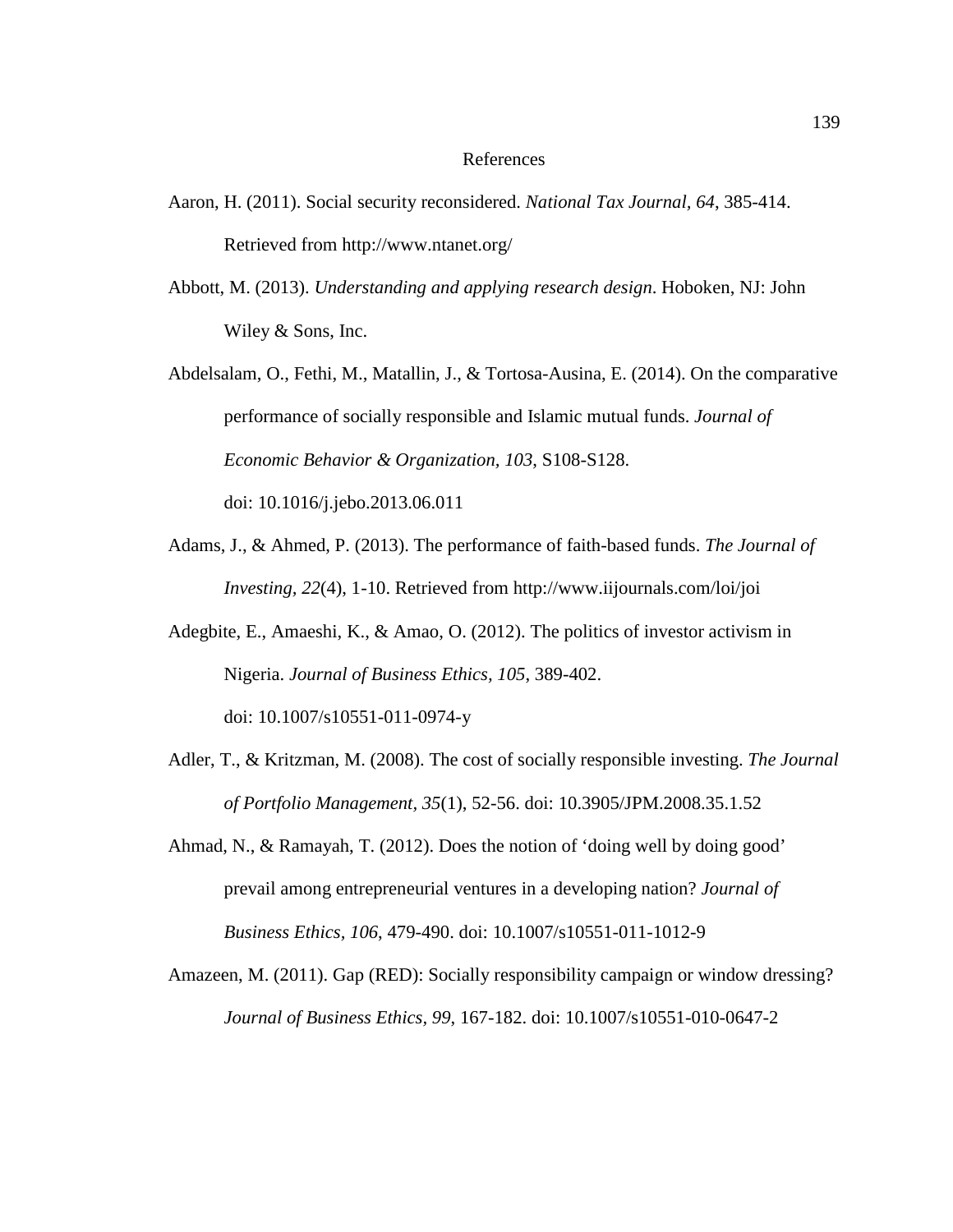- American Institute of Certified Public Accountants. (2015). *AICPA code of professional conduct*. New York, NY: Author.
- AMIDEX. (2015). The AMIDEX35 Israel mutual fund. Retrieved from: http://www.amidex.com/fund.cfm

Anderson, G. (1988). Mr. Smith and the preachers: The economics of religion in the wealth of nations. *Journal of Political Economy, 96*, 1066-1088. doi:10.1086/1837247

- Ardalan, K. (2009). Globalization and culture: Four paradigmatic views. *International Journal of Social Economics, 36*(5), 513-534. doi:10.1108/03068290954013
- Armeanu, D., Enciu, A., & Poanta, D. (2011). Characteristics of criteria for selecting investment projects under uncertainty. *Theoretical and Applied Economics, 18*(7), 5-18. Retrieved from http://www.asociatiaeconomistilor.ro/
- Atinc, G., Simmering, M., & Kroll, M. (2012). Control variable use and reporting in macro and micro management research. *Organizational Research Methods, 15*(1), 57-74. doi:10.1177/1094428110397773
- Ava Maria Mutual Funds Company. (2015). Our funds. Retrieved from: http://avemariafunds.com/funds/
- Bailey, W., Kumar, A., & Ng, D. (2011). Behavioral issues of mutual fund investors. *Journal of Financial Economics, 102*(1), 1-27. doi:10.1016/j.fineco.2011.05.002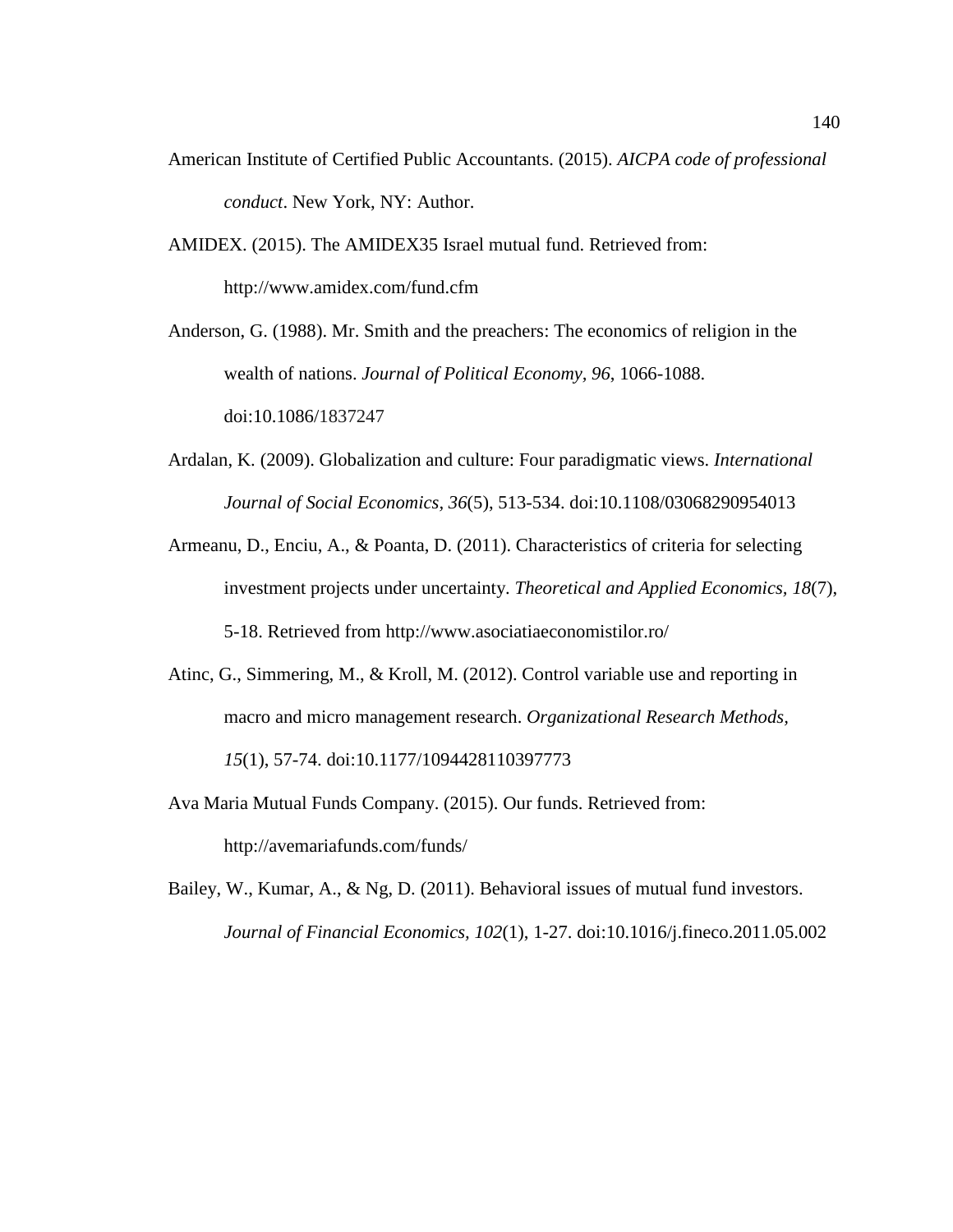- Barnes, C., Dang, C., Leavitt, K., Guarana, C., & Uhlmann, E. (2015). Archival data in micro-organizational research: A toolkit for moving to a broader set of topics. *Journal of Management*. Advance online publication. doi:10.1177/0149206315604188
- Barnes, J., & Shafer, B. (2013). Public opinion among political elites: The "insiders poll" as a research tool. *The Forum, 11*, 115-135. doi:10.1515/for-2013-0033
- Bartlett, J., Kotrlik, J., & Higgins, C. (2001). Organizational research: Determining appropriate sample size in survey research. *Information Technology, Learning, and Performance, 19*(1), 43-50. Retrieved from https://www.editlib.org/j/ISSN-1535-1556/
- Bauer, R., Koedijk, K., & Otten, R. (2005). International evidence on ethical mutual fund performance and investment style. *Journal of Banking & Finance, 29*, 1751-1767. doi:10.1016/j.jbankfin.2004.06.035
- Beer, F., Estes, J., & Deshayes, C. (2014). The performance of the faith and ethical investment products: A comparison before and after the 2008 meltdown. *Financial Services Review, 23*, 151-167. Retrieved from http://www.academyfinancial.org/
- Bengtsson, E. (2008). A history of Scandinavian socially responsible investing. *Journal of Business Ethics, 82*, 969-983. doi:10.1007/s10551-007-9606-y
- Benson, E., & Connell, K. (2014). Fair trade consumption from the perspective of US baby boomers. *Social Responsibility Journal, 10*, 364-382. doi:10.1108/srj-08-2012-0094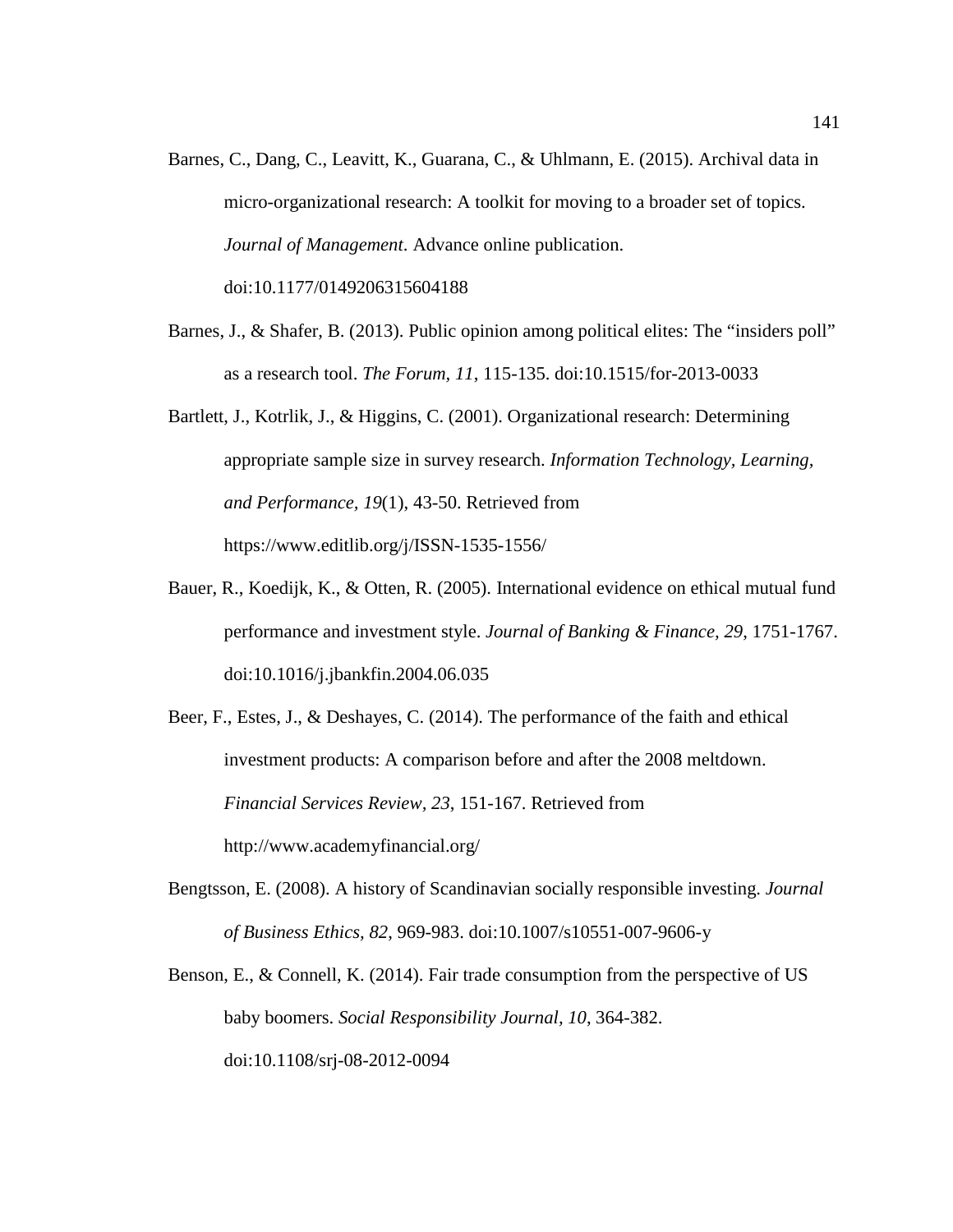- Berger, D. (2013). Financial turbulence and beta estimation. *Applied Financial Economics, 23*, 251-263. doi:10.1080-09603107.2012.718065
- Berry, T., & Junkus, J. (2013). Socially responsible investing: An investor perspective. *Journal of Business Ethics, 112*, 707-720. doi:10.1007/s10551-012-1567-0
- Bhootra, A., Drezner, Z., Schwarz, C., & Stohs, M. (2015). Mutual fund performance: Luck or skill? *International Journal of Business, 20*(1), 52-63. Retrieved from http://www.craig.csufresno.edu/
- BinMahfouz, S., & Hassan, S. (2013). Sustainable and socially responsible investing: Does Islamic investing make a difference? *Humanomics, 29*, 164-186. doi: 10.1108/H-07-2013-0043
- Bishop, W. (2014). The necessity of unification in globalization: A Christian perspective. *Leadership Advance Online, 25*. Retrieved from:

http://www.regent.edu/acad/global/publications/lao/issue\_25/2bishop.pdf

- Blanchett, D. (2010). Exploring the cost of investing in socially responsible mutual funds: An empirical study. *The Journal of Investing, 19*(3), 93-103. doi:10.3905/joi.2010.19.3.093
- Boasson, E., Boasson, V., & Cheng, J. (2006). Investment principles and strategies of faith-based funds. *Managerial Finance, 32*, 837-845. doi:10.1108/03074350710688323
- Bollen, N. (2007). Mutual fund attributes and investor behavior. *Journal of Financial & Quantitative Analysis, 42*, 683-708. doi: 10.1017/S0022109000004142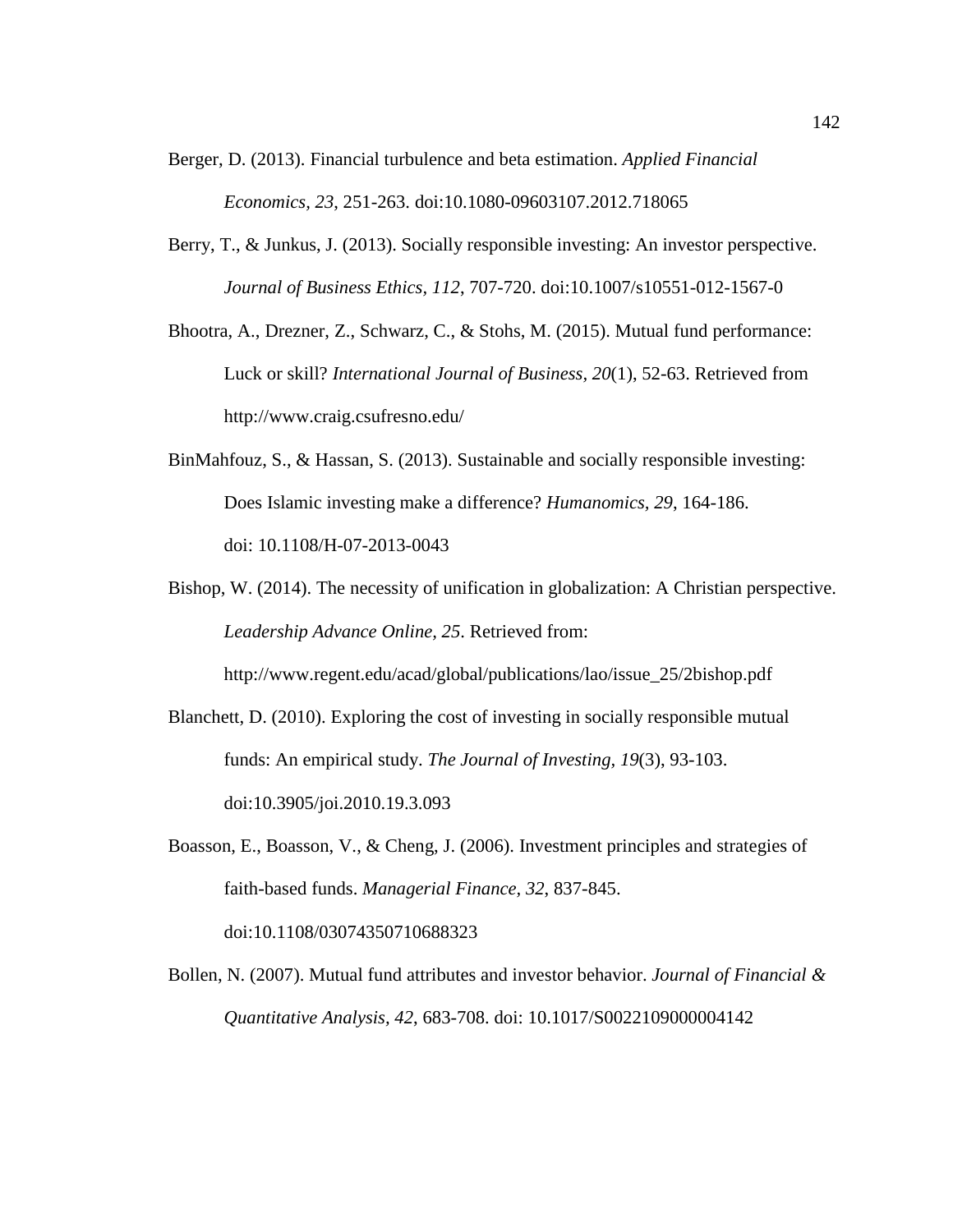- Branch, B., Ma, A., Shafa, H., & Shaw, R. (2014). Socially responsible mutual funds in the era of financial turmoil. *International Journal of Business, Accounting, and Finance, 8*(1), 24-33. Retrieved from http://www.iabpad.com/
- Brückner, M., & Tuladhar, A. (2014). Local government spending multipliers and financial distress: Evidence from Japanese prefectures. *The Economic Journal, 124*, 1279-1316. doi:10.1111/ecoj.12076
- Bryman, A., & Bell, E. (2015). *Business research methods* (4<sup>th</sup> ed.). New York, NY: Oxford University Press.
- Bustamonte, M. (2015). Strategic investment and industry risk dynamics. *Review of Financial Studies, 28*, 297-341. doi:10.1093/rfs/hhu067
- Cabello, J., Ruiz, F., Perez-Gladish, B., & Mendez-Rodriguez, P. (2014). Synthetic indicators of mutual funds' environmental responsibility: An application of the reference point method. *European Journal of Operational Research, 236*, 313-325. doi:10.1016/j.ejor.2013.11.031
- Camejo, P. (2002). *The SRI advantage*. Gabriola Island, BC, Canada: New Society Publishers.
- Carey, P., & Tanewski, G. (2016). The provision of business advice to SMEs by external accountants. *Managerial Auditing Journal, 31*, 290-313. doi: 10.1108/MAJ-12-2014-1131
- Carhart, M. (1997). On persistence in mutual fund performance. *The Journal of Finance, 52*, 57-82. doi:10.1111/j.1540-6261.1997.tb03808.x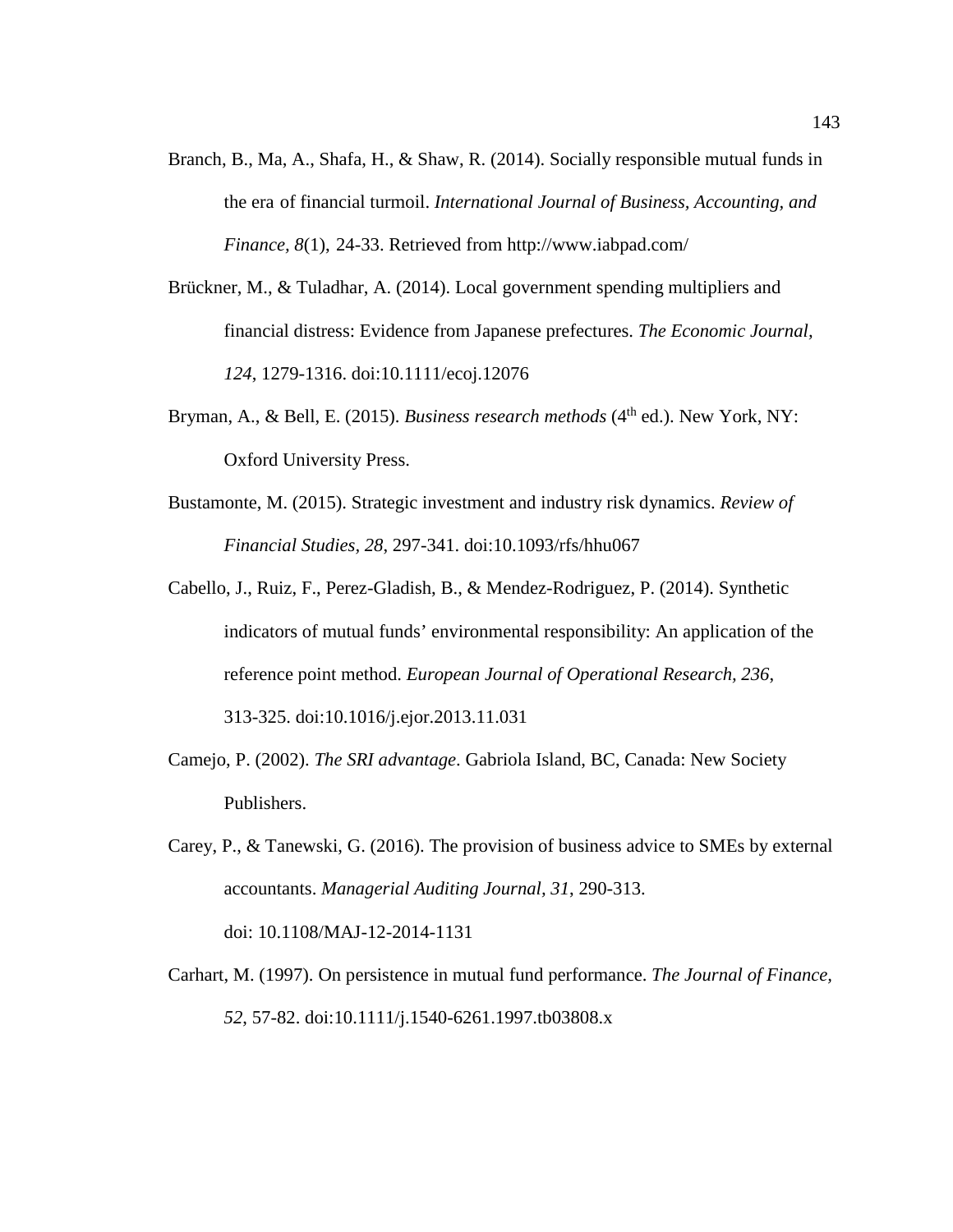- Carley, S., Lawrence, S., Brown, A., Nourafshan, A., & Banami, E. (2011). Energy-based economic development. *Renewable and Sustainable Energy Reviews, 15*(1), 282-295. doi:10.1016/j.rser.2010,08.006
- Carmichael, B., & Cöen, A. (2008). Asset pricing models with errors-in-variables. *Journal of Empirical Finance, 15*, 778-788. doi:10.1016/j.jempfin.2008.01.002
- Carroll, A., Lipartito, K., Post, J., Werhane, P., & Goodpaster, K. (2012). *Corporate responsibility: The American experience*. New York, NY: Cambridge University Press.
- Chadwick, S. (2013). Funding cyberspace: The case for an Air Force venture capital initiative. *Air & Space Power Journal, 27*(4), 119-128. Retrieved from http://www.airpower.maxwell.af.mil/
- Chalmers, D., & Balan-Vnuk, E. (2013). Innovating not-for-profit social ventures: Exploring the microfoundations of internal and external absorption capacity routines. *International Small Business Journal, 31*, 785-810. doi:10.1177/0266242612465630
- Chang, C., & Witte, H. (2010). Performance evaluation of US socially responsible mutual funds: Revisiting doing good and doing well. *American Journal of Business, 25*(1), 9-21. doi:10.1108/19355181201000001
- Chasan, E., & Murphy, M. (2015, July 10). Catholic investors press climate concerns. *The Wall Street Journal, 266*(8), B6.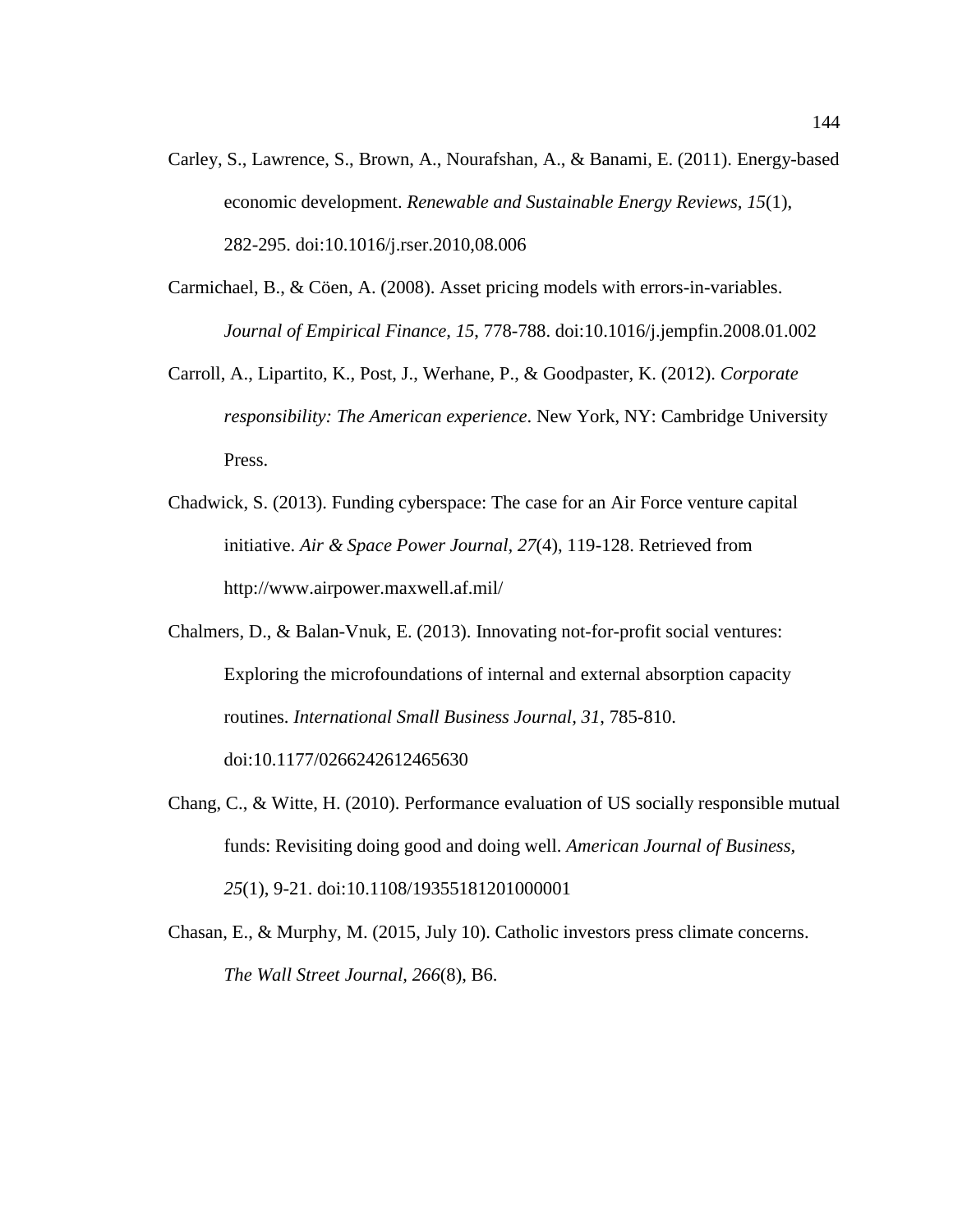- Cheah, E., Jamali, D., Johnson, J., & Sung, M. (2011). Drivers of corporate social responsibility attitudes: The demography of socially responsible investors. *British Journal of Management, 22*, 305-323. doi: 10.1111/j.1467-8551.2011.00744.x
- Chegut, A., Schenk, H., & Scholtens, B. (2011). Assessing SRI fund performance research: Best practices in empirical analysis. *Sustainable Development, 19*, 77-94. doi:10.1002/sd.509
- Child, C. (2015). Mainstreaming and its discontents: Fair trade, socially responsible Investing, and industry trajectories. *Journal of Business Ethics, 130*, 601-618. doi:10.1007/s10551-014-2241-5
- Chin, J., Wu, M., & Hsieh, L. (2013). Strategic planning of optimal resource allocation in response to a global financial crisis: A study of international tourist hotels. *Applied Economics, 45*, 3316-3328. doi:10.1080/00036846.2012.705427
- Chong, J., & Phillips, G. (2011). Beta measures market risk: Except when it doesn't. *The Journal of Wealth Management, 14*(3), 62-72. Retrieved from http://www.iijournals.com/
- Chowdhury, T., & Mukhopadhaya, P. (2012). Assessment of multidimensional poverty and effectiveness of microfinance-driven government and NGO projects in the rural Bangladesh. *The Journal of Socio-Economics, 41*, 500-512. doi:10.1016/j.socec.2012.04.016
- Clark, W. (2012). Introducing strategic thinking into a non-profit organization to develop alternative income streams. *Journal of Practical Consulting, 4*(1), 32-42. Retrieved from http://www.regent.edu/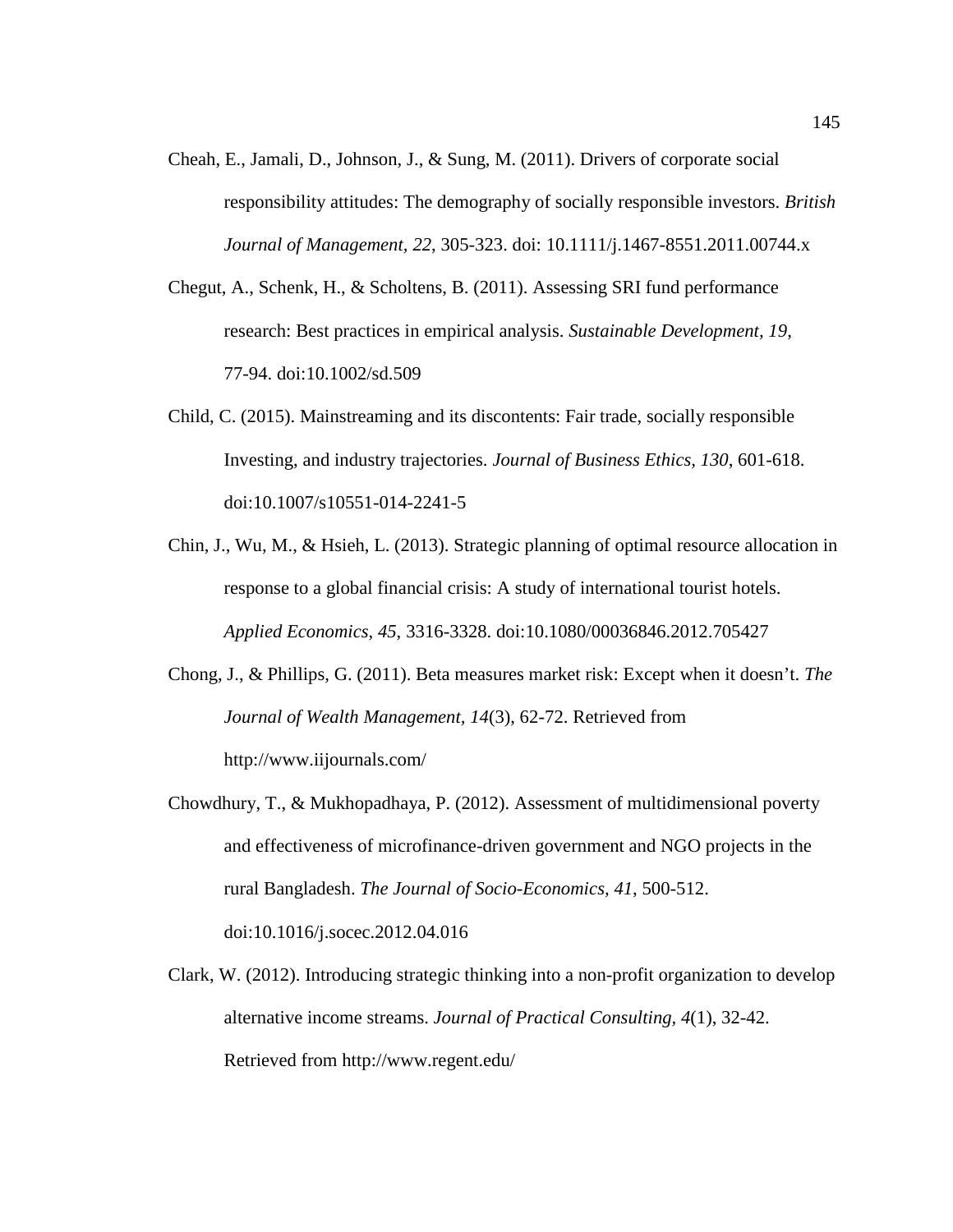Clarke, K. (2015). A critical analysis of Islamic equity funds. *Journal of Islamic Accounting and Business Research, 6*, 107-121.

doi:10.1108/JIABR-09-2012-0059

- Clinebell, J. (2013). Socially responsible investing and student managed investment funds: Expanding investment education. *Financial Services Review, 22*, 13-22. Retrieved from http://www.academyfinancial.org/
- Climent, F., & Soriano, P. (2011). Green and good? The investment performance of US environmental mutual funds. *Journal of Business Ethics, 103*, 275-287. doi:10.1007/s10551-011-0865-2
- Colle, S., & York, J. (2009). Why wine is not glue: The unresolved problem of negative screening in socially responsible investing. *Journal of Business Ethics, 85*, 83-95. doi:10.1007/s10551-008-9949-z
- Corsetti, G., Meier, A., & Müller, G. (2012). What determines spending multipliers? *Economic Policy, 27*, 521-565. doi:10.111/j.1468-0327.2012.00295.x
- Cortez, M. Silva, F., & Areal, N. (2012). Socially responsible investing in the global market: The performance of US and European funds. *International Journal of Finance and Economics, 17*, 254-271. doi:10.1002/ijfe.454
- Creswell, J. (2008). *Research design: Qualitative, quantitative, and mixed methods*. Thousand Oaks, CA: Sage Publications, Inc.
- Dam, L., & Heijdra, B. (2011). The environmental and macroeconomic effects of socially responsible investment. *Journal of Economic Dynamics & Control, 35*, 1424-1434. doi:10.1016/j.jedc.2011.05.005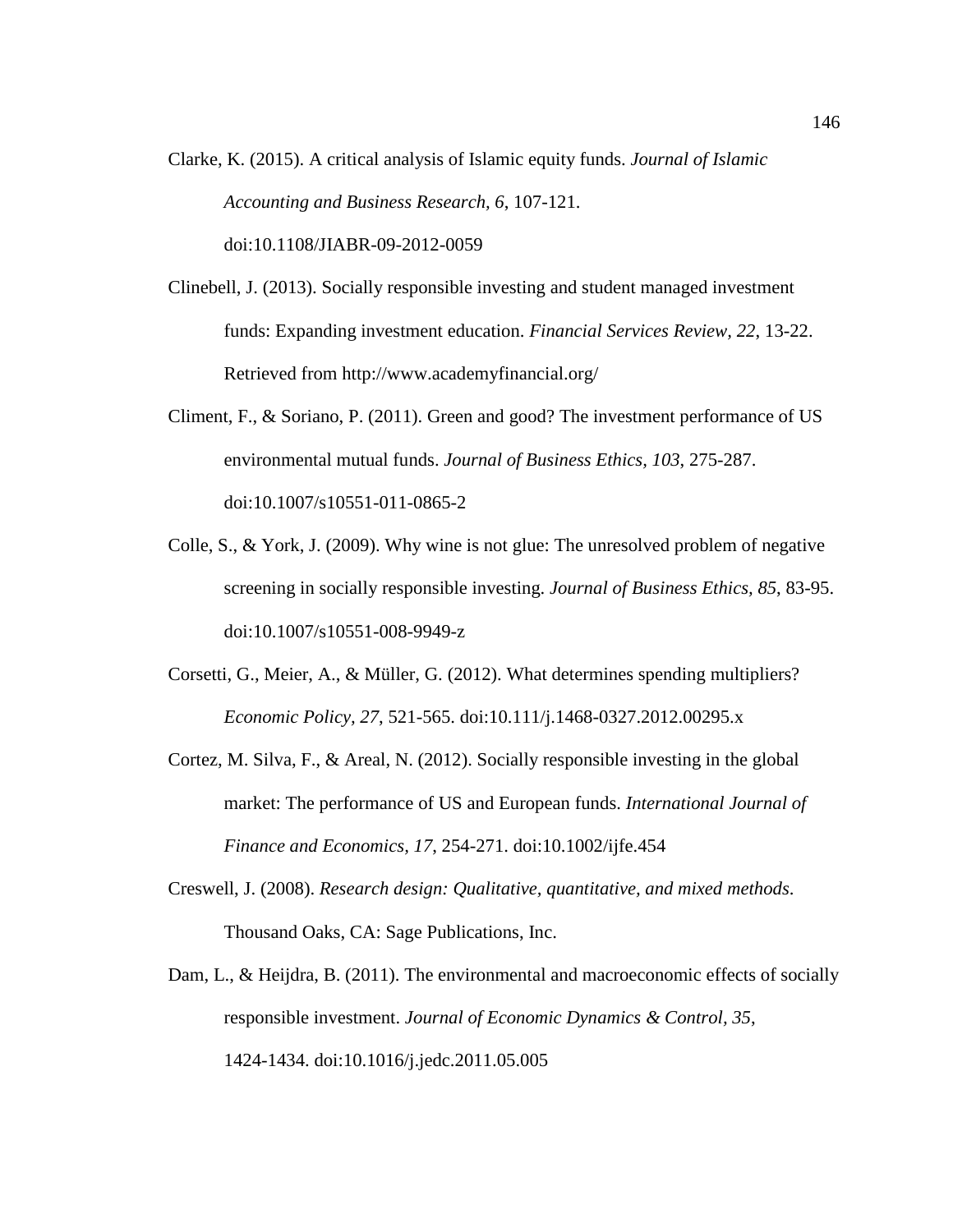Dania, A., & Malhotra, D. (2013). An empirical examination of the dynamic linkages of faith-based socially responsible investing. *The Journal of Wealth Management, 16*(1), 65-79. Retrieved from http://www.iijournals.com/toc/jwm/

DeJaeghere, J., & Wiger, N. (2013). Gender discourses in an NGO education project: Openings for transformation toward gender equality in Bangladesh*. International Journal of Educational Development, 33*, 557-565. doi:10.1016/j.ijedudev.2013.02.002

- Dodge, L. (2003). *Dr. Laurie's introduction to statistical methods*. Los Angeles, CA: Pyrczak Publishing.
- Domini, A. (2001). *Socially responsible investing: Making a difference in making money*. Chicago, IL: Dearborn Trade.

Dowling, G. (2014). The curious case of corporate tax avoidance: Is it socially irresponsible? *Journal of Business Ethics, 124*, 273-184. doi:10.1007/s10551-013-1862-4

Doyle, E., Hughes, J., & Summers, B. (2013). An empirical analysis of the ethical reasoning of tax practitioners. *Journal of Business Ethics, 114*, 325-339. doi:10.1007/s10551-012-1347-x

Driscoll, D., Appiah-Yeboah, A., Salib, P., & Rupert, D. (2007). Merging qualitative and quantitative data in mixed methods research: How to and why not. *Ecological and Environmental Anthropology, 3*(1), 19-28. Retrieved from http://www.uga.edu/eea/index.html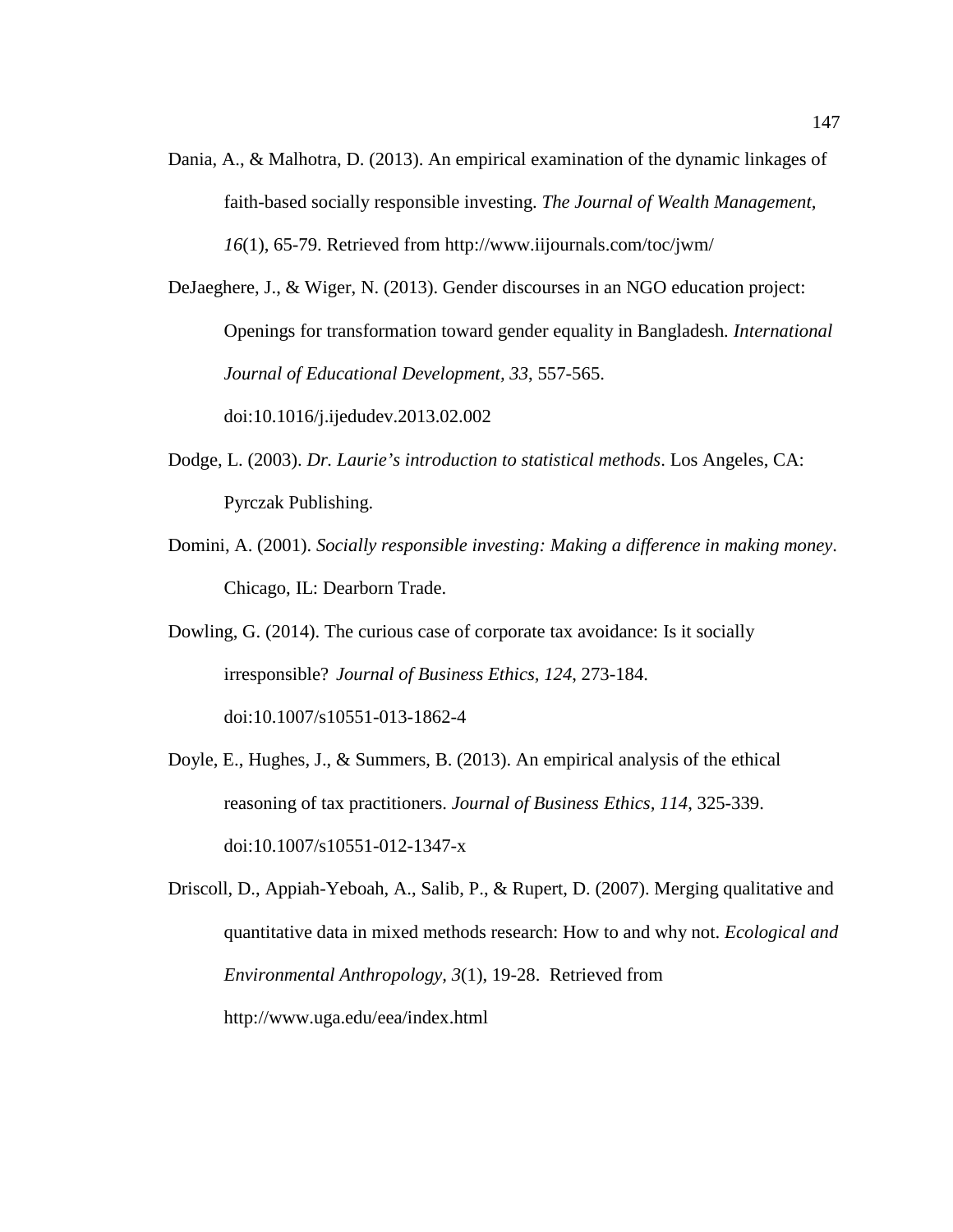- Dunfee, T. (2003). Social investing: Mainstream or backwater? *Journal of Business Ethics, 43*, 247-252. doi:10.1023/A:1022914831479
- Eisenhardt, K. (1989). Agency theory: An assessment and review. *Academy of Management Review, 14*, 57-74. doi:10.5465/amr.1989.4279003
- Elder, G., Pavalko, E., & Clipp, E. (1993). *Working with archival data*. Thousand Oaks, CA: Sage Publications, Inc.
- Elton, E., Gruber, M., Brown, S., & Goetzmann, W. (2014). *Modern portfolio theory and investment analysis* (9<sup>th</sup> ed.). New York, NY: Wiley.
- Elgazzar, S., Tipi, N., Hubbard, N., & Leach, D. (2012). Linking supply chain processes' performance to a company's financial strategic objectives. *European Journal of Operational Research, 223*, 276-289. doi:10.1016/j.ejor.05.043
- Escrig-Olmedo, E., Muñoz-Torres, M., & Fernandez-Izquierdo, M. (2013). Sustainable development and the financial system: Society's perceptions about socially responsible investing. *Business Strategy and the Environment, 22*, 410-428. doi:10.1002/bse.1755
- Etzioni, A. (2003). Toward a new socio-economic paradigm*. Socio-Economic Review, 1*, 105-134. doi:10.1093/soceco/1.1.105
- Ezazi, M., Ostad, M., & Ostad, M. (2011). Evaluation of investment strategies in Iranian stock market. *International Journal of Trade, Economics, and Finance, 2*, 363-370. doi:10.7763/IJTEF.2011.v2.132
- Fama, E., & French, K. (1996). Multifactor explanations of asset pricing anomalies. *Journal of Finance, 51*, 55-84. doi:10.1111/j.1540-6261.1996.tb05202.x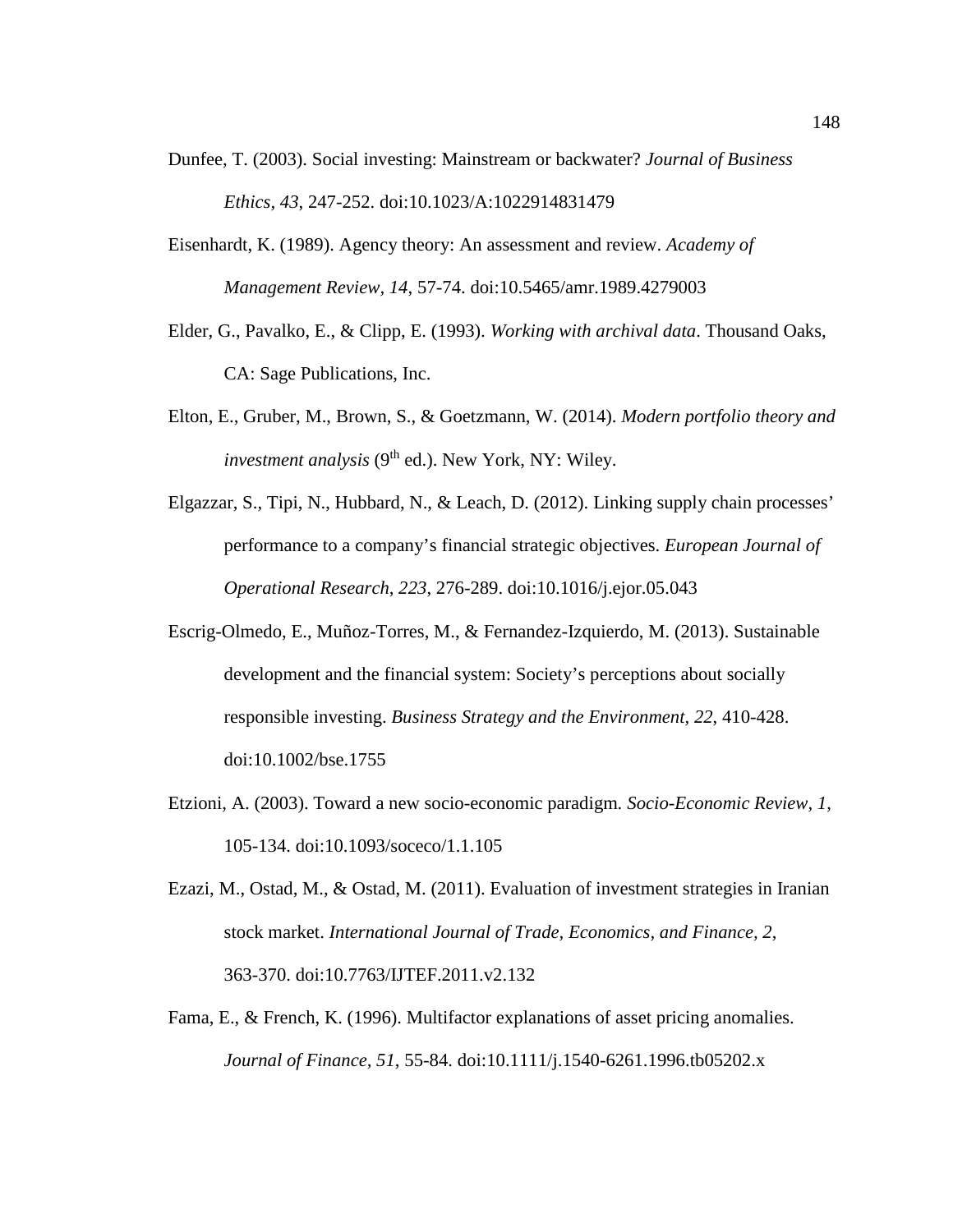- Farmen, T., & van der Wijst, N. (2005). A cautionary note on the pricing of ethics. *Journal of Investing, 14*(3), 53-56. doi:10.3905/joi.2005.580549
- Feng, N., Ling, Q., Neely, D., & Roberts, A. (2014). Using archival data sources to conduct nonprofit accounting research. *Journal of Public Budgeting, Accounting, & Financial Management, 26*, 458-493. Retrieved from http://pracademics.com/index.php/jpbafm
- Ferruz, L., Muñoz, F., & Vargas, M. (2012). Managerial abilities: Evidence from religious mutual fund managers. *Journal of Business Ethics, 105*, 503-517. doi: 10.1007/s10551-011-0982-y
- Financial Industry Regulatory Authority. (2015a). About FINRA. Retrieved from http://www.finra.org/about
- Financial Industry Regulatory Authority. (2015b). FINRA fund analyzer. Retrieved from http://apps.finra.org/fundanalyzer/1/fa.aspx
- Fitzpatrick, B., Church, J., & Hasse, C. (2012). Specialty funds vs. general mutual funds and socially-responsible investment (SRI) funds: An intriguing risk/return paradigm. *The Journal of Applied Business and Economics, 13*, 175-187. Retrieved from http://www.nu-businesspress.com/jabeopen.html/
- Frahm, G., Wikern, T., & Wiechers, C. (2012). Multiple tests for performance of different investment strategies. *Advances in Statistical Analysis, 96*, 343-383. doi:10.1007/s10182-011-0166-1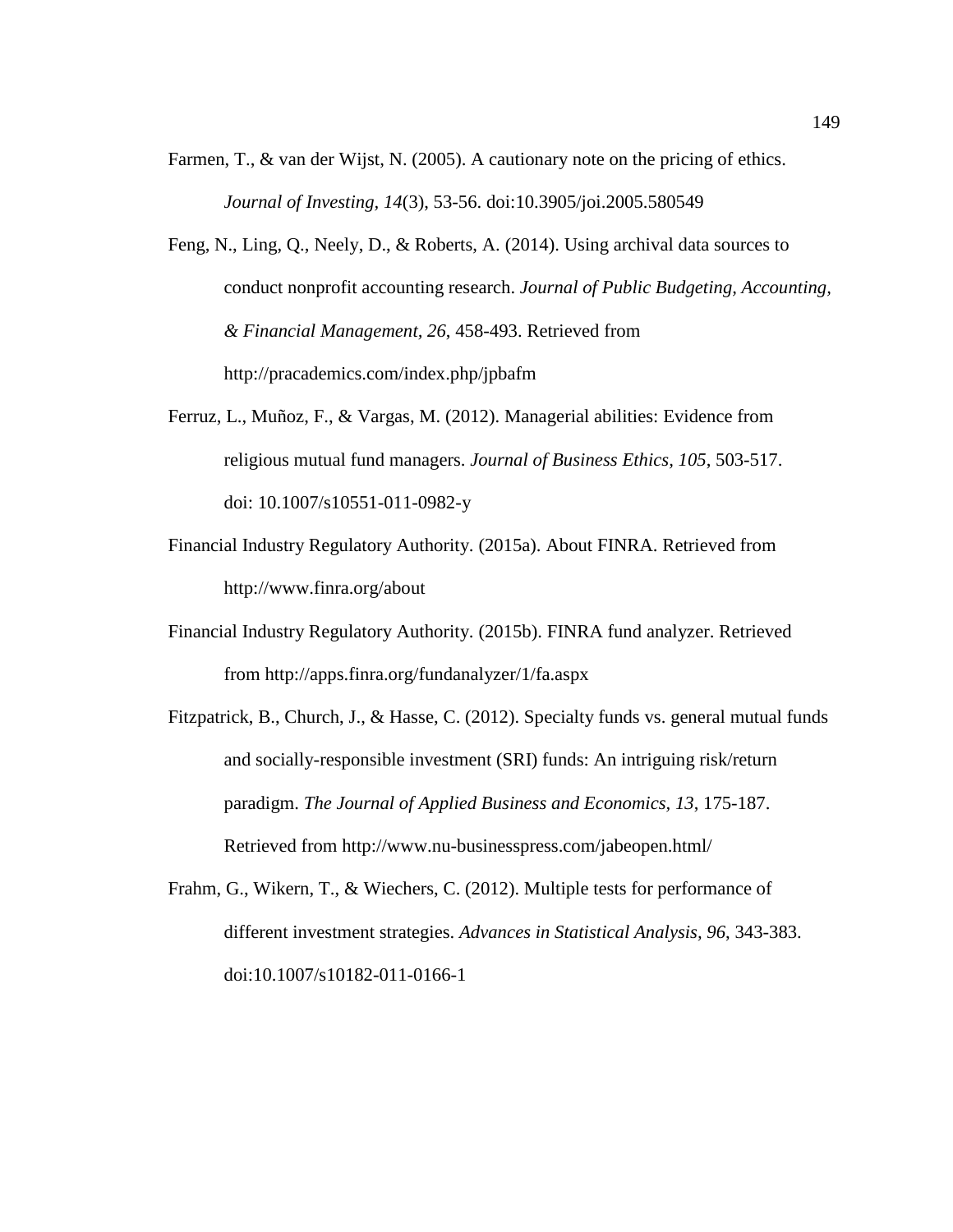- Friedman, M. (1970, September 13). The social responsibility of business is to increase its profits. *The New York Times Magazine*. Retrieved from: http://doc.cat-v.org/economics/milton\_friedman/business\_social\_responsibility
- Garrison, R., Noreen, E., & Brewer, P. (2015). *Managerial accounting* (15<sup>th</sup> ed.). New York, NY: McGraw-Hill Irwin.
- Gelo, O., Braakmann, D., & Benetka, G. (2008). Quantitative and qualitative research: Beyond the debate. *Integrative Psychological and Behavioral Science, 42*, 266-290. doi:10.1007/s12124-008-9078-3
- Gelderen, E., & Huij, J. (2014). Academic knowledge dissemination in the mutual funds industry: Can mutual funds successfully adopt factor investing strategies? *The Journal of Portfolio Management, 40*(4), 157-166. Retrieved from http://www.iijournals.com/JPM/
- Ghoul, W., & Karam, P. (2007). MRI and SRI mutual funds: A comparison of Christian, Islamic (MRI), and socially responsible investing (SRI) mutual funds. *The Journal of Investing, 16*(2), 96-102. Retrieved from http://www.iijournals.com/
- Gil-Bazo, J., Ruiz-Verdú, P., & Santos, A. (2010). The performance of socially responsible mutual funds: The role of fees and management companies. *Journal of Business Ethics, 94*, 243-263. doi:10.1007/s10551-009-0260-4
- Girardi, T. (2013). Enabler of corporate strategic objectives. *Financial Executive, 29*(1), 52-55. Retrieved from http://www.financialexecutives.org/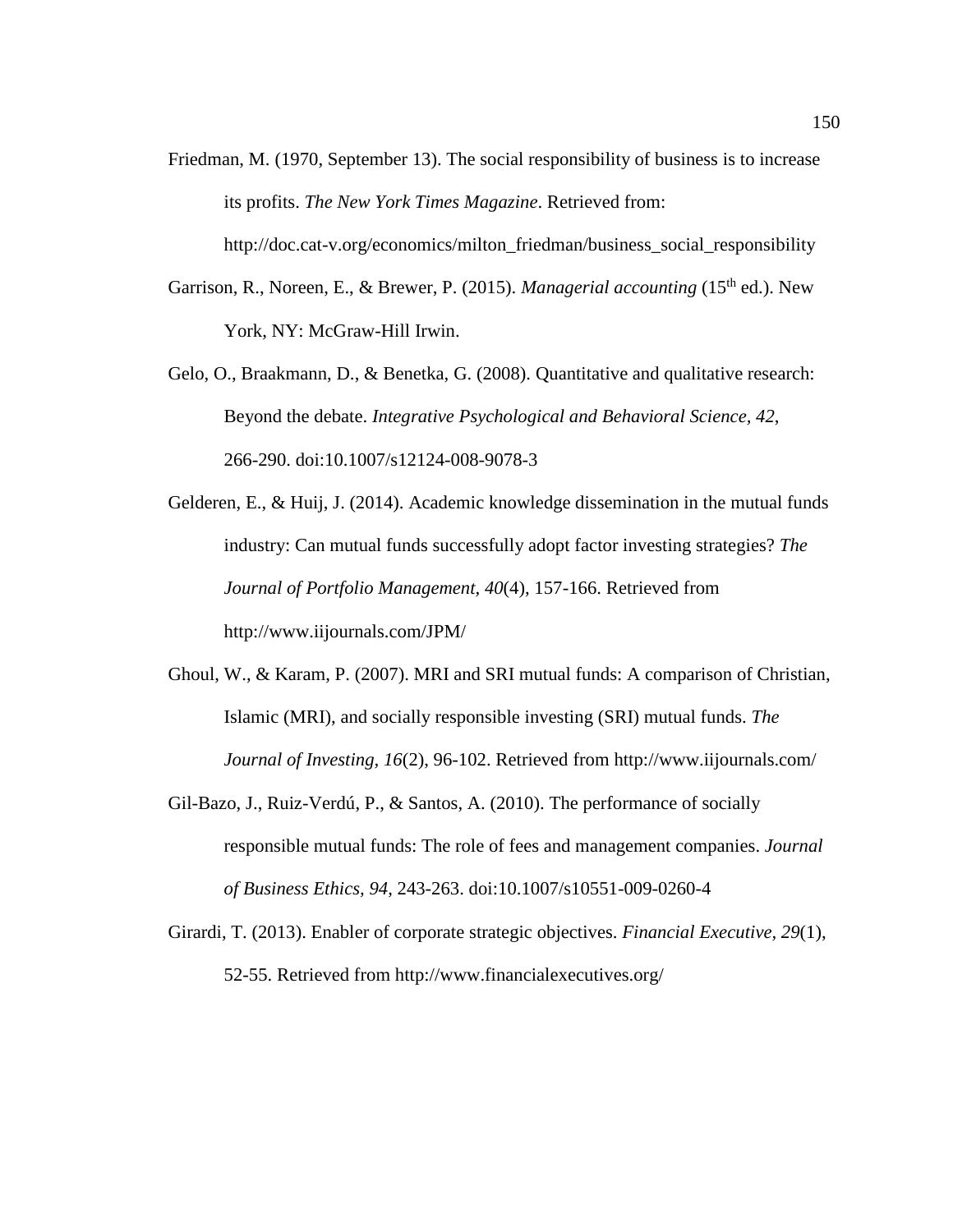- Glac, K. (2014). The influence of shareholders on corporate social responsibility. *Economics, Management, and Financial Markets, 9*(3), 34-72. Retrieved from http://www.addlestonacademicpublishers.com/
- Glassman, J. (2012). Do-gooders do better. *Kiplinger's Personal Finance, 66*(5), 17-18. Retrieved from http://www.kiplinger.com/
- Goodman, J., Louche, C., van Cranenburgh, K., & Arenas, D. (2014). Social shareholder engagement: The dynamics of voice and exit. *Journal of Business Ethics, 125*, 193-210. doi:10/1007/s10551-013-1890-0
- Goranova, M., & Ryan, L. (2014). Shareholder activism: A multidisciplinary review. *Journal of Management, 40*, 1230-1268. doi:10.1177/0149206313515519
- Gqaji, A., & Ptak, J. (2013). Model Kloof pedestrian bridge and walkway: A community development project and Africa's first greenroads South Africa pilot project. *Civil Engineering: Magazine of the South African Institution of Civil Engineering, 21*(7), 46-50. Retrieved from http://saice.org.za/
- Grudem, W. (2003). *Business for the glory of God: The Bible's teaching on the moral goodness of business*. Wheaton, IL: Crossway Books.
- GuideStone Mutual Funds. (2015). Funds. Retrieved from https://www.guidestonefunds.com/

Gwartney, J., Stroup, R., Lee, D., & Ferrarini, T. (2010). *Common sense economics: What everyone should know about wealth and prosperity*. New York, NY: St. Martin Press.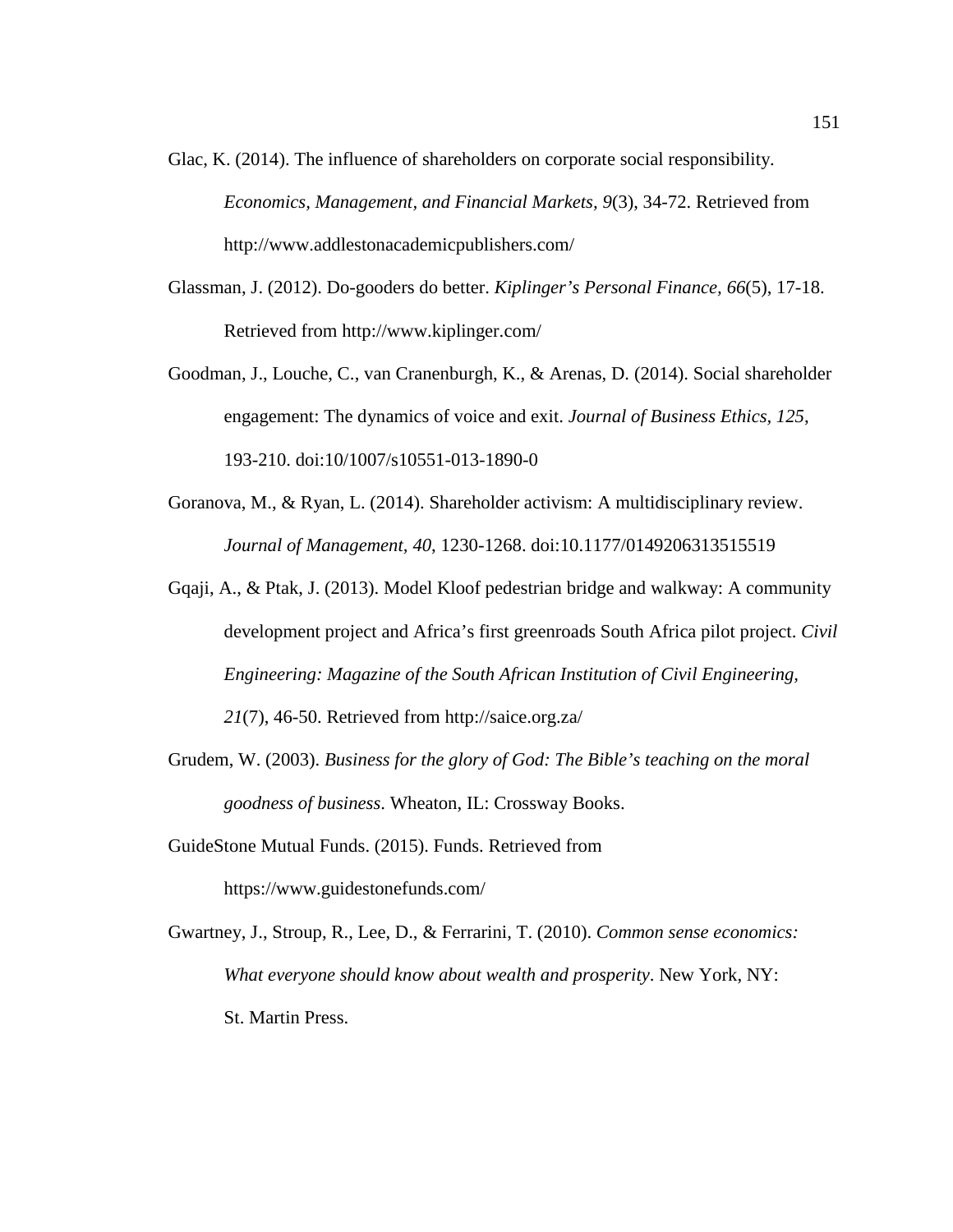- Hardy, L. (1990). *The fabric of this world: Inquiries into calling, career choice, and the design of human work*. Grand Rapids, MI: William Eerdmans Publishing Company.
- Harrington, J. (1992). *Investing with your conscience: How to achieve high returns using socially responsible investing*. New York, NY: John Wiley.
- Haughton, G., & McManus, P. (2012). Neoliberal experiments with urban infrastructure: The cross city tunnel, Sydney. *International Journal of Urban and Regional Research, 36*(1), 90-105. doi:10.1111/j.1468-2427.2011.01019.x
- Hayat, R., & Kraeussl, R. (2011). Risk and return characteristics of Islamic equity funds. *Emerging Markets Review, 12*, 189-203. doi: 10.1016/j.ememar.2011.02.002
- Hayes, S. (2005). Socially responsible mutual funds: Issues to consider when investing with your conscience. *Journal of Financial Service Professionals, 59*(5), 83-95. Retrieved from http://www.financialpro.org/
- Hill, J. (2010). *Strategic financial management: Introduction & the investment decision*s. Frederiksberg, Denmark: Ventus Publishing ApS.
- Hill, M. (1993). *Archival strategies and techniques*. Thousand Oaks, CA: Sage Publications, Inc.
- Hood, M., Nofsinger, J., & Varma, A. (2014). Conservation, discrimination, and salvation: Investors' social concerns in the stock market. *Journal of Financial Services Research, 45*, 5-37. doi:10.1007/s10693-013-0162-6
- Hoovers. (2015). Morningstar, Inc.. Retrieved from

http://cobrands.hoovers.com/company/Morningstar\_Inc/crthci-1-1NJHW5.html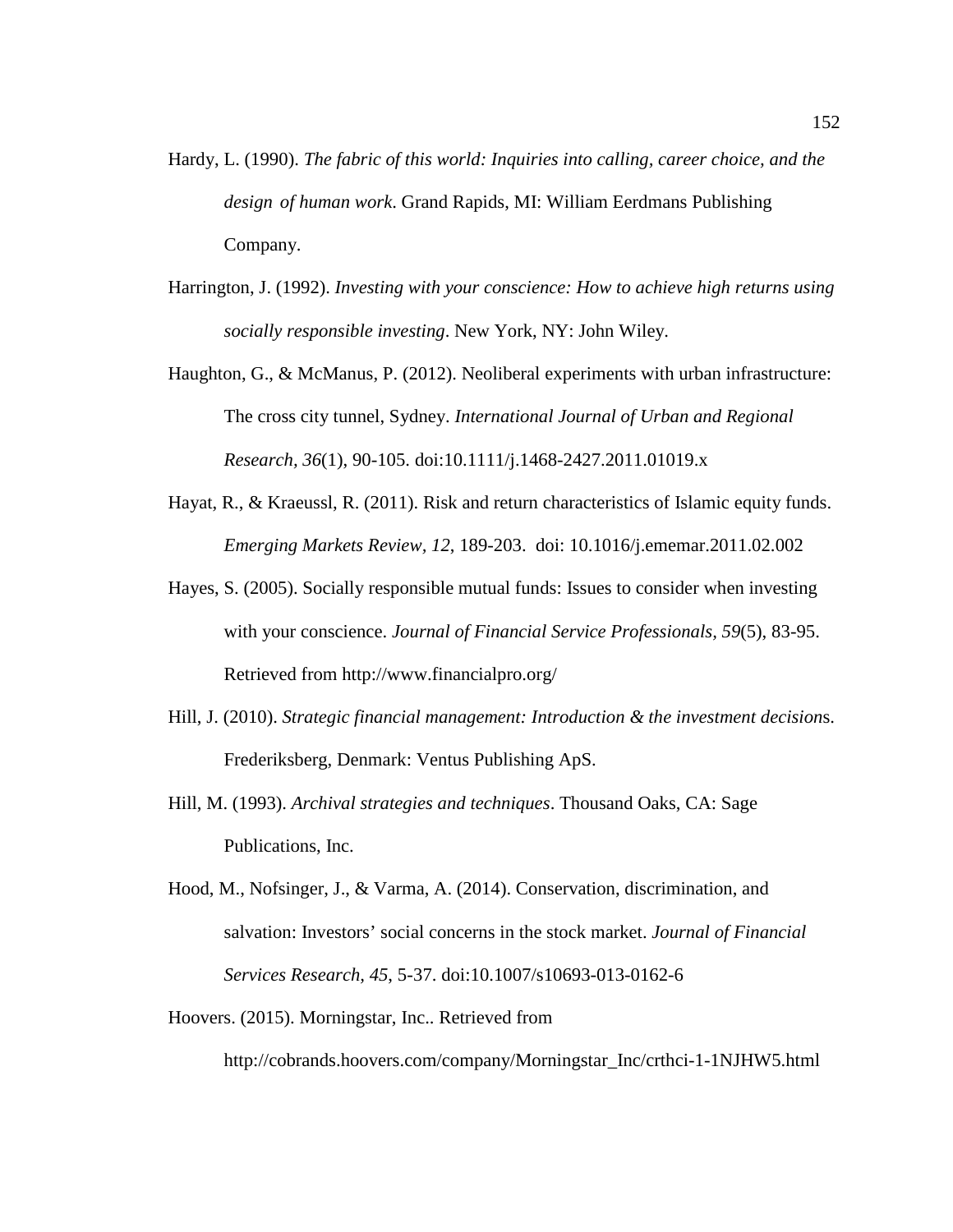- Houge T., & Wellman, J. (2007). The use and abuse of mutual fund expenses*. Journal of Business Ethics, 70*, 23-32. doi:10.1007/s10551-006-9077-6
- Hudson, B. (2005). Ethical investing: Ethical investors and managers. *Business Ethics Quarterly, 15*, 641-657. doi:10.5840/beq200515445

Humphrey, J., & Tan, D. (2014). Does it really hurt to be responsible? *Journal of Business Ethics, 122*, 375-386. doi:10.1007/s10551-013-1741-z

- Hwang, C. (2015). The new corporate migration: Tax diversion through inversion. *Brooklyn Law Review, 8*, 807-856. Retrieved from https://www.brooklaw.edu/
- In, F., Kim, M., Park, R., Kim, S., & Kim, T. (2014). Competition of socially responsible and conventional mutual funds and its impact on fund performance. *Journal of Banking & Finance, 44*, 160-176. doi:10.1016/j.jbankfin.2014.03.030
- Ito, Y., Managi, S., & Matsuda, A. (2013). Performances of socially responsible investment and environmentally friendly funds. *Journal of the Operation Research Society, 64*, 1583-1594. doi:10.1057/jors.2012.112
- Jensen, M., & Meckling, W. (1976). Theory of the firm: Managerial behavior, agency costs, and ownership structure. *Journal of Financial Economics, 3*, 305-360. doi: 10.1016/0304-405X7690026-X
- Kathman, D. (2012, November 5). Getting religion with faith-based mutual funds. Retrieved from http://www.morningstar.com/advisor/t/65920341/getting-religionwith-faith-based-mutual-funds.htm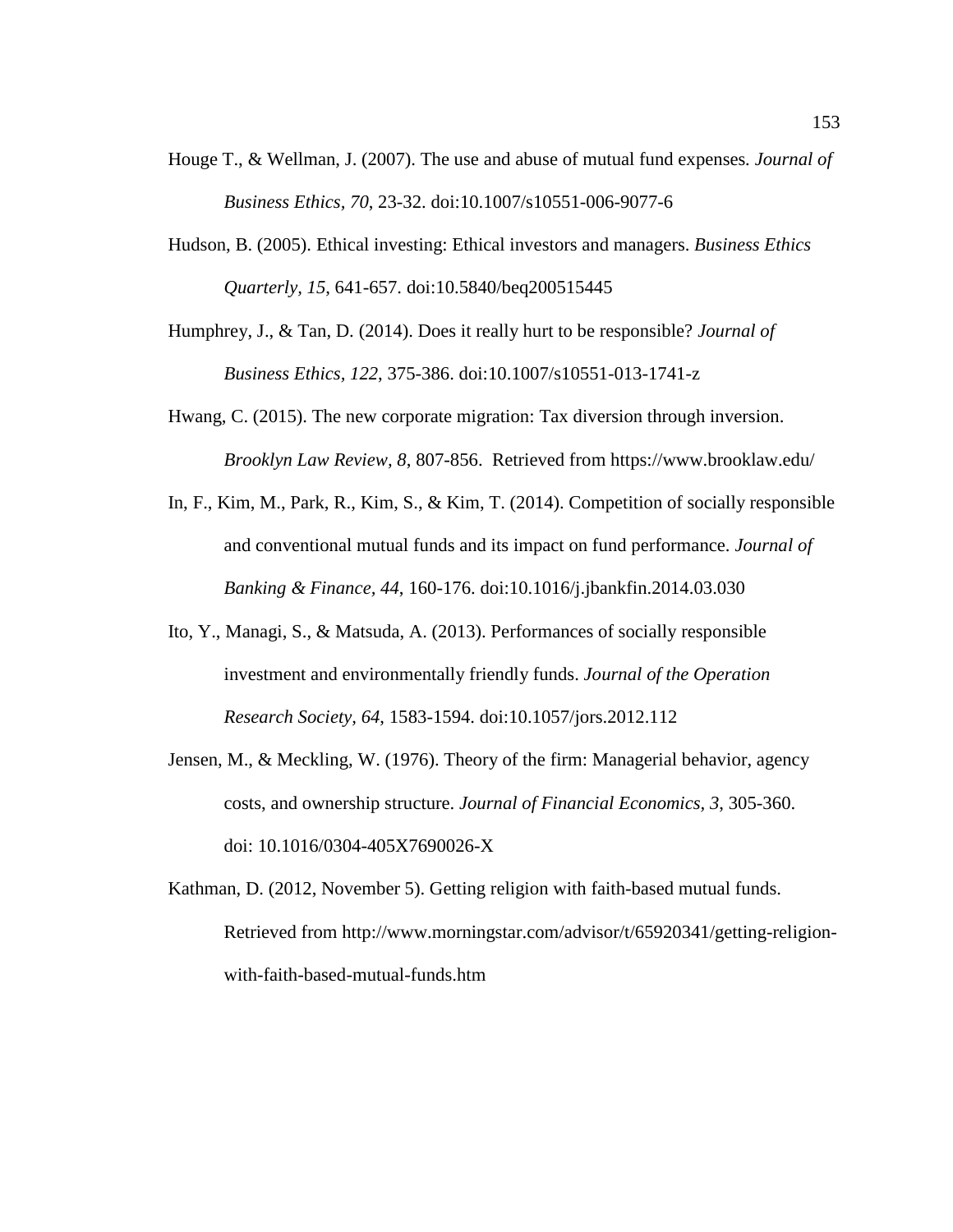Kelova, P., Lamarche, T., & Magnin, E. (2014). Corporate social responsibility in an international perspective: Europe, Russia, and Tunisia. *East-West Journal of Economics and Business, 17*, 11-18. Retrieved from http://www.u-picardie.fr/eastwest/

Kempf, A., & Osthoff, P. (2007). The effect of socially responsible investing of portfolio performance. *European Financial Management, 13*, 908-922. doi: 10.1111/291468-36x

- Kreander, N., McPhail, K., & Molyneaux, D. (2004). God's fund managers: A critical study of stock investment practices of the Church of England and UK Methodists. *Accounting, Auditing, & Accountability, 17*(3), 408-441. Retrieved from http://www.emeraldgrouppublishing.com/
- Labonne, J., & Chase, R. (2011). Do community-driven development projects enhance Social capital? Evidence from the Philippines. *Journal of Development Economics, 96*, 348-358. doi:10.1016/j.jdeveco.2010.08.016
- Langbein, J., & Posner, R. (1980). Social investing and the law of trusts. *Michigan Law Review, 79*, 72-112. Retrieved from http://michiganlawreview.org/
- Lanis, R., & Richardson, G. (2013). Corporate social responsibility and tax aggressiveness: A test of legitimacy theory. *Accounting, Auditing, and Accountability Journal, 26*(1), 75-100. doi:10.1108/09513571311285621
- Lappe, J. (2010). Taking the mystery out of research design: Descriptive correlational design. *Orthopaedic Nursing, 19*(2), 81. Retrieved from http://journals.lww.com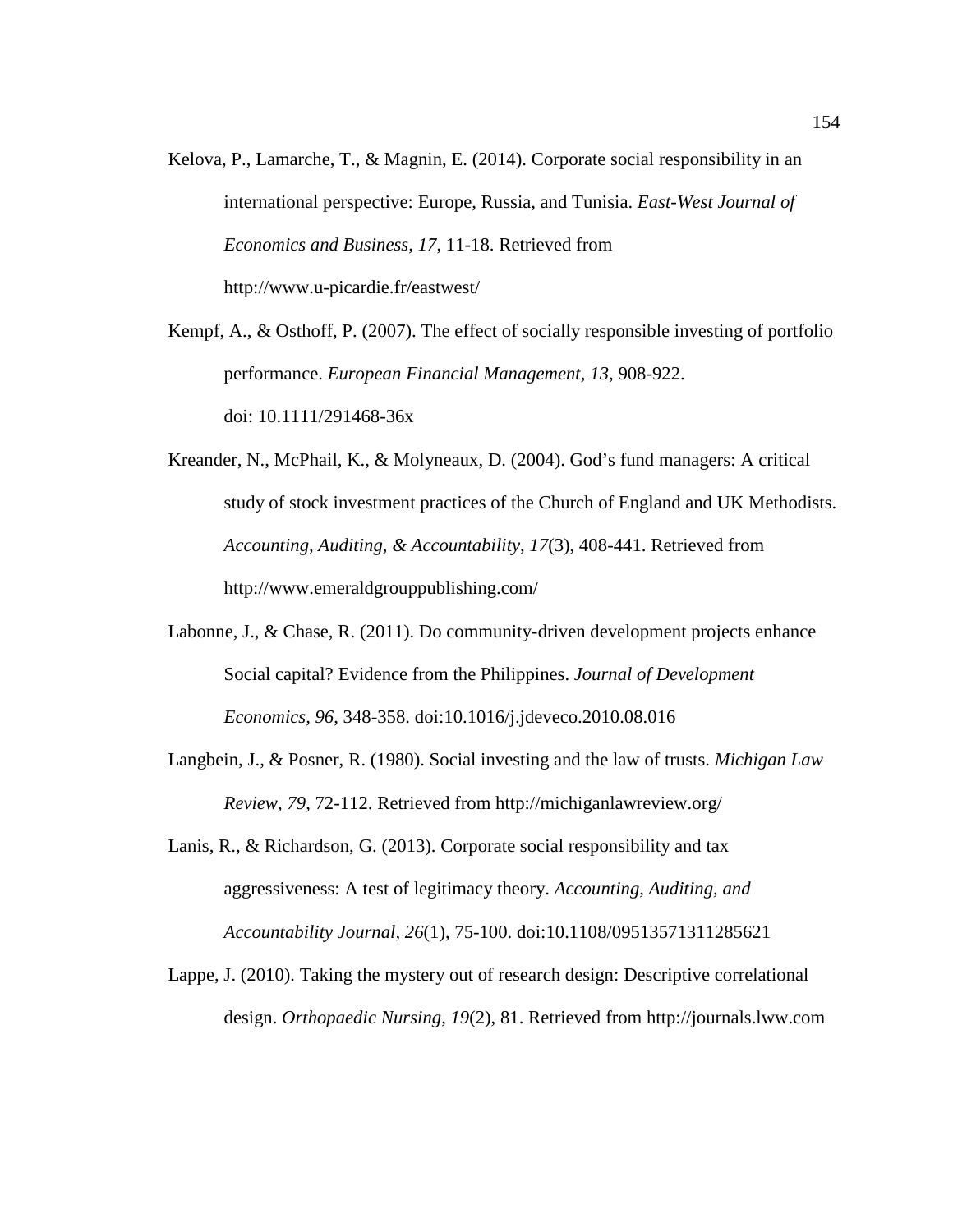- Leedy, P., & Ormrod, J. (2010). *Practical research: Planning and design* (9<sup>th</sup> ed.). New York, NY: Pearson.
- Leisinger, K. (2007). Corporate philanthropy: The "top of the pyramid." *Business and Society Review, 112*, 315-342. doi:10.1111/j.1467-8594.2007.00299.x
- Leverett, M. (2014). Going green with values and ethics in the 21<sup>st</sup> century. *Journal of Practical Consulting, 5*(1), 53-65. Retrieved from http://www.regent.edu/
- Lin-Healy, F., & Small, D. (2013). Nice guys finish last and guys in last are nice: The clash between doing well and doing good. *Social Psychology and Personality Science, 4*, 692-698. doi:10.1177/1948550613476308
- Ljunggren, A., Huang, Z., & Johansson, E. (2014). Repeat focus group discussions as a tool for strengthening of management capacity in a community development project in western China. *Journal of Social Sciences, 2*(12), 63-72. doi:10.4236/jss.2014.212009
- Louche, C., Arenas, D., & van Cranenburgh, K. (2012). From preaching to investing: Attitudes of religious organisations towards responsible investment. *Journal of Business Ethics, 110*, 301-320. doi:10.1007/s10551-011-1155-8
- Lucas, A., & Brandmeir, K. (2005). Estimating the short-term effects of an increase in par on reel slot performance. *UNLV Gaming Research & Review Journal, 9*(2), 1-13. Retrieved from http:// digitalscholarship.unlv.edu/grrj/
- Lyn, E., & Zychowicz, E. (2010). The impact of faith-based screens on investment performance. *The Journal of Investing, 19*, 136-143. doi:10.3905/joi.2010.19.3.136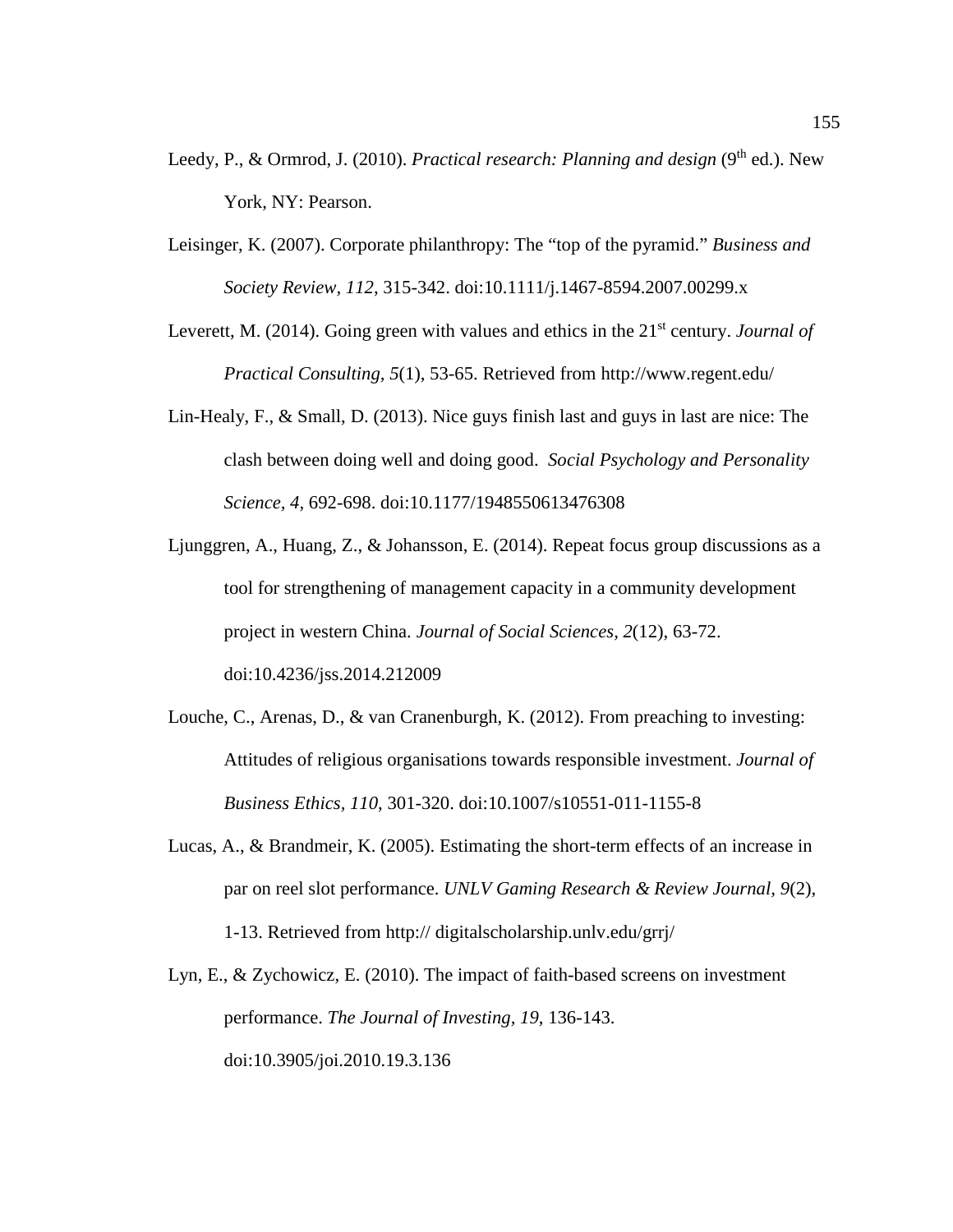Maak, T. (2008). Undivided corporate responsibility: Towards a theory of corporate integrity*. Journal of Business Ethics, 82*, 353-368. doi:10.1007/s10551-008-9891-0

Malecki, C., & Magnier, V. (2011). SRI, shareholder activism, and corporate governance: An effective triptych? *Law and Financial Markets Review, 5*, 357-366. doi:10.5235/175214411797474169

- Malik, M. (2015). Value-enhancing capabilities of CSR: A brief review of contemporary literature. *Journal of Business Ethics, 127*, 419-438. doi:10.1007/s10551-014-2051-9
- Mallett, J., & Michelson, S. (2010). Green investing: Is it different from socially responsible investing? *International Journal of Business, 15*, 395-410. Retrieved from http://www.craig.csufresno.edu/
- Marens, R. (2008). Recovering the past: Reviving the legacy of the early scholars of corporate social responsibility*. Journal of Management History, 14*(1), 55-72. doi: 10.1108/17511340810845480
- Marian, O. (2015). Home-country effects of corporate tax inversions. *Washing Law Review, 90*, 1-73. Retrieved from https://www.law.uw.edu/wlr
- Marinetto, M. (1999). The historical development of business philanthropy: Social responsibility in the new corporate economy. *Business History, 41*(4), 1-20. doi: 10.1108/00076799900000342
- Markowitz, H. (1952). Portfolio selection. *The Journal of Finance, 7*(1), 77-91. doi:10.1111/j.1540-6261.1952.tb01525.x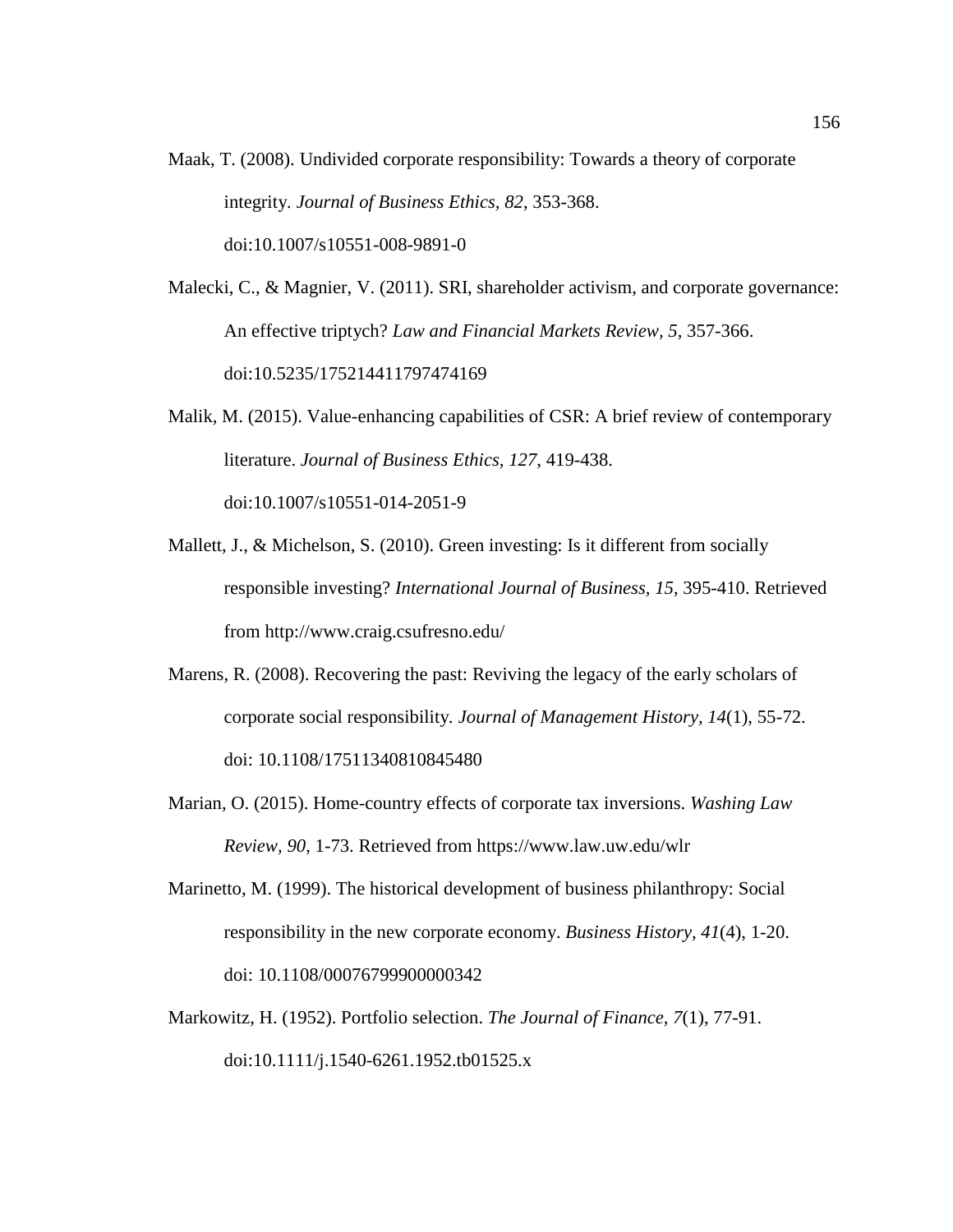- Marquis, C., & Qian, C. (2014). Corporate social responsibility reporting in China: Symbol or substance? *Organizational Science, 25*(1), 127-148. doi: 10.1287/orsc.2013.0837
- Melicher, R., & Norton, E. (2011). *Introduction to finance: Markets, investments, and financial management* ( $14<sup>th</sup>$  ed.). Hoboken, NJ: John Wiley & Sons, Inc.
- Merdad, H., Hassan, M., & Alhenawi, Y. (2010). Islamic versus conventional mutual funds performance in Saudi Arabia. *Journal of King Abdulaziz University: Islamic Economics, 23*, 163-200. doi:10.4197/Islec.23-2.6
- Miccolis, J., & Goodman, M. (2012). Next generation investment risk management: Putting the 'modern' back in modern portfolio theory. *Journal of Financial Planning, 25*(1), 44-51. Retrieved from http://www.onefpa.org/
- Miller, D., & Sardais, C. (2011). Angel agents: Agency theory reconsidered. *Academy of Management Perspectives, 25*(2), 6-13. doi:10.5465/amp.2011.61020798
- Minor, D. (2007). Finding the (financial) cost of socially responsible investing. *The Journal of Investing, 16*(3), 54-70. doi:10.3905/joi.2007.694767

Mintzberg, H. (2009). *Managing*. San Francisco, CA: Berrett-Koehler Publishers, Inc.

- Morningstar. (2015). Search results for PRBLX. Retrieved from http://search.morningstar.com/sitesearch/search.aspx?s=o&q=PRBLX
- Muñoz, F., Vargas, M., & Marco, I. (2014). Environmental mutual funds: Financial performance and managerial abilities. *Journal of Business Ethics, 124*, 551-569. doi:10.1007/s10551-013-1893-x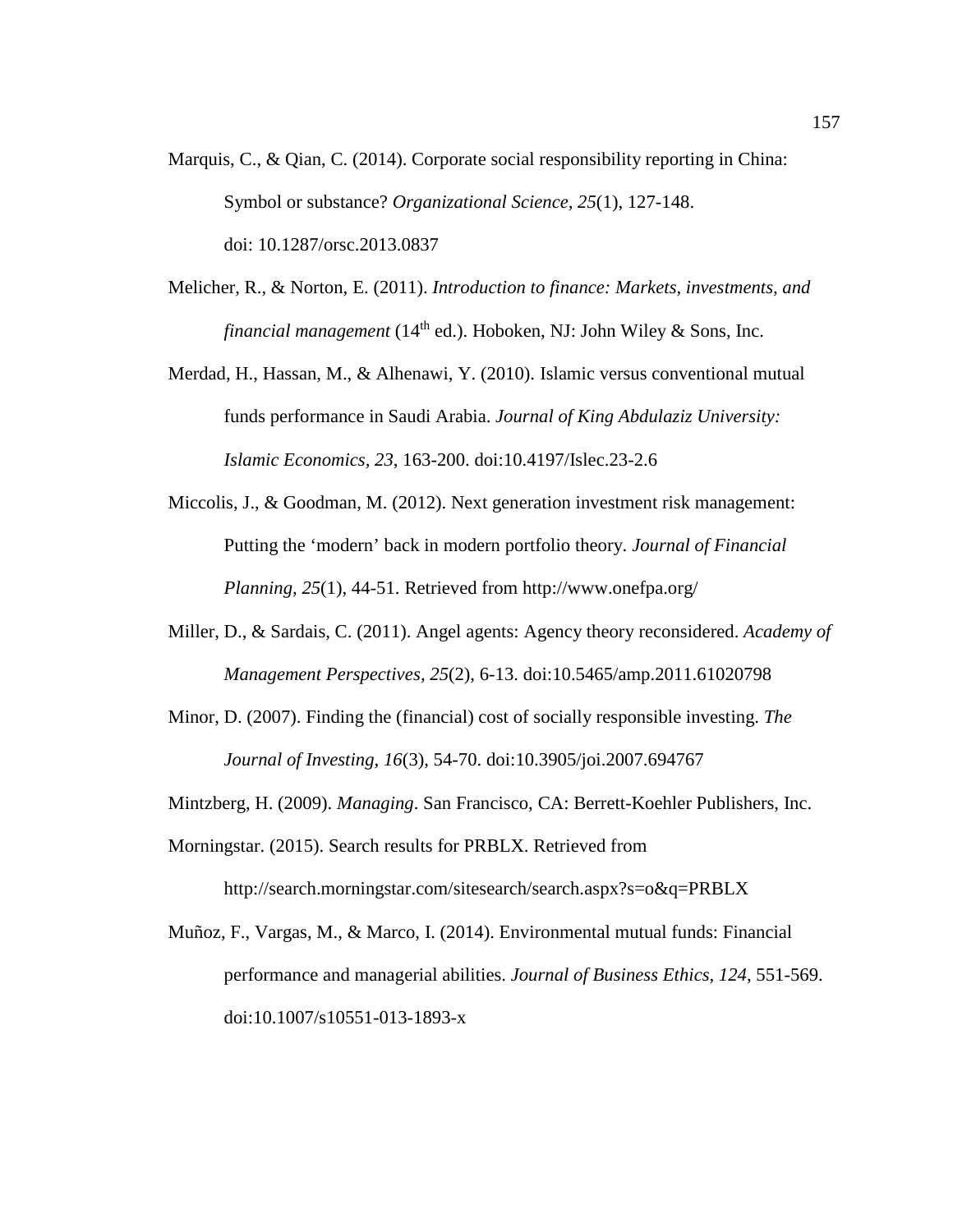- Myrah, K., & Odinsky-Zec, T. (2013). The v formation model: A unifying force for double bottom line ventures illustrated with Eurpean and North American examples. *Social Responsibility Journal, 9*(1), 91-108. doi:10.1108/17471111311307831
- Nanigian, D. (2014). Low-beta investing with mutual funds. *Financial Services Review, 23*, 361-383. Retrieved from http://academyfinancial.org/
- Newfeld, D. (2014). An investigation of "true" Talmudic investing. *Research in Business and Economics Journal, 9*, 1-8. Retrieved from http://www.aabri.com/rbej.html
- Nilsson, J. (2008). Investment with a conscience: Examining the impact of pro-social attitudes and perceived financial performance on socially responsible investment behavior. *Journal of Business Ethics, 83*, 307-325. doi:10.1007/s10551-007-9621-z
- Okere, V., Latiff-Zaman, N., & Maloney, P. (2008). The impact of baby boomer generation on socially responsible investing. *International Journal of Business Strategy, 8*(2), 72-81. Retrieved from http://www.iabe.org/
- Ooi, E., & Lajbcygier, P. (2013). Virtue remains after removing sin: Finding skill amongst socially responsible investment managers. *Journal of Business Ethics, 113*, 199-224. doi:10.1007/s10551-012-1290-x

Parnassus. (2015). Parnassus core equity fund. Retrieved from

http://www.parnassus.com/parnassus-mutual-funds/core-equity/investor-shares/

Peifer, J. (2011). Morality in the financial market? A look at religiously affiliated mutual funds in the USA. *Socio-Economic Review, 9*, 235-259. doi: 10.1093/ser/mwq024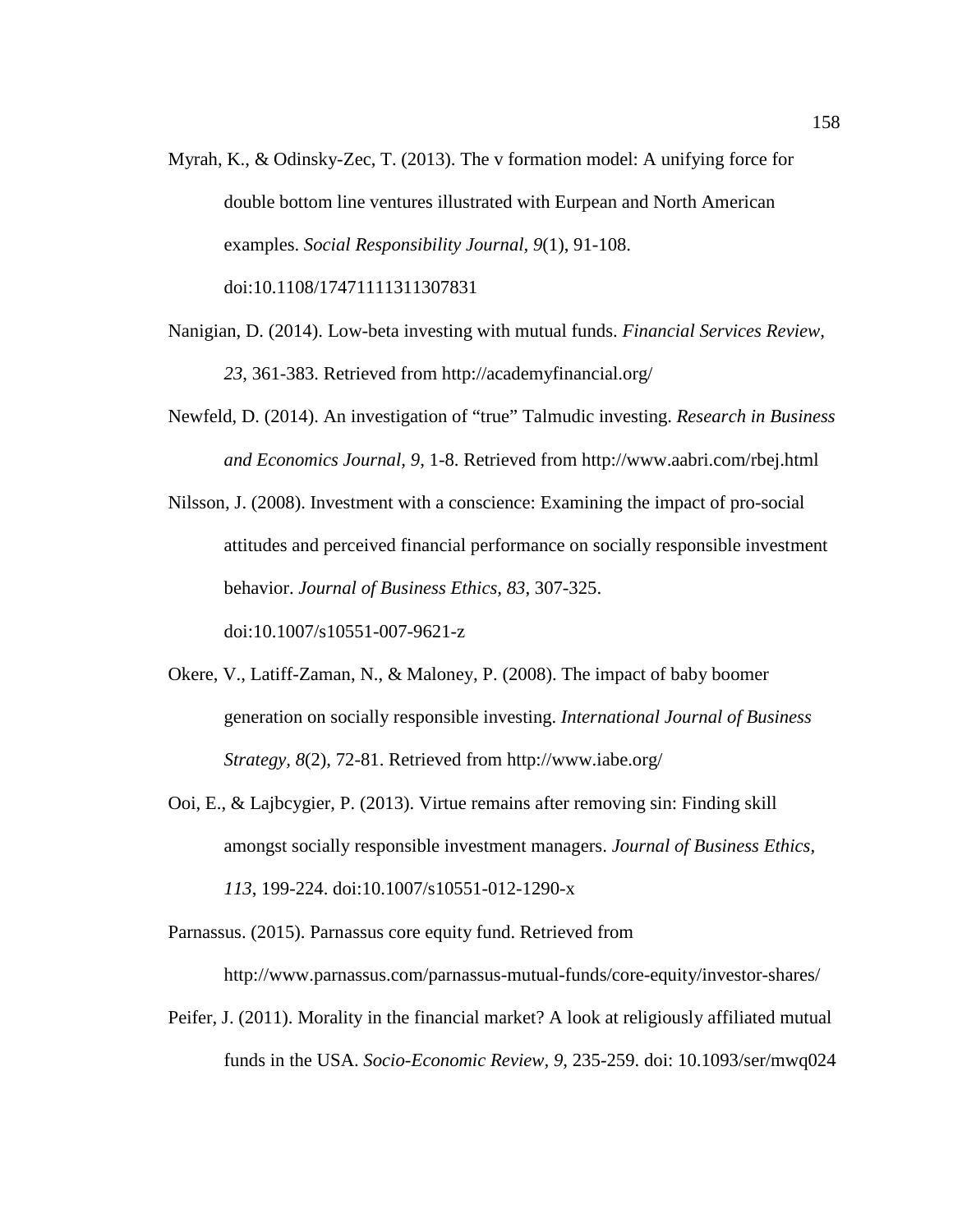Philips, B., Pukthuanthong, K., & Rau, P. (2014). Detecting superior mutual fund managers: Evidence from copycats. *Review of Asset Picking Studies, 4*, 286-321. doi:10.1093/rapstu/rau007

Pinto, D., Lemme, C., & Leal, R. (2014). Socially responsible stock funds in Brazil. *International Journal of Managerial Finance, 10*, 432-441. doi:10.1108/ijmf-10-2013-0107

Polanyi-Levitt, K. (2012). The power of ideas: Keynes, Hayek, and Polanyi. *International Journal of Political Economy, 41*(4), 5-15. doi:10.2753/IJP0891-1916410401

Porter, B. (2013). Stock simulation and mutual funds: A pedagogical tool for faith-based investing and interfaith understanding. *Christian Higher Education, 12*, 146-158. doi:10.1080/15363759.2011.577723

Reinert, J. (2013). In-Q-Tel: The Central Intelligence Agency as venture capitalist. *Northwestern Journal of International Law & Business, 33*, 677-709. Retrieved from http://scholarlycommons.law.northwestern.edu/

- Renneboog, L., Horst, J., & Zhang, C. (2011). Is ethical money financially smart? Nonfinancial attributes and money flows of socially responsible investment funds. *Journal of Financial Intermediation, 20*, 562-588. doi:10.1016/j.jfi.2010.12.003
- Resnik, B. (2010). Did modern portfolio theory fail investors in the credit crisis? *The CPA Journal, 80*(10), 10-12. Retrieved from http://www.cpajournal.com/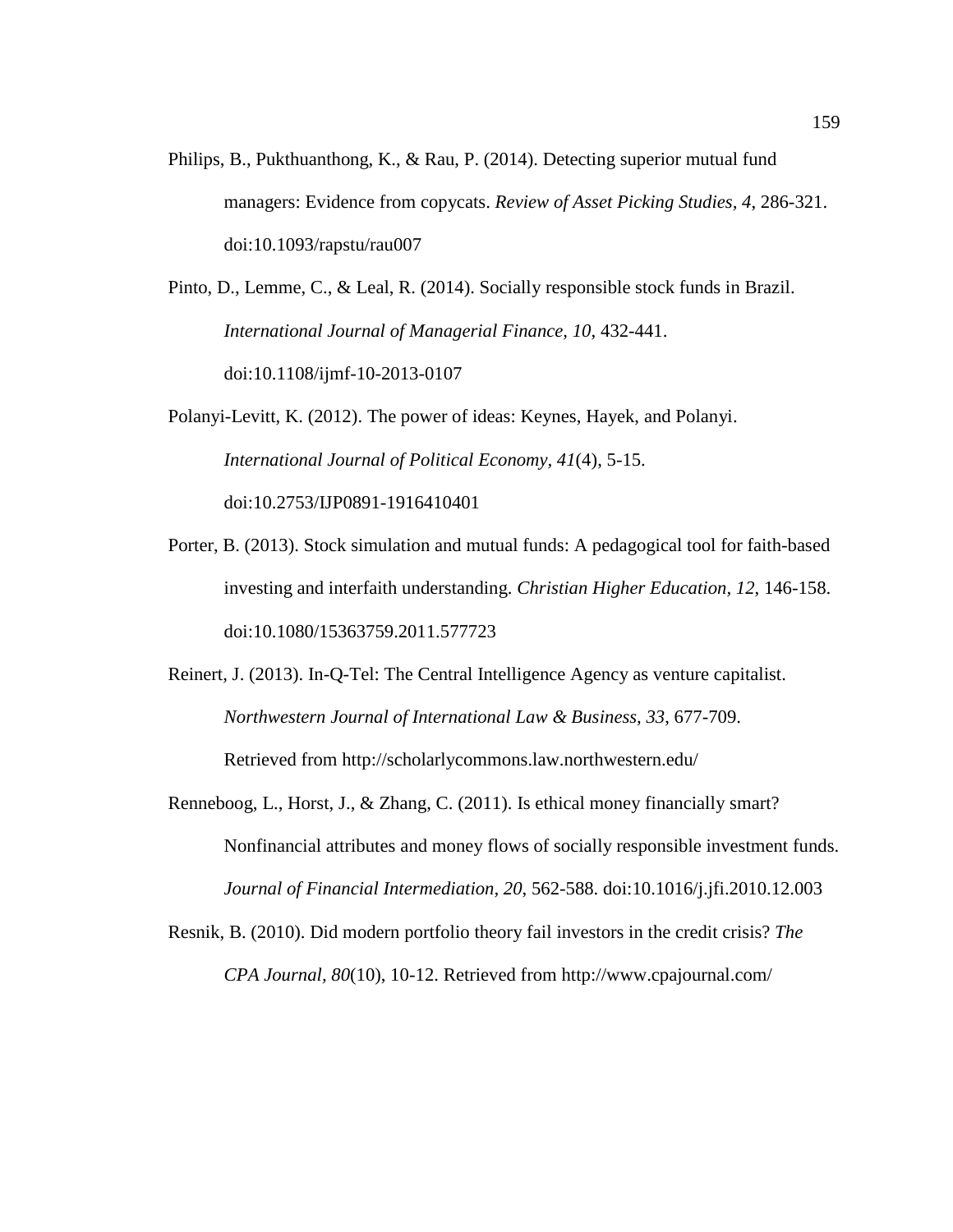- Ricca, J., Prosnitz, D., Perry, H., Edward, A., Morrow, M. Ernst, P., & Ryan, L. (2011). Comparing estimates of child mortality reduction modelled in LiST with pregnancy history survey data for a community-based NGO project in Mozambique. *BMC Public Health, 11*(Supp. 3), 35-42. doi:10.1186/1471-2458-11-S3-S35
- Ross, S. (1973). The economic theory of agency: The principal's problem. *American Economic Review, 63*, 134-139. Retrieved from http://www.aeaweb.org/
- Rowling, S. (2012, April 30). The money maven: The Talmud and investing. *San Diego Jewish World*. Retrieved from: http://www.sdjewishworld.com/2012/04/30/ money-maven-the-talmud-and-investing/
- Rudy, B., & Johnson, A. (2013). Performance, aspirations, and market versus nonmarket investment. *Journal of Management, 39*(10), 1-24. doi:10.1177/0149206313503017
- Salkind, N. (2013). *Statistics for people who (think they) hate statistics*. (3<sup>rd</sup> ed.). Thousand Oaks, CA: Sage Publications, Inc.
- Sanchez, J., & Sotorrio, L. (2014). Effect of social screening on funds' performance: Empirical evidence of European equity funds. *Spanish Journal of Finance and Accounting, 43*(1), 91-109. doi:10.1080/02102412.2014.890828
- Saturna Capital Corporation. (2015). Amana mutual funds trust. Retrieved from http://www.saturna.com/amana/index.shtml
- Scatizzi, C. (2010). Faith-based investing. *The AAII Journal, 32*(4), 18-19. Retrieved From http://www.aaii.com/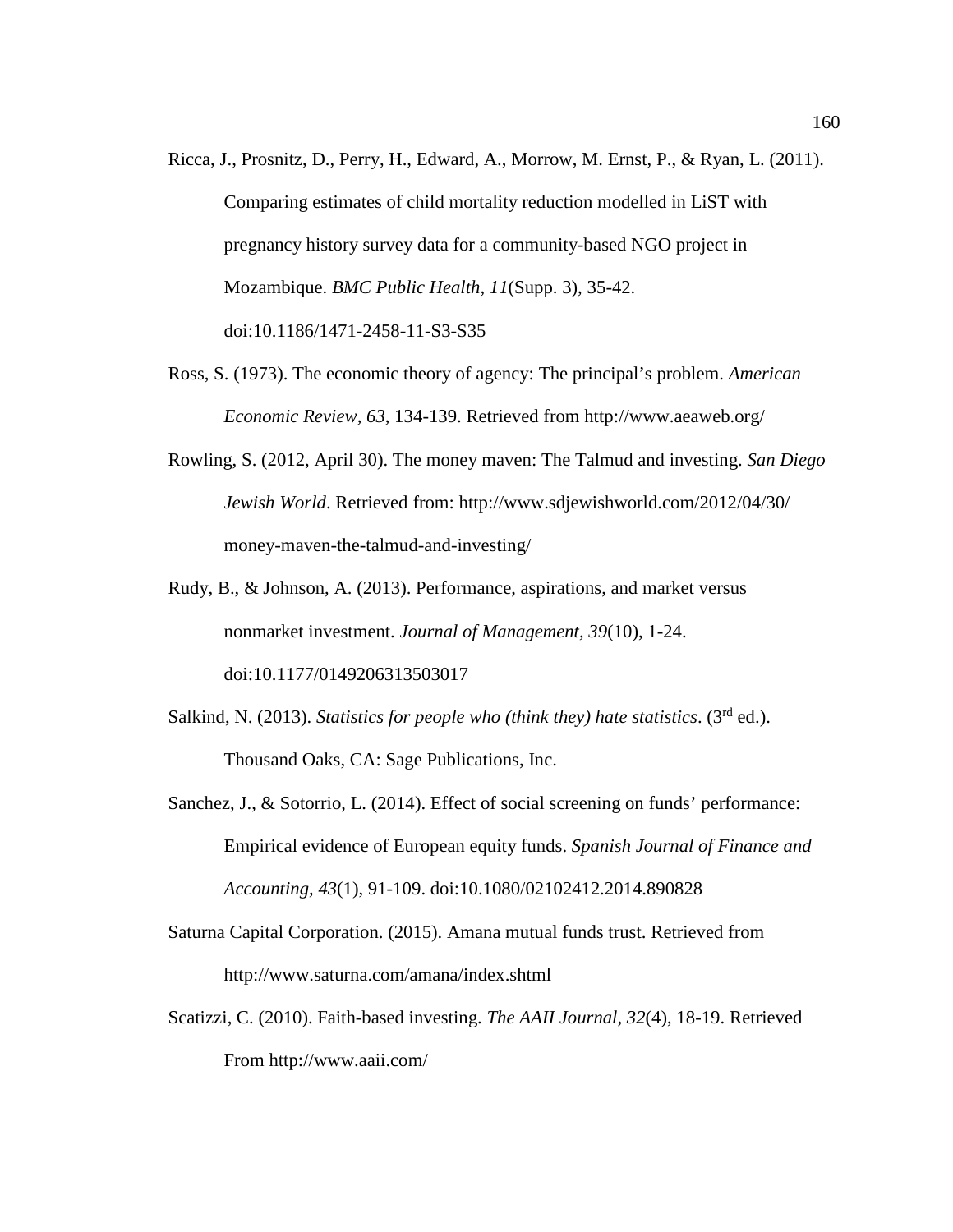- Scholtens, B., & Sievänen, R. (2013). Drivers of socially responsible investing: A case study of four Nordic countries. *Journal of Business Ethics, 115*, 605-616. doi:10.1007/s10551-012-1410-7
- Schueth, S. (2003). Socially responsible investing in the United States. *Journal of Business Ethics, 43*, 189-194. doi:10.1023/a1022981828869
- Schwartz, M. (2003). The "ethics" of ethical investing. *Journal of Business Ethics, 43*, 195-213. doi:10.1023/a 1022933912939
- Shapiro, S. (2005). Agency theory. *Annual Review of Sociology, 31*, 263-284. doi:10.1146/annurev.soc.31.041304.1221.59
- Sharpe, W. (2013). The arithmetic of investment expenses. *Financial Analysts Journal, 69*(2), 34-41. Retrieved from http://www.cfapubs.org/
- Shipway, I. (2009). Modern portfolio theory. *Trusts & Trustees, 15*(2), 66-71. doi:10.1093/tandt/ttn129
- Sievänen, R., Rita, H., & Scholtens, B. (2013). The drivers of responsible investment: The case of European pension funds. *Journal of Business Ethics, 117*, 137-151. doi:10.1007/s10551-012-1514-0
- Slager, A., & Koedijk, K. (2007). Investment beliefs. *Journal of Portfolio Management, 33*(3), 77-84. Retrieved from http://www.iijournals.com/
- Slapikaite, I., & Tamosiuniene, R. (2013). Socially responsible mutual funds: A profitable way of investing. *Scientific Annals of the Alexandru Ioan Cuza University of Iasi, 60*, 199-212. doi:10.2478/aicue-2013-0017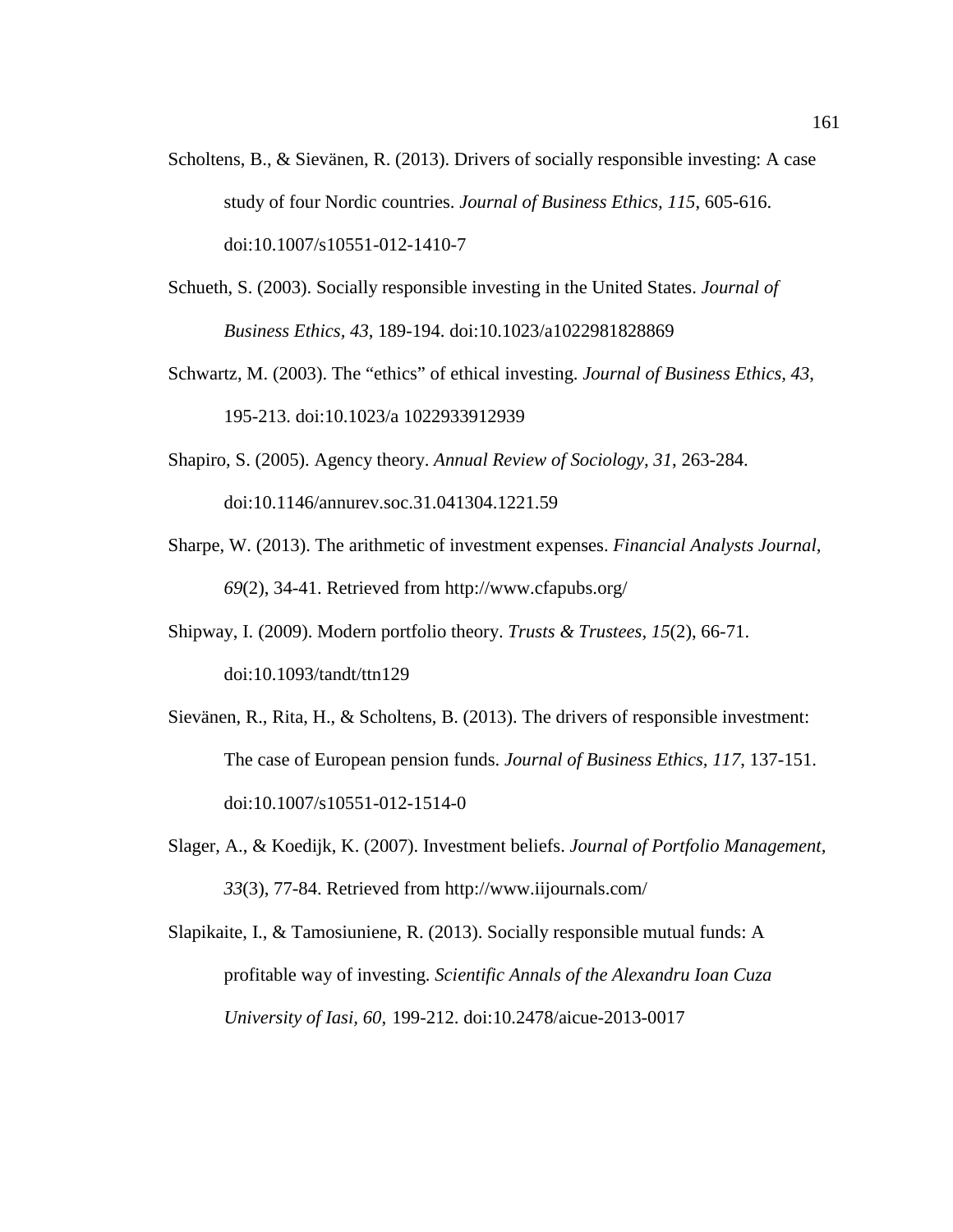- Soule, S. (2012). Social movements and markets, industries, and firms. *Organizational Studies, 33*, 1715-1733. doi:10.1177/0170840612464610
- Spohn, K. (2009). The value of "keeping the faith" in a bear market. *Northeast Business & Economics Association Proceedings, 36*, 200-204. Retrieved from http://www.nbea.us/
- Stake, R. (2010). *Qualitative research: Studying how things work*. New York, NY: The Guilford Press.
- Suh, E., & Lucas, A. (2011). Examining the indirect impact of showroom entertainment on hourly slot gaming volume: The case of a Las Vegas hotel-casino. *International Journal of Hospitality Management, 30*, 103-111. doi:10.1016/j.ijhm.2010.08.006
- Tan, J., & Lee, R. (2015). An agency theory scale for financial services. *Journal of Services Marketing, 29*, 393-405. doi:10.1108/jsm-02-2014-0039
- Thiagarajan, S., & Schachter, B. (2011). Risk parity: Rewards, risks, and research opportunities. *Journal of Investing, 20*(1), 79-89. doi:10.3905/joi.2011.20.1.052
- Thierry, E., Lam, H., Harcourt, M., Flynn, M., & Wood, G. (2014). Defined benefit pension decline: The consequences for organizations and employees. *Employee Relations, 36*, 654-673. doi:10.1108/ER-02-2013-0020
- Trecroci, C. (2014). How do alphas and betas move? Uncertainty, learning, and time variation in risk loadings. *Oxford Bulletin of Economics and Statistics, 76*, 257-278. doi:10.1111/obes.12018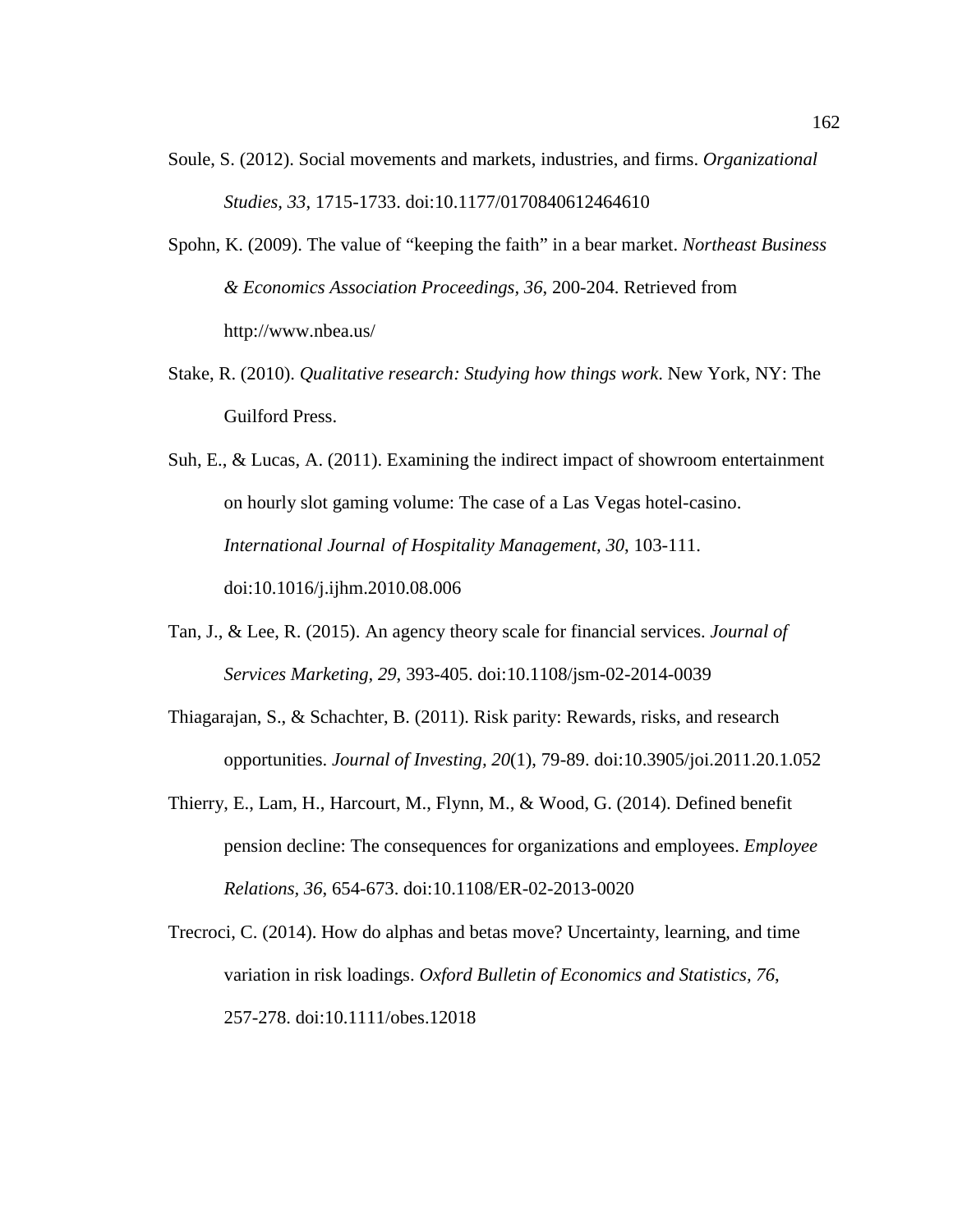- Turner, C. (2014). Update on US corporate inversions. *Canadian Tax Journal, 62*, 1203-1209. Retrieved from https://www.ctf.ca/
- Uysal, N., & Tsetsura, K. (2015). Corporate governance on stakeholder issues: Shareholder activism as a guiding force. *Journal of Public Affairs, 15*, 210-219. doi:10.1002/pa.1529
- Van Duzer, J. (2010). *Why business matters to God: And what still needs to be fixed*. Downers Grove, IL: InterVarsity Press.
- Vanderzaag, R. (2013). Canadian faith-based development NGOs and CIDA funding. *Canadian Journal of Development Studies, 34*, 321-347. Retrieved from https://www.casid-acedi.ca/
- Viviers, S., & Eccles, N. (2012). 35 years of socially responsible investing research: General trends over time. *South African Journal of Business Management, 43*(4), 1-16. Retrieved from http://www.usb.ac.za/
- Vysniauskas, P., & Rutkauskas, A. (2014). Performance evaluation of investment (mutual) funds. *Business: Theory & Practice, 15*, 398-407. doi:10.3846/btp.2014.40
- Wang, T., & Bansal, P. (2012). Social responsibility in new ventures: Profiting from a long-term orientation. *Strategic Management Journal, 33*, 1135-1153. doi:10.1002/smj.1962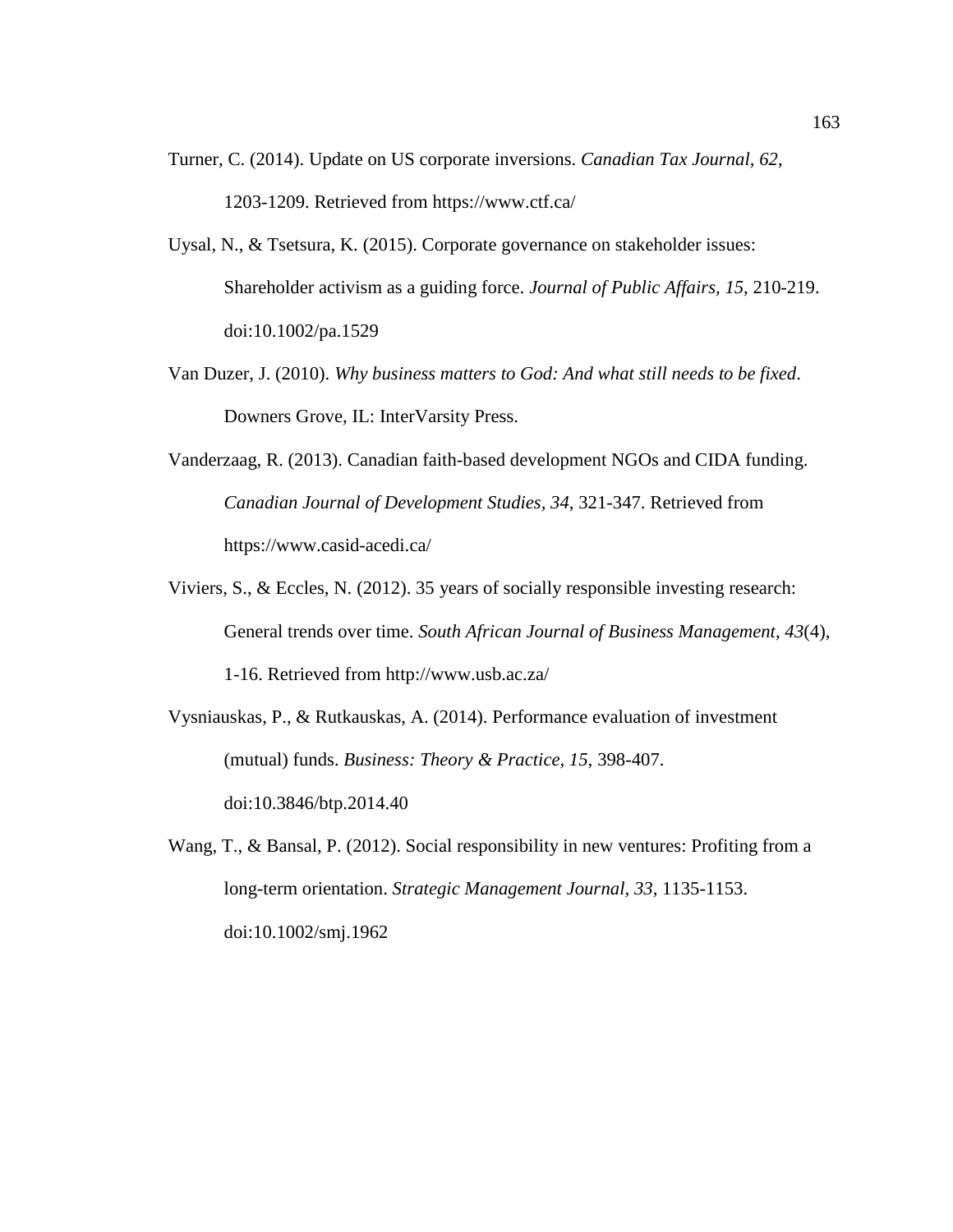- Warren, A., Wyss, K., Shakarishvili, G., Atun, R., & Savigny, D. (2013). Global health initiative investments and health systems strengthening: A content analysis of global fund investments. *Globalization and Health, 9*(1), 30-43. doi:10.1186/1744-8603-9-30
- Weinstein, J., Martin, B. & Meischeid, S. (2015). Activism of a different nature: Social investors advocate for change in the proxy. *The Corporate Governance Advisor, 23*(4), 21-25. Retrieved from http://www.wklawbusiness.com/
- Welker, M., & Wood, D. (2011). Shareholder activism and alienation. *Current Anthropology, 52*(S3), 57-69. doi:10.1086/656796
- Williams, G. (1996, March 25). Help! How to make your way through the money management maze. *Financial World, 165*, 84-87.
- Wishloff, J. (2009). The land of realism and the shipwreck of idea-ism: Thomas Aquinas and Milton Friedman on the social responsibilities of business. *Journal of Business Ethics, 85*(2), 137-155. doi:10.1007/s10551-008-9753-9
- World Bank. (2015). Gross savings by country. Retrieved from http://data.worldbank.org/indicator/NY.GNS.ICTR.ZS
- Yilmaz, K. (2013). Comparison of quantitative and qualitative research traditions: Epistemological, theoretical, and methodological differences. *European Journal of Education, 48*, 311-325. doi:10.1111/ejed.12014